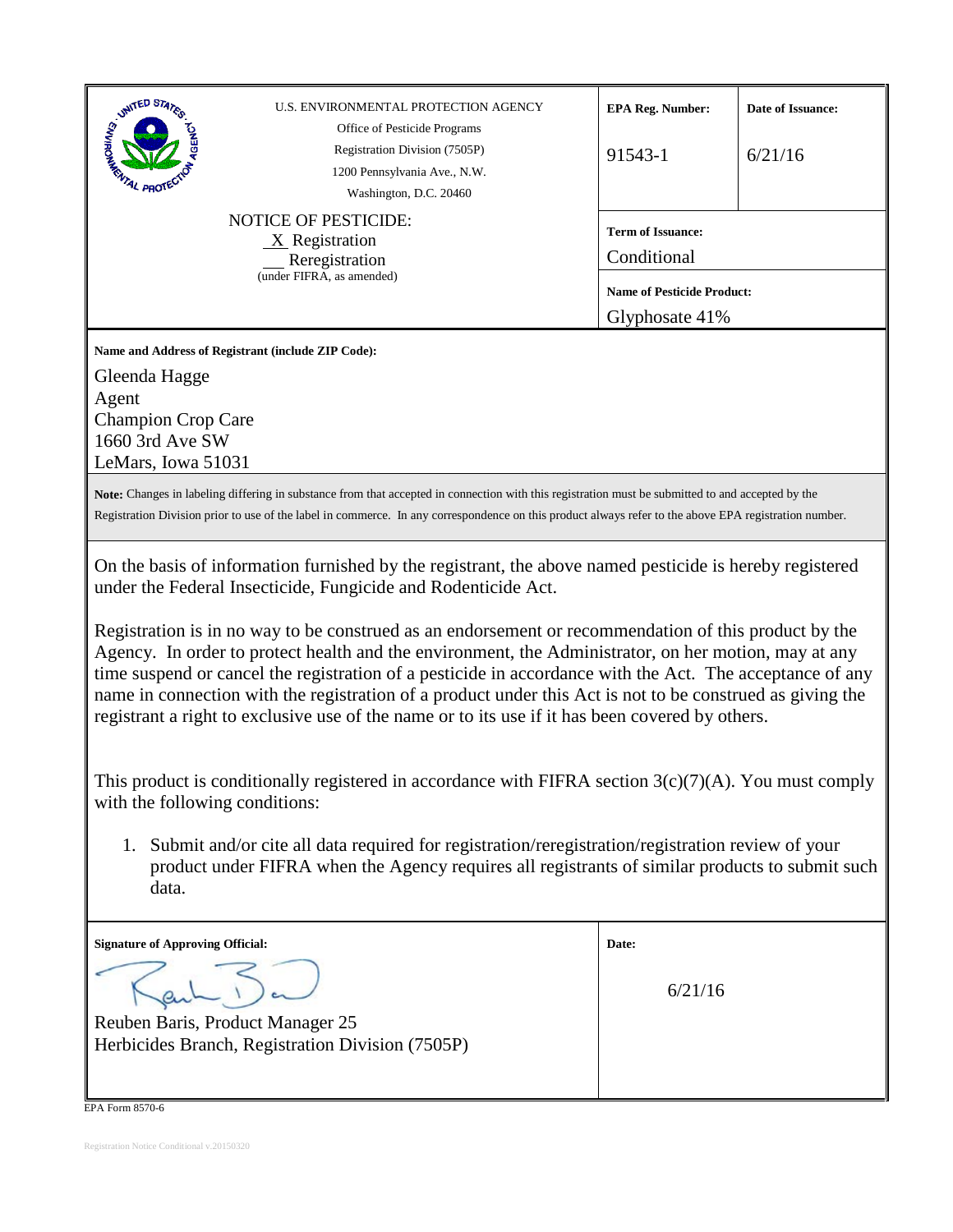Page 2 of 2 EPA Reg. No. 91543-1 Decision No. 513361

- 2. You are required to comply with the data requirements described in the EDSP Order identified below:
	- Glyphosate EDSP-417300-229

You must comply with all of the data requirements within the established deadlines. If you have questions about the EDSP Order listed above, you may contact the Chemical Review Manager in the Pesticide Reevaluation Division:<http://iaspub.epa.gov/apex/pesticides/f?p=chemicalsearch:1>

- 3. Make the following label changes before you release the product for shipment:
	- Revise the EPA Registration Number to read, "EPA Reg. No. 91543-1."
- 4. Submit one copy of the final printed label for the record before you release the product for shipment.

Should you wish to add/retain a reference to the company's website on your label, then please be aware that the website becomes labeling under the Federal Insecticide Fungicide and Rodenticide Act and is subject to review by the Agency. If the website is false or misleading, the product would be misbranded and unlawful to sell or distribute under FIFRA section  $12(a)(1)(E)$ . 40 CFR  $156.10(a)(5)$  list examples of statements EPA may consider false or misleading. In addition, regardless of whether a website is referenced on your product's label, claims made on the website may not substantially differ from those claims approved through the registration process. Therefore, should the Agency find or if it is brought to our attention that a website contains false or misleading statements or claims substantially differing from the EPA approved registration, the website will be referred to the EPA's Office of Enforcement and Compliance.

If you fail to satisfy these data requirements, EPA will consider appropriate regulatory action including, among other things, cancellation under FIFRA section 6(e). Your release for shipment of the product constitutes acceptance of these conditions. A stamped copy of the label is enclosed for your records. Please also note that the record for this product currently contains the following CSFs:

• Basic CSF dated 01/26/2016

If you have any questions, please contact Shanta Adeeb by phone at 703-347-0502, or via email at [adeeb.shanta@epa.gov.](mailto:adeeb.shanta@epa.gov)

Enclosure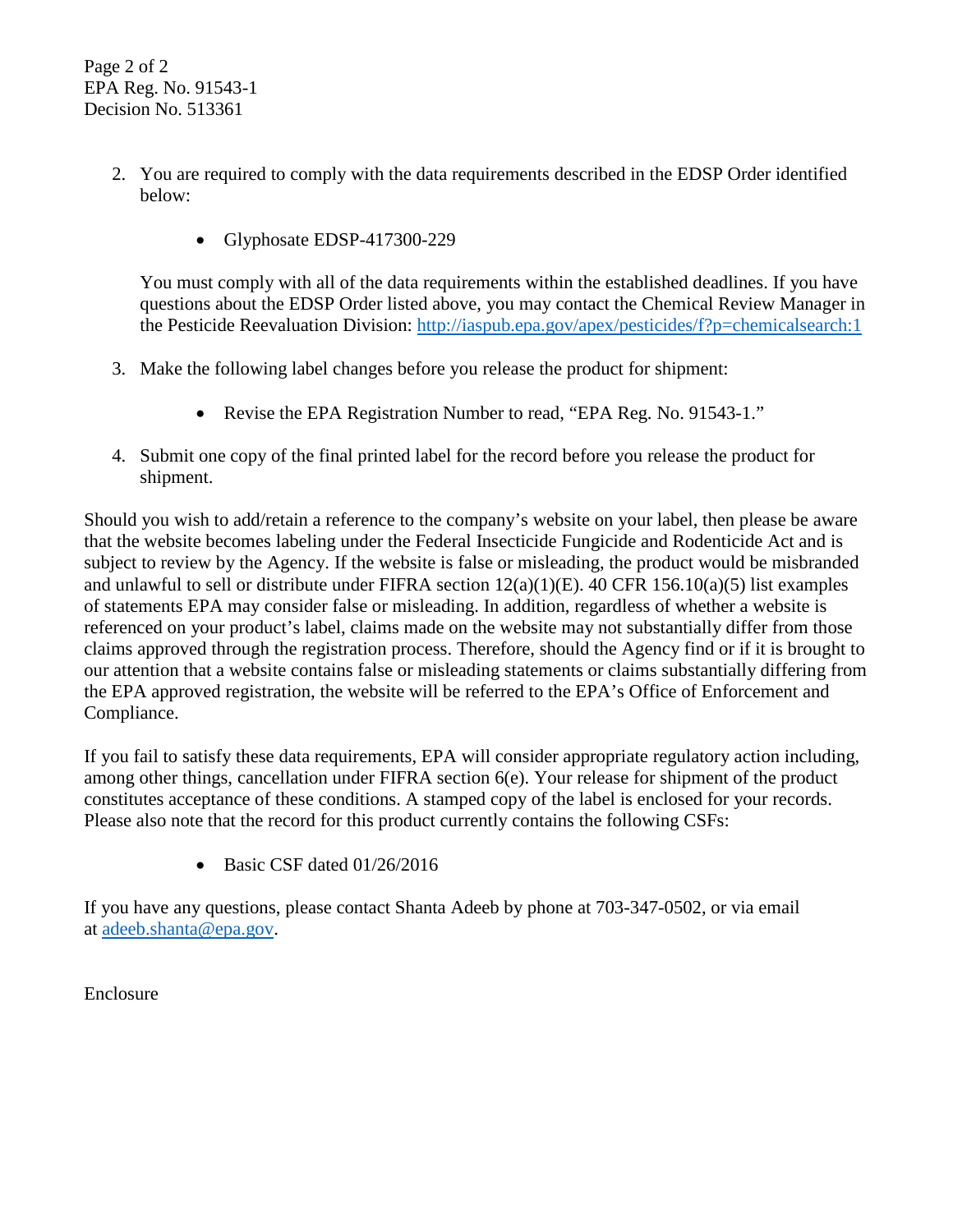# **Glyphosate 41%**

AVOID CONTACT WITH FOLIAGE, GREEN STEMS, EXPOSED NON-WOODY ROOTS OR FRUIT OF CROPS, DESIRABLE PLANTS AND TREES, SINCE SEVERE INJURY OR DESTRUCTION MAY RESULT.

| <b>ACTIVE INGREDIENT:</b> | % BY WT.            |
|---------------------------|---------------------|
|                           |                     |
|                           |                     |
|                           | <b>TOTAL</b> 100.0% |

\*Contains 480 grams per litre or 4 pounds per U.S. gallon of the active ingredient, glyphosate, in the form of its isopropylamine salt. Equivalent to 356 grams per litre or 3 pounds per U.S. gallon of the acid, glyphosate.

## **KEEP OUT OF REACH OF CHILDREN CAUTION**

**FIRST AID** 

| IF IN EYES:<br>• Hold eye open and rinse slowly and gently with water for 15-20 minutes.<br>• Remove contact lenses, if present, after the first 5 minutes, then continue rinsing eye.<br>• Call a poison control center or doctor for treatment advice. |                                                                                                                          |  |  |  |
|----------------------------------------------------------------------------------------------------------------------------------------------------------------------------------------------------------------------------------------------------------|--------------------------------------------------------------------------------------------------------------------------|--|--|--|
| <b>HOT LINE NUMBER</b>                                                                                                                                                                                                                                   |                                                                                                                          |  |  |  |
|                                                                                                                                                                                                                                                          | Have the product container or label with you when calling a poison control center or doctor, or going for treatment. You |  |  |  |

Have the product container or label with you when calling a poison control center or doctor, or going for treatment. You may also contact the National Poison Control Center at 1-800-222-1222 for emergency medical treatment information.

> Manufactured for: Champion Crop Care P.O. Box 1501 Madison, MS 39130

EPA Reg. No. 91543- EPA Est. No.

**NET CONTENTS: \_\_\_\_\_\_\_ GALS.** 

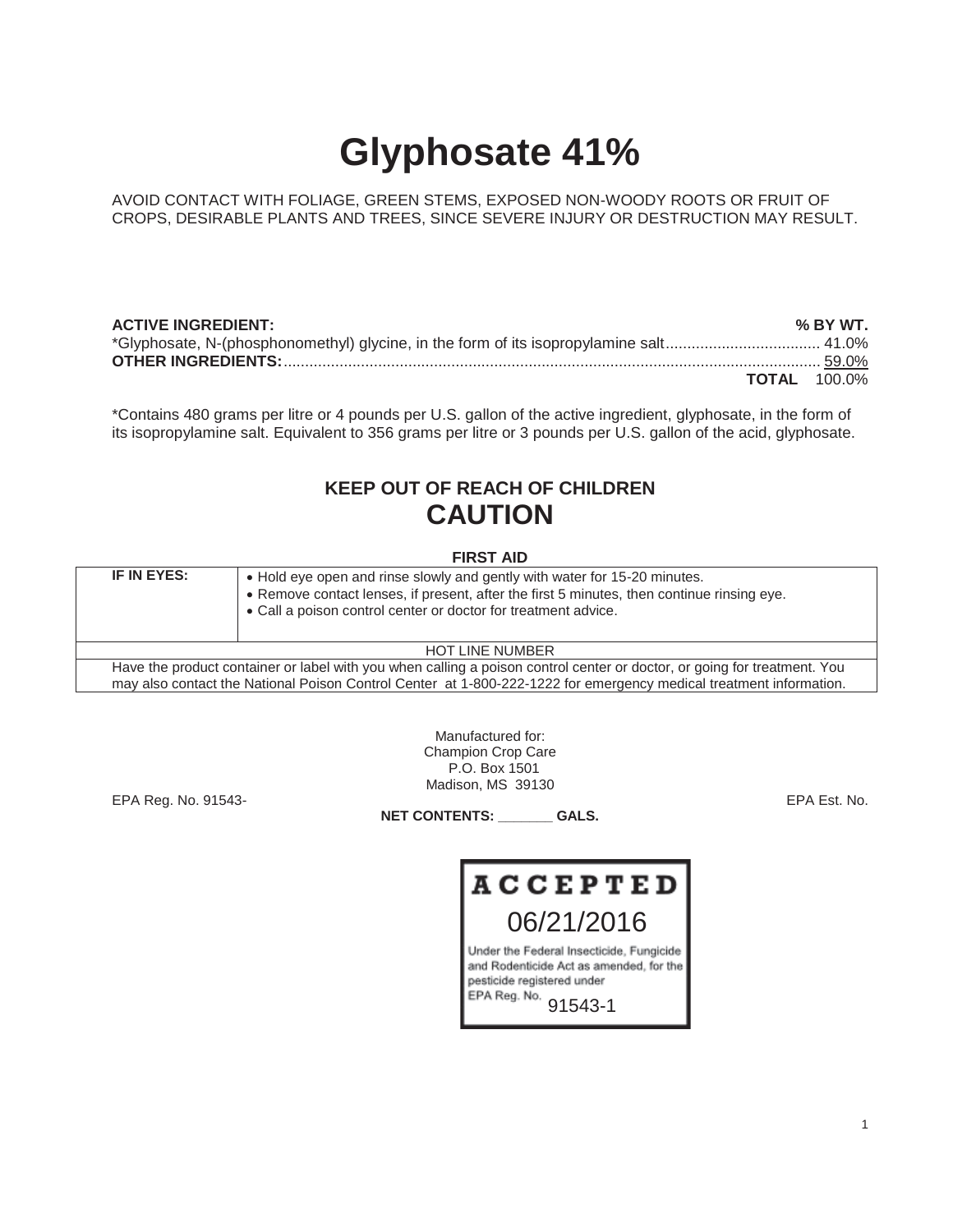| <b>SECTION</b>   | <b>INDLL VI VUITLITIV</b><br><b>DESCRIPTION</b> |
|------------------|-------------------------------------------------|
|                  |                                                 |
| 1.0              | <b>INGREDIENTS</b>                              |
|                  |                                                 |
| 2.0              | <b>EMERGENCY PHONE NUMBERS</b>                  |
|                  |                                                 |
| $\overline{3.0}$ | PRECAUTIONARY STATEMENTS                        |
|                  |                                                 |
| 4.0              | STORAGE & DISPOSAL                              |
|                  |                                                 |
|                  |                                                 |
| 5.0              | PRODUCT INFORMATION                             |
|                  |                                                 |
| 6.0              | WEED RESISTANCE MANAGEMENT                      |
|                  |                                                 |
| 7.0              | <b>MIXING</b>                                   |
| 7.1              | <b>Mixing With Water</b>                        |
| 7.2              | <b>Tank Mixtures</b>                            |
| 7.3              | Mixing For Hand-Held Sprayers                   |
| 7.4              | <b>Surfactants</b>                              |
| 7.5              | Ammonium Sulfate                                |
|                  |                                                 |
| 7.6              | Colorants or Dyes                               |
| 7.7              | <b>Drift Control Additives</b>                  |
|                  |                                                 |
| 8.0              | APPLICATION EQUIPMENT & TECHNIQUES              |
| 8.1              | Aerial Equipment & Spray Drift Management       |
| 8.2              | <b>Ground Broadcast Equipment</b>               |
| 8.3              | Hand-Held Or High-Volume Equipment              |
| 8.4              | Selective Equipment                             |
|                  |                                                 |
| 8.5              | Injection Equipment                             |
| 8.6              | <b>CDA Equipment</b>                            |
|                  |                                                 |
|                  |                                                 |
| 9.0              | ANNUAL & PERENNIAL CROPS (Alphabetical)         |
| 9.1              | Cereal & Grain Crops                            |
| 9.2              | Corn                                            |
|                  | Cotton                                          |
| 9.3              |                                                 |
| 9.4              | <b>Fallow Systems</b>                           |
| 9.5              | Grain Sorghum (Milo)                            |
| $9.\overline{6}$ | <b>Herbs &amp; Spices</b>                       |
| 9.7              | Oil Seed Crops                                  |
| 9.8              | Soybeans                                        |
| 9.9              | Sugarcane                                       |
| 9.10             | Vegetable Crops                                 |
| 9.11             | Miscellaneous Crops                             |
|                  |                                                 |
|                  |                                                 |
| 10.0             | TREE, VINE & SHRUB CROPS (ALPHABETICAL)         |
| 10.1             | <b>Berry Crops</b>                              |
| 10.2             | Citrus                                          |
| 10.3             | Miscellaneous Tree Food Crops                   |
| 10.4             | Non-Food Tree Crops                             |
| 10.5             | Pome Fruit                                      |
| 10.6             | <b>Stone Fruit</b>                              |
| 10.7             | <b>Tree Nuts</b>                                |
| 10.8             | Tropical & Subtropical Trees & Fruits           |
| 10.9             | Vine Crops                                      |
|                  |                                                 |
|                  |                                                 |
| 11.0             | PASTURE GRASSES, FORAGE LEGUMES & RANGELANDS    |
| 11.1             | Alfalfa, Clover & Other Forage Legumes          |
| 11.2             | Conservation Reserve Program Acres (CRP)        |
| 11.3             | Grass Seed or Sod Production                    |
| 11.4<br>11.5     | Pasture<br>Rangeland                            |

## TABLE OF CONTENTS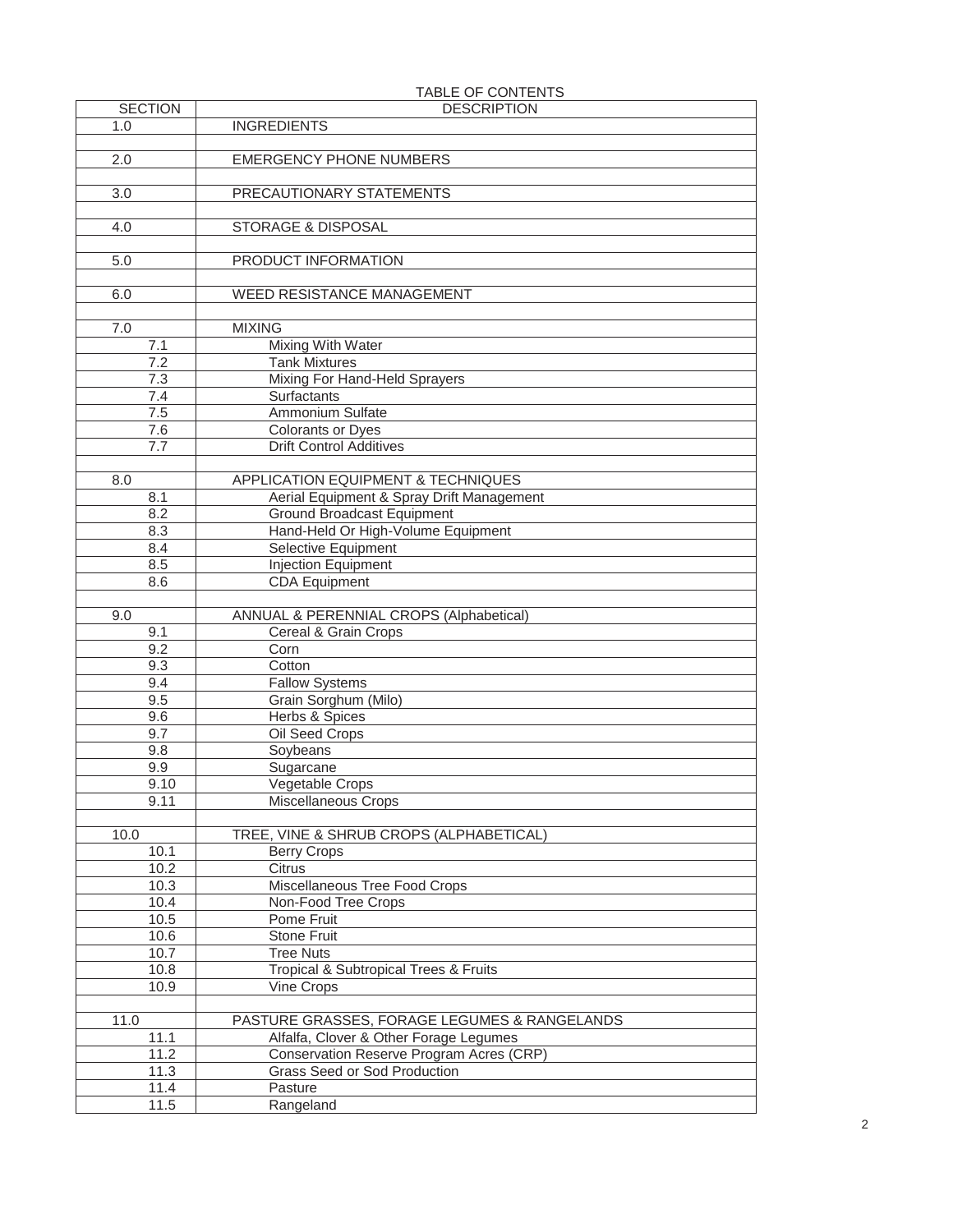| 11.6              | Release of Bermuda Grass & Bahia Grass                            |
|-------------------|-------------------------------------------------------------------|
|                   |                                                                   |
| 12.0              | ROUNDUP READY CROPS                                               |
| 12.1              | Roundup Ready Alfalfa                                             |
| 12.2              | Roundup Ready Canola (Spring Varieties)                           |
| $\overline{1}2.3$ | Roundup Ready Canola (Winter Varieties)                           |
| 12.4              | Roundup Ready Corn                                                |
| 12.5              | Roundup Ready Cotton                                              |
| 12.6              | Roundup Ready Flex Cotton                                         |
| 12.7              | Roundup Ready Soybeans                                            |
| 12.8              | Roundup Ready Sugar Beet                                          |
|                   |                                                                   |
| 13.0              | NON-AGRICULTURAL USES AROUND THE FARMSTEAD                        |
| 13.1              | Nonselective Weed Control, Trim-and-Edge                          |
| 13.2              | Greenhouse/Shadehouse                                             |
| 13.3              | <b>Chemical Mowing</b>                                            |
| 13.4              | <b>Cut Stumps</b>                                                 |
| 13.5              | <b>Habitat Management</b>                                         |
|                   |                                                                   |
| 14.0              | FORESTRY, INDUSTRIAL, TURF & ORNAMENTAL                           |
| 14.1              | <b>Forestry Site Preparation</b>                                  |
| 14.2              | Non-agricultural Areas & Industrial Sites                         |
| 14.3              | Injection & Frill (Woody Brush & Trees)                           |
| 14.4              | <b>Hollow Stem Injection</b>                                      |
| 14.5              | Ornamentals, Plant Nurseries & Christmas Trees                    |
| 14.6              | Parks, Recreational & Residential Areas                           |
| 14.7              | Railroads                                                         |
| 14.8              | Roadsides                                                         |
| 14.9              | <b>Utility Sites</b>                                              |
| 14.10             | <b>Poplar Production</b>                                          |
| 14.11             | <b>Eucalyptus Production</b>                                      |
|                   |                                                                   |
| 15.0              | ANNUAL WEEDS RATE TABLE (ALPHABETICAL BY SPECIES)                 |
| 15.1              | Annual Weeds - Water Carrier Volumes of 10 to 40 GPA              |
| 15.2              | Annual Weeds - Tank Mixtures With 2,4-D, Dicamba, Or Picloram     |
| 15.3              | Annual Weeds - Hand-Held or High-Volume Equipment                 |
| 15.4              | Annual Weeds - Tank Mixtures with Atrazine For Fallow And Reduced |
|                   | <b>Tillage Systems</b>                                            |
|                   |                                                                   |
|                   |                                                                   |
| 16.0              | PERENNIAL WEEDS RATE TABLE (ALPHABETICAL BY SPECIES)              |
|                   |                                                                   |
| 17.0              | WOODY BRUSH & TREES RATE TABLE (ALPHABETICAL BY SPECIES)          |
|                   |                                                                   |
| 18.0              | <b>WARRANTY DISCLAIMER</b>                                        |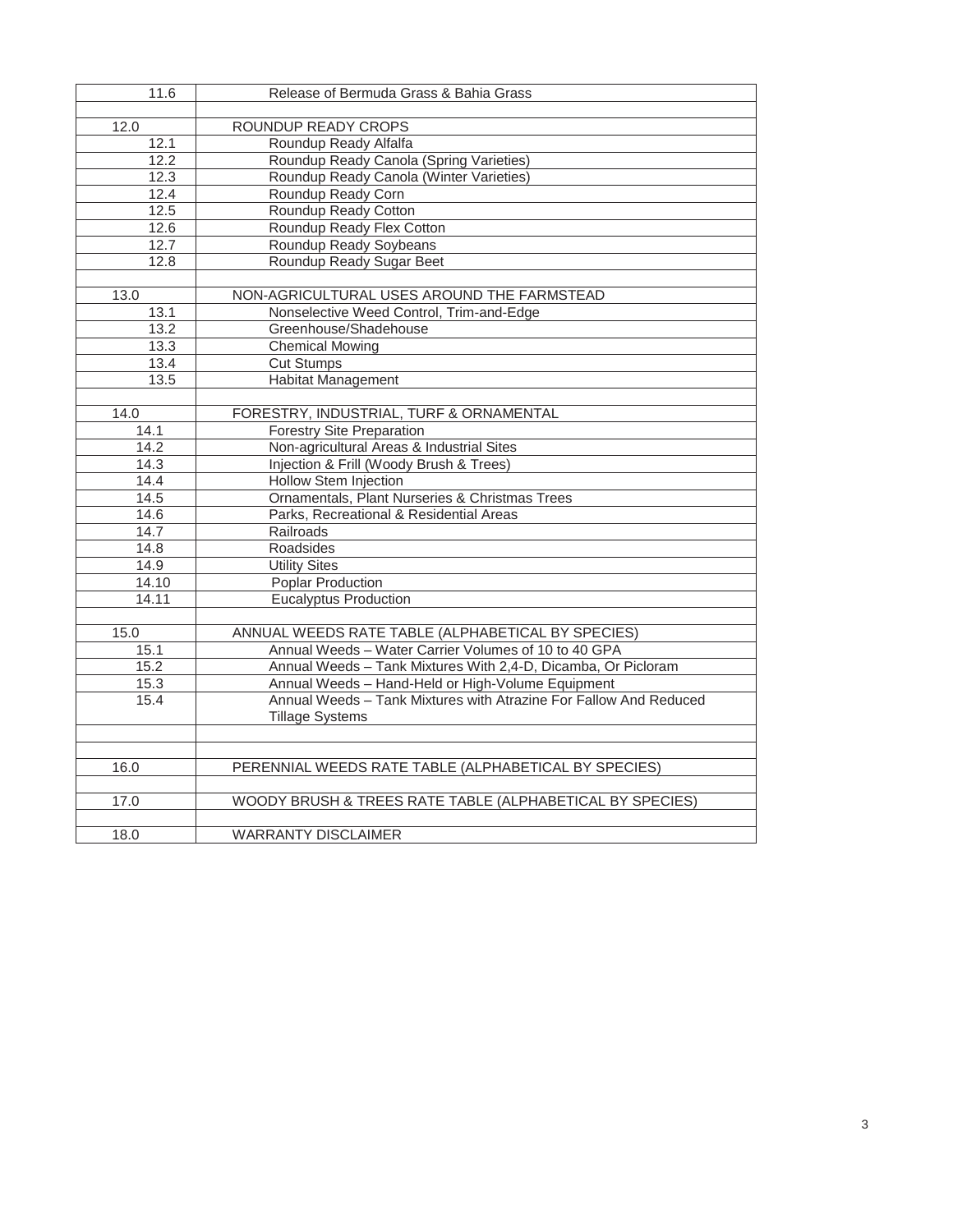#### **3.0 PRECAUTIONARY STATEMENTS HAZARDS TO HUMANS AND DOMESTIC ANIMALS CAUTION**

Causes moderate eye irritation. Avoid contact with eyes or clothing. Wash thoroughly with soap and water after handling.

DOMESTIC ANIMALS: This product is considered to be relatively nontoxic to dogs and other domestic animals; however, ingestion of this product or large amounts of freshly sprayed vegetation may result in temporary gastrointestinal irritation (vomiting, diarrhea, colic, etc.). If such symptoms are observed, provide the animal with plenty of fluids to prevent dehydration. Call a veterinarian if symptoms persist for more than 24 hours.

## **PERSONAL PROTECTIVE EQUIPMENT (PPE)**

Applicators and other handlers must wear: long-sleeved shirt and long pants, shoes plus socks. Follow manufacturer's instructions for cleaning/maintaining PPE (Personal Protective Equipment). If no such instructions for washables exists, use detergent and hot water. Keep and wash PPE separately from other laundry.

When handlers use closed systems, enclosed cabs, or aircraft in a manner that meets the requirements listed in Worker Protection Standard (WPS) for agricultural pesticides [40 CFR 170.240 (d) (4-6)], the handler PPE requirements may be reduced or modified as specified in the WPS.

## **USER SAFETY DIRECTIONS**

Users should: -Wash hands before eating, drinking, chewing gum, using tobacco, or using the toilet. -Remove clothing immediately if pesticide gets inside. Then wash thoroughly and put on clean clothing.

## **ENVIRONMENTAL HAZARDS**

Do not apply directly to water, to areas where surface water is present, or to intertidal areas below the mean high water mark. Do not contaminate water when cleaning equipment or disposing of equipment washwaters or rinsate.

## **PHYSICAL OR CHEMICAL HAZARDS**

Spray solutions of this product must be mixed, stored and applied using only stainless steel, aluminum, fiberglass, plastic or plastic-lined steel containers.

DO NOT MIX, STORE OR APPLY THIS PRODUCT OR SPRAY SOLUTIONS OF THIS PRODUCT IN GALVANIZED STEEL OR UNLINED STEEL (EXCEPT STAINLESS STEEL) CONTAINERS OR SPRAY TANKS. This product or spray solutions of this product react with such containers and tanks to produce hydrogen gas which may form a highly combustible gas mixture. This gas mixture could flash or explode, causing serious personal injury, if ignited by open flame, spark, welder's torch, lighted cigarette or other ignition source.

## **DIRECTIONS FOR USE**

**It is a violation of Federal law to use this product in a manner inconsistent with its labeling**.

Do not apply this product in a way that will contact workers or other persons, either directly or through drift. Only protected handlers may be in the area during application. For any requirements specific to your State or Tribe, consult the agency responsible for pesticide regulations.

## **AGRICULTURAL USE REQUIREMENTS**

Use this product only in accordance with its labeling and with the Worker Protection Standard, 40 CFR part 170. This Standard contains requirements for the protection of agricultural workers on farms, forests, nurseries, and greenhouses, and handlers of agricultural pesticides. It contains requirements for training, decontamination, notification, and emergency assistance. It also contains specific instructions and exceptions pertaining to the statements on this label about personal protective equipment (PPE), and restricted-entry interval. The requirements in this box only apply to uses of this product that are covered by the Worker Protection Standard. Do not enter or allow worker entry into treated areas during the restricted entry interval (REI) of 4 hours. PPE required for early entry to treated areas that is permitted under the Worker Protection Standard and that involves contact with anything that has been treated, such as plants, soil, or water, is: coveralls, waterproof gloves, shoes plus socks.

## **NON-AGRICULTURAL USE REQUIREMENTS**

The requirements in this box apply to uses of this product that are NOT within the scope of the Worker Protection Standard for agricultural pesticides (40 CFR Part 170). The WPS applies when this product is used to produce agricultural plants on farms, forests, nurseries or greenhouses. Keep people and pets off treated areas until spray solution has dried to prevent transfer of this product onto desirable vegetation.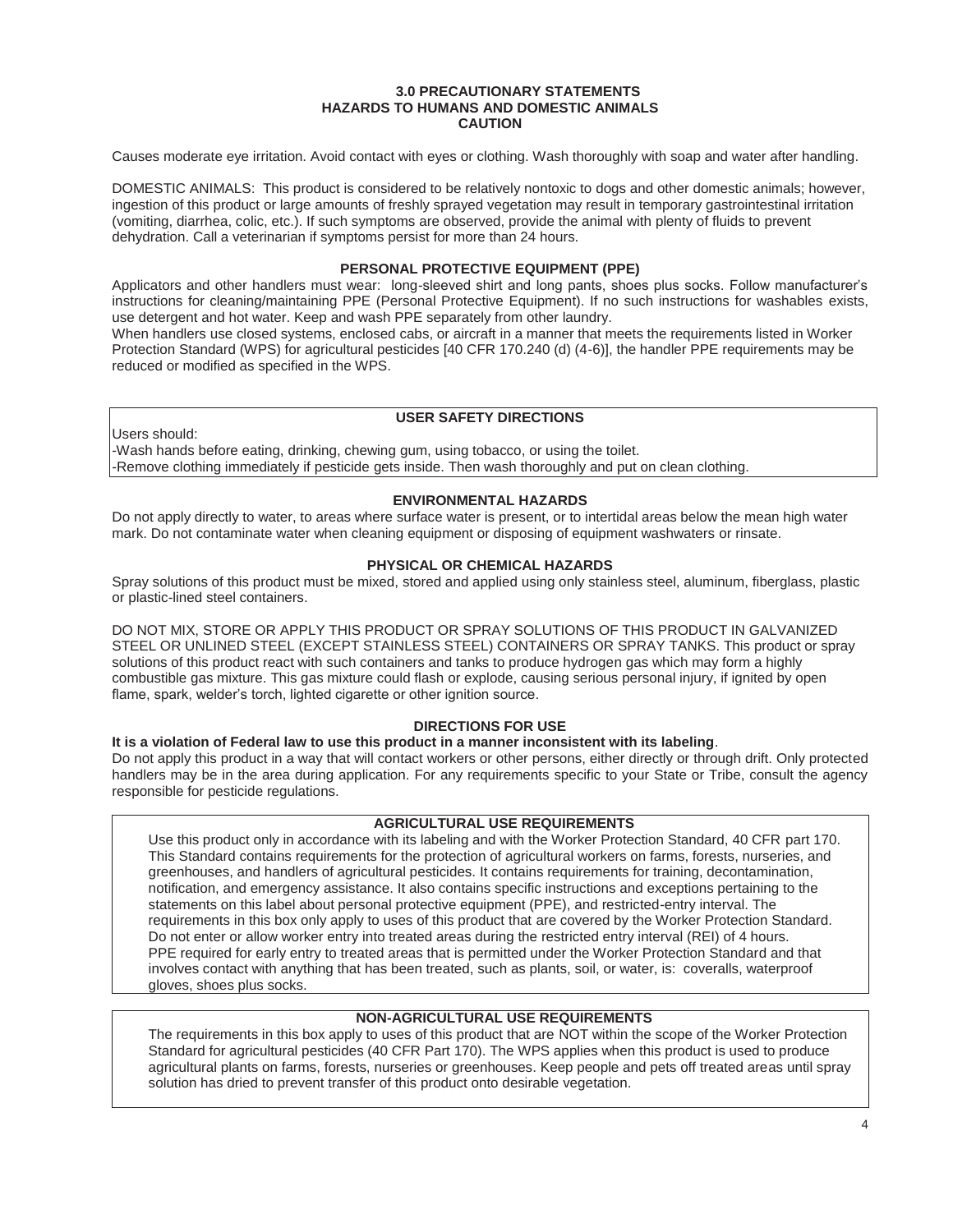## **4.0 STORAGE AND DISPOSAL**

Do not contaminate water, foodstuffs, feed or seed by storage or disposal.

**PESTICIDE STORAGE:** Store above 10°F (-12°C) to keep product from crystallizing. Crystals will settle to the bottom. If allowed to crystallize, place in a warm room 68°F (20°C) for several days to redissolve and roll or shake container or recirculate in mini-bulk or bulk container to mix well before using.

**PESTICIDE DISPOSAL:** Wastes resulting from the use of this product that cannot be used or chemically reprocessed must be disposed of in a landfill approved for pesticide disposal or in accordance with applicable Federal, state or local procedures. Emptied container retains vapor and product residue. Observe all labeled safeguards until container is cleaned, reconditioned, or destroyed.

## **CONTAINER DISPOSAL:**

**Nonrefillable Containers (1, 2.5, 30 & 55 gallon):** Do not reuse or refill this container. Offer for recycling, if available. Triple rinse or pressure rinse container (or equivalent) promptly after emptying.

**Nonrefillable Container (less than five gallons):** Triple rinse as follows: Empty the remaining contents into application equipment or a mix tank and drain for 10 seconds after the flow begins to drip. Fill the container ¼ full with water and recap. Shake for 10 seconds. Pour rinsate into application equipment or a mix tank or store rinsate for later use or disposal. Drain for 10 seconds after the flow begins to drip. Repeat this procedure two more times.

**Nonrefillable Container (greater than five gallons):** Triple rinse as follows: Empty the remaining contents into application equipment or a mix tank. Fill the container 1/4 full with water. Replace and tighten closures. Tip container on its side and roll it back and forth, ensuring at least one complete revolution, for 30 seconds. Stand the container on its end and tip it back and forth several times. Empty the rinsate into application equipment or a mix tank or store rinsate for later use or disposal. Repeat this procedure two more times.

**Pressure Rinse as follows (all sizes):** Empty the remaining contents into application equipment or a mix tank and continue to drain for 10 seconds after the flow begins to drip. Hold container upside down over application equipment or mix tank or collect rinsate for later use or disposal. Insert pressure rinsing nozzle in the side of the container, and rinse at about 40 PSI for at least 30 seconds. Drain for 10 seconds after the flow begins to drip.

**Refillable Container (250 gallon & bulk):** Refill this container with pesticide only. Do not reuse this container for any other purpose. Cleaning the container before final disposal is the responsibility of the person disposing of the container. Cleaning before refilling is the responsibility of the refiller.

To clean the container before final disposal, empty the remaining contents from this container into application equipment or mix tank. Fill the container about 10 percent full with water. Agitate vigorously or recirculate water with the pump for 2 minutes. Pour or pump rinsate into application equipment or rinsate collection system. Repeat this rinsing procedure two more times.

## **5.0 PRODUCT INFORMATION**

**Product Description:** This product is a postemergent, systemic herbicide with no soil residual activity. It is generally non-selective and gives broad-spectrum control of many annual weeds, perennial weeds, woody brush and trees. It is formulated as a water-soluble liquid. It may be applied through most standard industrial or field-type sprayers after dilution and thorough mixing with water or other carriers according to label instructions.

**Time to Symptoms:** This product moves through the plant from the point of foliage contact to and into the root system. Visible effects on most annual weeds occur within 2 to 4 days, but on most perennial weeds may not occur for 7 days or more. Extremely cool or cloudy weather following treatment may slow activity of this product and delay development of visual symptoms. Visible effects are a gradual wilting and yellowing of the plant which advances to complete browning of aboveground growth and deterioration of underground plant parts.

**Stage of Weeds:** Annual weeds are easiest to control when they are small. Best control of most perennial weeds is obtained when treatment is made at late growth stages approaching maturity. Refer to the annual, perennial, woody brush and trees rate tables for directions for specific weeds.

Always use the higher rate of this product per acre within the directed range when weed growth is heavy or dense or weeds are growing in an undisturbed (noncultivated) area.

Do not treat weeds under poor growing conditions such as drought stress, disease or insect damage, as reduced weed control may result. Reduced results may also occur when treating weeds heavily covered with dust.

**Cultural Considerations:** Reduced control may result when applications are made to annual or perennial weeds that have been mowed, grazed, or cut, and have not been allowed to regrow to the directed stage for treatment.

**Rainfastness:** Heavy rainfall soon after application may wash this product off of the foliage and a repeat application may be required for adequate control.

**Spray Coverage:** For best results, spray coverage must be uniform and complete. Do not spray weed foliage to the point of runoff.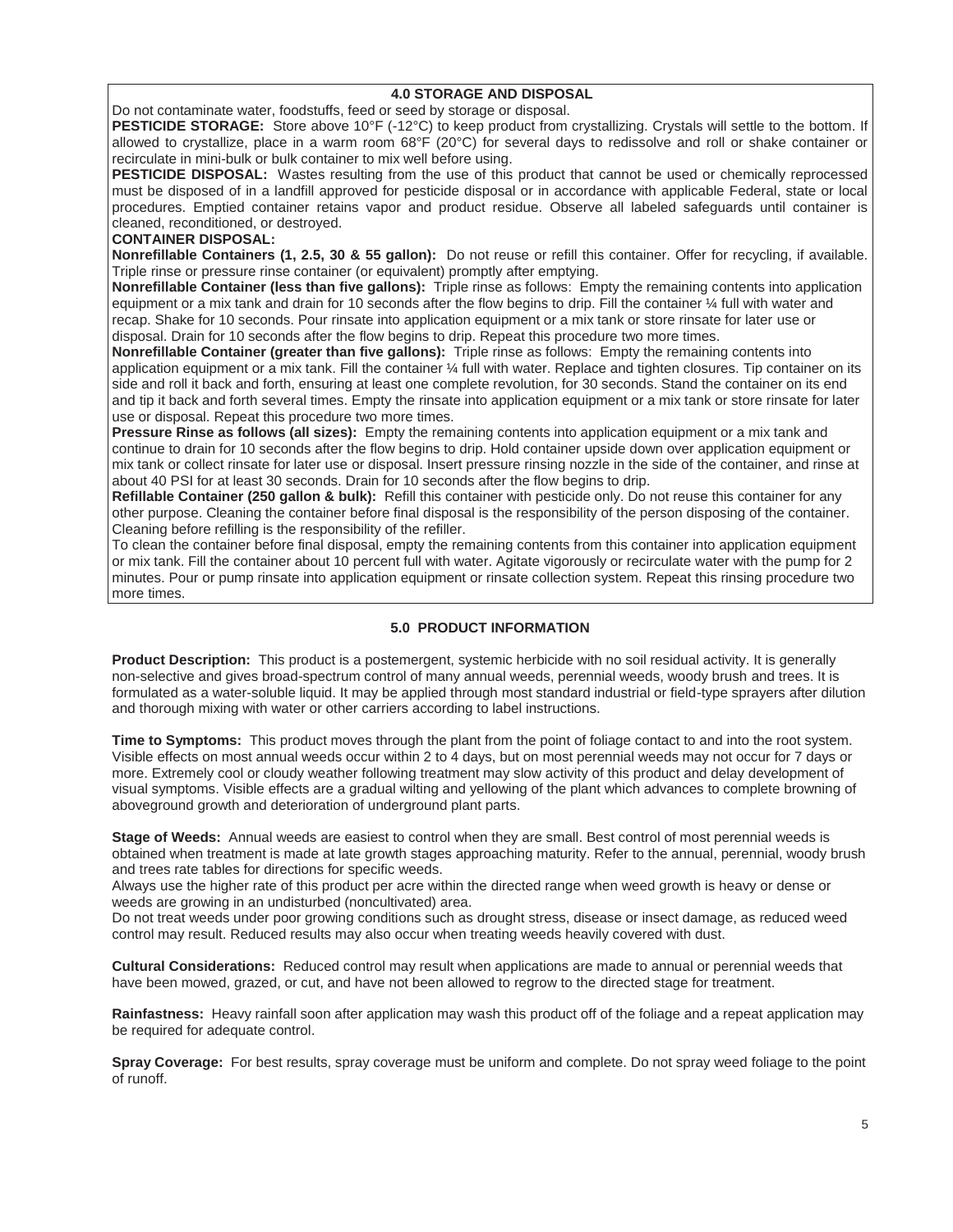**Mode of Action:** The active ingredient in this product inhibits an enzyme found only in plants that is essential to formation of specific amino acids. This product does not provide residual weed control.

**No Soil Activity:** Weeds must be emerged at the time of application to be controlled by this product. Weeds germinating from seed after application will not be controlled. Unemerged plants arising from unattached underground rhizomes or root stocks of perennials will not be affected by the herbicide and will continue to grow.

**Biological Degradation:** Degradation of this product is primarily a biological process carried out by soil microbes.

**Annual Maximum Use Rate:** Except as otherwise specified in a crop section of this label, the combined total of all treatments must not exceed 8 quarts of this product per acre per year. For non-agricultural uses or in tree, vine, and shrub crops, the combined total of all treatments must not exceed 10.6 quarts of this product per acre per year.The maximum use rates stated throughout this product's labeling apply to this product combined with the use of all other herbicides containing glyphosate or sulfosate as the active ingredient, whether applied as mixtures or separately. Calculate the application rates and ensure that the total use of this and other glyphosate or sulfosate containing products does not exceed stated maximum use rate.

## **6.0 WEED RESISTANCE MANAGEMENT**

To minimize the occurrence of glyphosate-resistant biotypes, observe the following weed management directions:

- Scout fields before and after herbicide applications and monitor control of weeds.
- Start with a clean field, using either a burndown herbicide application or tillage.
- Control weeds early when they are relatively small.
- Add other herbicides or additional weed management practices (e.g. a selective and/or residual herbicide in a mixture with this product and cultural practices; e.g. tillage or crop rotation) where appropriate.
- Rotate to other Roundup Ready crops in a continuous Roundup Ready system.
- Use the application rate for the most difficult to control weed in your field. Avoid tank mixtures with other herbicides that reduce the efficacy of this product (through antagonism), or with one that encourages application rates of this product below those specified on this label.
- Control weed escapes and prevent weeds from setting seeds.
- Clean equipment before moving from field to field to minimize the spread of weed seed or plant parts.
- Use new commercial seed that is as free of weed seed as possible.
- Report any incidence of repeated non-performance of this product on a particular weed to your county extension agent.

## **Management of Glyphosate-Resistant Biotypes**

Note: Appropriate testing is critical in order to determine if a weed is resistant to glyphosate. Visit www.weedresistancemanagement.com or www.weedscience.org. For more information see the ANNUAL WEEDS RATE SECTION and PERENNIAL WEEDS RATE SECTION of this label.

Control directions for biotypes confirmed as resistant to glyphosate are made available on separately published supplemental labeling or a fact sheet for this product and can be obtained from your local retailer.

Since the occurrence of new glyphosate-resistant weeds cannot be determined until after product use and scientific confirmation, to the extent consistent with applicable law, manufacterF is not responsible for any losses that may result from the failure of this product to control glyphosate-resistant weed biotypes.

The following good agronomic practices are directed to reduce the spread of confirmed glyphosate-resistant biotypes:

- If a naturally-occurring resistant biotype is present in your field, this product should be tank-mixed or applied sequentially with an appropriately labeled herbicide with a different mode of action to achieve control.
- Cultural and mechanical control practices (e.g. crop rotation or tillage) may also be used as appropriate.
- Rotate to other Roundup Ready Crops in a continuous Roundup Ready system.
- Scout treated fields after herbicide applications and control escaping weeds including resistant biotypes before they set seed.
- Thoroughly clean equipment before leaving fields known to contain resistant biotypes.

#### **7.0 MIXING**

Clean sprayer parts immediately after using this product by thoroughly flushing with water. Note: Reduced results may occur if water containing soil is used, such as visibly muddy water or water from ponds and ditches that is not clear.

#### **7.1 Mixing With Water**

This product mixes readily with water. Mix spray solutions of this product as follows: Fill the mixing or spray tank with the required amount of water. Add the directed amount of this product near the end of the filling process and mix well. Use caution to avoid siphoning back into the carrier source. Use approved anti-back-siphoning devices where required by state or local regulations. During mixing and application, foaming of the spray solution may occur. To prevent or minimize foam, avoid the use of mechanical agitators, terminate by-pass and return lines at the bottom of the tank and, if needed,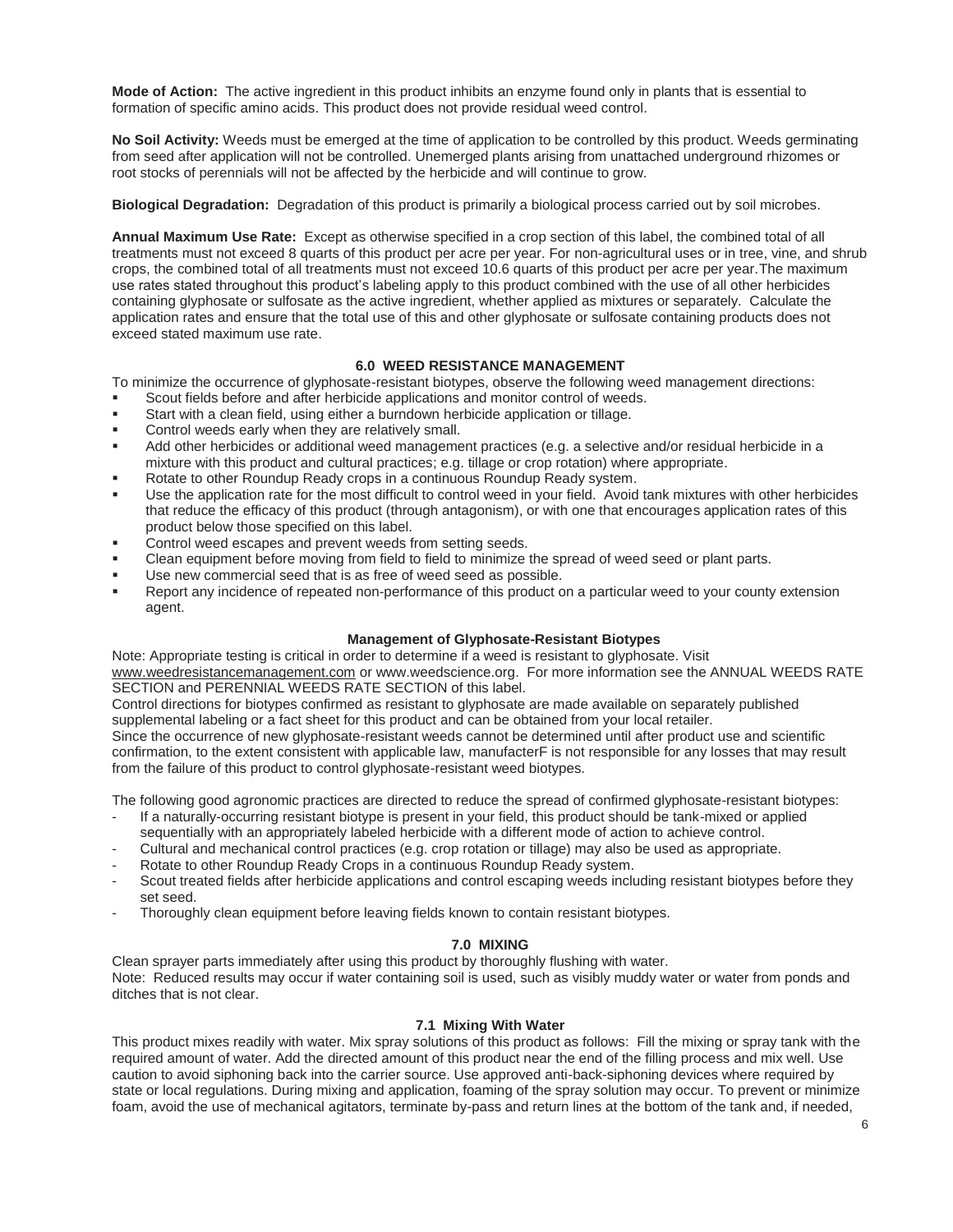use an approved anti-foam or defoaming agent.

## **7.2 Tank Mixtures**

This product does not provide residual weed control. This product may be tank-mixed with other herbicides to provide residual weed control, a broader weed control spectrum, or an alternate mode of action.

Some tank-mix products have the potential to cause crop injury under certain conditions, at certain growth stages and/or under other circumstances.

It is the pesticide user's responsibility to ensure that all products in the listed mixtures are registered for the intended use. Users must follow the most restrictive directions for use and precautionary statements of each product in the tank mixture. Always predetermine the compatibility of all tank-mix products together in the carrier by mixing small proportional quantities in advance.

For best results, apply tank mixtures with this product at a minimum spray volume rate of 10 gallons per acre.

#### **Tank Mixing Procedure**

Mix labeled tank mixtures of this product with water as follows:

- 1. Place a 20 to 35-mesh screen or wetting basket over filling port.<br>2. Through the screen, fill the spray tank one-half full with water an
- Through the screen, fill the spray tank one-half full with water and start agitation.
- 3. If ammonium sulfate is to be used, add it slowly through the screen into the tank, and continue adding water into the tank through the screen. If dry ammonium sulfate is being used, ensure that it is completely dissolved in the tank before adding other products.
- 4. If a wettable powder is used, make a slurry with the water carrier, and add it SLOWLY through the screen into the tank. Continue agitation.
- 5. If a flowable formulation is used, premix one part flowable with one part water. Add diluted mixture SLOWLY through the screen into the tank. Continue agitation.
- 6. If an emulsifiable concentrate formulation is used, premix one part emulsifiable concentrate with two parts water. Add diluted mixture slowly through the screen into the tank. Continue agitation.
- 7. Continue filling the spray tank with water and add the required amount of this product near the end of the filling process.
- 8. If a nonionic surfactant is used, add it to the tank before completing the filling process.
- 9. Add individual formulations to the spray tank as follows: wettable powder, flowable, emulsifiable concentrate, drift control additive and water soluble liquid.

Maintain good agitation at all times until the contents of the tank are sprayed. If the spray mixture is allowed to settle, thorough agitation is required to resuspend the mixture before spraying is resumed.

Keep by-pass line on or near the bottom of the tank to minimize foaming. Screen size in nozzle or line strainers must be no finer than 50 mesh.

Always predetermine the compatibility of labeled tank mixtures of this product with water carrier by mixing small proportional quantities in advance.

#### **7.3 Mixing for Hand-held Sprayers**

Prepare the desired volume of spray solution by mixing the amount of this product in water as shown in the following table:

| <b>Amount of Product</b> |                    |                      |                    |                    |           |
|--------------------------|--------------------|----------------------|--------------------|--------------------|-----------|
| 1⁄2%                     | 1%                 | $1\frac{1}{2}\%$     | 2%                 | 5%                 | 10%       |
| $\frac{2}{3}$ OZ.        | $1\frac{1}{3}$ oz. | 2 oz.                | $2\frac{2}{3}$ oz. | $6\frac{1}{2}$ oz. | 13 oz.    |
| pt.                      | ` qt.              | $1\frac{1}{2}$ gt.   | 2 at.              | 5 at.              | 10 gt.    |
| ?qt.                     | gal.               | 1 <sup>/2</sup> gal. | 2 gal.             | 5 gal.             | $10$ gal. |
|                          |                    |                      |                    |                    |           |

2 tablespoons = 1 fluid ounce

For use in knapsack sprayers, it is suggested that the directed amount of this product be mixed with water in a larger container. Fill sprayer with the mixed solution.

#### **7.4 Surfactants**

Additional surfactants labeled for use with herbicides may be used. Do not reduce rates of this herbicide when adding surfactants. Read and carefully observe all caution statements and other information appearing on the surfactant label.

#### **7.5 Ammonium Sulfate**

The addition of 1 to 2 percent dry ammonium sulfate by weight or 8.5 to 17 pounds per 100 gallons of water may increase the performance of this product on annual and perennial weeds. The equivalent rate of ammonium sulfate in a liquid formulation may also be used. Ensure that ammonium sulfate is completely dissolved in the spray tank before adding herbicides. Thoroughly rinse the spray system with clean water after use to reduce corrosion.

**Precaution**: When using ammonium sulfate, apply this product at rates directed in this label. Lower rates will result in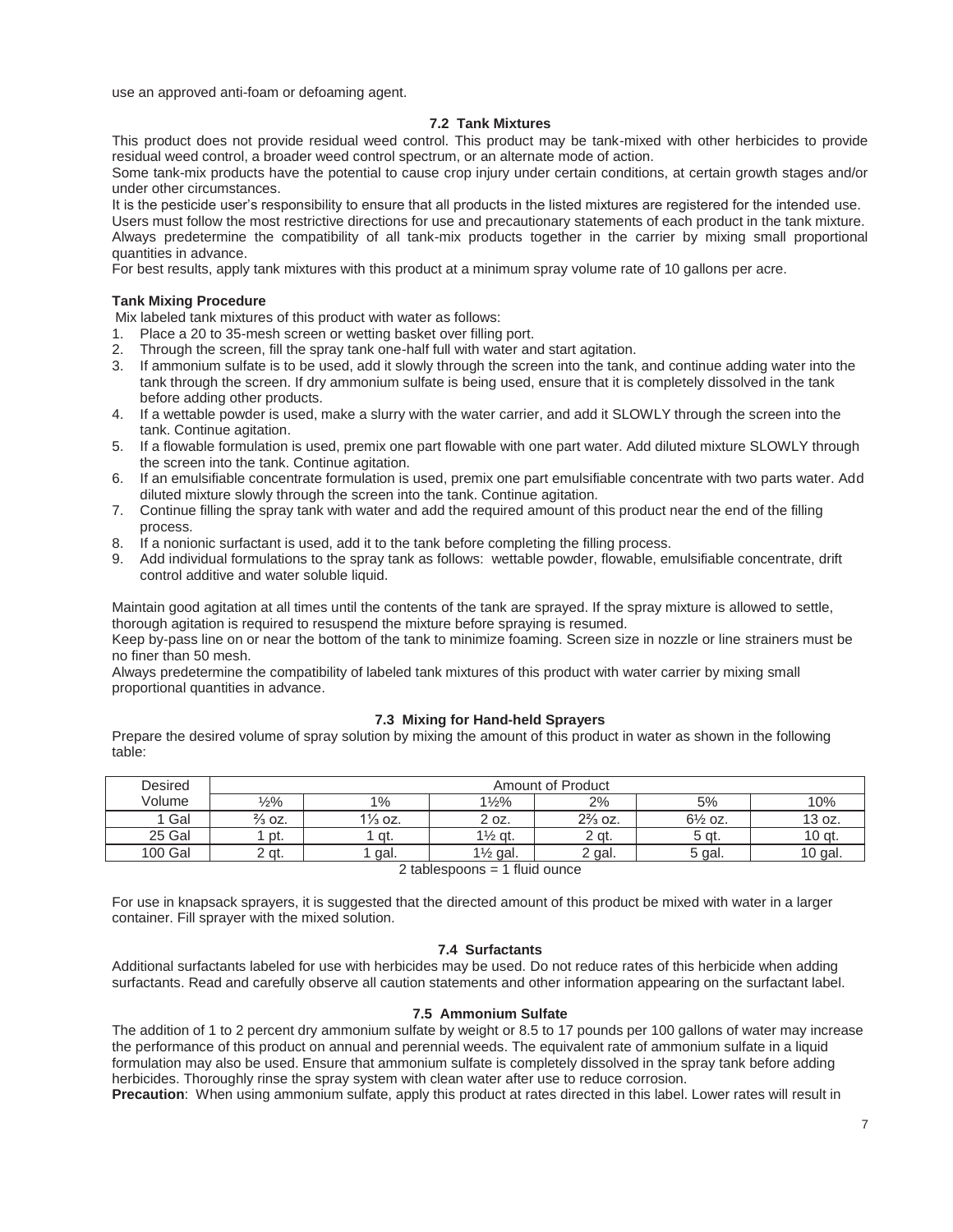reduced performance.

## **7.6 Colorants or Dyes**

Agriculturally approved colorants or marking dyes may be added to this product. Colorants or dyes used in spray solutions of this product may reduce performance, especially at lower rates or dilutions. Use colorants or dyes according to the manufacturer's directions.

## **7.7 Drift Control Additives**

Drift control additives may be used with all equipment types, except wiper applicators, sponge bars and CDA equipment. When a drift control additive is used, read and carefully observe the cautionary statements and all other information appearing on the additive label. The use of drift control additives can affect spray coverage which may result in reduced performance.

## **8.0 APPLICATION EQUIPMENT AND TECHNIQUES**

Do not apply this product through any type of irrigation system.

This product may be applied with the following application equipment:

**Aerial** – Fixed Wing and Helicopter

**Ground Broadcast Spray** – Boom or boomless systems, pull-type sprayer, floaters, pick-up sprayers, spray coupes and other ground broadcast equipment.

**Hand-Held and High-Volume Spray Equipment** – Knapsack and backpack sprayers, pump-up pressure sprayers, handguns, handwands, mistblowers\*, lances and other hand-held and motorized spray equipment used to direct the spray onto weed foliage.

\*This product is not registered in California or Arizona for use in mistblowers.

**Selective Equipment** – Shielded and hooded sprayers, wiper applicators and sponge bars.

**Injection Systems –** Aerial or ground injection sprayers.

**Controlled Droplet Applicator (CDA)** – Hand-held or boom-mounted applicators which produce a spray consisting of a narrow range of droplet sizes.

Apply these spray solutions in properly maintained and calibrated equipment capable of delivering desired volumes.

## **8.1 Aerial Equipment**

- Do not apply this product using aerial spray equipment except under conditions as specified within this label. For aerial application in California and Arkansas, refer to instructions specific to those states.
- Use the specified rates of this herbicide in 3 to 15 gallons of water per acre unless otherwise specified on this label. Unless otherwise specified, do not exceed 1 quart per acre.
- Ensure uniform application To avoid streaked, uneven or overlapped application, use appropriate marking devices. - Do not allow the herbicide solution to mist, drip, drift, or splash onto desirable vegetation since minute quantities of
- this product can cause severe damage or destruction to the crop, plants or other areas on which treatment was not intended.

## **Aerial Spray Drift Management**

AVOIDING SPRAY DRIFT AT THE APPLICATION SITE IS THE RESPONSIBILITY OF THE APPLICATOR. The interaction of many equipment-and-weather-related factors determine the potential for spray drift. The applicator is responsible for considering all these factors when making decisions.

The following drift management requirements must be followed to avoid off-target movement from aerial applications to agricultural field crops. These requirements do not apply to forestry applications, public health uses or to applications using dry formulations.

- The distance of the outer most nozzles on the boom must not exceed  $\frac{3}{4}$  the length of the wingspan or rotor.
- Nozzles must always point backward parallel with the air stream and never be pointed downwards more than 45 degrees.

Where states have more stringent regulations, they must be observed.

The applicator must be familiar with and take into account the information covered in the AERIAL DRIFT REDUCTION ADVISORY.

## **Information on Droplet Size**

The most effective way to reduce drift potential is to apply large droplets. The best drift management strategy is to apply the largest droplets that provide sufficient coverage and control. Applying larger droplets reduces drift potential, but will not prevent drift if applications are made improperly, or under unfavorable environmental conditions (See Wind, Temperature and Humidity, and Temperature Inversions.)

## **Controlling Droplet Size**

- x Volume Use high flow rate nozzles to apply the highest practical spray volume. Nozzles with higher rated flows produce larger droplets.
- x Pressure Do not exceed the nozzle manufacturer's directed pressures. For many nozzle types lower pressure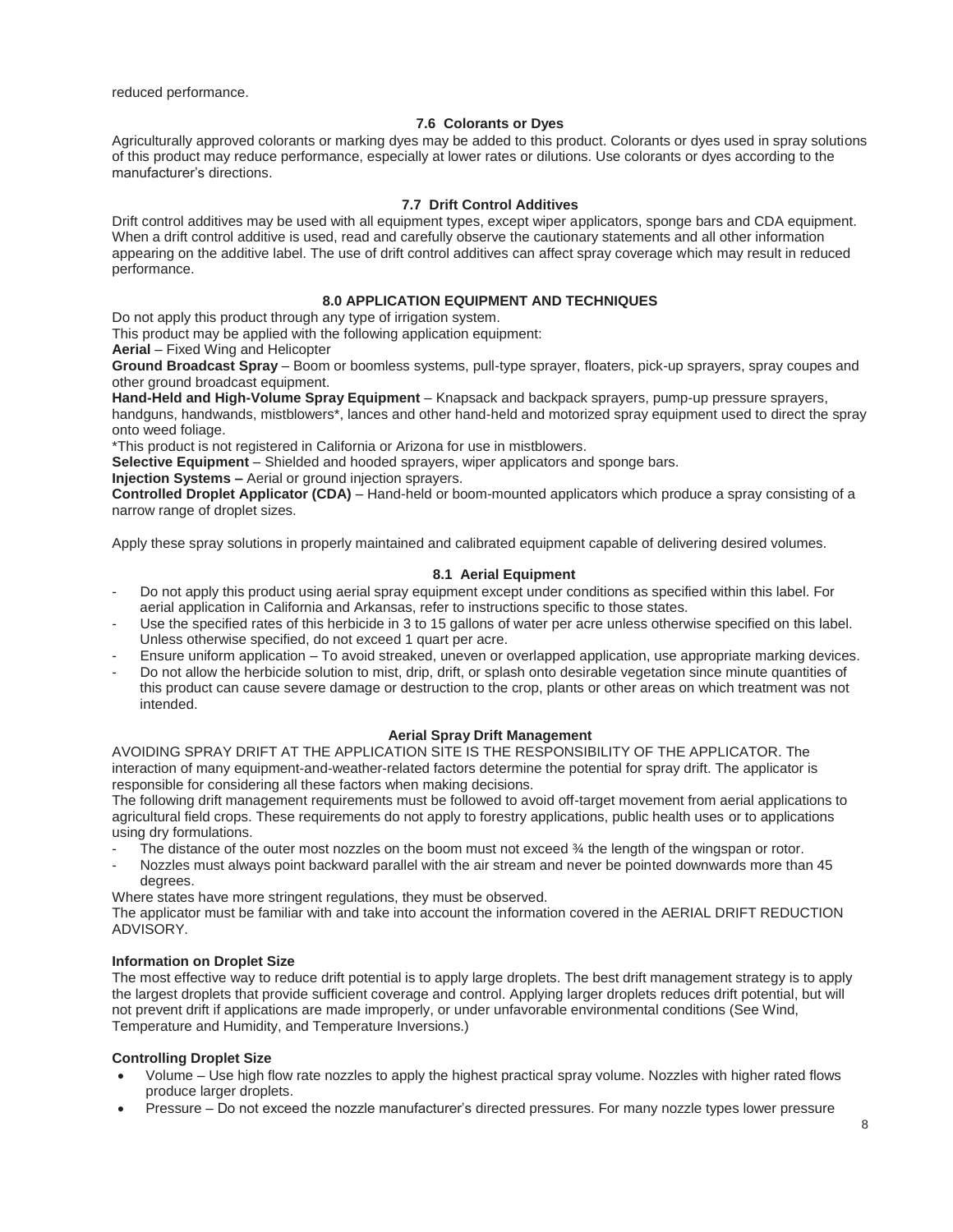produces larger droplets. When higher flow rates are needed, use higher flow rate nozzles instead of increasing pressure.

- Number of nozzles Use the minimum number of nozzles that provide uniform coverage.
- Nozzle Orientation Orienting nozzles so that the spray is released parallel to the airstream produces larger droplets than other orientations and is the directed practice. Significant deflection from horizontal will reduce droplet size and increase drift potential.
- Nozzle Type Use a nozzle type that is designed for the intended application. With most nozzle types, narrower spray angles produce larger droplets. Consider using low-drift nozzles. Solid stream nozzles oriented straight back produce the largest droplets and the lowest drift.
- Boom Length For some use patterns, reducing the effective boom length to less than  $\frac{3}{4}$  of the wingspan or rotor length may further reduce drift without reducing swath width.
- Application Height Applications must not be made at a height greater than 10 feet above the top of the target plants unless a greater height is required for aircraft safety. Making applications at the lowest height that is safe reduces exposure of droplets to evaporation and wind.
- Swath Adjustment When applications are made with a crosswind, the swath will be displaced downwind. Therefore, on the up and downwind edges of the field, the applicator must compensate for this displacement by adjusting the path of the aircraft upwind. Swath adjustment distance must increase with increasing drift potential (higher wind, smaller drops, etc.)
- Wind Drift potential is lowest between wind speeds of 2-10 mph. However, many factors, including droplet size and equipment type determine drift potential at any given speed. Application must be avoided below 2 mph due to variable wind direction and high inversion potential. **NOTE:** Local terrain can influence wind patterns. Every applicator must be familiar with local wind patterns and how they affect spray drift.
- Temperature and Humidity When making applications in a low relative humidity, set up equipment to produce larger droplets to compensate for evaporation. Droplet evaporation is most severe when conditions are both hot and dry.
- Temperature Inversions Applications must not occur during a temperature inversion because drift potential is high. Temperature inversions restrict vertical air mixing, which causes small suspended droplets to remain in a concentrated cloud. This cloud can move in unpredictable directions due to the light variable winds common during inversions. Temperature inversions are characterized by increasing temperatures with altitude and are common on nights with limited cloud cover and light to no wind. They begin to form as the sun sets and often continue into the morning. Their presence can be indicated by ground fog; however, if fog is not present, inversions can also be identified by the movement of smoke from a ground source or an aircraft smoke generator. Smoke that layers and moves laterally in a concentrated cloud (under low wind conditions) indicates an inversion, while smoke that moves upward and rapidly dissipates indicates good vertical air mixing.
- Sensitive Areas The pesticide must only be applied when the potential for drift to adjacent sensitive areas (e.g. residential areas, bodies of water, known habitat for threatened or endangered species, non-target crops) is minimal (e.g. when wind is blowing away from the sensitive areas).

Avoid direct application to any body of water.

## **For Aerial Application in California Only**

Aerial applications of this product are allowed in the following situations:

- In fallow and reduced tillage systems prior to the emergence or transplanting of labeled crops.
- In alfalfa and pasture renovation applications.
- Over-the-top applications in Roundup Ready® corn and cotton.
- Preharvest in alfalfa, corn, cotton, wheat, Roundup Ready® corn and Roundup Ready® cotton.

Do not plant subsequent crops other than those listed in the label booklet for 30 days following application.

When tank mixing this product with 2.4-D for aerial applications, only 2.4-D amine formulations may be used. It is the pesticide user's responsibility to ensure that all products in the listed mixtures are registered for the intended use. Users must follow the most restrictive directions for use and precautionary statements of each product in the tank mixture.

## **Restrictions:**

- Do not exceed a maximum rate of 2 quarts per acre of this product when making applications by air in fallow and reduced tillage systems and alfalfa and pasture renovation applications.
- Do not exceed a maximum rate of 1 quart per acre of this product when making applications by air in alfalfa, corn, cotton, wheat, roundup ready® corn and roundup ready® cotton prior to harvest. This restriction also applies to overthe-top applications in roundup ready® corn and cotton.

## **Aerial Equipment**

Use the directed rates of this product in 3 to 15 gallons of water per acre.

Use the following guidelines when aerial applications are made near crops or desirable perennial vegetation after bud break and before total leaf drop, and/or near other desirable vegetation or annual crops.

- Do not apply within 100 feet of all desirable vegetation or crop(s).
- If wind up to 5 miles per hour is blowing toward desirable vegetation or crop(s), do not apply within 500 feet of the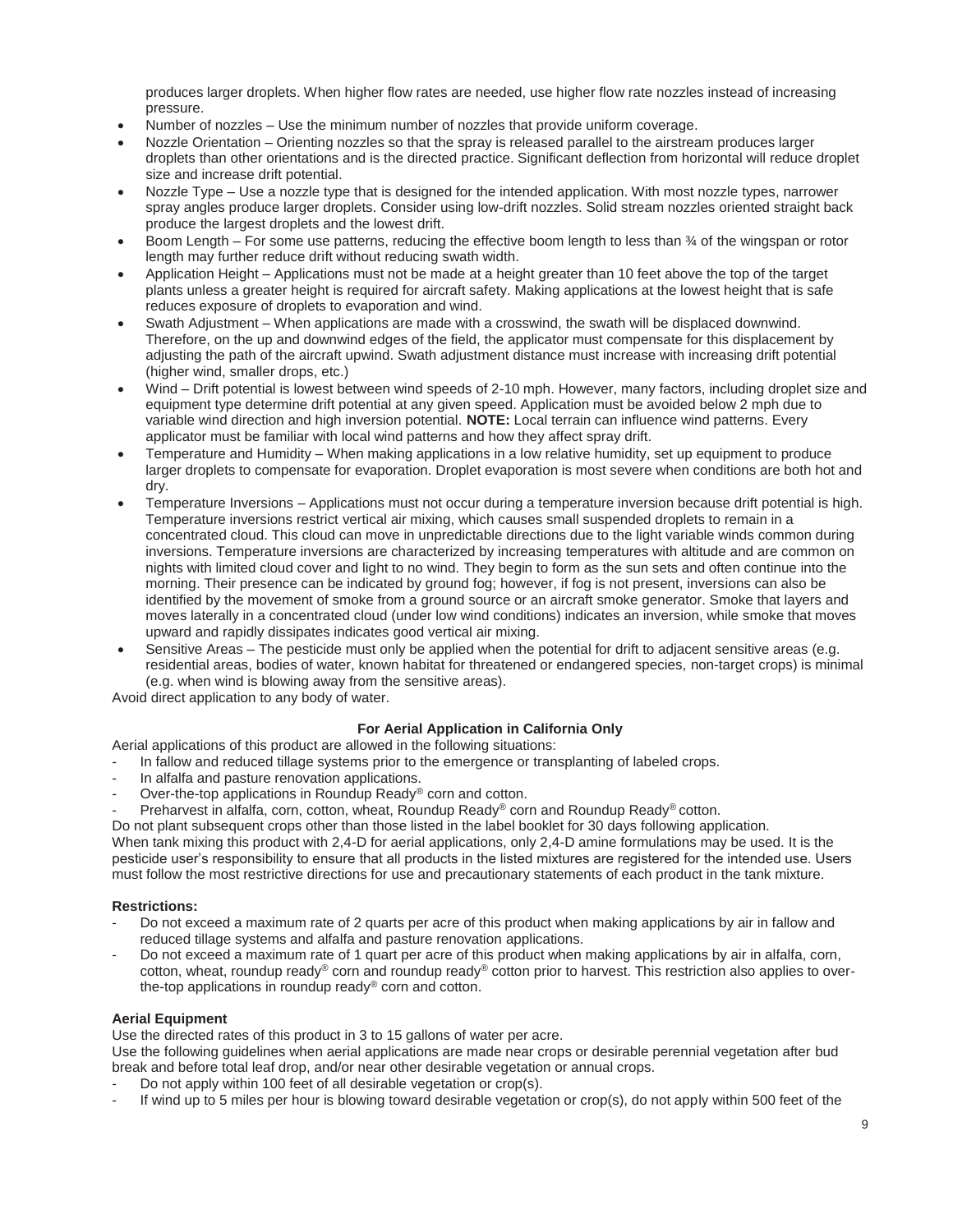desirable vegetation or crop(s).

- Winds blowing from 5 to 10 miles per hour toward desirable vegetation or crop(s) may require buffer zones in excess of 500 feet.
- Do not apply when winds are in excess of 10 miles per hour or when inversion conditions exist.

## **For Aerial Application is Fresno County, California Only From February 15 Through March 31 Only.**

Applicable Area:

The area contained inside the following boundaries within Fresno County, California.

North: Fresno County line

South: Fresno County line

East: State Highway 99

West: Fresno County line

Product Information – Always read and follow the label directions and precautionary statements for all products used in the aerial application.

Observe the following directions to minimize off-site movement during aerial application of this product. Minimization of off-site movement is the responsibility of the grower, Pest Control Advisor and aerial applicator.

Written Directions – A written recommendation MUST be submitted by or on behalf of the applicator to the Fresno County Agricultural Commissioner 24 hours prior to the application. This written recommendation MUST state the proximity of surrounding crops, and that conditions of each manufacturer's product label and this label have been satisfied. Aerial Applicator Training and Equipment – Aerial application of this product is limited to pilots who have successfully completed a Fresno County Agricultural Commissioner and California Department of Pesticide Regulation approved training program for aerial application of herbicides. All aircraft must be inspected, critiqued in flight and certified at a Fresno County Agricultural Commissioner approved fly-in. Test and calibrate spray equipment at intervals sufficient to insure that proper rates of herbicides and adjuvants are being applied during commercial use. Applicator must document such calibrations and testing. Demonstration of performance at Fresno County Agricultural Commissioner approved fly-ins constitutes such documentation, or other written records showing calculations and measurements of flight and spray parameters acceptable to the Fresno County Agricultural Commissioner.

Applications at Night – Do not apply this product by air earlier than 30 minutes prior to sunrise and/or later than 30 minutes after sunset without prior permission from the Fresno County Agricultural Commissioner.

**Note:** For aerial application from April 1 through February 14, refer to the For Aerial Application in California Only section of this label.

#### **Arkansas Only**

AVOID DRIFT. DO NOT APPLY INTO STILL AIR WHERE THERE IS A TEMPERATURE INVERSION LAYER LOW ENOUGH FOR FINE SPRAY PARTICLES TO BECOME SUSPENDED AND MOVE OUTSIDE THE TARGET AREA WHEN THE INVERSION LAYER MOVES. DO NOT APPLY WHEN WINDS ARE GUSTY OR UNDER ANY OTHER CONDITION THAT FAVORS DRIFT. DRIFT IS LIKELY TO CAUSE DAMAGE TO ANY VEGETATION CONTACTED. TO PREVENT INJURY TO ADJACENT DESIRABLE VEGETATION, APPROPRIATE BUFFER ZONES MUST BE MAINTAINED.

Use the specified rate of this product in 3 to 15 gallons of water per acre. Use sufficient carrier volume and appropriate equipment set-up to form droplets large enough to avoid drift potential. Coarse droplets in the 300 to 500 (VMD) micron range are directed. Applications must typically be made with the nozzle release point at 8 to 15 feet above the top of the target plants unless a greater height is required for aircraft safety. The distance of the outermost nozzles on the boom must not exceed 75% of the length of the wingspan or rotor. In many cases, reducing this distance to 65% of the length of the wingspan or rotor will improve drift control without affecting the swath width.

Nozzles must always discharge backward parallel with the air stream and never discharge downwards more than 45 degrees on fixed wing aircraft or forward of the prevailing airflow on rotary winged aircraft. Avoid the use of nozzles with wide-angle discharge.

Do not apply this product when wind speeds are in excess of 10 miles per hour.

Do not apply when there is a low-level inversion where fine spray particles could be suspended in still air and move outside the target area when the inversion layer moves. These conditions may occur when wind speeds are less than 2 mph.

Use the following guidelines when applications are made near crops or other desirable vegetation:

- 1. Do not apply within 100 feet of any desirable vegetation or crops.
- 2. If wind up to 5 miles per hour is blowing toward desirable vegetation or crops, do not apply within 500 feet upwind of the desirable vegetation or crops.
- 3. Winds blowing from 5 to 10 miles per hour toward desirable vegetation or crops will likely require buffer zones in excess of 500 feet.

## **8.2 Ground Broadcast Equipment**

Use the specified rates of this product in 3 to 40 gallons of water per acre as a broadcast spray unless otherwise specified. As density of weeds increases, spray volume must be increased within the directed range to ensure complete coverage. Carefully select proper nozzles to avoid spraying a fine mist. For best results with ground application equipment, use flat fan nozzles. Check for even distribution of spray droplets.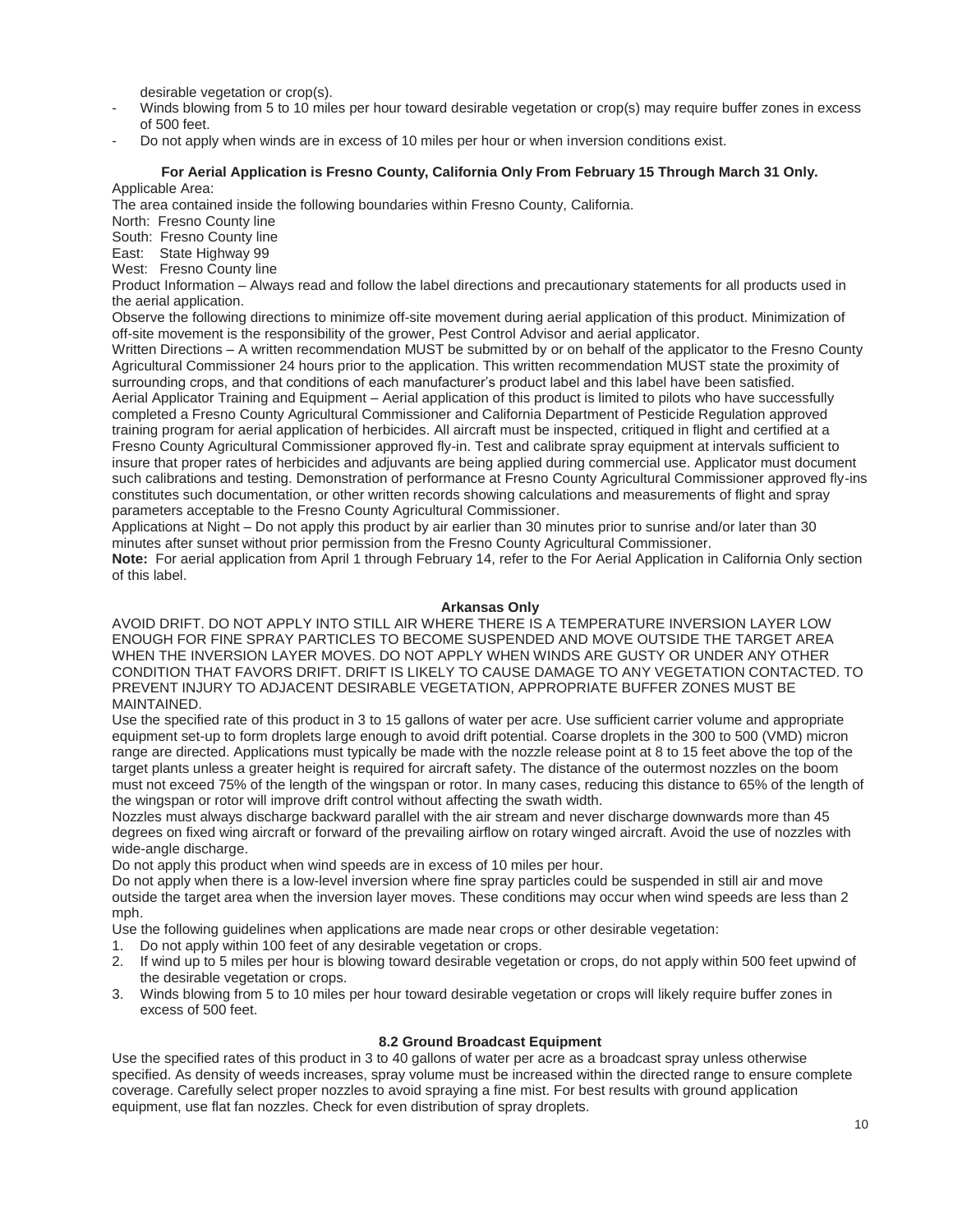## **8.3 Hand-Held and High-Volume Equipment**

Apply to foliage of vegetation to be controlled. For applications made on a spray-to-wet basis, spray coverage must be uniform and complete. Do not spray to the point of runoff. Use coarse sprays only.

For control of weeds listed in the annual weeds rate tables, apply a 0.5 percent solution of this product to weeds less than 6 inches in height or runner length. Apply prior to seedhead formation in grass or bud formation in broadleaf weeds. For annual weeds over 6 inches tall, or unless otherwise specified, use a 1 percent solution.

For best results, use a 2 percent solution on harder-to-control perennials, such as bermudagrass, dock, field bindweed, hemp dogbane, milkweed and Canada thistle.

When using application methods which result in less than complete coverage, use a 5 percent solution for annual and perennial weeds and a 5 to 10 percent solution for woody brush and trees.

## **8.4 Selective Equipment**

This product may be applied through shielded sprayers, hooded sprayers, wiper applicators or sponge bars after dilution and thorough mixing with water to listed weeds growing in any non-agricultural site specified on this label. In cropping systems, a hooded sprayer, shielded sprayer, or wiper applicator may be used in-between rows of crop plants (row middles). A wiper applicator may be used over the top of crops only when specifically directed on this label. Selective equipment must be capable of preventing all contact of the herbicide solutions with the crop and operated without spray-mist escape, leakage, or dripping of the herbicide solution onto the crop. AVOID CONTACT OF HERBICIDE WITH DESIRABLE VEGETATION.

Contact of the herbicide solution with desirable vegetation may result in damage or destruction. Applicators used above desirable vegetation must be adjusted so that the lowest spray stream or wiper contact point is at least 2 inches above the desirable vegetation. Droplets, mist, foam or splatter of the herbicide solution settling on desirable vegetation may result in discoloration, stunting or destruction.

Applications made above the crops must be made when the weeds are a minimum of 6 inches above the desirable vegetation. Better results may be obtained when more of the weed is exposed to the herbicide solution. Weeds not contacted by the herbicide solution will not be affected. This may occur in dense clumps, severe infestations or when the height of the weeds varies so that not all weeds are contacted. In these instances, repeat treatment may be necessary.

## **Shielded and Hooded Applicators**

When applied under the conditions described in the following paragraphs for shielded and hooded sprayers, this product will control weeds listed in the ANNUAL WEEDS RATE SECTION and PERENNIAL WEEDS RATE SECTION of this label.

A hooded sprayer is a type of shielded sprayer where the spray pattern is fully enclosed, including the top, sides, front and back, thereby shielding the crop from the spray solution. Adjust the shields on these sprayers to protect desirable vegetation. When applying around crops grown on raised beds, ensure that the hood is capable of completely enclosing the spray pattern. If necessary, extend the front and rear gaps of the hooded sprayer downward to reach the ground in deep furrows. USE EXTREEME CARE TO AVOID CONTACT OF THIS HERBICIDE WITH DESIRABLE VEGETATION. The equipment must be configured and operated in a manner that minimizes bouncing and avoids raising the hood up off the ground surface at any time. If the hood is raised, spray particles may escape and come into contact with the crop, causing damage or destruction of the crop. Avoid operating this equipment on rough or sloping terrain where the spray hood might be raised up off the ground surface.

Use hood designed to minimize excessive dripping or run-off down the insides of the hood, such as single, low pressure, low-drift, flat-fan nozzle, with an 80-90 degree spray angle positioned at the top center of the hood, with a spray volume of 20-30 gallons per acre.

The following procedures can reduce the potential for crop injury when using a hooded sprayer:

- The spray hoods must be operated on the ground or skimming across the ground surface.
- Leave at least an 8-inch untreated strip over the drill row. (For example, if the crop row width is 38 inches, make the maximum width of the spray hood 30 inches.)
- Operate at ground speeds of no greater than 5 miles per hour to avoid bouncing of the spray hood.
- Apply when wind speed is 10 miles per hour or less.
- Use low-drift nozzles that provide uniform coverage within the treated area.

Crop injury may occur when foliage of treated weeds comes into direct contact with leaves of the crop. Do not apply this product when leaves of the crop are growing in direct contact with weeds to be treated. Droplets, mist, foam or splatter of the herbicide solution settling onto desirable vegetation may result in discoloration, stunting or destruction.

## **Wiper Applicators**

A wiper applicator is a device that physically wipes this product directly onto the weed. Equipment must be designed, maintained and operated to prevent the herbicide solution from contacting desirable vegetation.

Operate this equipment at ground speeds no greater than 5 mph.

Performance may be improved by reducing speed in areas of heavy weed infestations. Better results may be obtained if 2 applications are made in opposite directions.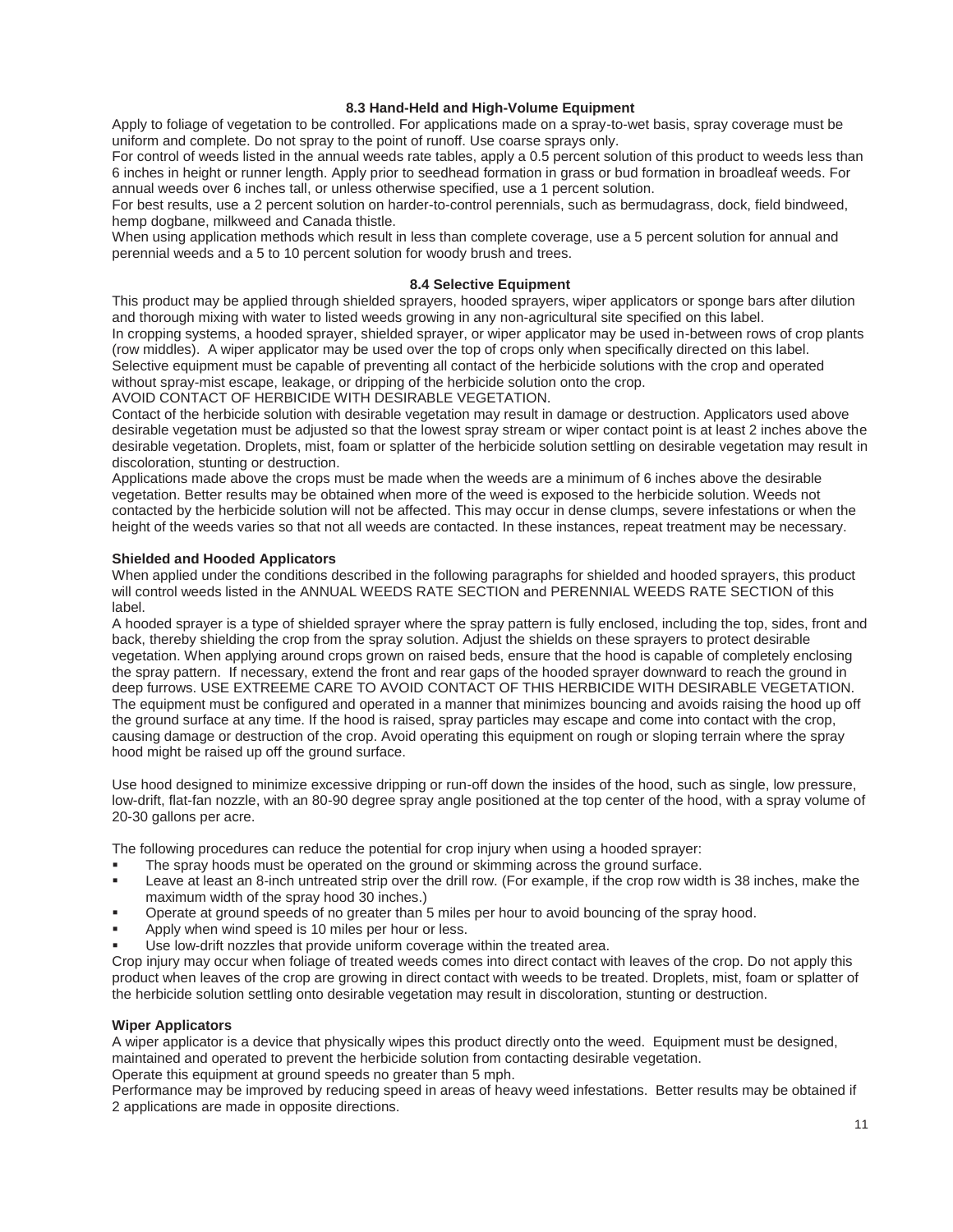Avoid leakage or dripping onto desirable vegetation. Adjust height of applicator to ensure adequate contact with weeds. Keep wiping surfaces clean. Be aware that on sloping ground, the herbicide solution may migrate, causing dripping on the lower end and drying of the wicks on the upper end of the wiper applicator. Do not use wiper equipment when weeds are wet.

Mix only the amount of solution to be used during a 1-day period, as reduced product performance may result from use of solutions held in storage. Clean wiper parts immediately after using this product by thoroughly flushing with water. Do not add surfactant to the herbicide solution when using a wiper applicator.

For rope or sponge wick applicators- Mix 1 gallon of this product in 2 gallons of water to prepare a 33 percent solution. Apply this solution to weeds listed above in this section.

For panel applicators- solutions ranging from 33 to 100 percent of this product in water may be used in panel wiper applicators.

## **8.5 Injection Systems**

This product may be used in aerial or ground injection spray systems. It may be used as a liquid concentrate or diluted prior to injecting into the spray stream. Do not mix this product with the concentrate of other products when using injection systems.

## **8.6 Controlled Droplet Applicator (CDA) Equipment**

The rate of this product applied per acre by vehicle-mounted CDA equipment must not be less than the amount specified in this label when applied by conventional broadcast equipment.

For vehicle-mounted CDA equipment, apply 3 to 15 gallons of water per acre.

For the control of annual weeds with hand-held CDA units, apply a 20 percent solution of this product at a flow rate of 2 fluid ounces per minute and a walking speed of 1.5 mph (1 quart per acre). For the control of perennial weeds, apply a 20 to 40 percent solution of this product at a flow rate of 2 fluid ounces per minute and a walking speed of 0.75 mph (2 to 4 quarts per acre). Controlled droplet application equipment produces a spray pattern which is not easily visible. Extreme care must be exercised to avoid spray or drift contacting the foliage or any other green tissue of desirable vegetation, as damage or destruction may result.

#### **9.0 ANNUAL AND PERENNIAL CROPS**

This section gives directions that apply to all crops listed alphabetically in the sections that follow. See the individual crop sections for specific instructions, preharvest intervals, additional precautions and restrictions. See the ROUNDUP READY CROPS section of this label or separately published supplemental labeling for this product for instructions on application in Roundup Ready crops.

**Types of Applications**: Chemical fallow, Preplant fallow beds, Pre-plant, At planting, Pre-emergence, Hooded sprayers in row-middles, Shielded Sprayers in Row-Middles, Wiper applications in row-middles and Post-harvest treatments.

**Use Directions:** Apply this product during fallow intervals preceding planting, prior to planting or transplanting, at planting, or pre-emergent to annual and perennial crops listed in this label, except where specifically limited. For any crop not listed on this label, applications must be made at least 30 days prior to planting. Unless otherwise specified, weed control applications may be made according to the rates listed in the ANNUAL WEEDS, PERENNIAL WEEDS, and WOODY BRUSH & TREE rate sections in this label. Application rates specified on this label for the control of tough weeds, or those specified on separate labeling for this product supersedes the rates in the ANNAUL WEEDS rates section of this label. Repeat applications may be made up to a maximum of 8 quarts per acre per year.

Hooded sprayers and wiper applicators capable of preventing all crop contact with herbicide solutions may be used in mulched or un-mulched row middles after crop establishment. Refer to the SELECTIVE EQUIPMENT section of this label for essential precautions when using hooded sprayers or wipers to avoid crop injury caused by leakage of spray mists or dripping onto crops. Crop injury is possible with these applications and shall be the sole responsibility of the applicator.

All treatments described in the sections that follow may be made using aerial application equipment where appropriate, provided that the applicator complies with the precautions and restrictions specified on this label. See the APPLICATION EQUIPMENT AND TECHNIQUES section of this label for important information on aerial application and procedures on avoiding spray drift that may cause injury to any vegetation not intended for treatment. Use of appropriate buffer zones will help prevent injury to adjacent vegetation.

The maximum use rates stated throughout this product's labeling apply to this product combined with the use of all other herbicides containing glyphosate or sulfosate as the active ingredient, whether applied as mixtures or separately. Calculate the application rates and ensure that the total use of this and other glyphosate or sulfosate containing products does not exceed stated maximum use rate.

**Precautions:** Avoid contact of this herbicide with foliage, green shoots or stems, bark, exposed roots (including those emerging from plastic mulch), or fruit of crops, as severe crop injury or destruction may result. When making at-planting and preemergence applications, application must be made before crop emergence to avoid severe crop injury. Broadcast application made at emergence will result in injury or death of emerged seedlings. Apply before seed germination in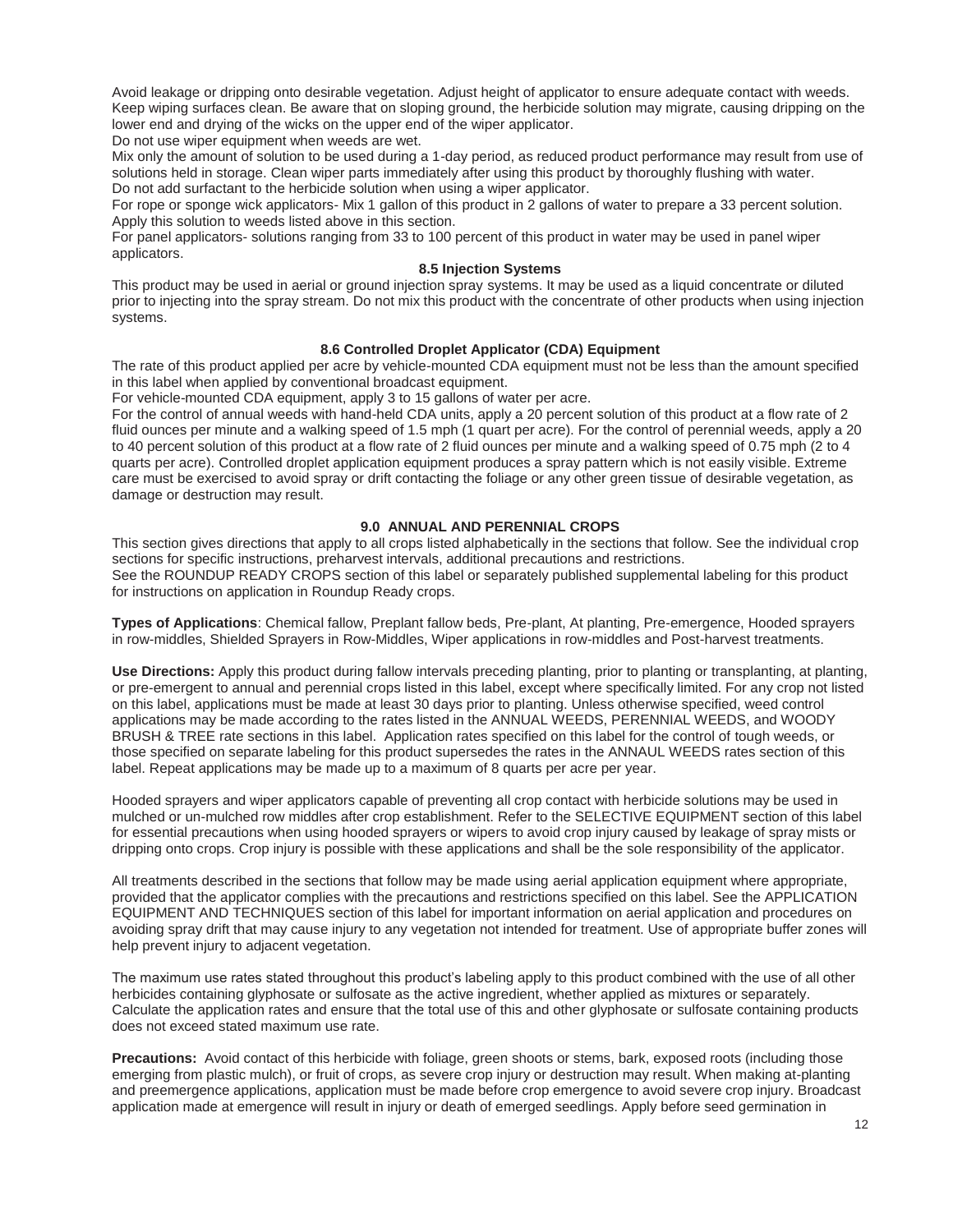coarse sandy soils to further minimize the risk of injury. Unless otherwise specified on this label, treatment with selective equipment, including wiper applicators and hooded sprayers, must be made at least 14 days prior to harvest. Post-harvest or fallow application must be made at least 30 days prior to planting any crop not listed on this label. See APPLICATION EQUIPMENT AND TECHNIQUES section of this label for additional information.

**Restriction:** In crops where spot treatment is allowed, do not treat more than 10 percent of the total field to be harvested.

**Precaution:** Take care not to spray or allow spray to drift outside the target area in order to avoid unwanted crop destruction.

Do not harvest or feed treated vegetation for 8 weeks following broadcast postemergence application, unless otherwise specified.

## **9.1 Cereal And Grain Crops**

LABELED CROPS: Barley, Buckwheat, Millet (Pearl, Proso), Oats, Rice, Rye, Quinoa, Teff, Teosinte, Triticale, Wheat (All), Wild Rice

TYPES OF APPLICATIONS: Those listed in ANNUAL AND PERENNIAL CROPS plus Red Rice Control Prior to Planting Rice, Spot Treatment (Except Rice), Wiper Applicator (Feed Barley and Wheat Only), Preharvest (Feed Barley and Wheat Only)

**Restriction:** Do not treat rice fields or levees when the field contains floodwater.

#### PREPLANT, PREEMERGENCE AND AT-PLANTING

**Use Instructions:** This product may be applied before, during or after planting of cereal crops. Applications must be made prior to emergence of the crop.

## RED RICE CONTROL PRIOR TO PLANTING RICE

**Use Instructions:** Apply 1.5 quarts of this product in 5 to 10 gallons of water per acre. Flush fields prior to application to obtain uniform germination and stand of red rice. Make application when the majority of the red rice plants are at the 2 leaf state and no more than 4 inches tall. Red rice plants with less than 2 true leaves may be only partially controlled. **Precaution:** Avoid spraying during conditions of low humidity, as reduced control may result.

**Restrictions:** Do not treat rice fields or levees when the fields contain flood water. Do not flood treated fields for 8 days following application.

#### SPOT TREATMENT (EXCEPT RICE)

**Use Instructions:** This product may be applied as a spot treatment in cereal crops. Apply this product before heading in small grains.

**Precautions, Restrictions:** Do not treat more than 10 percent of the total field area to be harvested. The crop receiving spray in the treated area will be killed. Take care to avoid drift or spray outside target area for the same reason.

## WIPER APPLICATOR (FEED BARLEY AND WHEAT ONLY)

**Use Instructions:** This product may be applied over the top of feed barley and wheat using a wiper applicator. To control common rye or cereal rye, apply after the weeds have headed and achieved maximum growth. See additional instructions on the use of wiper applicators in the APPLICATION EQUIPMENT AND TECHNIQUES section of this label. **Restrictions:** Allow at least 35 days between application and harvest. Do not use roller applicators.

#### PREHARVEST (FEED BARLEY AND WHEAT ONLY)

**Use Instructions:** This product provides weed control when applied prior to harvest of wheat. For feed barley, apply after the hard-dough stage when the grain contains 20 percent moisture or less. For wheat, apply after the hard-dough stage of grain (30% or less grain moisture). Stubble may be grazed immediately after harvest.

For ground applications, apply this product in 10 to 20 gallons of water per acre. For aerial applications, apply this product in 3 to 10 gallons of water per acre.

**Precautions, Restrictions:** Do not apply more than 1 quart of this product per acre. Allow 7 days between application and harvest or grazing. Preharvest application on barley or wheat grown for seed could result in a reduction in germination or vigor. Buyer and users are responsible for any and all loss or damage in connection with the preharvest use of this product on barley or wheat grown for seed.

#### POSTHARVEST

**Use Instructions:** This product may be applied after harvest of cereal crops. Higher rates may be required for control of large weeds which were growing in the crop at the time of harvest. Tank mixtures with 2,4-D or dicamba may be used. **Restrictions:** Allow a minimum of 7 days between treatment and harvest or feeding of treated vegetation. For any crop not listed on this label, applications must be made at least 30 days prior to planting the next crop.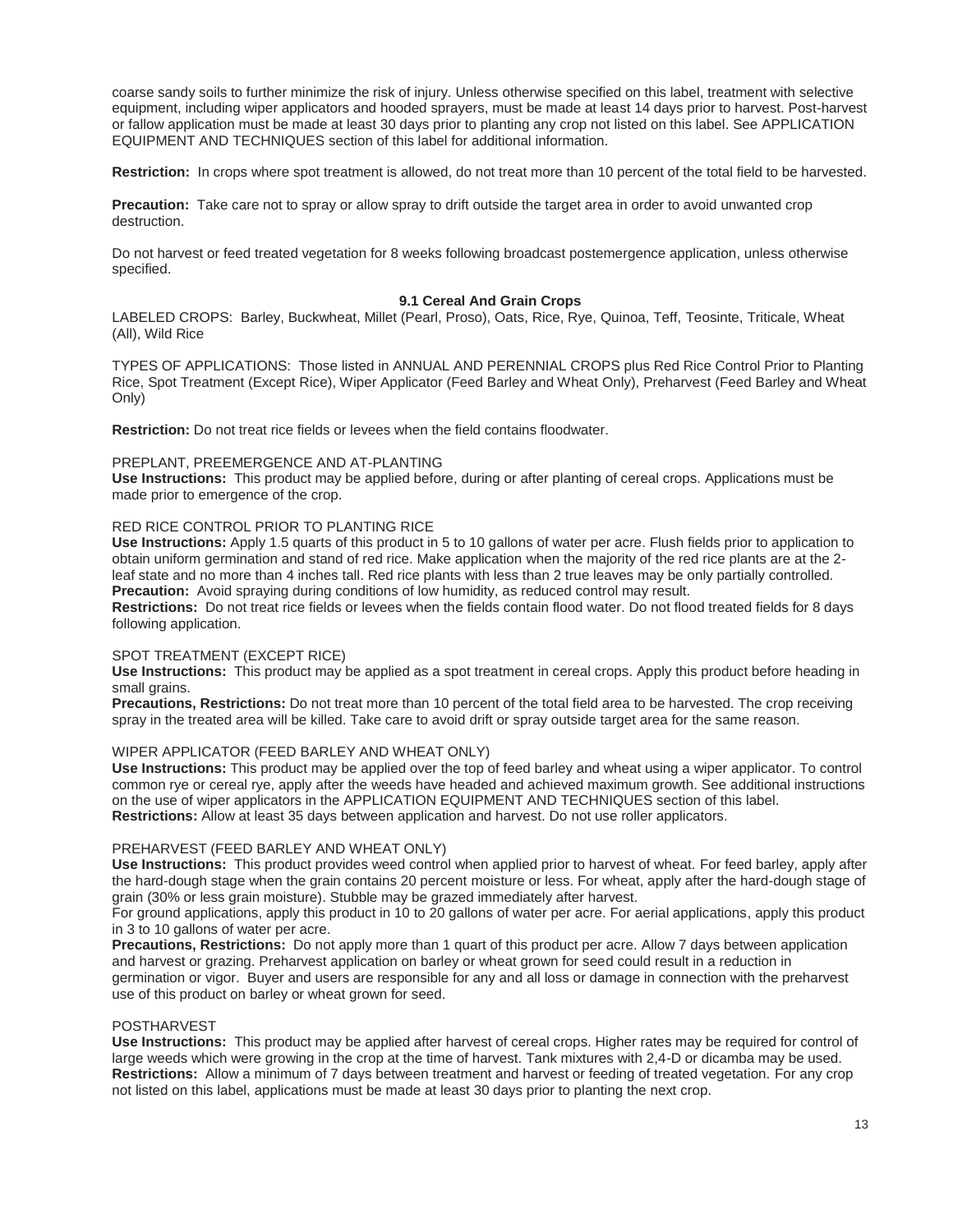#### **9.2 Corn**

#### LABELED CROPS: Field Corn, Seed Corn, Silage Corn, Sweet Corn and Popcorn

## TYPES OF APPLICATIONS: Those listed in ANNUAL AND PERENNIAL CROPS, Spot Treatment, Preharvest

#### PREPLANT, PREEMERGENCE AND AT-PLANTING

**Use Instructions:** This product may be applied before, during or after planting corn. Applications must be made prior to emergence of the crop.

The following tank mixtures may be used. It is the pesticide user's responsibility to ensure that all products in the listed mixtures are registered for the intended use. Users must follow the most restrictive directions for use and precautionary statements of each product in the tank mixture.

| $2,4-D$         | <b>Bullet</b>         | Fultime           | Marksman    |
|-----------------|-----------------------|-------------------|-------------|
| Aim             | Degree                | Guardsman/Leadoff | Mictro-tech |
| Atrazine        | Degree Xtra           | <b>Harness</b>    | Prowl       |
| Axiom           | <b>Distinct</b>       | Harness Xtra      | Python      |
| Balance         | Dual Magnum           | 5.6L Lariat       | Simazine    |
| Bicep Magnum    | Dual II Magnum        | Intro             | Topnotch    |
| Bicep II Magnum | Epic Frontier/Outlook | Linex/Lorox       |             |

For other labeled annual weeds, apply 1 to 1.5 pints of this product per acre when weeds are less than 6 inches tall, and 2 to 3 pints when weeds are over 6 inches tall. When using nitrogen solution as a carrier, application rate may need to be increased for acceptable weed control.

**Restrictions:** In Southern states, do not apply this product in nitrogen solutions to tough-to-control grasses such as barnyardgrass, fall panicum, broadleaf signalgrass, annual ryegrass and any perennial weeds. This includes Illinois and Indiana south of Route 50, Alabama, Arkansas, Delaware, Florida, Georgia, Kentucky, Louisiana, Maryland, Mississippi, New Jersey, North Carolina, Oklahoma, South Carolina, Tennessee, Texas, Virginia and West Virginia.

#### HOODED SPRAYERS

**Use Instructions:** This product may be used through hooded sprayers for weed control between the rows of corn. Only hooded sprayers that completely enclose the spray pattern may be used. See additional instructions for the use of hooded sprayers in the APPLICATION EQUIPMENT AND TECHNIQUES section of this label.

**Precautions, Restrictions:** Corn must be at least 12 inches tall, measured without extending leaves. Contact of this product in any manner to any vegetation to which treatment is not intended may cause damage. Such damage shall be the sole responsibility of the applicator. Do not apply more than 1 quart of this product per acre for each hooded sprayer application and no more than 3 quarts per acre per year total.

#### SPOT TREATMENT

**Use Instructions:** For spot treatments, apply this product prior to silking of corn.

**Precautions, Restrictions:** Do not treat more than 10 percent of the total field area to be harvested. The crop receiving spray in the treated area will be killed. Take care to avoid drift or spray outside target area for the same reason.

#### PREHARVEST

**Use Instructions:** Make applications at 35 percent grain moisture or less. Ensure that maximum kernel fill is complete and the corn is physiologically mature (black layer formed). For ground applications, apply up to 3 quarts of this product per acre. For aerial applications, apply up to 2 quarts of this product per acre.

**Precautions, Restrictions:** It is not specified that corn grown for seed be treated because a reduction in germination or vigor may occur. Allow a minimum of 7 days between application and harvest. Buyer and all users are responsible for any and all loss or damage in connection with the preharvest use of this product on corn grown for seed.

#### POST-HARVEST

**Use Instructions:** This product may be applied after harvest of corn. Higher rates may be required for control of large weeds which were growing in the crop at the time of harvest. Tank mixtures with 2,4-D or dicamba may be used. **Restrictions:** Allow a minimum of 7 days between treatment and harvest or feeding of treated vegetation. Application of this product must be made at least 30 days prior to panting any crop not listed on this label.

## **9.3 Cotton**

TYPES OF APPLICATIONS: Preplant, preemergence, at-planting (those listed in ANNUAL AND PERENNIAL CROPS section.

## PREPLANT, PREEMERGENCE, AND AT-PLANTING

**Use Instructions:** This product may be applied before, during or after planting cotton. Applications must be made prior to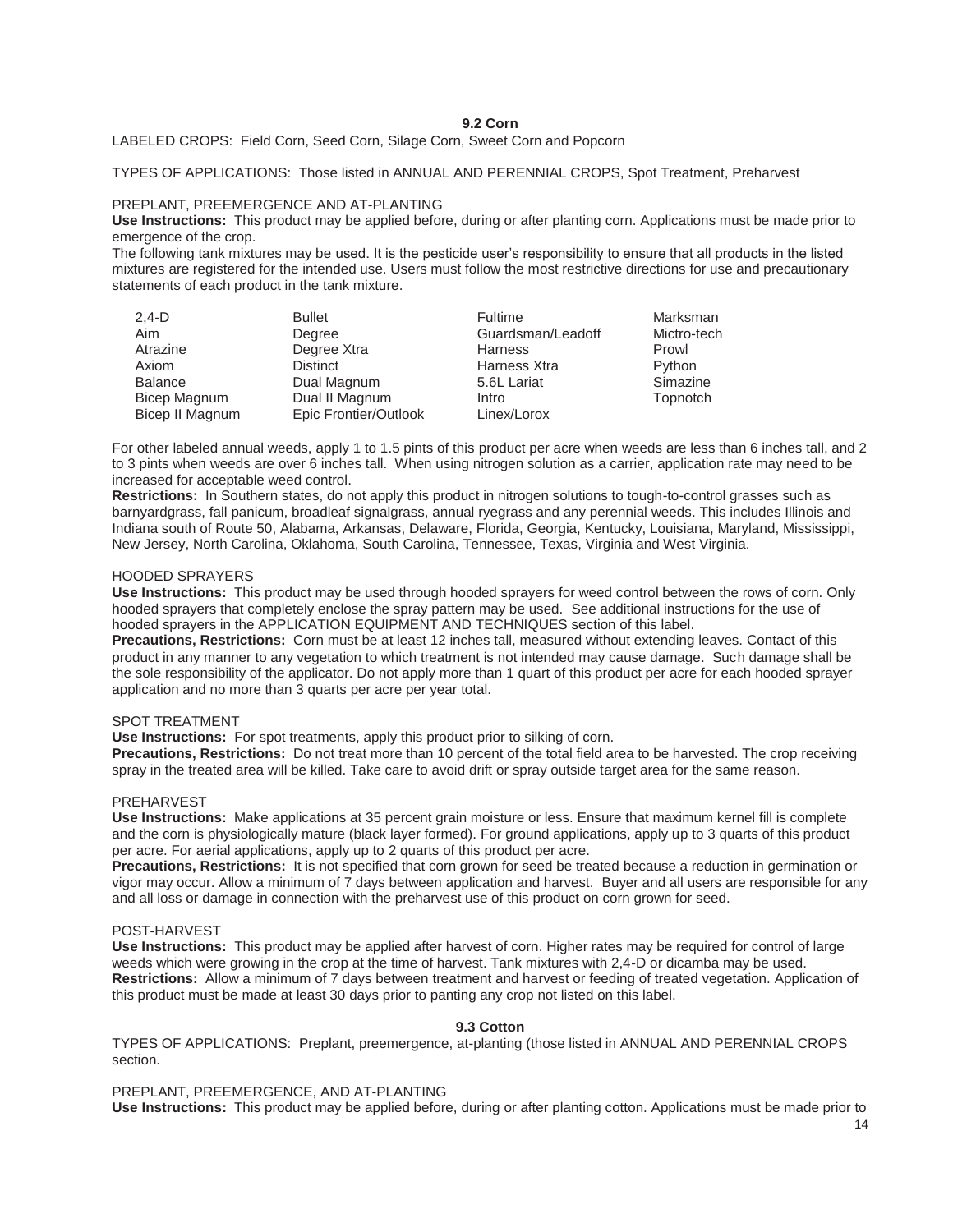emergence of the crop.

## HOODED SPRAYER, SELECTIVE EQUIPMENT

**Use Instructions:** This product may be applied through hooded sprayers, a shielded sprayer or a wiper applicator over the top of cotton. See the Selective Equipment part of the APPLICATION EQUIPMENT AND TECHNIQUES section of this label for information on proper use and calibration of this equipment. **Restrictions:** Allow at least 7 days between application and harvest.

#### SPOT TREATMENT

**Use Instructions:** For spot treatments, apply this product prior to boll opening of cotton. **Precautions, Restrictions:** Do not treat more than 10 percent of the total field area to be harvested. The crop receiving spray in treated area will be killed. Take care to avoid drift or spray outside target area for the same reason.

## PREHARVEST

**Use Instructions:** This product provides weed control and cotton regrowth inhibition when applied prior to harvest of cotton. For weed control, apply at rates given in the ANNUAL and PERENNIAL WEEDS RATE section. Apply 1 pint to 2 quarts of this product per acre for cotton regrowth inhibition. Apply after sufficient bolls have developed to produce the desired yield. Application made prior to this time could affect maximum yield potential.

**Restriction:** Do not apply more than 2 quarts of this product for preharvest application.

**Tank Mixtures:** This product may be tank mixed with DEF® 6, Folex®, or Prep™ to provide additional enhancement of cotton leaf drop. It is the pesticide user's responsibility to ensure that all products in the listed mixtures are registered for the intended use. Users must follow the most restrictive directions for use and precautionary statements of each product in the tank mixture.

#### **Restrictions:** Allow a minimum of 7 days between application and harvest of cotton.

Do not apply to cotton grown for seed as a reduction in germination or vigor could result. Do not add additional surfactant or additives containing surfactant to this product for preharvest application to cotton.

## **9.4 Fallow Systems**

USE INSTRUCTIONS: This product may be applied during the fallow period prior to planting or emergence of any crop listed on this label; for non-listed crops, application must be made at least 30 days prior to planting.

TYPES OF APPLICATIONS: Chemical fallow, preplant fallow beds, aid-to-tillage

## CHEMICAL FALLOW

**Use Instructions:** This product may be used as a substitute for tillage to control annual weeds in fallow fields. Broadcast or spot treatments will control or suppress many perennial weeds in fallow fields. Tank mixtures with 2,4-D and dicamba may be used. Aerial application of up to 2 quarts of this product per acre may be made onto fallow sites where there is sufficient buffer to prevent injury due to drift onto adjacent crops. It is the pesticide user's responsibility to ensure that all products in the listed mixtures are registered for the intended use. Users must follow the most restrictive directions for use and precautionary statements of each product in the tank mixture.

For any crops not listed on this label, applications must be made at least 30 days prior to planting.

## PREPLANT FALLOW BEDS

**Use Instructions:** This product may be applied to fallow beds prior to planting or emergence of any crop listed on this label. This product will control weeds listed in the Annual, Perennial and Woody Brush Tables.

16 fluid ounces of this product plus Goal® 2XL per acre will control the following weeds with the maximum height or length indicated: 6 inches – common cheeseweed, groundsel, marestail *(Conyza canadensis)*, 12 inches – chickweed, London rocket, shepherdspurse.

**Tank Mixtures:** It is the pesticide user's responsibility to ensure that all products in the listed mixtures are registered for the intended use. Users must follow the most restrictive directions for use and precautionary statements of each product in the tank mixture. In addition, 12 fluid ounces of this product plus 2 to 3 oz. of Goal® 2XL per acre will control the following weeds with the maximum height or length indicated: 3 inches - common cheeseweed, chickweed, groundsel; 6 inches – London rocket, shepherdspurse.

#### AID-TO-TILLAGE

**Use Instructions:** This product may be used in conjunction with tillage practices in fallow systems or preplant to labeled crops to control downy brome, cheat, volunteer wheat, tansy mustard and foxtail. Apply 12 fluid ounces of this product in 3 to 10 gallons of water per acre. Make applications before weeds are 6 inches in height. Application must be followed by conventional tillage practices no later than 15 days after treatment and before regrowth occurs. Allow at least 1 day after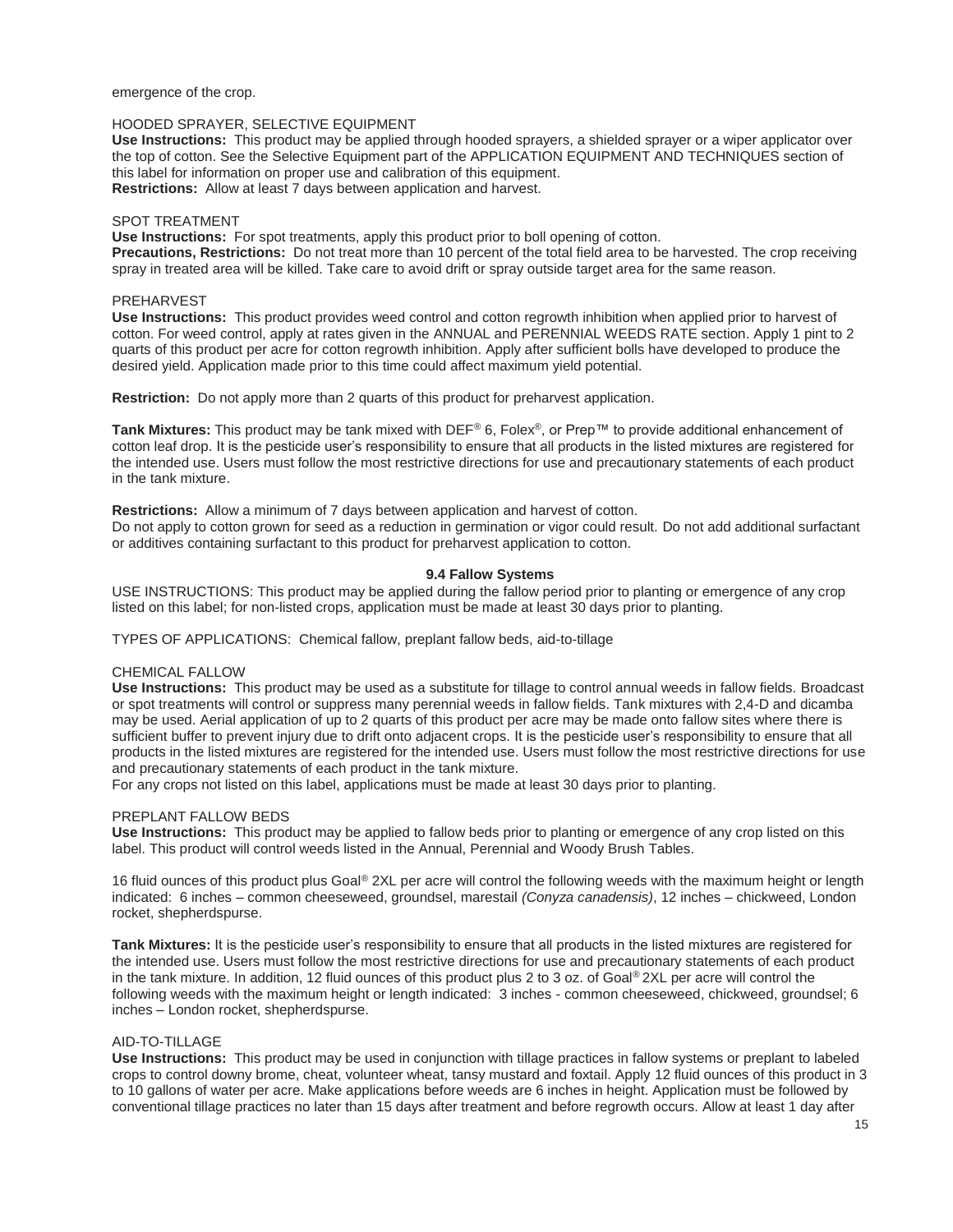application before tillage. **Restrictions:** Tank mixtures with residual herbicides may result in reduced performance.

## **9.5 Grain Sorghum (Milo)**

TYPES OF APPLICATIONS: Preplant, preemergence, at-planting, spot treatment, wiper applicators, hooded sprayer, preharvest, post-harvest

## PREPLANT, PREEMERGENCE, AT-PLANTING

**Use Instructions:** This product may be applied alone or in a tank mixture before, during or after planting grain sorghum, but prior to crop emergence.

Third product may be tank mixed with the product listed below. It is the pesticide user's responsibility to ensure that all products in the listed mixtures are registered for the intended use. Users must follow the most restrictive directions for use and precautionary statements of each product in the tank mixture.

| Atrazine        | <b>Bullet</b>  | Lariat | Micro-Tech |
|-----------------|----------------|--------|------------|
| Bicep II Magnum | Dual II Magnum | Lasso  | Milo-Pro   |

For difficult-to-control annual weeds such as fall panicum, barnyardgrass, crabgrass, shattercane and broadleaf signal grass up to 2 inches tall, and Pennsylvania smartweed up to 6 inches tall, apply 2 pints of this product per acre in a tank mixture with one of the products listed above

To control other annual weeds listed on this label, apply 1.5 to 2 pints of this product per acre when weeds are less than 6 inches tall, and 2 to 3 pints per acre when weeds are over 6 inches tall.

## SPOT TREATMENT AND WIPER APPLICATIONS

**Use Instructions:** This product may be applied as a spot treatment in grain sorghum. Make spot treatments before heading of milo. This product may be applied with wiper applicators to control or suppress the weeds listed under WIPER APPLICATORS in the SELECTIVE EQUIPMENT section of this label.

**Precautions, Restrictions:** For spot treatment, do not treat more than 10 percent of the total field area to be harvested. The crop receiving spray in treated area will be killed. Take care to avoid drift or spray outside target area for the same reason. For wiper applicators, allow at least 40 days between application and harvest. Do not use roller applicators. Do not feed or graze treated milo fodder. Do not ensile treated vegetation.

## HOODED SPRAYER

**Use Instructions:** This product may be applied using a hooded sprayer for weed control in-between the rows of grain sorghum. Only hooded sprayers that completely enclose the spray pattern may be used. See additional instructions for the use of hooded sprayers in the APPLICATION EQUIPMENT AND TECHNIQUES section of this label. **Precautions, Restrictions:** Grain sorghum must be at least 12 inches tall, measured without extending leaves. Treat before grain sorghum sends tillers between the drill rows. If tillers are sprayed with this herbicide, the main plant may be damaged or destroyed. Contact of this product in any manner to any vegetation to which treatment is not intended may cause damage. To the extent consistent with applicable law, such damage shall be the sole responsibility of the applicator. Do not graze or feed grain sorghum forage or fodder following application of this product with a hooded sprayer. Do not apply more than 1 quart of this product per acre per hooded sprayer application and no more than 3 quarts per acre per year total.

#### PREHARVEST

**Use Instructions:** Make applications at 30% grain moisture or less.

**Precautions, Restrictions:** Do not apply more than 2 quarts of this product per acre. Allow a minimum of 7 days between application and harvest of sorghum. As with other herbicides that cause sudden plant death, avoid preharvest application of this product to milo infected with charcoal rot as lodging can occur. Preharvest application on sorghum grown for seed could result in a reduction in germination or vigor. The use of this product for preharvest grain sorghum (milo) is not registered in California.

#### POST-HARVEST

**Use Instructions:** This product may be applied after harvest of grain sorghum. Higher rates may be required for control of large weeds which were growing in the crop at the time of harvest. Tank mixtures with 2,4-D or dicamba may be used. This product may be applied to grain sorghum (milo) stubble following harvest to suppress or control regrowth. Apply 1 quart of this product per acre for control, or 1.5 pints of this product per acre for suppression.

**Restrictions:** Allow a minimum of 7 days between treatment and harvest or feeding of treated vegetation. Application must be made at least 30 days prior to planting any crop not listed on this label.

#### **9.6 Herbs and Spices**

LABELED CROPS: Allspice, Angelica, Star anise, Annatto (seed), Balm, Basil, Borage, Burnet, Camomile, Caper buds, Caraway, Black caraway, Cardamom, Cassia bark, Cassia buds, Catnip, Celery seed, Chervil (dried), Chive, Chinese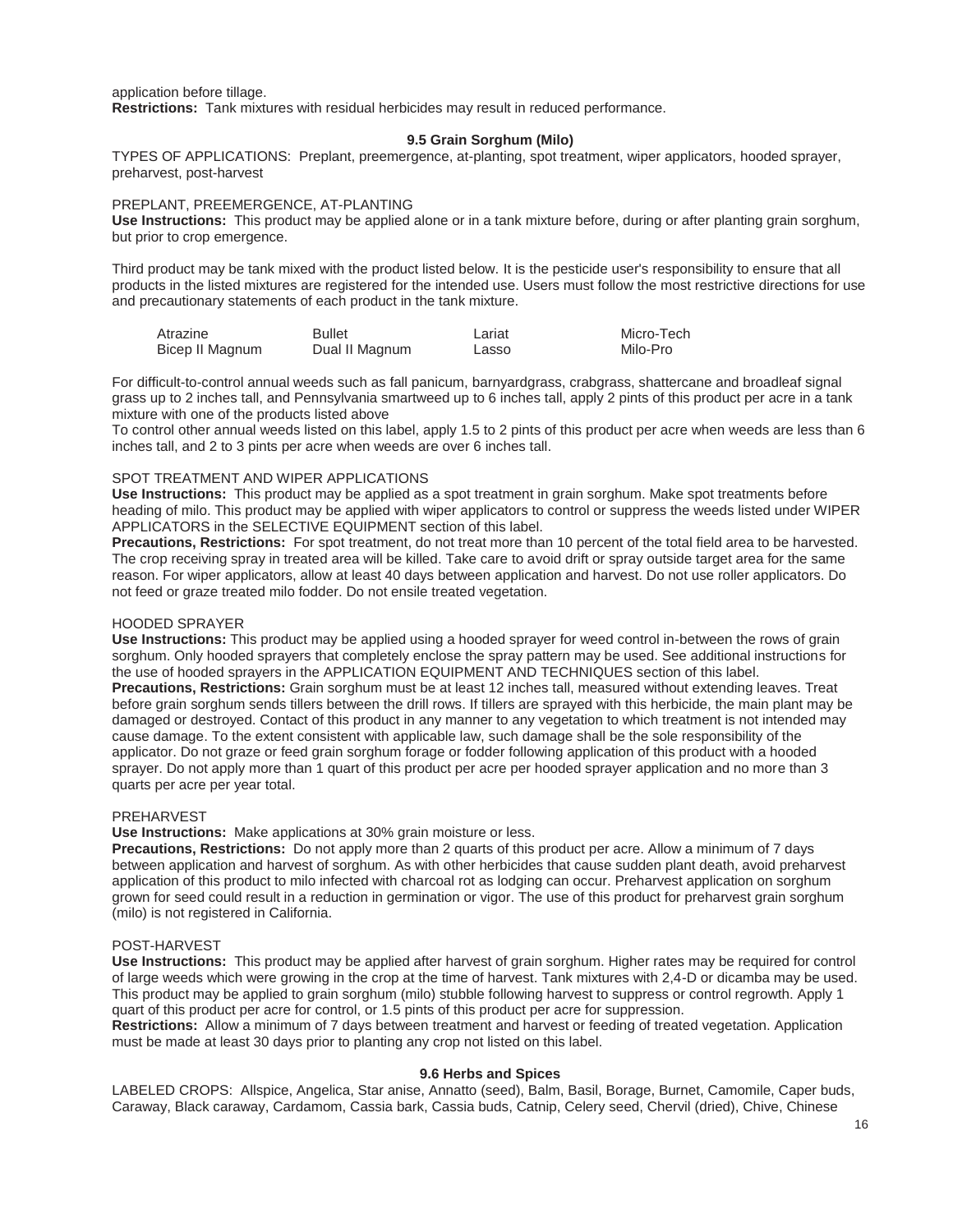chive, Cinnamon, Clary, Clove buds, Coriander leaf (cilantro or Chinese parsley), Coriander seed (cilantro), Costmary, Culantro (leaf), Culantro (seed), Cumin, Curry (leaf), Dill (dillweed), Dill (seed), Epazote, Fennel seed (common and Florence), Fenugreek, White ginger flower, Grains of paradise, Horehound, Hyssop, Juniper berry, Lavender, Lemongrass, Lovage (leaf and seed), Mace, Marigold, Marjoram (including oregano), Mexican oregano, Mioga flower, Mustard (seed), Nasturtium, Nutmeg, Parsley (dried), Pennyroyal, Pepper (black and white), Pepper leaves, Peppermint, Perilla, Poppy (seed), Rosemary, Rue, Saffron, Sage, Savory (summer and winter), Spearmint, Stevia leaves, Sweet bay, Tansy, Tarragon, Thyme, Vanilla, Wintergreen, Woodruff, Wormwood

TYPES OF APPLICATIONS: Those listed under the ANNUAL AND PERENNIAL CROPS section plus the following: Over-the-Top Wiper Applications (Peppermint and Spearmint only), Spot Treatments (Peppermint and Spearmint only).

**Precautions:** When applying this product prior to transplanting or direct-seeding crops into plastic mulch, care must be taken to remove residues of this product, which could cause crop injury, from the plastic prior to planting. Residues can be removed by a single 0.5-inch application of water, either by natural rainfall or via a sprinkler system. Care should be taken to ensure that the water flushes off the plastic mulch and does not enter the transplant holes.

OVER-THE-TOP WIPER APPLICATIONS OR SPOT TREATMENTS (PEPPERMINT AND SPEARMINT ONLY) **Use Instructions:** This product may be used as a spot treatment in spearmint and peppermint. Apply spray-to-wet with hand-held equipment, such as backpack and knapsack sprayers, pump-up pressure sprayers, hand-guns, hand-wands or any other hand-held or motorized spray equipment used to direct the spray solution on to a limited area. **Precautions, Restrictions:** Allow at least 7 days between application and harvest. Further applications may be made in the same area at 30-day intervals. No more than one-tenth of any acre must be treated at one time. The crop receiving spray in the treated area will be killed. For spot treatment application, do not treat more than 10 percent of the total field area to be harvested. Crop sprayed in the treated area will be killed. Take care to avoid drift or spray outside the target area for this reason.

#### **9.7 Oil Seed Crops**

LABELED CROPS: Borage, Buffalo gourd (seed), Non Round-up Ready Canola, Crambe, Flax, Jojoba, Lesquerella, Meadowfoam, Mustard (seed), Rape, Safflower, Sesame, Sunflower.

TYPES OF APPLICATIONS: Those listed in the ANNUAL AND PERENNIAL CROPS section of this label.

**Use Instructions:** This product may be applied before, during or after planting oil seed crops. Broadcast applications must be made prior to emergence of the listed oil seed crops. Wiper applicators or hooded sprayers may be used between the rows once the crop is established.

#### **Maximum application rate:**

Canola – combined total for all applications  $= 2$  quarts per acre. Safflower – Combined total for all application = 3 quarts per acre. Sunflower- Combined total for all application  $= 1$  quart per acre.

## PREPLANT, AT-PLANTING, PREEMERGENCE

**Use Instructions:** This product may be applied before, during or after planting oil seed crops listed in this section. Observe the maximum application rates of canola, safflower and sunflower listed at the beginning of this section.

**Tank Mixtures:** For sunflowers, a tank mixture with Prowl may be applied. It is the pesticide user's responsibility to ensure that all products in the listed mixtures are registered for the intended use. Users must follow the most restrictive directions for use and precautionary statements of each product in the tank mixture.

## PREHARVEST (SAFFLOWER AND SUNFLOWER ONLY)

**Use Instructions:** This product provides weed control when applied as a harvest aid to a physiologically mature crop prior to harvest of sunflower or safflower. For safflower, apply a maximum of 3 quarts when seed has lost its opaque character, approximately 20 to 30 days after the end of flowering of the secondary branches. For sunflower, apply a maximum of 1 quart when the backsides of sunflower heads are yellow and bracts are turning brown and seed moisture content is less than 35%.

**Restrictions:** Allow a minimum of 7 days between treatment and harvest or livestock feeding. Application must be made at least 30 days prior to planting any crop not listed on this label.

#### POST-HARVEST

**Use Instructions:** This product may be applied for weed control after harvest of oil seed crops. Higher rates may be required for control of large weeds that were growing in the crop at the time of harvest. Tank mixture of 2,4-D or dicamba may be used. It is the pesticide user's responsibility to ensure that all products in the listed mixtures are registered for the intended use. Users must follow the most restrictive directions for use and precautionary statements of each product in the tank mixture.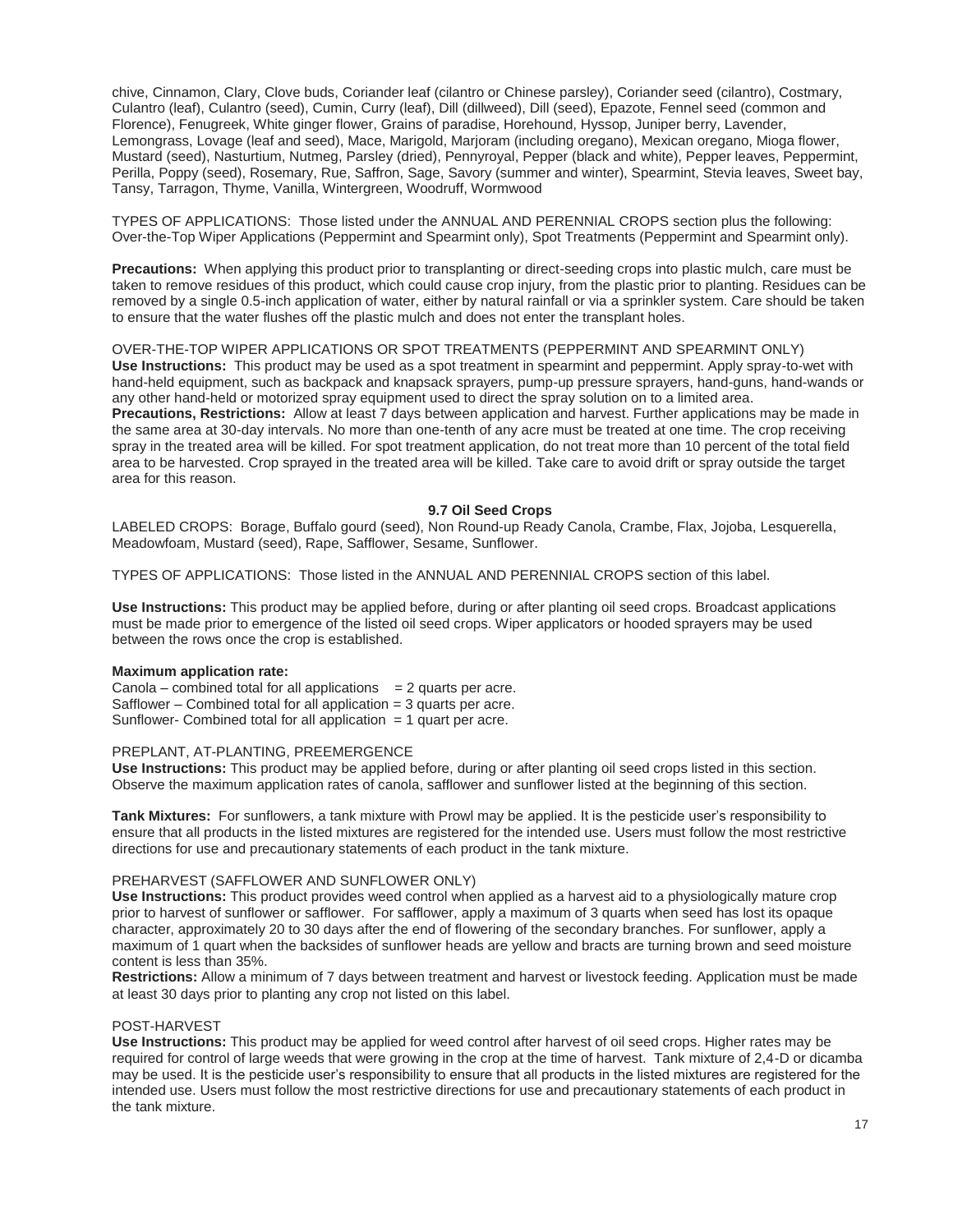**Restrictions:** Allow a minimum of 7 days between treatment and harvest or feeding of treated vegetation. Application must be made at least 30 days prior to planting any crop not listed on this label.

#### **9.8 Soybeans**

TYPES OF APPLICATIONS: Preplant, preemergence, at-planting, spot treatment, preharvest, selective equipment.

#### PREPLANT, PREEMERGENCE AND AT-PLANTING

**Use Instructions:** This product may be applied before, during or after planting soybeans. Applications must be made prior to emergence of the crop.

**Tank Mixtures:** The following tank mixtures may be applied. It is the pesticide user's responsibility to ensure that all products in the listed mixtures are registered for the intended use. Users must follow the most restrictive directions for use and precautionary statements of each product in the tank mixture.

| Aim                  | Domain                      | Gauntlet                | Pursuit <sup>®</sup> Plus   |
|----------------------|-----------------------------|-------------------------|-----------------------------|
| Assure II            | Dual <sup>®</sup> Magnum    | Lexone                  | Scepter <sup>®</sup>        |
| Axiom                | Dual <sup>®</sup> II Magnum | Linex <sup>®</sup>      | Sencor <sup>®</sup> /Lexone |
| Authority            | Firstrate                   | Linuron                 | Squadron <sup>®</sup>       |
| <b>Blanket</b>       | Flextar                     | Lorox <sup>®</sup> Plus | <b>Steel</b>                |
| Boundary             | Frontier <sup>®</sup>       | Micro-Tech <sup>®</sup> | Valor                       |
| $Canopy^{\circledR}$ | Fusion <sup>®</sup>         | Prow <sup>®</sup>       |                             |
| Common               | Gangster                    | Pursuit <sup>®</sup>    |                             |

#### ANNUAL WEEDS

For difficult-to-control weeds such as fall panicum, barnyardgrass, crabgrass, shattercane and broadleaf signal grass up to 2 inches tall, and Pennsylvania smartweed up to 6 inches tall, apply this product at 2 pints per acre in these tank mixtures. For other labeled annual weeds, apply 1 to 1.5 pints of this product per acre when weeds are less than 6 inches tall, and 2 to 3 pints when weeds are over 6 inches tall.

In California, do not use tank mixes on soybeans.

#### SPOT TREATMENT

**Use Instructions:** For spot treatments, apply this product prior to initial pod set in soybeans. **Precautions, Restrictions:** Do not treat more than 10 percent of the total field area to be harvested. The crop receiving spray in treated area will be killed. Take care to avoid drift or spray outside target area for the same reason.

#### PREHARVEST

**Use Instructions:** This product provides weed control when applied prior to harvest of soybeans. Apply at rates given in the Annual, Perennial and Woody Brush Tables. This product may be applied using either aerial or ground spray equipment. For ground applications, apply this product in 10 to 20 gallons of water per acre. For aerial applications, apply this product in 3 to 10 gallons of water per acre. Apply after pods have set and lost all green color. **Precautions and Restrictions:** Do not apply more than 5 quarts per acre of this product for preharvest applications. Do not apply more than 2 quarts per acre of this product by air. Allow a minimum of 7 days between application and harvest of soybeans. If the preharvest application rate is greater than 1 quart per acre, do not graze or harvest treated hay or fodder for livestock feed within 25 days of last application. If the application rate is 1 quart per acre or less, the grazing restriction is reduced to 14 days after application. Preharvest application on soybean grown for seed could result in a reduction in germination or vigor. Care must be taken to avoid excessive seed shatter loss due to ground application equipment.

#### SELECTIVE EQUIPMENT

**Use Instructions:** This product may be applied through shielded applicators, hooded sprayers, wiper applicators or sponge bars in soybeans.

**Precautions, Restrictions:** Allow at least 7 days between application and harvest. See the SELECTIVE EQUIPMENT part of the APPLICATION EQUIPMENT AND TECHNIQUES section of this label for information on proper use and calibration of this equipment.

## **9.9 Sugarcane**

TYPES OF APPLICATIONS: Preplant, preemergence, At-planting spot treatment, fallow, hooded sprayers

## PREPLANT, AT-PLANTING, PREEMERGENCE

**Use Instructions:** This product may be applied in or around sugarcane fields or in fields prior to the emergence of plant cane.

**Precautions, Restrictions:** Do not apply to vegetation in or around ditches, canals or ponds containing water to be used for irrigation.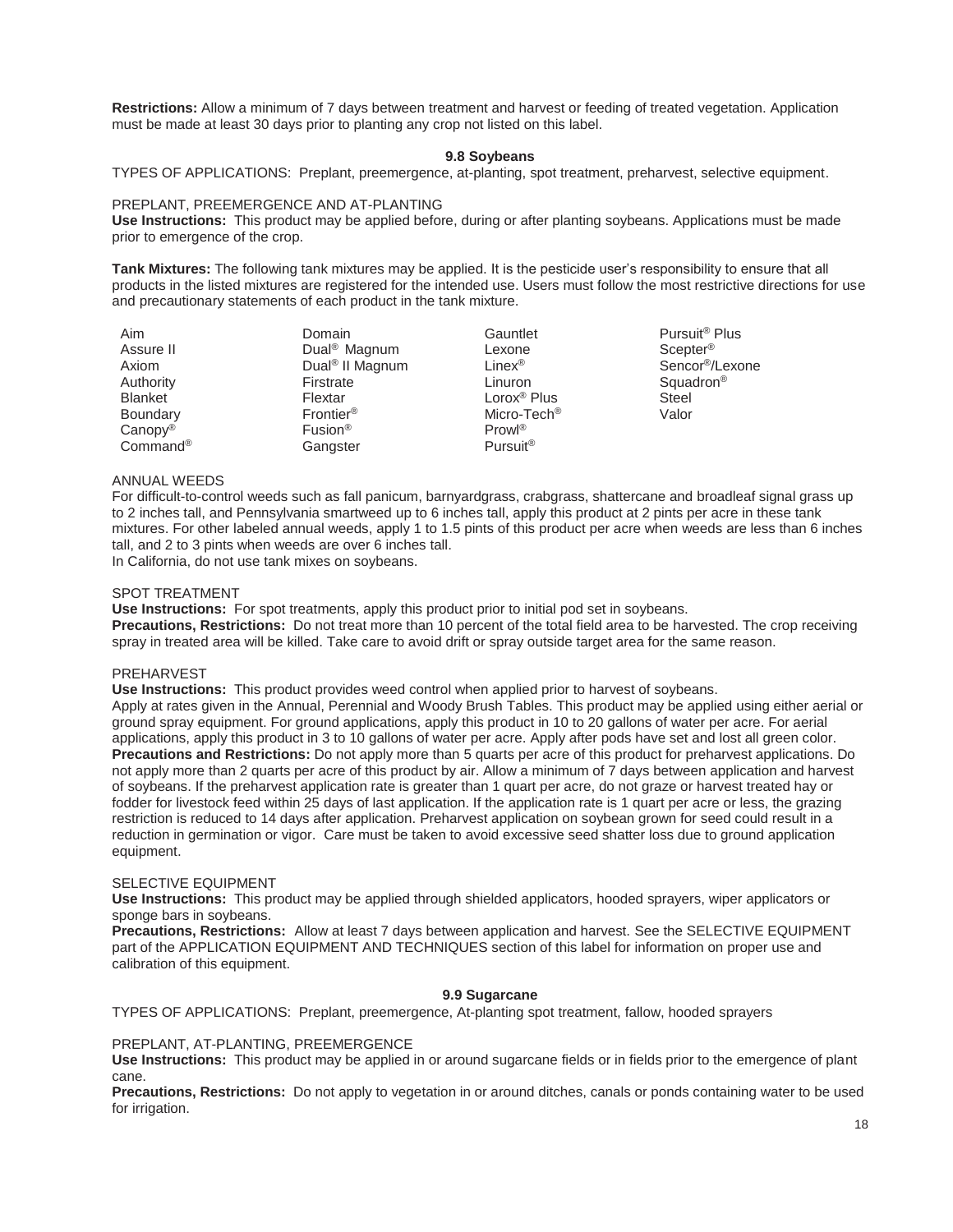## SPOT TREATMENT

**Use Instructions:** This product may be applied as a spot treatment in sugarcane. For control of volunteer or diseased sugarcane, make a 1 percent solution of this product in water and spray to wet the foliage of vegetation to be controlled. Volunteer or diseased sugarcane must have at least 7 new leaves.

**Precautions, Restrictions:** Avoid spray contact with healthy cane plants since severe damage or destruction may result. Do not feed or graze treated sugarcane foliage following application.

## FALLOW TREATMENTS

**Use Instructions:** This product may be used as a replacement for tillage in fields that are lying fallow between sugarcane crops. This product may also be used to remove this last stubble of ratoon cane. For removal of last stubble of ratoon cane, apply 4 to 5 quarts of this product in 10 to 40 gallons of water per acre to new growth having at least 7 new leaves.

**Precautions, Restrictions:** Allow 7 or more days after application before tillage. Aerial application of up to 3 quarts per acre may be made in fallow sites where there is sufficient buffer to prevent drift onto adjacent crops. Tank mixtures with 2,4-D and dicamba may be used. It is the pesticide user's responsibility to ensure that all products in the listed mixtures are registered for the intended use. Users must follow the most restrictive directions for use and precautionary statements of each product in the tank mixture.

## HOODED SPRAYERS

**Use Instructions:** This product may be used through hooded sprayers for weed control between the rows of sugarcane. **Precautions, Restrictions:** Do not allow treated weeds to come into contact with the crop. Droplets, mist, foam or splatter of the herbicide solution settling on the crop may result in discoloration, stunting or destruction. Such damage will be the sole responsibility of the applicator.

#### SUGARCANE RIPENING

**Use Instructions:** This product is a foliar-applied plant growth regulator to hasten ripening and increase the level of sucrose in sugarcane. It is effective in both low and high-tonnage sugarcane.

When applied as directed under the conditions described, this product will hasten ripening and extend the period of high sucrose level in sugarcane.

As a result of leaf desiccation, improved trash burn can be expected.

Most of the sucrose increase is concentrated in the top nodes of the treated sugarcane stalk. To maximize sugar recovery where topping is practiced at harvest, top at the base of the fourth leaf.

Prior to application, consult your state sugarcane authority or local sales representative regarding the degree of sucrose response anticipated from the variety of sugarcane to be treated.

**Application Rates:** Use the following application rates and timing instructions according to the state in which the sugarcane is grown.

**Note:** Use the higher rate within the given range when treating sugarcane under adverse ripening conditions or when less responsive varieties are to be treated.

Florida – Apply 7 to 16 fluid ounces of this product per acre 3 to 5 weeks before harvest of LAST RATOON CANE ONLY. Hawaii – Apply 12 to 28 fluid ounces of this product per acre 4 to 10 weeks before harvest.

Louisiana – Apply 5 to 16 fluid ounces of this product per acre 3 to 7 weeks before harvest of RATOON CANE ONLY. Puerto Rico – Apply 7 fluid ounces of this product per acre 3 to 5 weeks before harvest of RATOON CANE ONLY. Texas – Apply 7 to 16 fluid ounces of this product per acre 3 to 5 weeks before harvest of RATOON CANE ONLY.

## **Precautions, Restrictions:**

- Application of this product may initiate development of shooting eyes. This product may not increase the sucrose content of sugarcane under conditions of good natural ripening. Within 2 to 3 weeks after application, this product may produce a slight yellowing to a pronounced browning and drying of leaves, and a shortening of upper internodes. Spindle death may occur.
- Rainfall within 6 hours after application may reduce effectiveness.
- Application to sugarcane grown for seed could result in a reduction in germination or vigor. Buyer and all users are responsible for any and all loss or damage in connection with the preharvest use of this product on sugarcane grown for seed.
- Do not feed or graze treated sugarcane forage following application. Do not plant any crop in sugarcane fields treated with this product within 30 days other than the following: alfalfa or other forage legumes, beans (all types), corn (all types), cotton, melons (all types), pasture grasses, peanuts, potatoes (Irish or sweet), sorghum (milo), soybeans, squash (all types) or wheat.
- Do not apply for enhanced ripening to any crops other than sugarcane. Use of this product in any manner not consistent with this label may result in injury to persons, animals or crops, or other unintended consequences.

## **9.10 Vegetable Crops**

This Vegetable Crops section gives directions that apply to all vegetable crops listed alphabetically in the sections that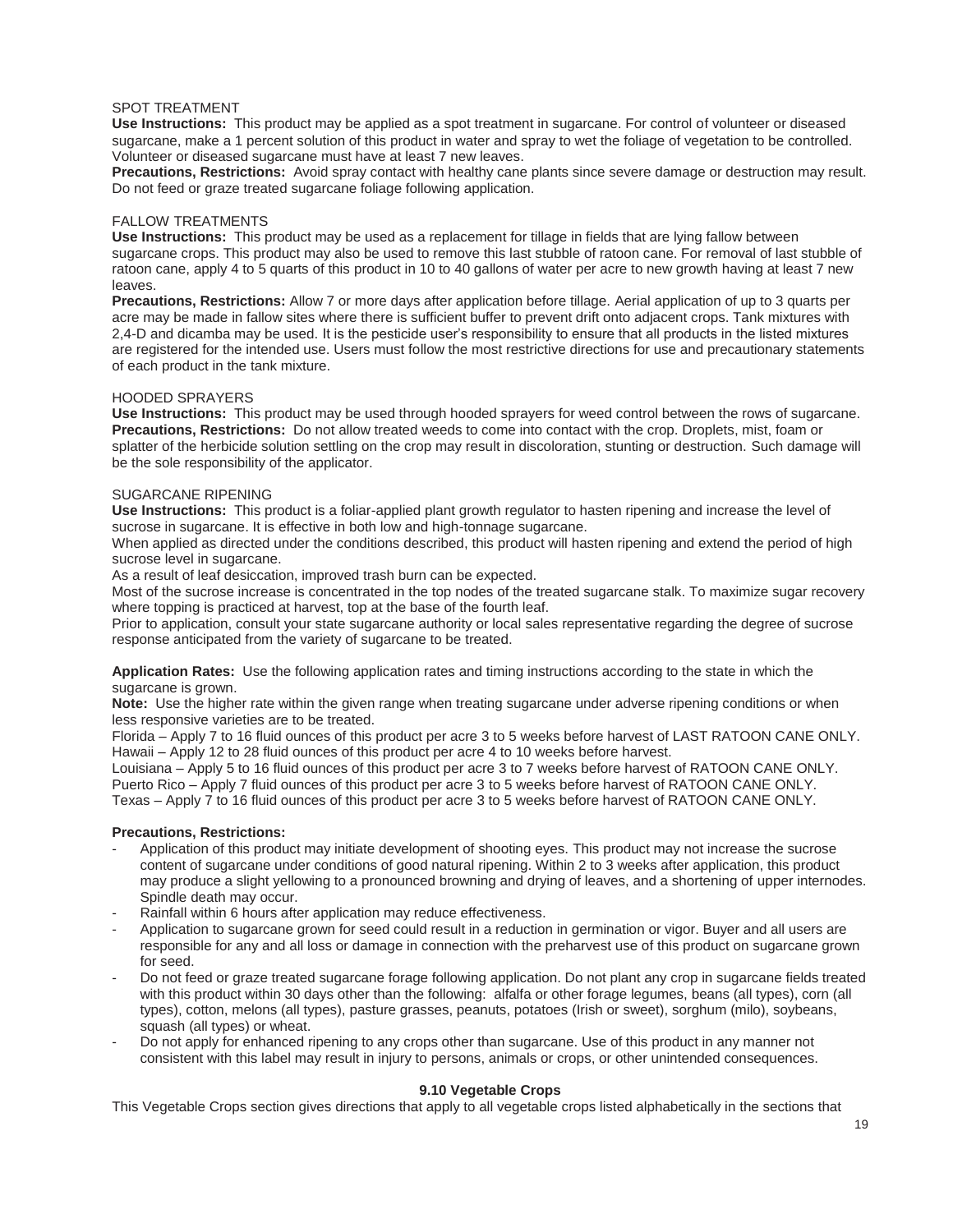follow. See the individual crop sections for specific use instructions, preharvest intervals, precautions and restrictions.

TYPE OF APPLICATIONS: Chemical fallow, Preplant fallow beds, Preplant, At-planting, Preemergence, Prior to transplanting vegetables, Hooded Sprayers in Row-middles, Shielded sprayer in Row Middles, Wiper Applicator in Row Middles, Post-Harvest

**Precautions:** This product could cause crop injury when applied prior to transplanting or direct-seeding crops into plastic mulch. Remove product residues from the plastic prior to planting with a single 0.5-inch application of water, either by natural rainfall or by irrigation. Ensure that the washwater flushes off the plastic mulch and does not enter transplant holes. Application of this product at crop emergence will result in injury or death to emerged seedlings.

Avoid contact of this herbicide with foliate, green shoots or stems, bark, exposed roots (including those emerging from plastic mulch), or fruit of crops, as severe crop injury or destruction may result. When making a preemergence or atplanting application, the application must be made before crop emergence to avoid severe crop injury. Apply before seed germination in coarse sandy soils to further minimize the risk of crop injury. In crops with vines, make hooded spryer, shielded sprayer and wiper applicator treatment in row middles prior to vine development, otherwise severe crop injury or destruction may result. Unless otherwise specified on this label, treatment with selective equipment, including wiper applicators or hooded sprayers must be made at least 14 days prior to harvest. Post-harvest or fallow application must be made at least 30 days prior to planting any crop not listed on this label. See APPLICATION EQUIPMENT AND TECHNIQUES section of this label for additional information.

#### BRASSICA VEGETABLES

**Labeled Crops:** Broccoli, Chinese broccoli, Broccoli raab, Brussels sprouts, Cabbage, Chinese cabbage, Chinese mustard cabbage, Cauliflower, Cavalo Broccolo, Collards, Kale, Kohlrabi, Mizuna, Mustard greens, Mustard spinach, Rape greens

#### BULB VEGETABLES

**Labeled Crops:** Garlic, Great-headed garlic, Leak, Onion (dry bulb and green), Welsh onion, Shallot

#### CUCURBIT VEGETABLES AND FRUITS

**Labeled Crops:** Chayote, Chinese waxgourd, citron melon, cucumber, Gherkin, Edible gourd (including hyotan, cucuzza, hechima, Chinese okra), Melons (all), Momordica spp. (including balsam apple, balsam pear, bittermelon, Chinese cucumber), Muskmelon (cantaloupe, casaba, Crenshaw melon, Golden pershaw melon, Honeydew melon, Honey ball melon, Mango melon, Persian melon, Pineapple melon, Santa Claus melon snake melon), Pumpkin, Summer squash (including crookneck squash, scallop squash, straightneck squash, vegetable marrow, zucchini), Winter squash (including butternut squash, calabaza, hubbard squash, acorn squash, spaghetti squash), Watermelon

**Restriction:** For Cantaloupe, Casaba melon, Crenshaw melon, Cucumber, Gherkin, Gourds, Honeydew Melon, Honey ball melon, Mango melon, Melons (All), Muskmelon, Persian melon, Pumpkin, Squash (Summer, Winter), and Watermelon, allow at least 3 days between application and planting.

## LEAFY VEGETABLES

**Labeled Crops:** Amaranth (Chinese spinach), Arugula (roquette), Beet greens, Cardoon, Celery, Chinese celery, Celtuce, Chaya, Chervil, Edible-leaved chrysanthemum, Garland chrysanthemum, Corn salad, Cress (garden and upland), Dandelion, Dock (sorrel), Dokudami, Endive (escarole), Florence fennel, Gow kee, Lettuce (head and leaf), Orach, Parsley, Purslane (garden and winter), Radicchio (red chicory), Rhubarb, Spinach, New Zealand spinach, Vine spinach, Swiss chard, Watercress (upland), Water spinach

**Precaution:** For watercress, avoid application within 3 days prior to seeding and during the period between seeding and emergence to minimize the risk of crop injury.

#### FRUITING VEGETABLES

**Labeled Crops:** Eggplant, Groundcherry, Pepino, Pepper (including bell pepper, chili pepper, cooking pepper, pimento, sweet pepper, Tomatillo, Tomato

**Precautions and Restrictions:** For eggplant, ground cherry, pepper (all) and tomatillo, allow at least 3 days between application and planting. For tomato and tomatillos grown on sandy soil, do not apply using hooded sprayer, shielded sprayer or wiper applicator in row middles because of the potential for crop injury.

#### LEGUME VEGETABLES (SUCCULENT OR DRIED)

**Labeled crops:** Bean (Lupinus: including grain lupin, sweet lupin, white lupin, and white sweet lupin), Bean (Phaseolus including field bean, kidney bean, lima bean navy bean, pinto bean, runner bean, snap bean, tepary bean, wax bean), Bean (Vigna: including adzuki bean, asparagus bean, blackeyed pea, catjang, Chinese longbean, cowpea, crowder pea, moth bean, mung bean, rice bean, southern pea, urd bean, yardlong bean), Broad bean (fava), Chickpea (garbanzo),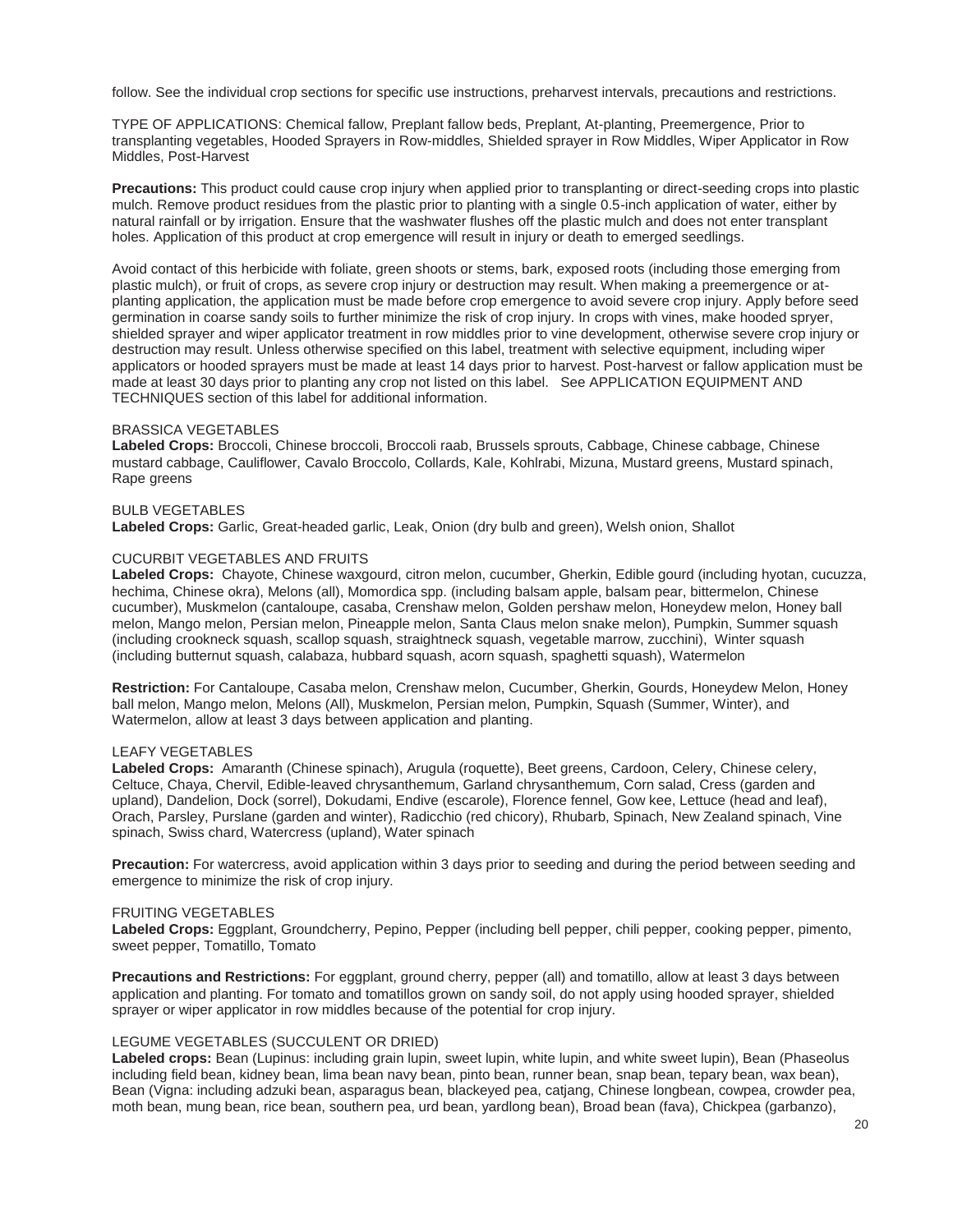Guar, Jackbean, Lablab bean, Lentil, Pea (Pisum: including dwarf pea, edible-podded pea, English pea, Field pea, garden pea, green pea, snowpea, sugar snap pea), Pigeon pea, Soybean (immature seed), Sword bean

**Precautions and Restrictions:** Apply at least 7 days before harvest. Only one application per year may be made; do not combine a preharvest spray with a spot treatment on the same crop area. Employ at least a 30-day plant-back interval between treatment and replanting for any crop not listed in this product's label. Do not treat field cowpeas, since these are considered to be grown as livestock feed.

## SPOT TREATMENT (Dry Beans, Peas, Lentils And Chickpeas Only)

**Use Instructions:** This product may be applied as a spot treatment to control troublesome weeds such as Canada thistle, quackgrass, mayweed (dog fennel), and milkweed. Apply up to 1 quart of this product per acre in dry beans, or up to 3 quarts per acre in dry peas, lentils and chickpeas in 10 to 20 gallons of water through ground spray equipment or use a 2 percent solution in a handheld sprayer. For best results, applications must be made at or beyond the bud stage of growth.

**Precautions and Restrictions:** Apply at least 7 days before harvest. Only one application per year may be made; do not combine a preharvest spray with a spot treatment on the same crop area. Employ at least a 30-day plant-back interval between treatment and replanting for any crop not listed in this product's label. Do not feed treated vines and hay from these crops to livestock. Do not treat cowpeas or field (feed) peas, since these are considered to be grown as livestock feed.

#### PREHARVEST (Dry Beans, Peas, Lentils And Chickpeas Only)

**Use Instructions:** This product may be applied as an over-the-top application. Apply up to 1 quart per acre in dry beans, or up to 3 quarts per acre in dry peas, lentils, and chickpeas, in 3 to 20 gallons of water per acre at the hard dough stage of the legume seed (30 percent grain moisture or less).

**Precautions and Restrictions:** Apply at least 7 days before harvest. Only one application per year may be made; do not combine a preharvest spray with a spot treatment on the same crop area. Employ at least a 30-day plant-back interval between treatment and replanting for any crop not listed in this product's label. Do not feed treated vines and hay from these crops to livestock. Do not treat field cowpeas field (feed) peas, since these are considered to be grown as livestock feed.

#### ROOT AND TUBER VEGETABLES

**Labeled Crops:** Arracacha, Arrowroot, Chinese artichoke, Jerusalem artichoke, Beet (garden) Burdock, Canna, Carrot, Cassava (bitter and sweet), Celeriac, Chayote (root), Chervil (turnip-rooted), Chicory, Chufa, Dansheen (taro), Galangal, Ginger, Ginseng, Horseradish, Leren, Kava (turnip-rooted), Parsley (turnip Rooted), Parsnip, Potato, Radish, Oriental radish, Rutabaga, Salsify, Black salsify, Spanish salsify, Skirret, Sweet potato, Tanier, Tumeric, Turnip, Wasabi, Yacon, Yam bean, True yam

DIRECTED APPLICATION (Non-Bearing Ginseng Only): This product may be used for weed control in established nonbearing ginseng. Applications may be made with boom equipment, CDA, shielded sprayers, hand-held and high volume wands, lances, orchard guns or with wiper application equipment.

**Restrictions:** Applications must be made at least one year prior to harvest.

**Precautions:** Extreme care must be exercised to avoid contact of herbicide solution, spray, drift or mist with foliage or green bark of trunk, branches, suckers, fruit or other parts of desirable plants. Contact of this product with other than matured brown bark can result in serious crop damage.

WIPER APPLICATORS (Rutabagas): A wiper applicator may be used over the top of rutabagas for the control of taller weeds.

Precautions and Restrictions: Allow at least 14 days between application and harvest. Contact with this product onto desirable vegetation may result in crop damage.

#### **9.11 Miscellaneous Crops**

LABELED CROPS:Aloe vera, Asparagus, Bamboo shoots, Globe artichoke, Okra, Peanut (ground nut), Pineapple, Strawberry, Non-Roundup Ready Sugar beet.

TYPES OF APPLICATIONS: Those listed in the Annual and Perennial Crops section of this label, plus the following: Weed Control, Site Preparation, Spot Treatment (Asparagus).

**Precautions, Restrictions:** Avoid contact of herbicide with foliage, green shoots or stems, bark, exposed roots (including those emerging from plastic mulch), or fruit of crops because severe injury or destruction may result. When making preemergence and at planting applications, applications must be made before crop emergence to avoid severe crop injury. Broadcast applications made at emergence will result in injury or death to emerged seedlings. In crops with vines, hooded sprayer, shielded sprayer, and wiper application to row middles should be made prior to vine development otherwise severe injury or destruction may result. Unless otherwise specified in this product's labeling, treatments with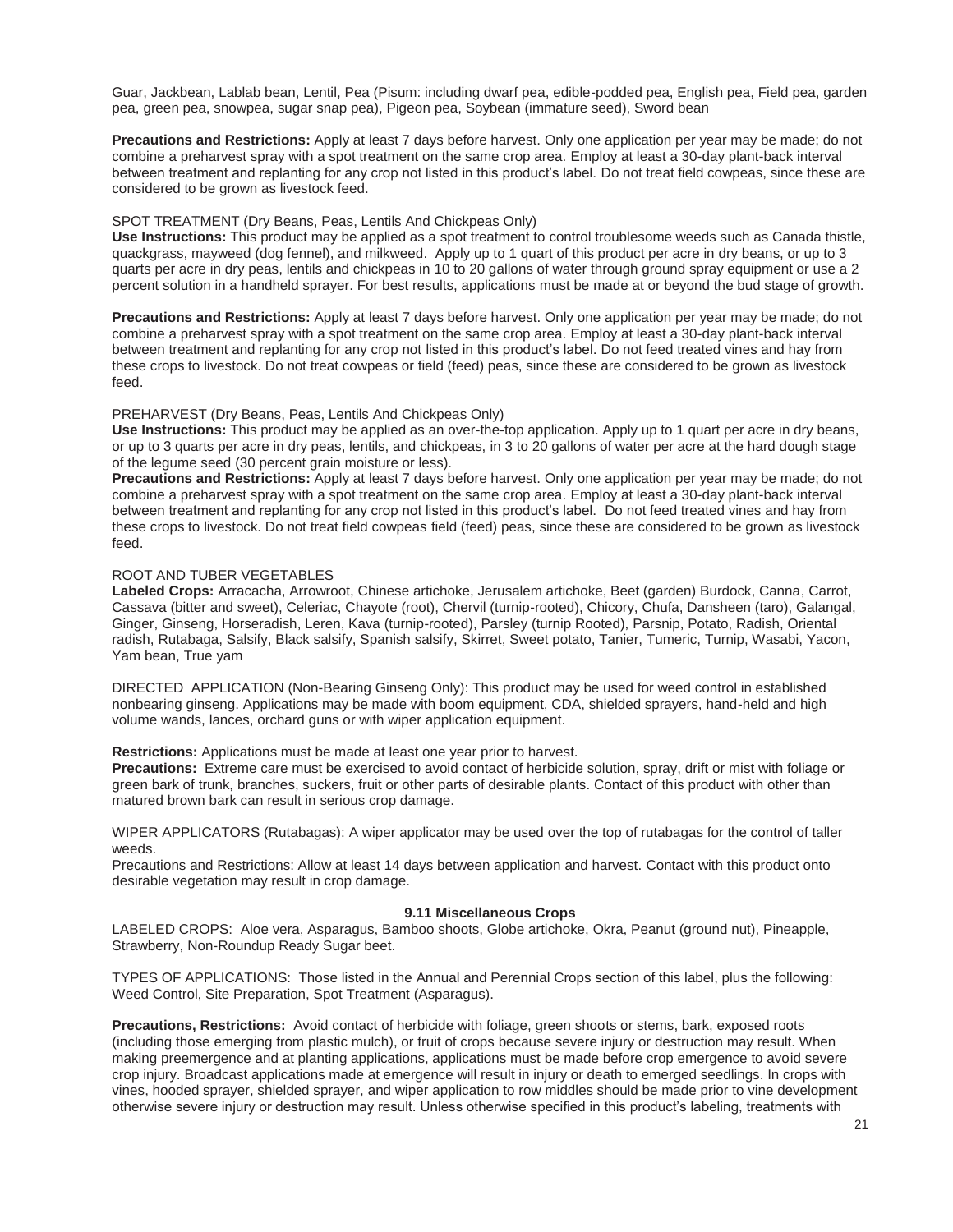selective equipment including wipers and hooded sprayers must be made at least 14 days prior to harvest. Post-harvest or fallow applications must be made at least 30 days prior to planting any non-labeled crop. See APPLICATION EQUIPMENT AND TECHNIQUES section of this label.

#### WEED CONTROL, SITE PREPARATION

**Use Instructions:** This product may be applied for weed control or for site preparation prior to planting or transplanting crops listed in this section.

**Precautions, Restrictions:** When applying this product prior to transplanting or direct-seeding crops into plastic mulch, care must be taken to remove residues of this product, which could cause crop injury, from the plastic prior to planting. Residues can be removed by a single 0.5-inch application of water, either by natural rainfall or via a sprinkler system. Care should be taken to ensure that the water flushes off the plastic mulch and does not enter the transplant holes. Applications made at emergence will result in injury or death to emerged seedlings.

Do not apply within a week before the first asparagus spears emerge. Do not feed or graze treated pineapple forage following application.

## SPOT TREATMENT ASPARAGUS ONLY

**Use Instructions:** Apply this product immediately after cutting, but prior to the emergence of new spears. **Precautions and Restrictions:** Do not treat more than 10 percent of the total field area to be harvested. Do not harvest within 5 days of treatment.

#### POSTHARVEST ASPARAGUS

**Use Instructions:** Apply this product after the last harvest and all spears have been removed. If spears are allowed to regrow, delay application until ferns have developed. Delayed treatments should be applied as directed or shielded spray in order to avoid contact of the spray with ferns, stems or spears.

**Precautions and Restrictions:** Direct contact of the spray with the asparagus may result in serious crop injury.

**NOTE:** Select and use directed types of spray equipment for postemergence postharvest applications. A directed spray is any application where the spray pattern is aligned in such a way as to avoid direct contact of the spray with the crop. A shielded spray is any application where a physical barrier is positioned and maintained between the spray and the crop to prevent contact of spray with the crop.

## **10.0 TREE VINE AND SHRUB CROPS**

**NOTE:** This section gives directions that apply to all citrus crops, tree fruits, tree nuts and vine crops. See the individual crop sections for instructions, preharvest intervals, precautions and restrictions for specific crops.

TYPES OF APPLICATION: Preplant (site preparation) Broadcast Sprays, Weed Control, Middles (in-between rows of trees, vines, or bushes), Strips (within rows of trees, vines or bushes), Selective Equipment (shielded sprayer, wiper applicators), Directed spray, Spot treatment, Perennial Grass Suppression, Cut Stump. This product may be applied using boom spray equipment, CDA, a shielded sprayer, a wiper applicator, a hand-held or backpack want, lance, or orchard gun, unless prohibited in the specific crop sections that follow.

**Use Instructions:** This product may be applied in middles, strips and for weed control or perennial grass suppression in established tree fruit and tree nut orchards, berries and vineyards. It may also be used for site preparation prior to planting or transplanting these crops. Apply at 1 pint to 5 quarts per acre according to the ANNUAL WEEDS RATE SECTION AND PERENNIAL WEEDS RATE SECTION of this label. Use the higher rates in the given range when weeds are stressed, growing in dense populations or are greater than 12 inches tall. Repeat applications may be made up to a maximum of 10.6 quarts per acre per year.

**Precaution and Restrictions:** Use extreme care to avoid contact of this herbicide solution, spray, drift or mist with foliage or green bark of trunk branches, suckers, fruit or other part of trees, canes, and vines. Avoid application when recent pruning wounds or other mechanical injury has occurred. Contact of this product with other than matured brown bark can result in serious crop damage or destruction. For application in strips (within rows of trees), only use selective equipment (directed spray, hooded sprayer, shielded sprayer, or wiper applicator) in order to minimize the potential for overspray or drift of this product on to the crop. For berry crops, hooded or shielded sprayers must be fully enclosed including top, sides, front and back. Only wiper applicator or shielded sprayers that are capable of preventing all contact with the crop may be used. See additional instructions and precautions in the APPLICATION EQUIPMENT AND TECHNIQUES section of this label.

Allow a minimum of 3 days between application and transplanting.

## MIDDLES (Between Rows)

**Use Instructions:** This product will control or suppress annual and perennial weeds and ground covers growing between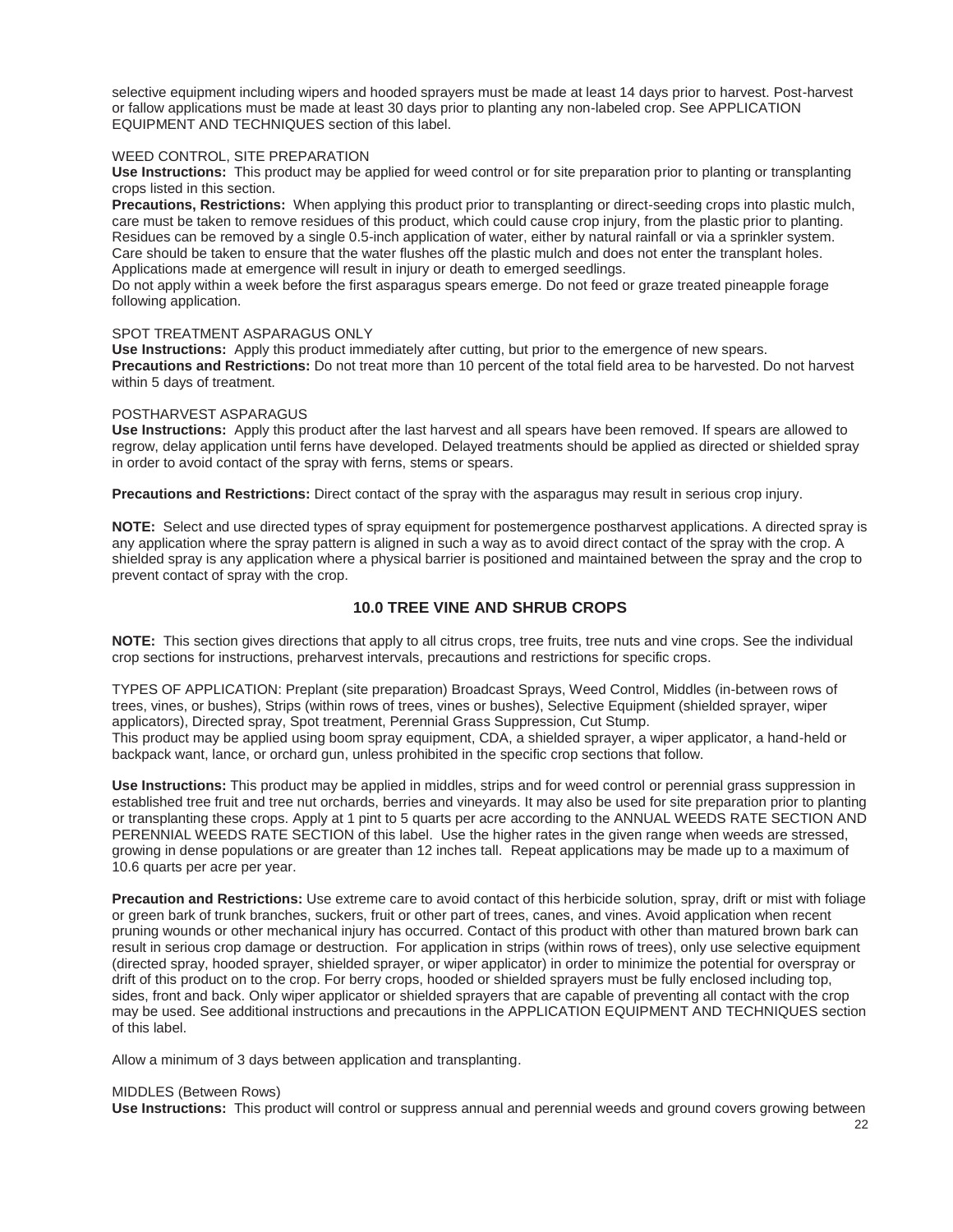the rows of labeled tree and vine crops. If weeds are under drought stress, irrigate prior to application. Reduced control may result if weeds have been mowed prior to application.

**Tank Mixtures:** A tank mixture of this product plus Goal® 2XL may be used for annual weeds in middles between rows of citrus crops, tree fruits, tree nuts and vine crops. It is the pesticide user's responsibility to ensure that all products in the listed mixtures are registered for the intended use. Users must follow the most restrictive directions for use and precautionary statements of each product in the tank mixture.

Use this mixture when weeds are stressed or growing in dense populations. 12 to 32 oz/A of this product plus the Goal® 2XL will control annual weeds.

This product may be applied in rows of tree or vine crops and may also be tank mixed with the following products. It is the pesticide user's responsibility to ensure that all products in the listed mixtures are registered for the intended use. Users must follow the most restrictive directions for use and precautionary statements of each product in the tank mixture.

| Devrinol 50DF | Karmex DF          | Simazine 4L  | Solicam DF  |
|---------------|--------------------|--------------|-------------|
| Direx 4L      | Prowl              | Simazine 80W | Surflan AS  |
| Goal 2XL      | Princep Caliber 90 | Sim-trol 4L  | Surflan 75W |

**Restriction:** Do not apply these tank mixtures in Puerto Rico.

#### STRIPS (In Rows)

**Use Instructions:** This product may be applied in rows of tree or vine crops and may also be tank mixed with the following products. It is the pesticide user's responsibility to ensure that all products in the listed mixtures are registered for the intended use. Users must follow the most restrictive directions for use and precautionary statements of each product in the tank mixture.

| DEVRINOL <sup>®</sup> 50 DF | KARMEX <sup>®</sup> DF          | SIMAZINE 4L     | SOLICAM <sup>®</sup> DF  |
|-----------------------------|---------------------------------|-----------------|--------------------------|
| DIREX® 4L                   | PROWL <sup>®</sup>              | SIMAZINE 80W    | SULFLAN <sup>®</sup> AS  |
| GOAL® 2XL                   | PRINCEP <sup>®</sup> CALIBER 90 | $SIM-TROI$ ™ 41 | SURFLAN <sup>®</sup> 75W |

**Restriction:** Do not apply these tank mixtures in Puerto Rico.

#### PERENNIAL GRASS SUPPRESSION

**Use Instructions:** This product will suppress perennial grasses such as bahiagrass, bermudagrass, tall fescue, orchardgrass, Kentucky bluegrass, and quackgrass that are grown as ground covers in tree and vine crops.

For suppression of tall fescue, fine fescue, orchardgrass and quackgrass, apply 8 fluid ounces of this product in 10 to 20 gallons of water per acre.

For suppression of Kentucky bluegrass covers, apply 6 fluid ounces of this product per acre. Do not add ammonium sulfate.

For best results, mow cool season grass covers in the spring to even their height and apply this product 3 to 4 days after mowing.

For suppression of vegetative growth and seedhead inhibition of bahiagrass for approximately 45 days, apply 6 fluid ounces of this product in 10 to 25 gallons of water per acre. Apply 1 to 2 weeks after full green-up or after mowing to a uniform height of 3 to 4 inches. This application must be made prior to seedhead emergence.

For suppression up to 120 days, apply 4 fluid ounces of this product per acre, followed by an application of 2 to 4 fluid ounces per acre about 45 days later. Make no more than 2 applications per year.

For burndown of bermudagrass, apply 1 to 2 quarts of this product in 3 to 20 gallons of water per acre. Use this treatment only if reduction of the bermudagrass stand can be tolerated. When burndown is required prior to harvest, allow at least 21 days to ensure sufficient time for burndown to occur.

For suppression of bermudagrass, apply 6 to 16 fluid ounces of this product per acre east of the Rocky Mountains and 16 fluid ounces of this product per acre west of the Rocky Mountains. Apply in a total spray volume of 3 to 20 gallons per acre, no sooner than 1 to 2 weeks after full green-up. If the bermudagrass is mowed prior to application, maintain a minimum of 3 inches in height. Sequential applications may be made when regrowth occurs and bermudagrass injury and stand reduction can be tolerated. East of the Rocky Mountains, rates of 6 to 10 fluid ounces per acre must be used in shaded conditions or where a lesser degree of suppression is desired.

#### CUT STUMP (TREE CROPS)

**Use Instructions:** Application of this product to freshly cut tree stumps may be made during site preparation or site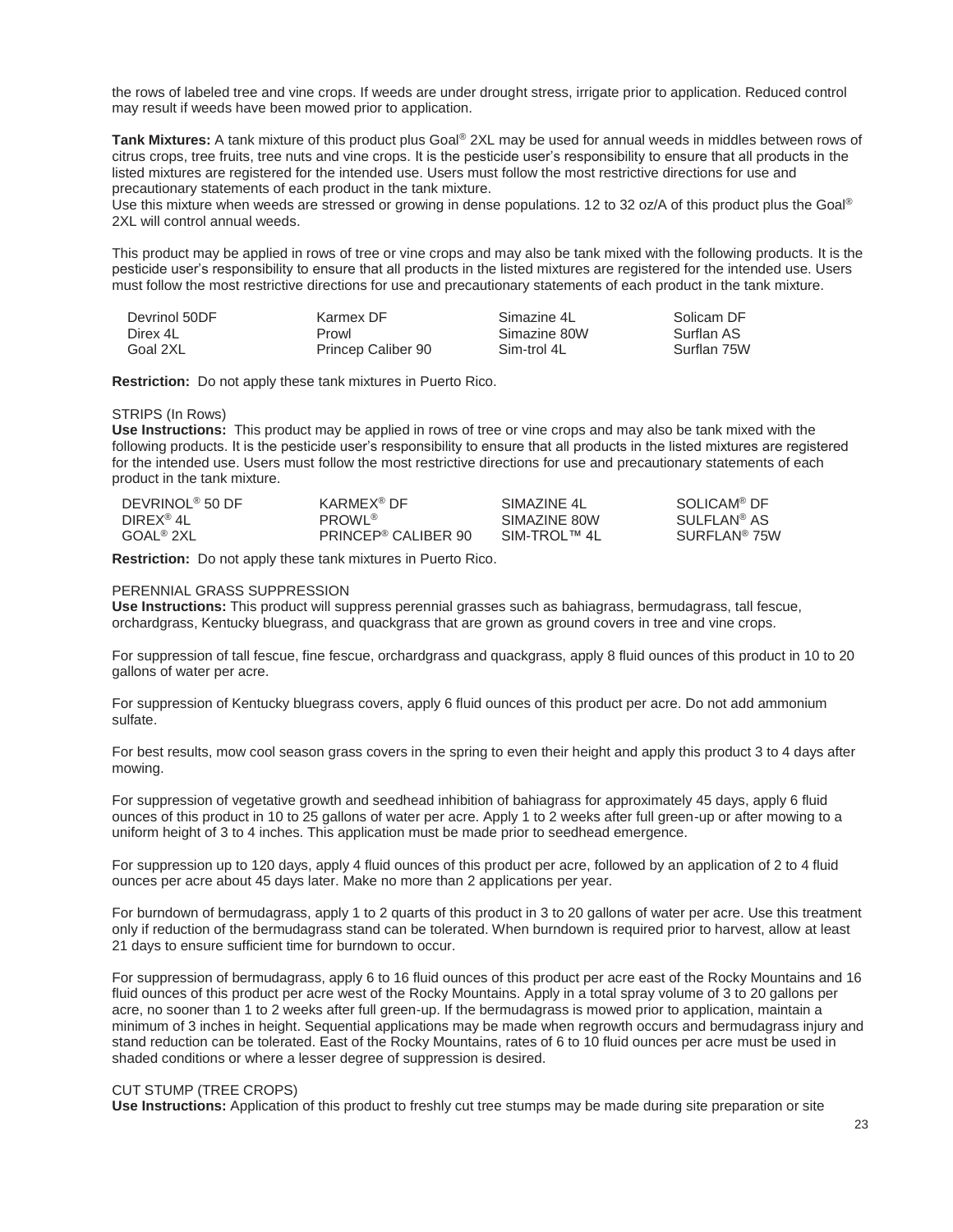renovation, prior to transplanting tree crops. This product will control re-growth of cut stumps and re-sprouts of many types of tree species, some of which are listed below.

 Citrus Trees: Calamondin, Chironja, Citron, Citrus hybrids, Grapefruit, Kumquat, Lemon, lime, Mandarin (tangerine), Orange (all), Pummelo, Tangelo (ugli), Tangor

 Fruit Trees: Apple, Apricot, Cherry (sweet, sour), Crabapple, Loquat, Mayhaw, Nectarine, Olive, Peach, Pear, Plum/Prune (all) Quince

 Nut Trees: Almond, Beachnut, Brazil nut, Butternut, Cashew, Chestnut, Chinquapin, Filbert (hazelnut), Hickory Nut, Macadamia, Pecan Pistachio, Walnut (black,English)

Apply this product using suitable equipment to ensure coverage of the entire cambium. Cut trees or resprouts close to the soil surface. Apply a 50 to 100-percent solution of this product to the freshly cut surface immediately after cutting. Delays in application may result in reduced performance. For best results, make applications during periods of active growth and full leaf expansion.

**Precautions, Restrictions:** Do not make cut stump application when the roots of adjacent desirable trees may be grafted to the roots of the cut stump. Injury resulting from root grafting may occur in adjacent trees. Some sprouts, stems, or trees may share the same root system. Adjacent trees having similar age, height, and spacing may signal shared roots. Whether grafted or shared, injury is likely to occur to non-treated stems/trees when one or more trees sharing common roots are treated.

#### **10.1 Berry Crops**

LABELED CROPS: Blackberry (including bingleberry, black satin berry, boysenberry, Cherokee blackberry, chesterberry, Cheyenne black berry, coryberry, darrowberry, dewberry, Dirksen thornless berry, Himalayaberry, hullberry, juneberry, lavacaberry, lowberry, lucretiaberry, marionberry, nectarberry, olallie berry, Oregon evergreen berry, phenomenalberry, rangeberry, ravenberry, rossberry, Shawnee blackberry, and youngberry), Blueberry, Cranberry, Currant, Elderberry, Gooseberry, Huckleberry, Loganberry, Raspberry (Black, Red), Salai

TYPES OF APPLICATION: Those listed in TREE, VINE AND SHRUB CROPS section plus Spot Treatment in Cranberry Production, Post-Harvest in Cranberry Production.

**Precautions, Restrictions:** Do not permit herbicide solution to contact desirable vegetation, including green shoots, canes or foliage. Allow a minimum of 30 days between last application and harvest of cranberries. For other small fruits and berries, allow a minimum of 14 days between last application and harvest.

#### SPOT TREATMENT IN CRANBERRY PRODUCTION

**Use Instructions:** Spot treatment may be used to control weeds growing in dry ditches (interior and perimeter) of cranberry production areas. A hand-held sprayer or other appropriate application equipment listed under the APPLICATION EQUIPMENT AND TECHNIQUES section of this label may be used. Drop water level to remove standing water in ditches prior to application. With a hand-held sprayer, use 1 to 2 percent solution of this product and spray adequately to wet the vegetation only; do not spray to the point of runoff.

**Precautions, Restrictions:** To achieve maximum weed control in dry ditches after water drawdown, allow 2 or more days after treatment before reintroduction of water. Apply this product within 1 day after drawdown to ensure application to actively growing weeds. Allow a minimum of 30 days between last application and harvest of cranberries. Do not apply by air. Do not apply directly to water. Use nozzles that emit medium to large-sized droplets in order to minimize spray drift and avoid crop injury.

## POST-HARVEST IN CRANBERRY PRODUCTION

**Use Instructions:** Application of this product may be made after the harvest of cranberries to control weeds growing in the field. Apply this product to vines that appear dormant (after they have turned red). Hand-held sprayers, wiper applicators, or other appropriate application equipment listed in the APPLICATION EQUIPMENT AND TECHNIQUES section of this label may be used for this use. With hand-held sprayers, use a 0.5 to 1 percent solution of this product and spray adequately to wet the vegetation only; do not spray to the point of runoff. With hand-held boom sprayers, apply 2 to 4 quarts of this product per acre.

**Precautions, Restrictions:** Apply this product only after cranberries have been harvested. Do not treat more than 10 percent of the total bog. Allow a minimum of 6 months between last application and next harvest of cranberries. Do not apply by air. Do not apply directly to water. Even though vines appear dormant, contact of the herbicide solution with desirable vegetation may result in damage or severe plant injury. Cranberry plants that are directly sprayed may be killed.

## **10.2 Citrus Crops**

LABELED CROPS: Calamondin, Chironja, Citron, Citrus Hybrids, Grapefruit, Kumquat, Lemon, Lime, Mandarin (tangerine), Orange (All), Pummelo, Tangelo, Tangor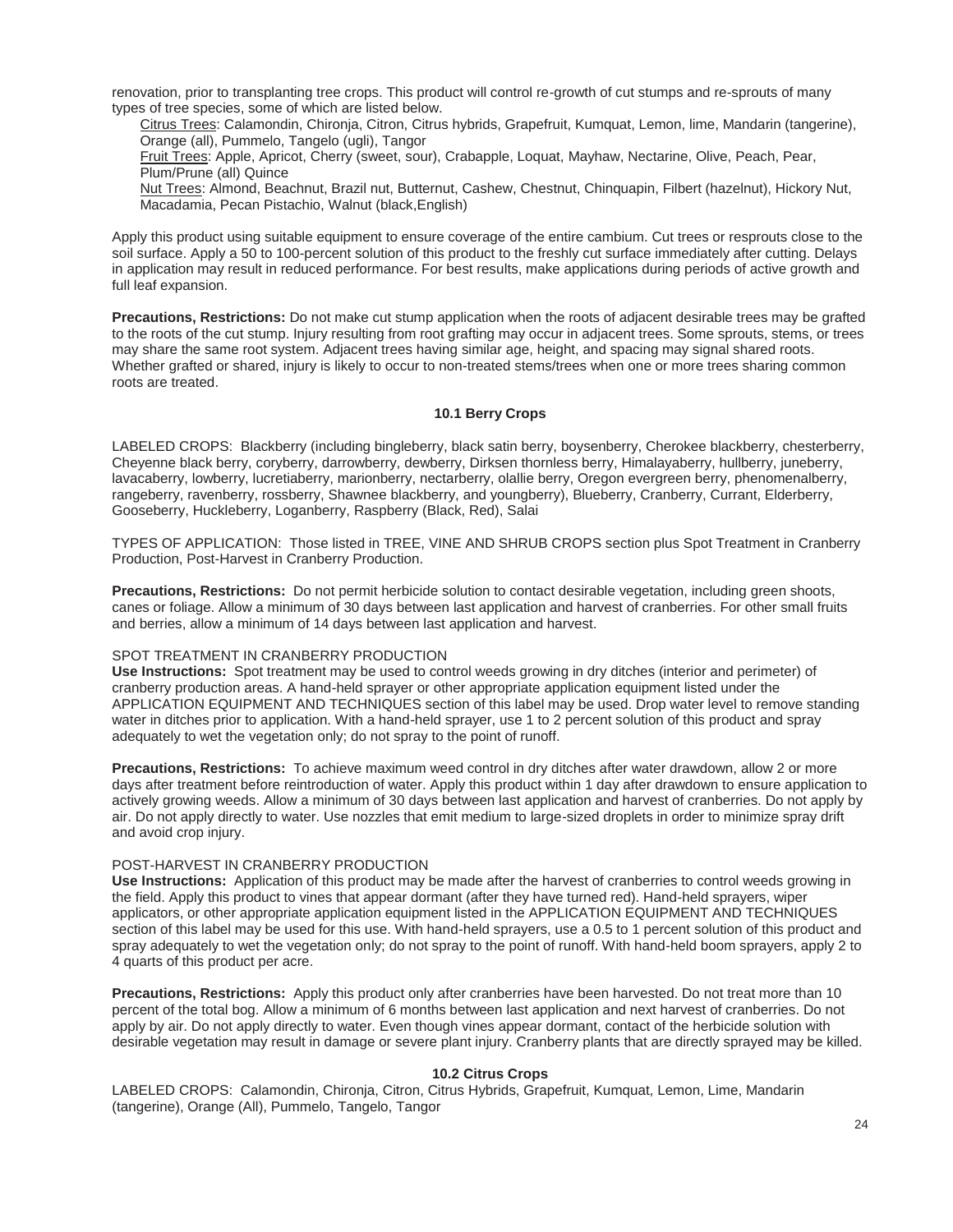TYPES OF APPLICATIONS**:** Weed control, middles (between rows of trees), strips (in row of trees), selective equipment **Note:** For product use directions, see the Tree, Nut And Vine Section.

FLORIDA AND TEXAS ONLY: For burndown or control of the weeds listed below, apply the specified rates of this product in 3 to 30 gallons of water per acre. Where weed foliage is dense, use 10 to 30 gallons of water per acre.

For goatweed, apply 2 to 3 quarts of this product per acre. Apply in 20 to 30 gallons of water per acre when plants are actively growing. Use 2 quarts per acre when plants are less than 8 inches tall and 3 quarts per acre when plants are greater than 8 inches tall. If goatweed is greater than 8 inches tall, the addition of Krovar II® or Karmex® may improve control. Refer to the individual product labels for specific crops, rates, geographic restrictions and precautionary statements.

## **Perennial weeds:**

| $S =$ Suppression       | $B = Burndown$ |      |               |      |
|-------------------------|----------------|------|---------------|------|
| PC = Partial Control    | $C =$ Control  |      |               |      |
|                         |                |      | Rate Per Acre |      |
| <b>Weed Species</b>     |                |      |               |      |
|                         | 1 QT           | 2 QT | 3 QT          | 5 QT |
| Bermudagrass            | B              |      | <b>PC</b>     |      |
| Guineagrass             |                |      |               |      |
| Texas and Florida Ridge | B              | C    | С             |      |
| Florida Flatwoods       |                | B    |               |      |
| Paragrass               | в              |      | С             |      |
| Torpedograss            | S              |      | PC            |      |

Precautions, Restrictions: Allow a minimum of 1 day between last application and harvest.

#### **10.3 Miscellaneous Tree Food Crops**

LABELED CROPS: Cactus (fruit and pads), palm (heart, leaves), palm (oil).

TYPES OF APPLICATIONS: Those listed in the TREE, VINE, AND SHRUB CROPS section of this label.

#### **10.4 Non-Food Tree Crops**

LABELED CROPS: Pine, poplar, eucalyptus, Christmas trees, other non-food tree crops.

TYPES OF APPLICATIONS: Those listed in the Tree, Vine and Shrub Crops section of this label. **Restriction:** Do not apply this product as an over-the-top broadcast spray in plantations or tree crops.

#### SITE PREPARATION

**Use Instructions:** This product may be used for weed control prior to planting non-food tree crops. **Precautions:** Protect non-target plants from being sprayed with this product during site preparation application.

DIRECTED SPRAYS, SPOT TREATMENT, WIPER APPLICATIONS

**Use Instructions:** This product may be used as a post-directed spray and spot treatment around established poplar, eucalyptus, Christmas trees and other non-food tree crops.

**Precautions:** Care must be exercised to avoid contact of spray, drift or mist with foliage or green bark of established Christmas trees, and other pine trees. Desirable plants may be protected from the spray solution by using shields or coverings made of cardboard or other impermeable material.

**Restriction:** This product is not directed for use as an over-the-top broadcast spray in Christmas trees and other pine trees.

#### **10.5 Pome Fruit**

LABELED CROPS: Apple, Crabapple, Loquat, Mayhaw, Pear (including oriental pear), Quince

TYPES OF APPLICATION: Those listed in TREE, VINE and SHRUBS crops section.

**Precautions, Restrictions:** Allow a minimum of 1 day between last application and harvest in pome fruit crops.

#### **10.6 Stone Fruit**

LABELED CROPS: Apricot, Cherry (sweet, tart), Nectarine, Olive, Peach, Plum/Prune (all types), Plumcot

TYPES OF APPLICATION: Those listed in TREE, VINE and SHRUBS crops section. For olive groves, apply only as a directed spray.

**Precautions, Restrictions:** Allow a minimum of 17 days between last application and harvest in stone fruit crops.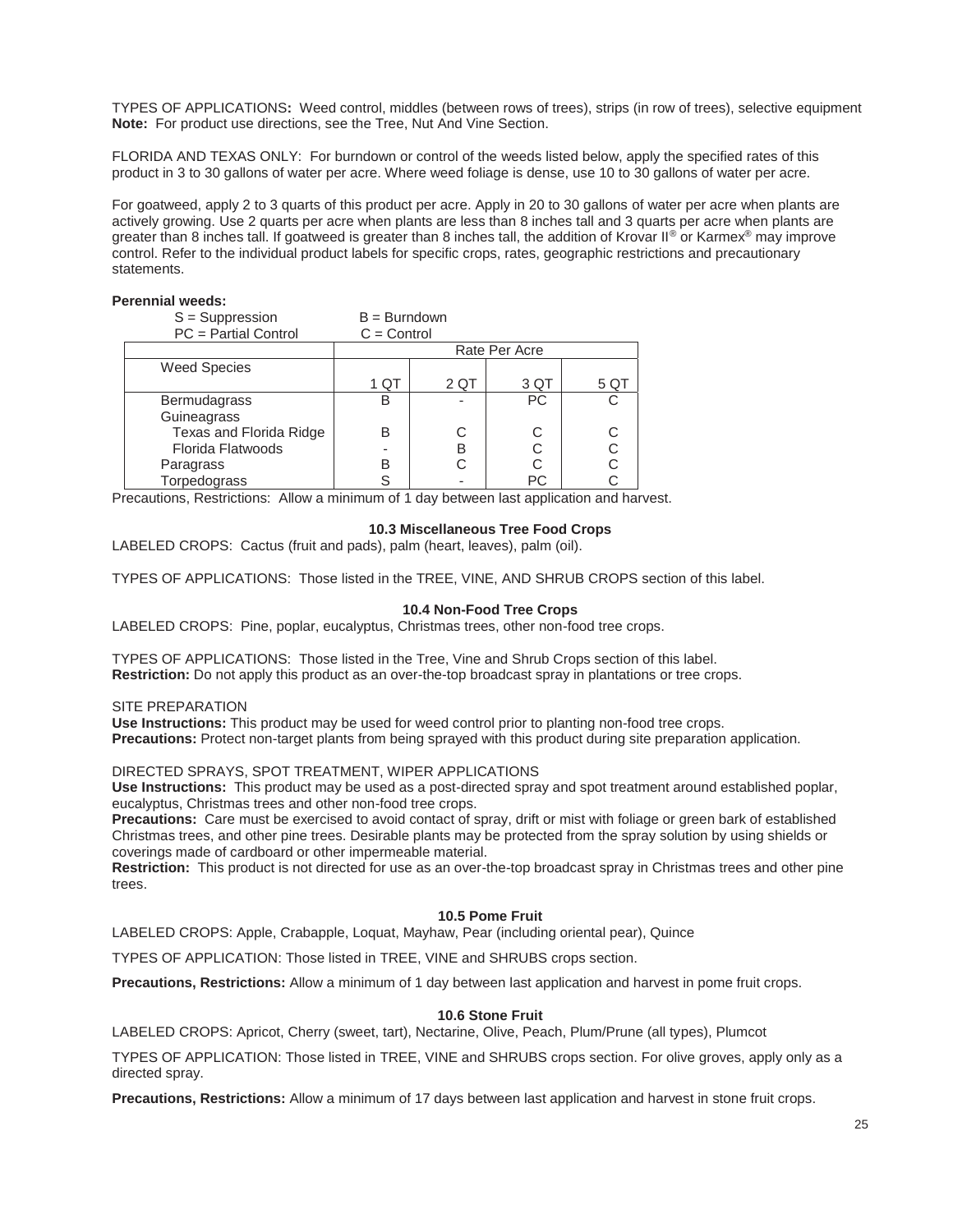Remove suckers and low-hanging limbs at least 10 days prior to application. Avoid application near trees with recent pruning wounds or other mechanical injury. Apply only near trees that have been planted in the orchard for 2 or more years. USE EXTREME CARE TO ENSURE THAT NO PART OF THE PEACH TREE IS CONTACTED WITH OVERSPRAY OR DRIFT OF THIS PRODUCT.

#### **10.7 Tree Nuts**

LABELED CROPS: Almond, Beechnut, Betelnut, Brazil nut, Butternut, Cashew, Chestnut, Chinquapin, Coconut, Filbert (hazelnut), Hickory nut, Macadamia, Pecan, Pine nut, Pistachio, Walnut (black, English) TYPES OF APPLICATION: Those listed in TREE, VINE AND SHRUB CROPS section

**Precautions, Restrictions:** Allow a minimum of 3 days between last application and harvest of tree nuts, except coconut. Allow 14 days between application and harvest of coconut.

#### **10.8 Tropical and Subtropical Trees And Fruits**

LABELED CROPS: Ambarella, Atemoya, Avocado, Banana, Barbados Cherry (acerola), Biriba, Blimbe, Breadfruit, Cacao (cocoa) bean, Canistel, Carambola (starfruit), Cherimoya, Coffee, Custard apple, Dates, Durian, Feijoa, Figs, Governor's plum, Guava, Ilama, Imbe, Imbu, Jaboticaba, Jackfruit, Longan, Lychee, Mamey apple, Mango, Mangosteen, Marmaladebox (genip), Mountain papaya, Papaya, Pawpaw, Plantain, Persimmon, Pomegranate, Pulasan, Rambutan, Rose apple, Sapodilla, Sapote (black, mamey, white), Spanish lime, Soursop, Star apple, Sugar apple, Surinam cherry, Tamarind, Tea, Ti (roots & leaves), Wax jambu.

TYPES OF APPLICATION: Those listed in TREE, VINE AND SHRUB CROPS section and as described below as a Bananacide (Bananas Only).

**Precautions, Restrictions:** Allow a minimum of 1 day between last application and harvest in banana, coffee, guava, papaya, and plantain crops. Allow a minimum of 14 days between last application and harvest for any other tropical or subtropical tree fruit listed. In coffee and banana, delay application 3 months after transplanting to allow the new coffee or banana plant to become established. Allow a minimum of 28 days between last application and harvest in coffee crops.

#### BANANACIDE (Banana Only)

**Use Instructions:** This product may be used to destroy banana plants infected with the Banana Bunchy Top Virus, as well as non-infected banana plants in order to establish disease free buffers around plantations. Remove all fruit from the plants within the treatment area prior to treatment. Inject 1/25 of a fluid ounce (1 milliliter) of this concentrated product (undiluted) for every 2 to 3 inches of pseudostem diameter of the banana plant. Make the injection at least one foot above the ground, except for very small plants, which can be injected vertically into the top. Any subsequent re-growth must also be destroyed. Mechanically destroy all plants and mats (or units) within a 4-foot radius around a treated mat.

For control of the Banana Bunchy Top Virus, it is critical that the grower follow a strict control program involving monitoring for diseased plants, spraying to control the aphid vector, and destruction of all infected mats (or units). An infected plant may not show symptoms of the Banana Bunchy Top Virus for up to 125 days; therefore, it is critical that the entire mat (or unit) containing the diseased plant be destroyed immediately.

**Precautions, Restrictions:** Do not apply more than 0.5 fluid ounce (15 milliliter) of this product per mat (or unit). Remove all fruit from plants and mats (or units) prior to treatment. Do not harvest any fruit or plant materials from treated mats (or units) following injection. Do not allow livestock to consume treated plant materials. Following transplant of new banana plants into treated areas, allow plants to become established for 3 months before applying this product for weed control.

#### **10.9 Vine Crops**

LABELED CROPS: Grapes (raisin, table, wine), Kiwi, Passion fruit

TYPES OF APPLICATIONS: Those listed in Section 8.0.

**Use Instructions:** Applications must not be made when green shoots, canes or foliage are in the spray zone. In the northeast and Great Lakes regions, applications must be made prior to the end of bloom stage of grapes to avoid injury, or make applications with shielded sprayers or wiper equipment.

**Precautions, Restrictions**: Allow a minimum of 14 days between last application and harvest. Do not use selective equipment in kiwi. In the northeast and Great Lakes regions, applications must be made prior to the end of bloom stage of grapes to avoid injury, or make applications with shielded sprayer or wiper equipment.

## **11.0 PASTURE GRASSES, FORAGE LEGUMES, & RANGELAND**

**Use Instructions:** Refer to the ANNUAL WEEDS, PERENNIAL WEEDS, and WOODY BRUSH & TREES rate tables of this label for application rates of this product for specific weeds. When applied as directed, this product will control those annual and perennial grasses and broadleaf weeds. Application rates specified on this label for the control of tough weeds supercede rates listed in the rate tables of this label.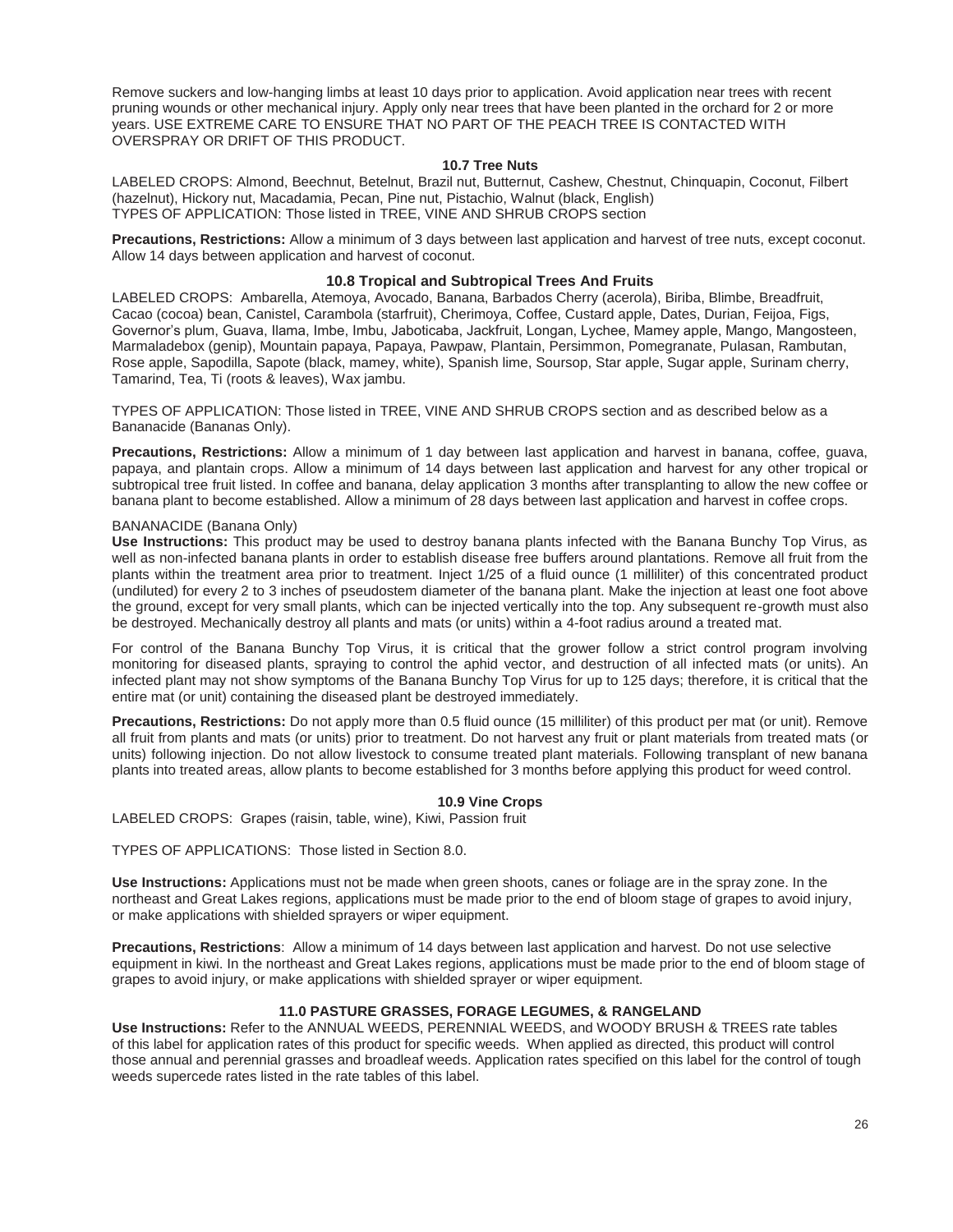#### **11.1 Alfalfa, Clover, and Other Forage Legumes**

LABELED CROPS: Alfalfa, clover, kenaf, kudzu, lespedeza, leucaena, lupin, sainfoin, trefoil, velvet bean, vetch, crown vetch, milk vetch

TYPES OF APPLICATIONS: Dormant, preplant, preemergence, at-planting, spot treatment, wiper applicators, renovation, preharvest.

#### PREPLANT, PREEMERGENCE AND AT-PLANTING

**Use Instructions:** This product may be applied before, during or after planting alfalfa and clover. Applications must be made prior to emergence of the crop.

**Precautions, Restrictions:** Remove domestic livestock before application and wait 8 weeks after application before grazing or harvesting.

#### SPOT TREATMENT OR WIPER APPLICATIONS (ALFALFA AND CLOVER ONLY)

**Use Instructions:** This product may be applied as a spot treatment in alfalfa or clover. This product may be applied with wiper applicators to control or suppress the weeds listed under WIPER APPLICATORS in the SELECTIVE EQUIPMENT section of this label. Applications may be made in the same area at 30-day intervals.

**Precautions, Restrictions:** For spot treatment and wiper applications, apply in areas where the movement of domestic livestock can be controlled. No more than one-tenth of any acre must be treated at one time. Remove domestic livestock before application and wait 14 days after application before grazing livestock or harvesting.

#### DORMANT (ALFALFA ONLY)

**Use Instructions:** This product will control or suppress many weeds including quackgrass, downy brome and cheatgrass in dormant alfalfa. Apply 8 to 12 ounces per acre of this product. Apply in the spring to alfalfa that is dormant. Applications must be made after spring temperatures have warmed enough to encourage resumption of weed growth, but prior to initiation of trifoliate leaf expansion of the alfalfa. Applications made after expansion of the first trifoliate leaf of the alfalfa will cause growth reduction and reduced crop yield.

**Precautions, Restrictions:** Do not use ammonium sulfate when spraying dormant alfalfa with this product. Do not use this product where a slight yield reduction in the first cutting of alfalfa cannot be tolerated. Do not make more than one application per year. Allow 36 hours after application before grazing livestock or harvesting. Slight discoloration of the alfalfa may occur, but the alfalfa will regreen and regrow under moist soil conditions as effects of this product wear off. Application of this product can cause crop injury. To the extent consistent with applicable law, any crop injury is the sole responsibility of the applicator.

#### PREHARVEST (ALFALFA ONLY)

**Use Instructions:** This product may be used in declining alfalfa stands or any stand of alfalfa where crop destruction is acceptable. This application will severely injure or destroy the stand of alfalfa. This product will control annual and perennial weeds including quackgrass, when applied prior to the harvest of alfalfa.

**Precautions, Restrictions:** The treated crop and weeds can be harvested and fed to livestock after 36 hours. Do not apply more than 2 quarts of this product per acre as a preharvest treatment. Applications may be made at any time of the year. Make only one application to an existing stand of alfalfa per year. For control of quackgrass, apply in the spring, late summer or fall when quackgrass is actively growing. Treatments for quackgrass must be followed by deep tillage for complete control. Do not use for alfalfa grown for seed, as a reduction in germination or vigor may occur.

## **RENOVATION**

**Use Instructions:** This product may be applied as a broadcast spray to existing stands of alfalfa, clover, and other labeled forage legumes. Labeled crops may be planted into the treated area. Make applications according to the rates listed in the ANNUAL WEEDS, PERENNIAL WEEDS, and WOODY BRUSH & TREES rate tables.

**Precautions, Restrictions:** Remove domestic livestock before application. If application rates of 2 quarts per acre or less are used, wait 36 hours after application before grazing or harvesting. If application rates greater than 2 quarts per acre are used, wait 8 weeks after application before grazing or harvesting.

#### **11.2 Conservation Reserve Program (CRP)**

TYPES OF APPLICATIONS: Renovation (Rotating out of CRP), Site Preparation, Postemergence Weed Control in Dormant CRP Grasses, Wiper Applications Over-the-Top.

#### RENOVATION (ROTATING OUT OF CRP), SITE PREPARATION

**Use Instructions:** This product may be used to prepare CRP land for crop production. Refer to Federal, state or local use guides for CRP renovation directions.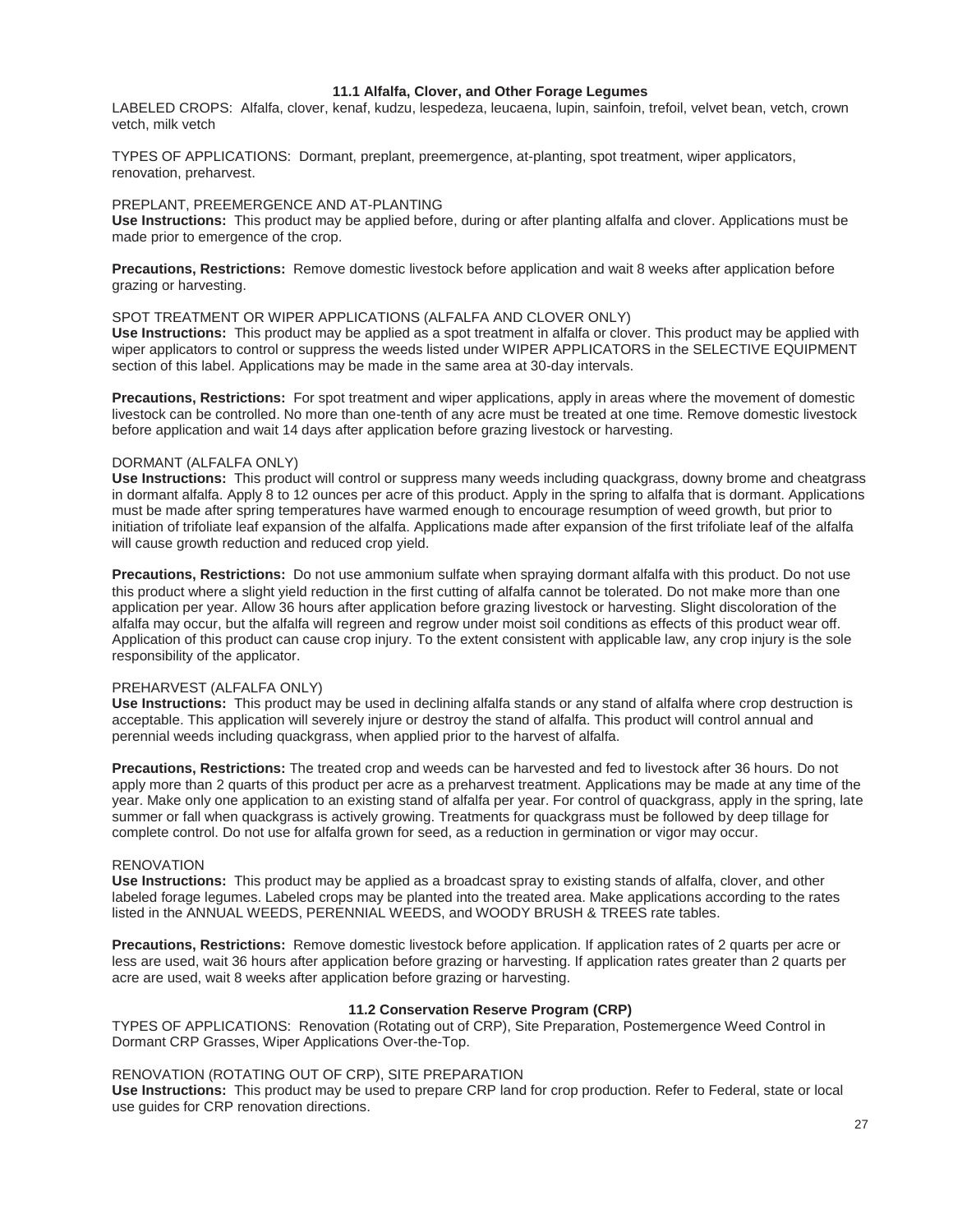**Precautions, Restrictions:** For any crop not listed for treatment in this product's label booklet, applications must be made at least 30 days prior to planting.

POSTEMERGENCE WEED CONTROL IN DORMANT CRP GRASSES, WIPER APPLICATIONS OVER-THE-TOP **Use Instructions:** This product may be used to suppress competitive growth and seed production of undesirable vegetation in CRP acres. Such applications may be made with wiper application equipment or as a broadcast or spot treatment to dormant CRP grasses. For selective applications with broadcast spray equipment, apply 12 to 16 fluid ounces of this product per acre in early spring before desirable CRP grasses, such as crested and tall wheatgrass, break dormancy and initiate green growth. Late fall applications can be made after desirable perennial grasses have reached dormancy.

**Precautions, Restrictions:** Some stunting of CRP perennial grasses will occur if broadcast applications are made when plants are not dormant. No waiting period is required between application and grazing or harvesting for feed. Do not apply more than 3 quarts per acre per year onto CRP grasses.

## **11.3 Grass Seed or Sod Production**

LABELED CROPS: Any grass (*Gramineae* family) except Corn, Sorghum, Sugarcane and those listed in this product's label booklet under Cereal and Grain Crops.

TYPES OF APPLICATION: Preplant, At-Planting, Preemergence, Renovation, Site Preparation, Shielded Sprayers, Wiper Applications, Spot Treatments, Creating Rows in Annual Ryegrass.

#### PREPLANT, AT-PLANTING, PREEMERGENCE, RENOVATION, SITE PREPARATION

**Use Instructions:** This product controls most existing vegetation prior to renovating turf or forage grass seed areas or establishing turf grass grown for sod. Make applications before, during or after planting or for renovation. For maximum control of existing vegetation, delay planting to determine if any regrowth from escaped underground plant parts occurs. Where existing vegetation is growing under mowed turfgrass management, apply this product after omitting at least one regular mowing to allow sufficient growth for good interception of the spray. Where repeat treatments are necessary, sufficient regrowth must be attained prior to application. For warm-season grasses, such as Bermudagrass, summer or fall applications provide best control. Broadcast equipment may be used to control sod remnants or other unwanted vegetation after sod is harvested.

**Precautions, Restrictions:** Do not disturb soil or underground plant parts before treatment. Tillage or renovation techniques such as vertical mowing, coring or slicing should be delayed for 7 days after application to allow proper translocation into underground plant parts. If application rates total 3 quarts per acre or less, no waiting period between treatment and feeding or livestock grazing is required. If the rate is greater than 3 quarts per acre, remove domestic livestock before application and wait 8 weeks after application before grazing or harvesting. For any crop not listed for treatment in this product's label booklet, applications must be made at least 30 days prior to planting. Applications must be made prior to the emergence of the crop to avoid crop injury.

#### SHIELDED SPRAYERS

**Use Instructions:** Apply 1 to 3 quarts of this product in 10 to 20 gallons of water per acre to control weeds between grass seed rows. Uniform planting in straight rows aids in shielded sprayer applications. Best results are obtained when the grass seed crop is small enough to easily pass by the protective shields. For additional instructions, see Shielded Applicators in the APPLICATION EQUIPMENT AND TECHNIQUES section of this product's label booklet.

**Precautions, Restrictions:** Contact of this product in any manner to any vegetation to which treatment is not intended may cause damage. To the extent consistent with applicable law, such damage shall be the sole responsibility of the applicator.

#### WIPER APPLICATIONS OVER-THE-TOP

**Use Instructions:** Applicators should be adjusted so that the wiper contact point is at least 2 inches above the desirable vegetation. Weeds should be a minimum of 6 inches above the desirable vegetation. Better results may be obtained when more of the weed is exposed to the herbicide solution. Weeds not contacted by the herbicide solution will not be affected. This may occur in dense clump, severe infestations, or when height of weeds varies so that not all weeds are contacted. In these instances, repeat treatments may be necessary. For additional instructions, see Wiper Applicators in the APPLICATION EQUIPMENT AND TECHNIQUES section of this product's label booklet.

**Precautions, Restrictions:** Contact of the herbicide solution with desirable vegetation may result in damage or destruction.

SPOT TREATMENTS **Use Instructions:** Use a 1.0 to 1.5 percent solution.

**Precautions, Restrictions:** Apply this product prior to heading of grass. Crop sprayed in treated area will be killed. Take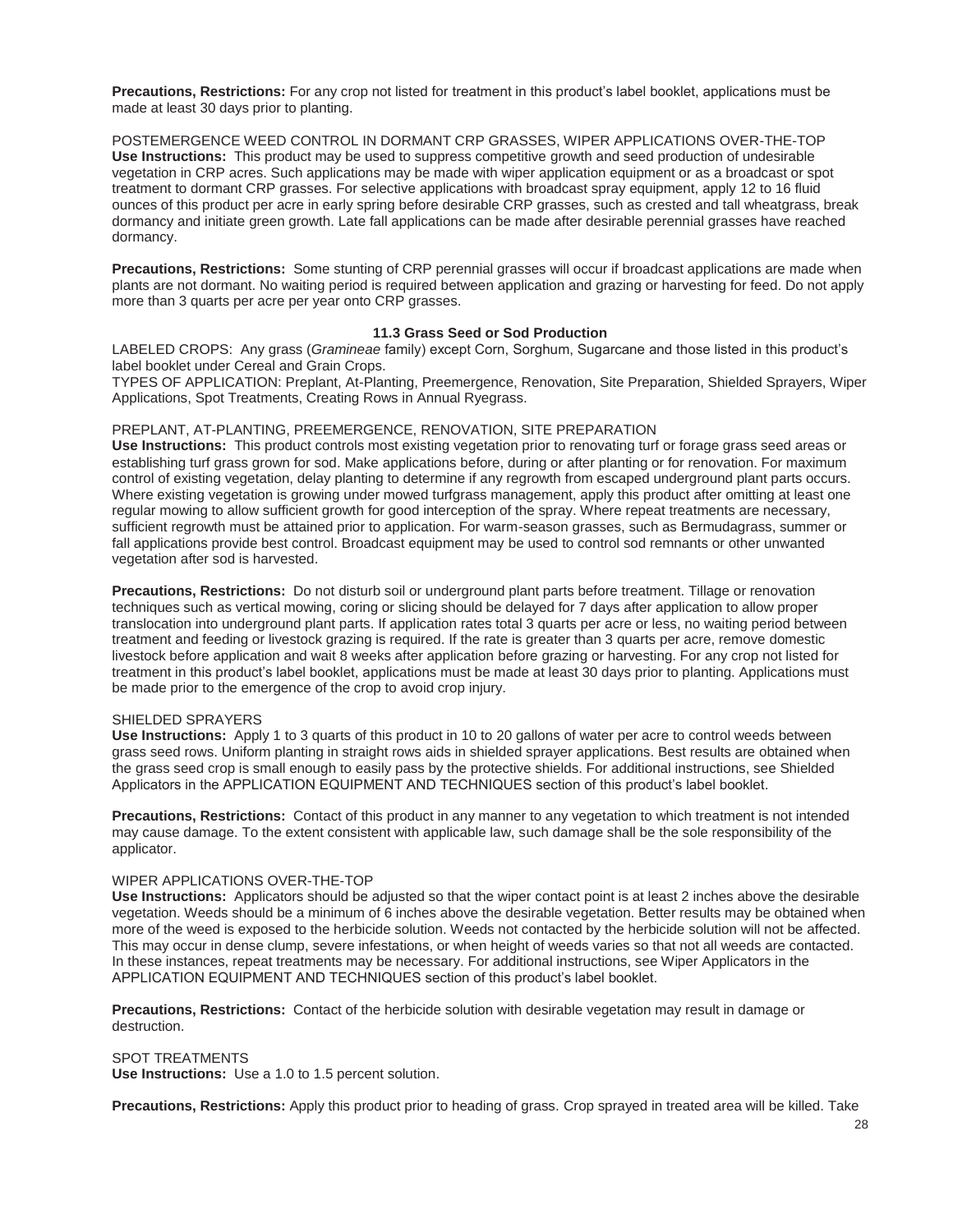care not to spray or to allow spray to drift outside the target area to avoid unwanted crop destruction. Hand-held equipment may be used to control sod remnants or other unwanted vegetation after sod is harvested.

## CREATING ROWS IN ANNUAL RYEGRASS

Use Instructions: Use 1 to 2 pints of this product per acre. Use the higher rate when the ryegrass is greater than 6 inches tall. Best results are obtained when applications are made before the ryegrass reaches 6 inches in height. Precautions, Restrictions: Set nozzle heights to allow the establishment of the desired row spacing while preventing spray droplets, spray fines, or drift to contact the ryegrass, plants not treated. Use of low-pressure nozzles, or drop nozzles designed to target the application over a narrow band are directed.

To the extent consistent with applicable law, growe assumes all responsibility for crop losses from misapplication.

## **11.4 Pasture**

LABELED CROPS: Any grass except Corn, Sorghum, Sugarcane and those listed in the CEREAL AND GRAIN CROPS section, but including Bahiagrass, bermudagrass, bluegrass, brome, fescue, orchardgrass, ryegrass, timothy, wheatgrass.

TYPES OF APPLICATIONS: Spot treatment, wiper application, preplant, preemergence, pasture renovation.

## SPOT TREATMENT AND WIPER APPLICATION

**Use Instructions:** This product may be applied as a spot treatment or with wiper applicators in pastures. Applications may be made in the same area at 30-day intervals.

**Precautions, Restrictions:** For spot treatment and wiper applications at rates of 3 quarts per acre or less, no waiting period between treatment and feed or livestock grazing is required. If rate is greater than 3 quarts per acre, no more than one-tenth of any acre must be treated at one time. Remove domestic livestock before application and wait 7 days after application before grazing livestock or harvesting.

## PREPLANT, PREEMERGENCE AND PASTURE RENOVATION

**Use Instructions:** This product may be applied prior to planting or emergence of forage grasses and legumes. In addition, this product may be used to control perennial pasture species listed on this label prior to replanting. Make applications according to the rates listed in ANNUAL WEEDS and PERENNIAL WEEDS and WOODY BRUSH & TREES rate tables.

**Precautions, Restrictions:** If application rates total 3 quarts per acre or less, no waiting period between treatment and feed or livestock grazing is required. If rate is greater than 3 quarts per acre, remove domestic livestock and wait 8 weeks after application before grazing or harvesting.

## CHEMICAL MOWING (BERMUDAGRASS PASTURES PRIOR TO SPRING GROWTH OR IMMEDIATELY AFTER FIRST CUTTING)

**Use Instructions:** This product may be applied at 16 ounces per acre to control Annual bluegrass, Cheat, Crabgrass, Henbit Johnsongrass seedling, Little barley, Oats, Ryegrass, Sandbur field, Wheat, Wild mustard and most other winter annual grass and broadleaf weeds in established coastal bermudagrass pastures.

Applications prior to spring growth: Apply this product in the late winter or early spring but before new coastal bermudagrass growth begins in the spring. Applications to new growth can damage the bermudagrass.

Applications following the first cutting: Apply this product after the first bermudagrass cutting when the bermudagrass has not yet begun to regrow. Applications made after regrowth has begun can damage the bermudagrass.

**Precautions, Restrictions:** Directed application rates totaling 3 quarts per acre or less do not require a waiting period between treatment and feeding or livestock grazing.

**Restriction:** Only one application per year may be made to any one field. A spring application prior to growth and an application following the first cutting may not be made on the field during the same year.

## BROMUS SPECIES

This product may be used to treat downy brome, Japanese brome, soft chess, and cheatgrass found in industrial, rangeland and pasture sites. Apply 8 to 16 fluid ounces of product per acre on a broadcast basis. For best results, treatment should coincide with early seedhead emergence of the most mature plants. Delaying the application until this growth stage will maximize the emergence of other weedy grass flushes. Applications should be made to the same site each year until seed banks are depleted and the desirable perennial grasses are able to become reestablished on the site.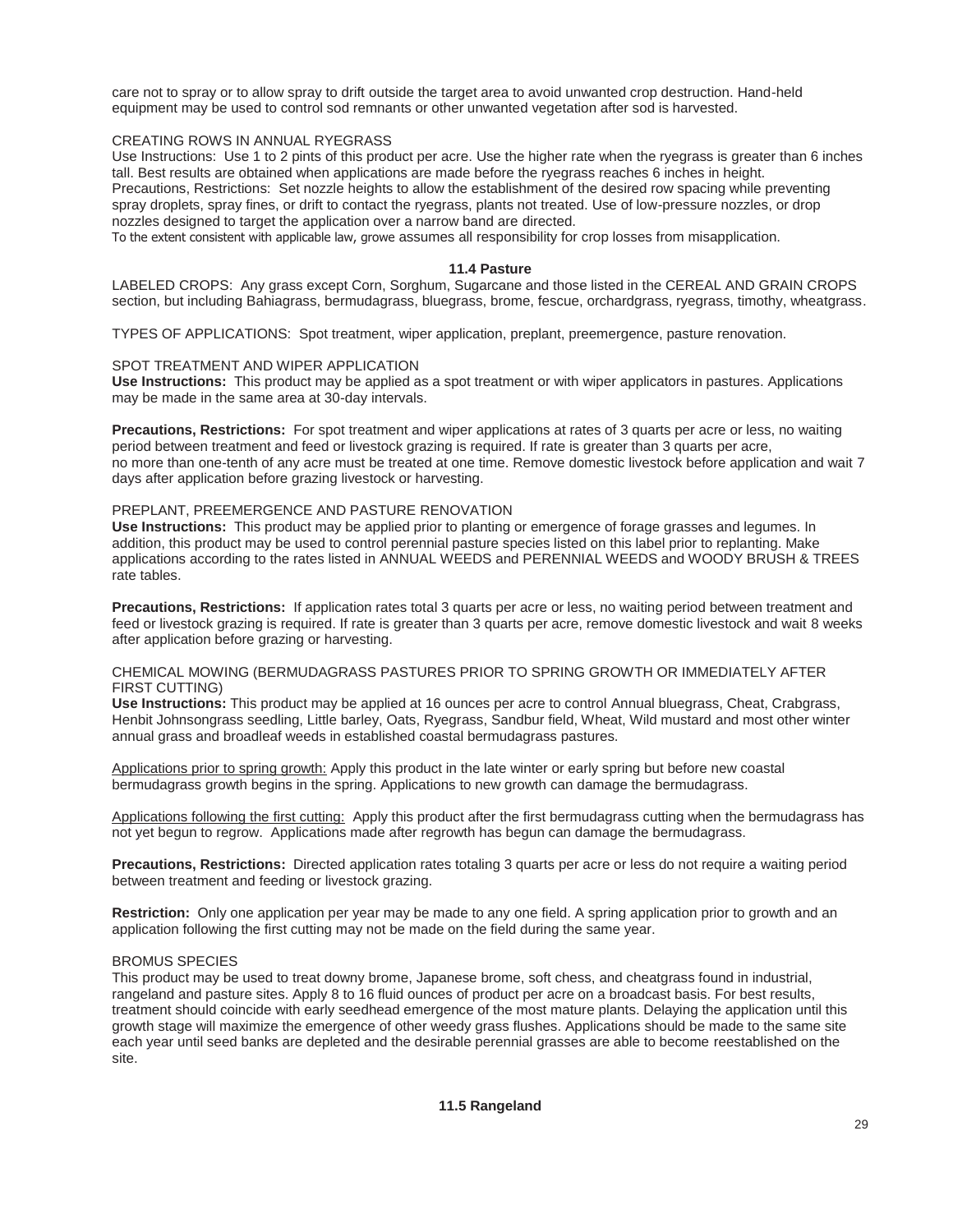#### LABELED CROPS: Rangeland (Perennial cool and warm season grass rangelands)

#### TYPES OF APPLICATION: Postemergent

**Use Instructions:** This product will control or suppress many annual weeds growing in perennial cool and warm-season grass rangelands. Preventing viable seed production is important to the successful control and invasion of annual grassy weeds in rangelands. Follow-up applications in sequential years should eliminate most of the viable seeds. Grazing of treated areas should be delayed to encourage growth of desirable perennials. Allowing desirable perennials to flower and reseed in the treated area will encourage successful transition. Apply 12 to 16 fluid ounces of this product per acre to control or suppress many annual weeds growing in perennial cool and warm-season grass rangelands including downy brome, cheat grass, cereal rye and jointed goat grass. Apply when most mature brome plants are in early flower and before the plants, including seedheads, turn color. Allowing for secondary weed flushes to occur in the spring following rain events further depletes the seed reserve and encourages perennial grasses conversion on weedy sites. Fall applications are possible, when directed, where spring moisture is usually limited and fall germination allows for good weed growth. For Medusahead, apply 16 fluid ounces per acre at the 3-leaf stage. Delaying applications beyond this stage will result in reduced or unacceptable control. Fire may be useful in elimination of the thatch layer produced by slow decaying culms prior to application. Allow new growth to occur before spraying after a burn.

**Precautions, Restrictions:** Do not use ammonium sulfate when spraying dormant rangeland grasses with this product. Do not apply more than 3 quarts per acre per year. Slight discoloration of the desirable grasses may occur, but they will regreen and regrow under moist soil conditions as effects of this product wear off.

## **11.6 Release of Bermudagrass or Bahiagrass**

**Use Instructions:** This product may be used to control or partially control many winter annual weeds and tall fescue for effective release of dormant bermudagrass or bahiagrass. Treat only when turf is dormant and prior to spring greenup. This product may also be tank-mixed with Oust® for residual control. Tank mixtures of this product with Oust® may delay greenup. It is the pesticide user's responsibility to ensure that all products in the listed mixtures are registered for the intended use. Users must follow the most restrictive directions for use and precautionary statements of each product in the tank mixture.

For best results on winter annuals, treat when plants are in an early growth stage (below 6 inches in height) after most have germinated. For best results on tall fescue, treat when fescue is at or beyond the 4- to 6-leaf stage. Apply 8 to 64 fluid ounces of this product per acre alone or in a tank mixture with the labeled rate of Oust®. Apply the specified rates in 10 to 40 gallons of water per acre. Use only in areas where bermudagrass or bahiagrass are desirable ground covers and where some temporary injury or discoloration can be tolerated.

## ACTIVELY GROWING BERMUDAGRASS

This product may be used to control or partially control many annual and perennial weeds for effective release of actively growing bermudagrass. Apply 1 to 3 pints of this product in 10 to 40 gallons of spray solution per acre. Use the lower rate when treating annual weeds below 6 inches in height (or runner length). Use the higher rate as weeds increase in size or as they approach flower or seedhead formation. These rates will also provide partial control of the following perennial species: Bahiagrass, Bluestem (silver), Fescue (tall), Johnsongrass, Trumpetcreeper, Vaseygrass.

This product may be tank-mixed with Oust®. If tank-mixed, use no more than 1 to 2 pints of this product with the labeled rate of Oust<sup>®</sup>. Use the lower rates of this product to control annual weeds less than 6 inches in height (or runner length) that are listed in this label and the Oust® label. Use the higher rates as annual weeds increase in size and approach the flower or seedhead stages.

Use only on well-established bermudagrass. Bermudagrass injury may result from the treatment, but regrowth will occur under moist conditions. Repeat applications of the tank mix in the same season are not to be used, since severe injury may occur.

#### ACTIVELY GROWING BAHIAGRASS

For suppression of vegetative growth and seedhead inhibition of bahiagrass for approximately 45 days, apply 6 fluid ounces of this product in 10 to 40 gallons of water per acre. Apply 1 to 2 weeks after full green-up or after mowing to a uniform height of 3 to 4 inches. This application must be made prior to seedhead emergence.

For suppression up to 120 days, apply 4 fluid ounces of this product per acre, followed by an application of 2 to 4 fluid ounces per acre about 45 days later. Make no more than 2 applications per year.

A tank mixture of this product plus Oust® may be used. Apply 6 fluid ounces of this product plus the labeled rate of Oust® 1 to 2 weeks following an initial spring mowing. Make only one application per year.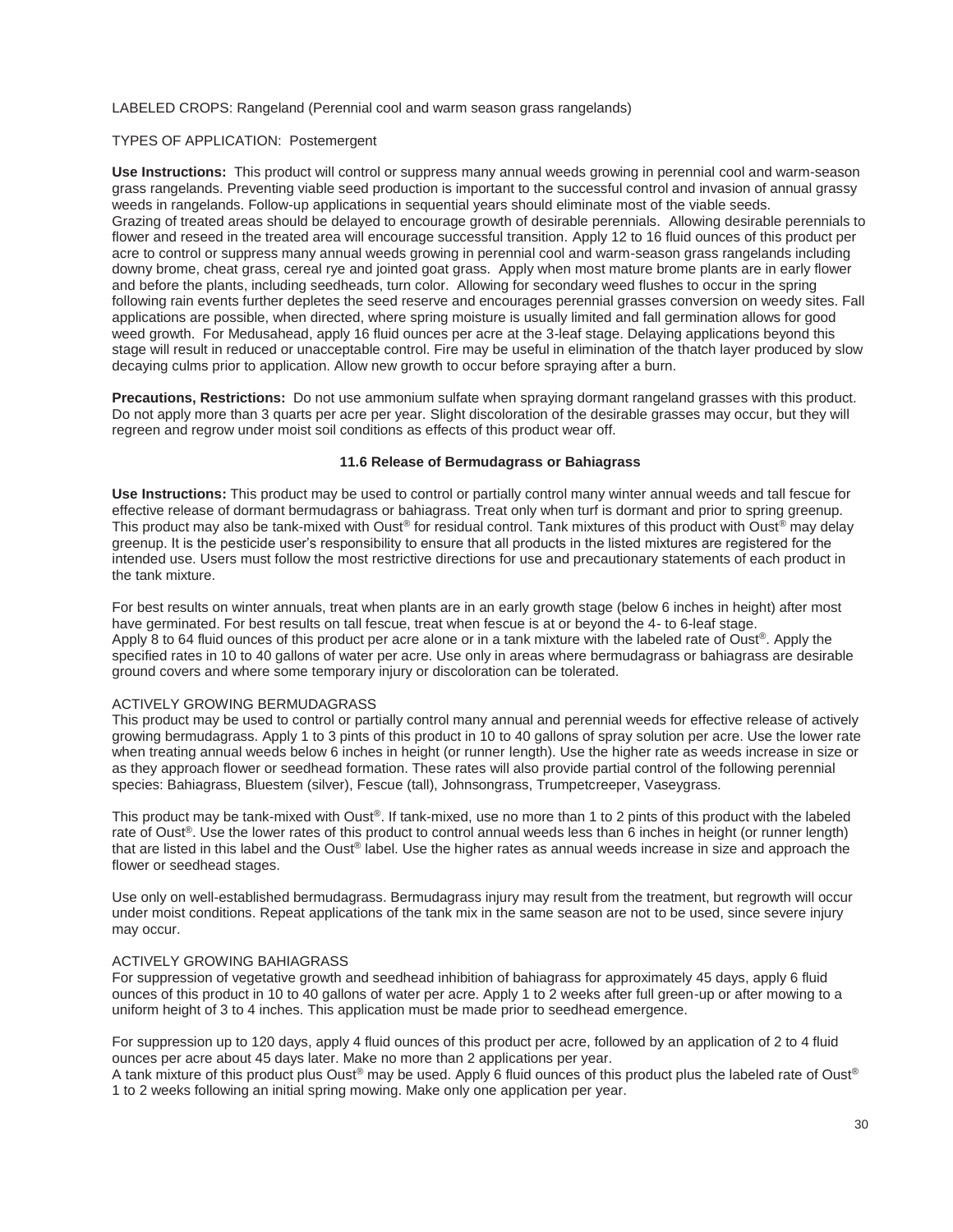## **12.0 ROUNDUP READY**® **CROPS**

THE ROUNDUP READY DESIGNATION INDICATES THAT THE CROP VARIETY CONTAINS A PATENTED GENE THAT PROVIDES TOLERANCE TO THIS PRODUCT. INFORMATION ON ROUNDUP READY CROP VARIETIES MAY BE OBTAINED FROM YOUR SEED SUPPLIER. ROUNDUP READY CROP VARIETIES MUST BE PURCHASED FROM AN AUTHORIZED LICENSED SEED SUPPLIER.

The following instructions include all applications which can be made onto the specified Roundup Ready crops during the complete cropping season. Do NOT combine these instructions with other uses made for crop varieties that do not contain the Roundup Ready gene, in the ANNUAL AND PERENNIAL CROPS section of this label.

THE MANUFACTURER SPECIFIES USE OF THIS PRODUCT FOR POSTEMERGENCE APPLICATION ONLY ON CROP VARIETIES DESIGNATED AS CONTAINING A ROUNDUP READY GENE OR GLYPHOSATE RESISTANT GENE.

Applying this product to crop varieties that are not designated as glyphosate tolerant will result in severe crop injury and yield loss. Avoid contact with foliage, green stems, or fruit of crops, or any desirable plants that do not contain a Roundup Ready or glyphosate tolerant gene, since severe injury or destruction will result.

**NOTE:** Roundup Ready seed, and the method of selectivity controlling weeds using glyphosate on a Roundup Ready crop, are protected under several U.S. Patents. A license to use Roundup Ready seed must be obtained prior to use.

Refer to ANNUAL WEEDS RATE SECTION and PERENNIAL WEEDS RATE SECTION of this label for application rates for specific weeds. When applied as directed, this product will control the annual and perennial grasses and broadleaf weeds listed. Observe the maximum application rates and crop stage timings specified for individual Roundup Ready Crops in the sections that follow.

For Ground Applications with broadcast equipment, apply this product in 5 to 20 gallons of spray solution per acre. Carefully select proper nozzle and spray pressure to avoid spraying a fine mist. For best results with ground application equipment use flat spray nozzles. Check for even distribution of spray droplets.

For Aerial Applications apply this product in 3 to 15 gallons of water per acre. See the APPLICATION EQUIPMENT AND TECHNIQUES section of this label for procedures to avoid spray drift that may cause injury to any vegetation not intended for treatment. Use of appropriate buffer zones will help prevent injury to adjacent vegetation.

ATTENTION: AVOID DRIFT. EXTREME CARE MUST BE USED WHEN APPLYING THIS PRODUCT TO PREVENT INJURY TO DESIRABLE PLANTS AND CROPS WHICH DO NOT CONTAIN A GLYPHOSATE TOLERANT GENE.

See the MIXING and APPLICATION EQUIPMENT AND TECHNIQUES sections of this label for additional directions and restrictions on the application of this product.

TANK MIXTURES with other herbicides, insecticides, fungicides, micronutrients or fertilizers may result in reduced weed control or crop injury and are NOT specified for over-the-top applications. Read all labels for products used in the tank mixture prior to use to determine the potential for crop injury. It is the pesticide user's responsibility to ensure that all products in the listed mixtures are registered for the intended use. Users must follow the most restrictive directions for use and precautionary statements of each product in the tank mixture. Always predetermine the compatibility of tank-mix products together in the carrier by mixing small proportional quantities in advance. The manufacturer has not tested all tank-mix product formulations for compatibility, antagonism or product performance. To the extent consistent with applicable low, buyer and users are responsible for any and all loss or damage in connection with use or handling of mixture of this product with herbicides or other materials that are not specifically identified on this label.

Unless otherwise directed, nonionic surfactant may be added to the spray solution for application to the Roundup Ready crops. The addition of certain surfactant to the product may result in some crop response, including leaf speckling or leaf cecrosis due to the surfactant added to the spray mixture. Refer to the MIXING section for information on use of surfactants.

Ammonium sulfate may be mixed with this product for applications to Roundup Ready crops. Refer to the MIXING section for use instructions for ammonium sulfate.

#### SPRAYER PREPARATION

It is important that sprayer and mixing equipment be clean and free of pesticide residue before making applications of this product. Follow the cleaning procedures specified on the label of the product(s) previously used. THOROUGHLY CLEAN THE SPRAY TANK AND ALL LINES AND FILTERS TO ELIMINATE POTENTIAL CONTAMINATION FROM OTHER HERBICIDES PRIOR TO MIXING AND APPLYING THIS PRODUCT.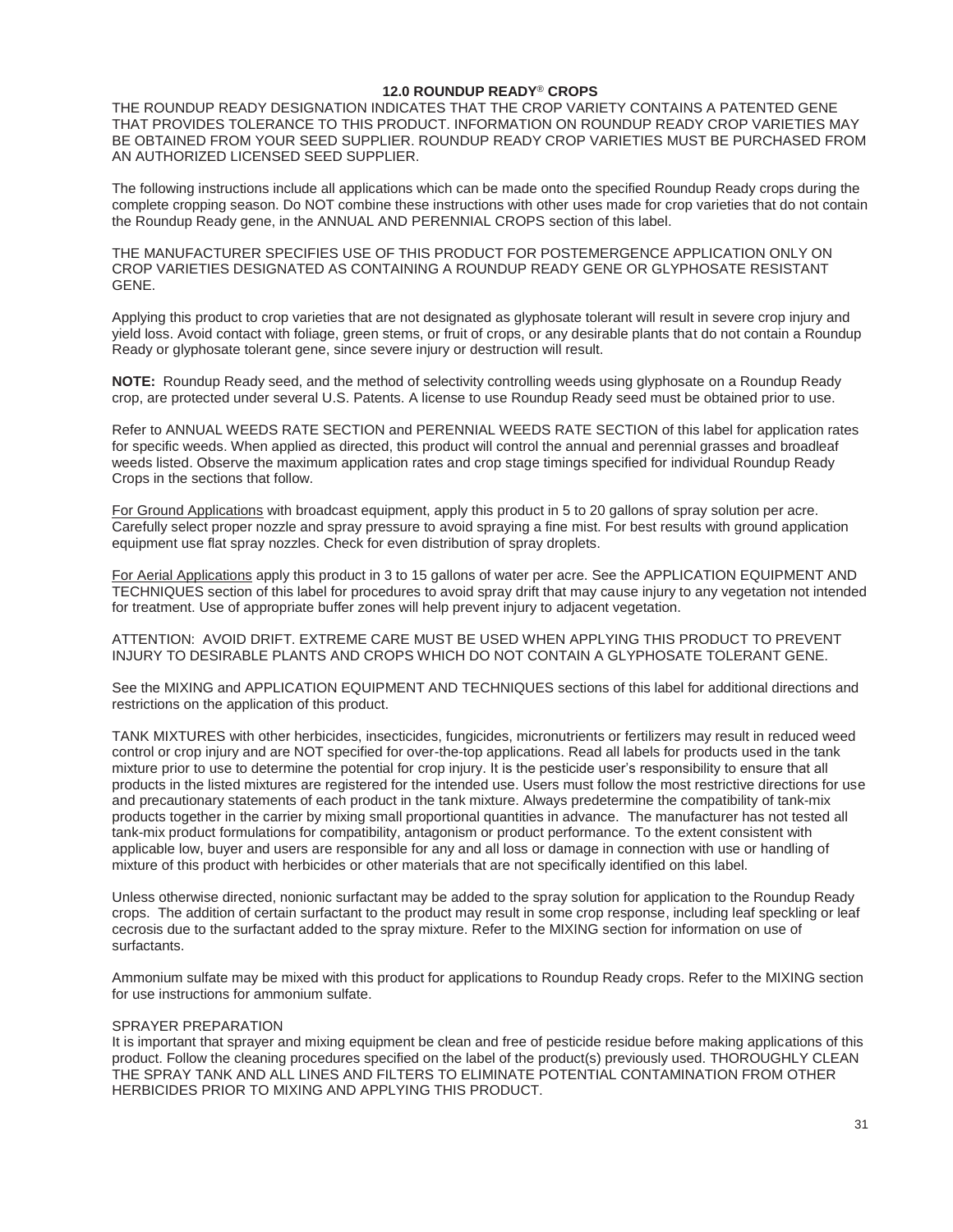The following specifications are based on a clean start at planting by using a burndown application or tillage to control existing weeds before crop emergence. In no-till and stale seedbed systems, a preplant burndown treatment of this product is specified to control existing weeds prior to crop emergence. Some weeds, such as black nightshade, broadleaf signalgrass, sicklepod, Texas panicum, sandbur, annual morningglory, woolly cupgrass, shattercane, wild proso millet, burcucumber, and giant ragweed with multiple germination times or suppressed (stunted) weeds may require a second application of this product for complete control. The second application should be made at least 10 days after a previous application of this product.

## **12.1 Roundup Ready® Alfalfa**

TYPES OF APPLICATIONS: Preplant, At-Planting, Preemergence, Postemergence (In-crop).

**Use Instructions:** Refer to the following table for the maximum application rates of this product.

| Annual Maximum Application Rates                                                                                     |                   |
|----------------------------------------------------------------------------------------------------------------------|-------------------|
| Combined total per year for all applications, including<br>preplant during year of establishment                     | 8 quarts per acre |
| Combined total per year for in-crop applications for<br>newly established and established stands (non-seeding year). | 6 quarts per acre |

**Precautions, Restrictions:** See the ROUNDUP READY CROPS section of this label for precautionary instructions for use of this product in Roundup Ready crops. See the PRODUCT INFORMATION section of this label for more information on Annual Maximum Application Rates. It is the pesticide user's responsibility to ensure that all products in the listed mixtures are registered for the intended use. Users must follow the most restrictive directions for use and precautionary statements of each product in the tank mixture.

## PREPLANT, AT-PLANTING, PREEMERGENCE

**Use Instructions:** This product may be applied before, during or after planting alfalfa with a Roundup Ready gene, up to a maximum of 2 quarts per acre.

#### POSTEMERGENCE (IN-CROP)

**Use Instructions:** Applications of this product may be made over the top of Roundup Ready alfalfa (in-crop) from emergence to 5 days prior to harvest. To maximize crop yield and quality potential, applications of this product must be made after weeds have emerged but before alfalfa growth or regrowth interferes with coverage of the target weeds.

Refer to the ANNUAL WEEDS RATE SECTION and PERENNIAL WEEDS RATE SECTION in this label for rate specified for specific weeds. When applied as directed, this product will control these annual and perennial grasses and broadleaf weeds. In addition to those weeds listed in these sections, this product will suppress the parasitic weed Dodder *(Cuscuta spp)* in Roundup Ready alfalfa. Repeat applications may be necessary for complete control.

NEW STAND ESTABLISHMENT (Seedling Year): Due to the biology and breeding constraints of alfalfa, up to 10% of the seedlings may not contain a Roundup Ready gene and will not survive after the first application of this product. To eliminate the undesirable effects of stand gaps created by this loss of plants, a single application of this product per acre must be applied at or before the 4-trifoliate growth stage. Refer to the following tables for maximum in-crop application rates during stand establishment (seeding year).

| STAND ESTABLISHMENT (Seeding Year)                            |                         |  |
|---------------------------------------------------------------|-------------------------|--|
| <b>Application Rates</b>                                      |                         |  |
| Prior to First Cutting                                        |                         |  |
| From emergence up to 4 trifoliate leaves                      | 1 to 2 quarts per acre  |  |
| From 5 trifoliate leaves up to 5 days before first cutting    | Up to 2 quarts per acre |  |
| After First Cutting                                           |                         |  |
| In-crop application, per cutting, up to 5 days before cutting | Up to 2 quarts per acre |  |

ESTABLISHED STANDS (Non-Seeding Year) – Refer to the following table for directions and maximum application rates for in-crop applications to established stands of alfalfa (non-seeding year).

| ESTABLISHED STANDS (non-seeding year)                         |                         |  |
|---------------------------------------------------------------|-------------------------|--|
| <b>Application Rates</b>                                      |                         |  |
| In-crop application, per cutting, up to 5 days before cutting | Up to 2 quarts per acre |  |

**Precautions, Restrictions:** Where Roundup Ready alfalfa is grown with a companion or cover crop, or is overseeded with a second species, in-crop (over-the-top) applications of this product will eliminate the non-glyphosate tolerant species. Any single in-crop application of this product must not exceed 2 quarts per acre. Sequential applications of this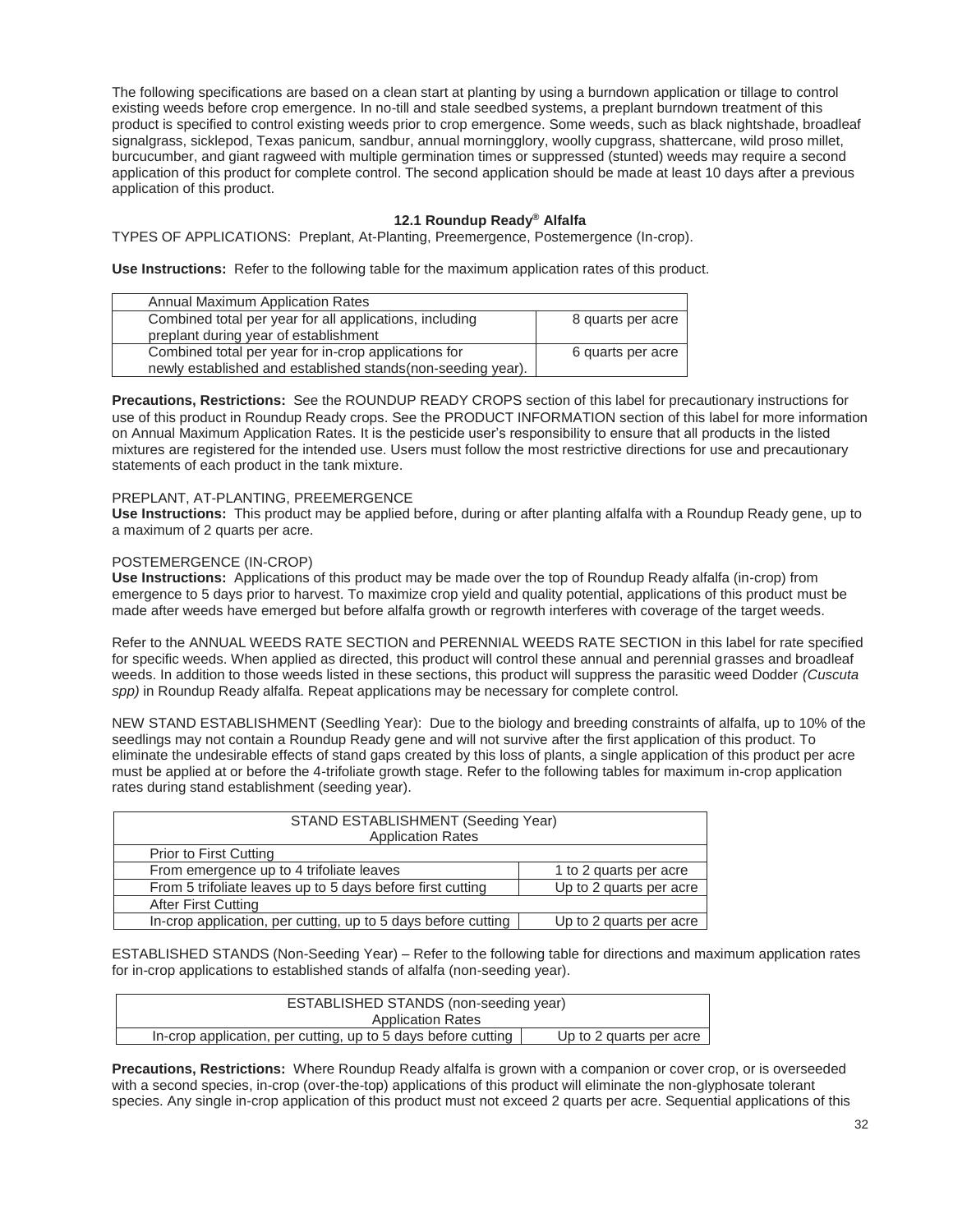product must be at least 7 days apart. The combined total per year for all in-crop applications in both newly established (seeding year) and established stands (non-seeding year) must not exceed 6 quarts per acre. Remove domestic livestock before application. Wait a minimum of 5 days after application before grazing, cutting and feeding of forage and hay.

**Tank Mixtures:** Tank mixture with other herbicides, insecticides, or fungicides may result in crop injury or reduced weed control and are not to be used for over-the-top applications of this product. It is the pesticide user's responsibility to ensure that all products in the listed mixtures are registered for the intended use. Users must follow the most restrictive directions for use and precautionary statements of each product in the tank mixture.

## **12.2 Roundup Ready Canola (Spring Varieties)**

Roundup Ready spring canola is defined as those Roundup Ready canola varieties that are seeded in the spring and harvested in the fall and do not enter a winter dormancy period.

TYPES OF APPLICATION: Preplant, At-Planting, Preemergence, Postemergence (In-crop) Do not use this product on canola with a glyphosate tolerant gene planted in the following states: Alabama, Delaware, Florida, Georgia, Kentucky, Maryland, New Jersey, North Carolina, South Carolina, Tennessee, Virginia and West Virginia, except for uses in wildlife, food plots that will not be harvested for human or livestock food.

**Use Instructions:** Refer to the following table for the maximum application rates for this product with spring varieties of Roundup Ready canola.

| <b>Maximum Application Rates</b>                       |                   |
|--------------------------------------------------------|-------------------|
| Total of all Preplant, At-Planting, Preemergence       | 2 quarts per acre |
| applications                                           |                   |
| Total of all In-crop Applications from emergence to 6- | I quart per acre  |
| Leaf Stage                                             |                   |

**Precautions, Restrictions:** See the ROUNDUP READY CROPS section of this label for precautionary instructions regarding the use of this product in Roundup Ready crops. See the PRODUCT INFORMATION section of this label for more information on Maximum Application Rates.

## PREPLANT, AT-PLANTING, PREEMERGENCE

**Use Instructions:** This product may be applied before, during or after planting Roundup Ready canola.

**Precautions, Restrictions:** Maximum quantity of this product that may be applied for all preplant, at-planting and preemergence applications combined is 2 quarts per acre per season.

## POSTEMERGENCE (IN-CROP)

**Use Instructions:** This product may be applied postemergence to spring varieties of Roundup Ready canola from emergence through the 6-leaf stage of development. Application made during bolting or flowering could result in crop injury and yield loss. To maximize yield potential, eliminate competing weeds early.

Single Application – Apply 16 to 24 fluid ounces per acre no later than the 6-leaf stage for the control of annual weeds. Avoid overlapping applications, which could result in temporary yellowing, delayed flowering, and/or growth reduction. Similar crop injury could result when more than 16 fluid ounces per acre is applied after the 4-leaf stage.

Sequential Application – Apply 16 fluid ounces per acre to 1 to 3-leaf canola followed by a sequential application at a minimum interval of 10 days, but no later than the 6-leaf stage. Sequential application works best for control of early emerging annual weeds and perennial weeds such as Canada thistle and quackgrass, or when more than one application is needed for adequate weed control.

**Precautions, Restrictions:** No more than two in-crop (over-the-top) broadcast applications may be made from crop emergence through the 6-leaf stage of development and the total in-crop application must not exceed 32 fluid ounces of this product per acre. Allow a minimum of 60 days between last application and canola harvest.

## **12.3 Roundup Ready Canola (Winter Varieties)**

Roundup Ready winter canola is defined as those Roundup Ready canola varieties that are seeded in early fall and harvested the following spring or summer. Winter canola varieties are intended to enter a cold period dormancy in the winter.

TYPES OF APPLICATION: Preplant, At-Planting, Preemergence, Postemergence (In-crop)

**Use Instructions:** Refer to the following table for the maximum application rates of this product with winter varieties of Roundup Ready canola.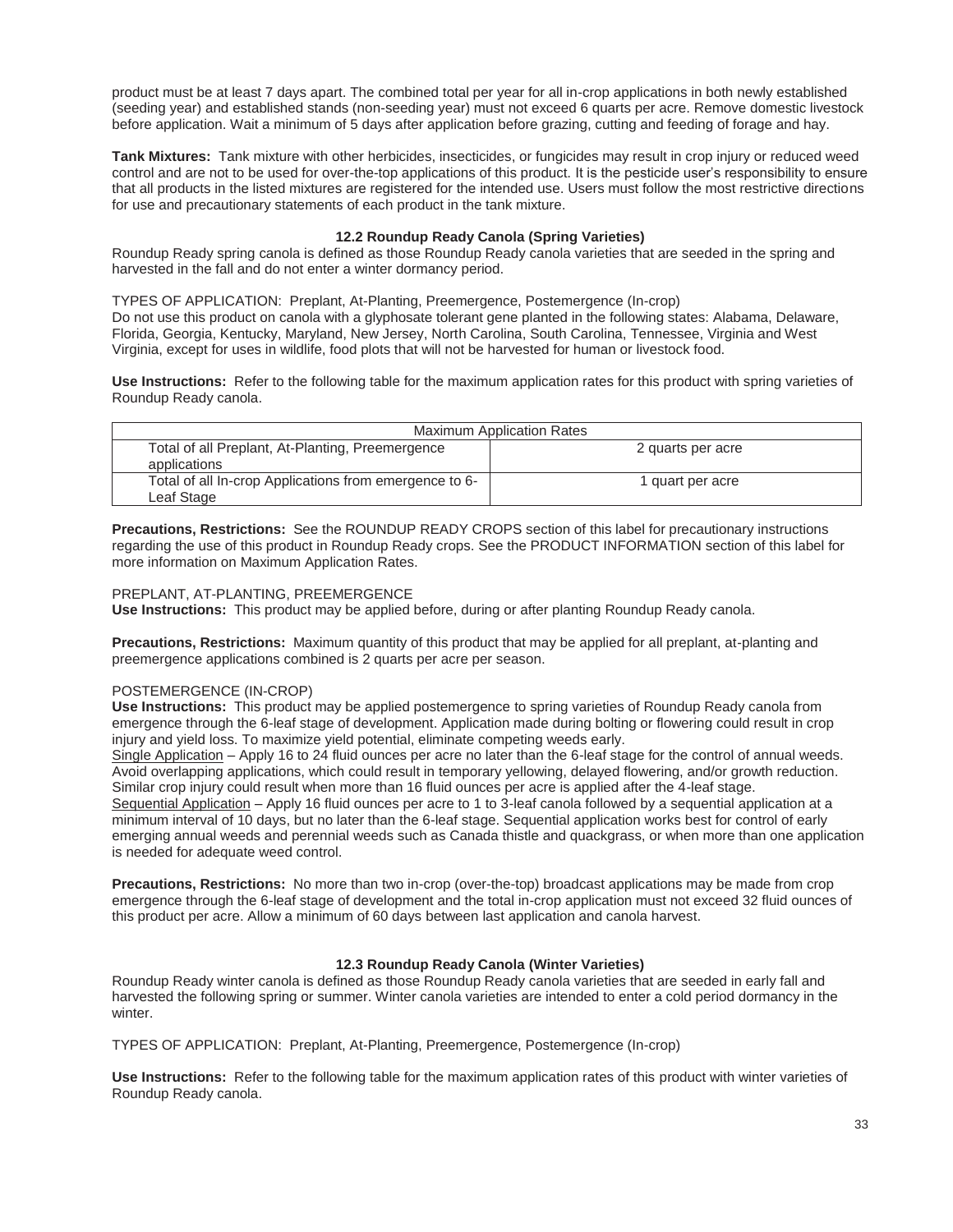| <b>Maximum Application Rates</b>                    |                   |
|-----------------------------------------------------|-------------------|
| Total of all Preplant, At-Planting, Preemergence    | 2 quarts per acre |
| applications                                        |                   |
| Total of all In-crop Applications from emergence to | 2 quarts per acre |
| canopy closure or prior to bolting in the spring    |                   |

**Precautions, Restrictions:** See the ROUNDUP READY CROPS section of this label for precautionary instructions regarding the use of this product in Roundup Ready crops. See the PRODUCT INFORMATION section of this label for more information on Maximum Application Rates.

## PREPLANT, AT-PLANTING, PREEMERGENCE

**Use Instructions:** This product may be applied to winter varieties of Roundup Ready canola during or after planting, up to a maximum of 2 quarts per acre.

## POSTEMERGENCE (In-crop)

**Use Instructions:** This product may be applied to winter varieties of Roundup Ready canola from emergence to canopy closure in the fall and prior to bolting in the spring. Application made during or after bolting could result in crop injury and yield loss. To maximize yield potential, eliminate competing weeds early.

Some weeds with multiple germination times, or suppressed (stunted) weeds, or weeds that have overwintered may require a sequential application of this product for control. Make second application after some weed regrowth has occurred and at least 60 days after a previous application of this product.

Single Application – Apply 24 to 32 fluid ounces of this product per acre in the fall when weeds are small and actively growing. Use the higher rate within this range when weed densities are high, when weeds have overwintered or when weeds become large and well established. Application of greater than 24 fluid ounces per acre prior to the 6-leaf stage may result in reduced crop growth in the fall. Avoid spray overlaps. Spray overlaps could result in temporary yellowing and/or growth reduction.

Sequential Application – Apply 16 to 32 fluid ounces of this product per acre to 2-leaf or larger canola in the fall, followed by a sequential application at the same rate and at a minimum interval of 60 days, but before bolting in the spring. Sequential application works best for control of early emerging annual weeds and winter emerging weeds such as downy brome, jointed goatgrass and ryegrass, and for weeds that have overwintered. This product will control or suppress most perennial weeds. For some perennial weeds, sequential application may be required to reduce competition with the crop.

**Precautions, Restrictions:** No more than two over-the-top broadcast applications may be made from crop emergence up to the onset of bolting, and the total in-crop application must not exceed 64 fluid ounces of this product per acre. Application of greater than 24 fluid ounces per acre prior to the 6-leaf stage could result in reduced crop growth in the fall. Allow a minimum of 60 days between last application and harvest of canola grain. No waiting period is required between application and open grazing of livestock.

## **12.4 ROUNDUP READY CORN**

 Applying this product to corn varieties which are not designated as Roundup Ready**®** will result in severe crop injury and yield loss. Avoid contact with foliage, green stems, or fruit of crops, or any desirable plants which do not contain the Roundup Ready**®** gene since severe injury or destruction will result.

TYPES OF APPLICATIONS: Preplant, at-planting, Preemergence, Postemergence (in-crop), Spot treatment, Preharvest, Post-harvest

USE INSTRUCTIONS: The following table gives the maximum application rates of this product with corn hybrids with the Roundup Ready technology.

| Maximum Yearly Rates Allowed                                            |              |
|-------------------------------------------------------------------------|--------------|
| Total of Preplant/Preemergence (Maximum)                                | 5 quarts /A  |
| Total In-crop Applications from Emergence to 12-leaf Stage or 30 inches | 2 quarts/A   |
| Maximum Preharvest Rate                                                 | 1 quart/A    |
| Combined Total Per Year for All Applications                            | 8 quarts / A |

## PREPLANT, PREEMERGENCE AND AT-PLANTING

Use Instructions: This product may be applied before, during or after planting corn.

Apply these tank mixtures in 10 to 20 gallons of water or 10 to 60 gallons of nitrogen solution per acre. It is the pesticide user's responsibility to ensure that all products in the listed mixtures are registered for the intended use. Users must follow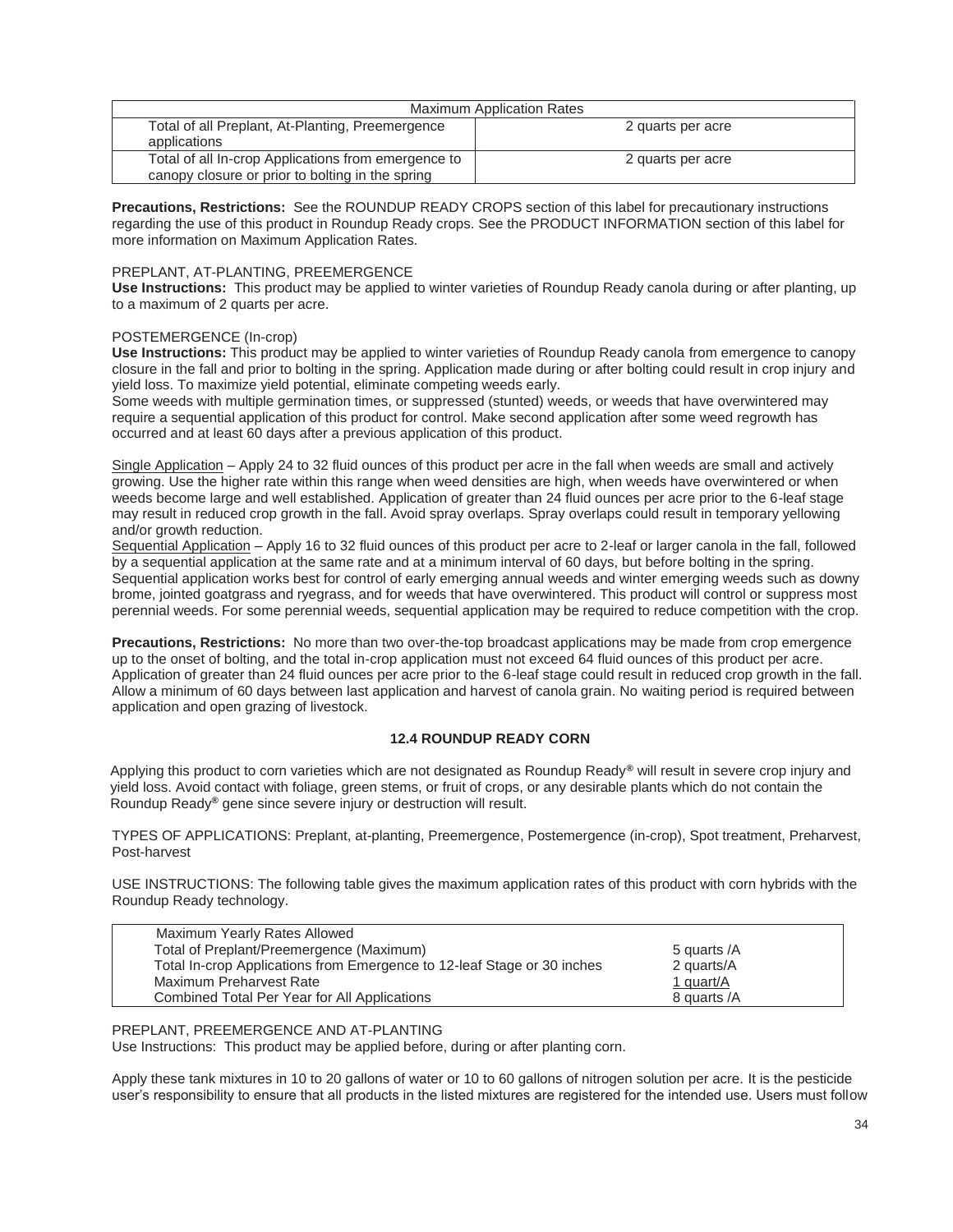the most restrictive directions for use and precautionary statements of each product in the tank mixture.

| BULLET <sup>®</sup> | <b>HARNESS<sup>®</sup></b> |
|---------------------|----------------------------|
| DEGREE <sup>®</sup> | HARNESS <sup>®</sup> XTRA  |

HARNESS® XTRA 5.6L MICRO-TECH®

## POSTEMERGENCE (IN CROP)

**Use Instructions:** This product may be applied emergence through V8 stage (8 leaves with collars) or until corn height reaches 30 inches, whichever comes first. When applied as directed, this product will control annual grasses and broadleaf weeds listed on this label. Many perennial grasses and broadleaf weeds will be controlled or suppressed with one or more applications of this product. Make a postemergence application of 24 to 32 fluid ounces of this product per acre before weeds exceed 4 inches in height. Single in-crop application of this product must not exceed 1 quart per acre. If new flushes of weeds occur, sequential in-crop applications of this product from emergence through 30 inches in height may be needed. Sequential applications must not exceed 2 quarts per acre per growing season. Allow a minimum of 10 days between in-crop applications of this product. Allow a minimum of 50 days between application of this product and harvest of corn forage.

**Tank Mixtures:** This product may be applied in tank mixture with a labeled rate of Degree, Degree Xtra, Harness, Harness Xtra, Harness Xtra 5.6, Micro-Tech and Bullet at the labeled rate. This product may be applied in tank mixture with Permit<sup>®</sup> and atrazine at labeled rates. It is the pesticide user's responsibility to ensure that all products in the listed mixtures are registered for the intended use. Users must follow the most restrictive directions for use and precautionary statements of each product in the tank mixture.

Tank mixtures with other products may result in increased potential for crop injury and/or weed antagonism. Refer to the table below for height limitation for tank mix partner.

**Precautions, Restrictions:** Allow a minimum of 10 days between in-crop applications of this product. Allow a minimum of 50 days between application of this product and harvest of corn forage or grain.

## PREHARVEST

**Use Instructions:** This product may be applied for annual and perennial weed control prior to crop harvest at use rates up to 1 quart per acre. Make applications at 35 percent grain moisture or less. Ensure that maximum kernel fill is complete and the corn is physiologically mature (black layer formed).

**Precautions, Restrictions:** A preharvest application of this product may only be made if the combined total of previous applied over-the-top or drop nozzle applications does not exceed 64 fluid ounces of this product per acre. Allow a minimum of 7 days between application and harvest.

## POST-HARVEST

**Use Instructions:** This product may be applied after harvest of corn. Higher rates may be required for control of large weeds which were growing in the crop at the time of harvest. Tank mixtures with 2,4-D or dicamba may be used.

**Restrictions**: Allow a minimum of 7 days between treatment and harvest or feeding of treated vegetation.

## **12.5 Roundup Ready® Cotton**

TYPES OF APPLICATION: Preplant, Preemergence, At-Planting, Postemergence (In-Crop), Selective Equipment (In-Crop), Preharvest

**Use Instructions:** Refer to the following table for maximum application rates of this product with Roundup Ready cotton.

| <b>Maximum Application Rates</b>                                |                   |  |
|-----------------------------------------------------------------|-------------------|--|
| Combined total per year for all applications                    | 8 quarts per acre |  |
| Total of all Preplant, At-Planting, Preemergence applications   | 5 quarts per acre |  |
| Total of all In-Crop applications from ground checking to layby | 4 quarts per acre |  |
| Maximum Preharvest application rate                             | 2 quarts per acre |  |

**Precautions, Restrictions:** See the ROUNDUP READY CROPS sections of this label for precautionary instructions regarding the use of this product in Roundup Ready crops. Allow a minimum of 7 days between application and harvest.

## PREPLANT, AT-PLANTING, PREEMERGENCE

**Use Instructions:** This product may be applied before, during or after planting Roundup Ready cotton.

**Restriction:** It is the pesticide user's responsibility to ensure that all products in the listed mixtures are registered for the intended use. Users must follow the most restrictive directions for use and precautionary statements of each product in the tank mixture.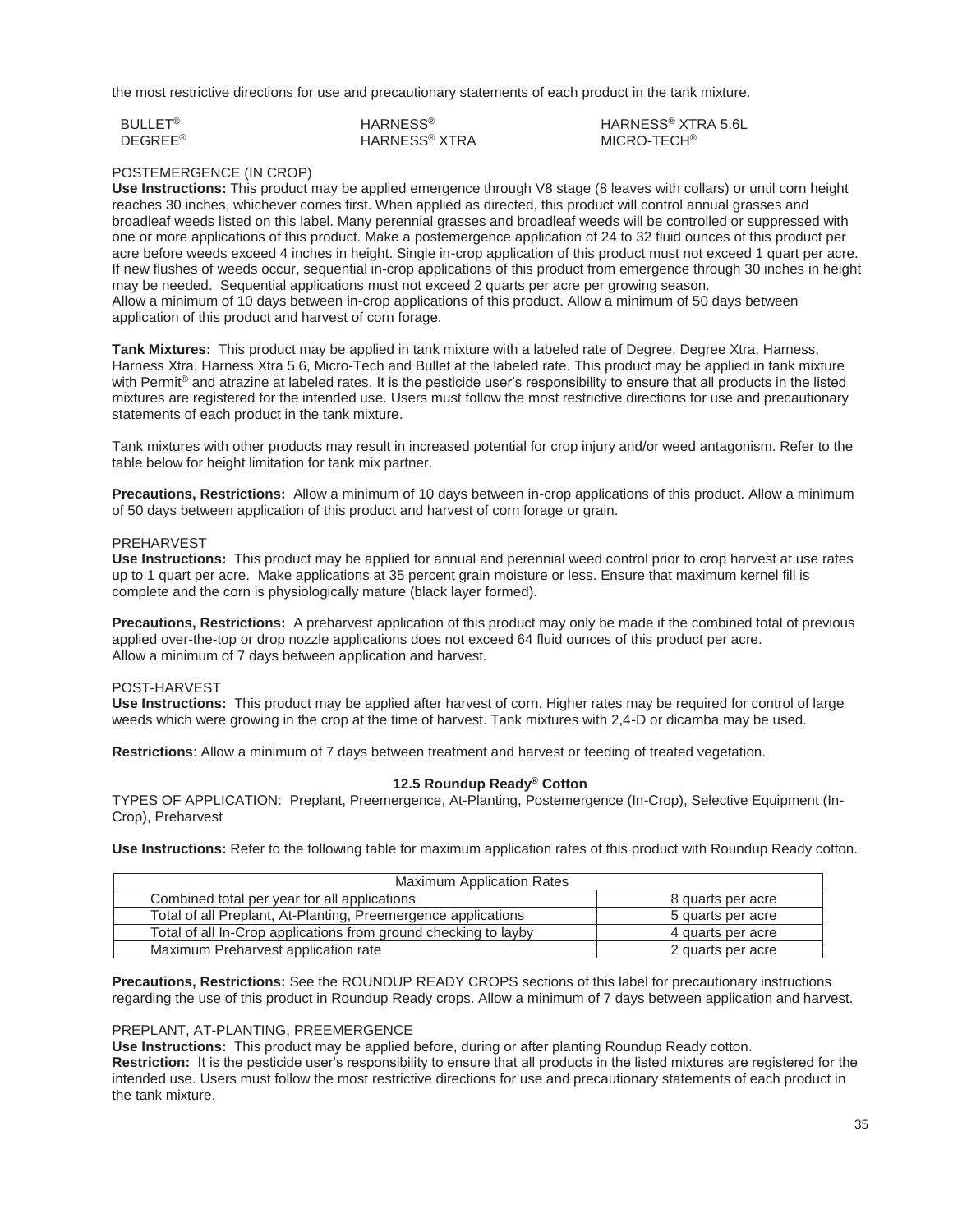## POSTEMERGENCE (IN-CROP)

This product must be used for postemergence application only on crop varieties designated as containing the Roundup Ready gene. Applying to crop varieties not designated as Roundup Ready will result in severe crop injury and yield loss.

#### **Use Instructions:**

- This product may be applied over the top of Roundup Ready cotton (in-crop) at rates up to 1 quart per acre per application from the ground cracking stage until the 4-leaf (node) stage of development (until the fifth leaf reaches the size of a quarter).
- No more than two over-the–top broadcast applications may be made from crop emergence through the 4-leaf (node) stage of development. Sequential over-the-top or post-directed applications of this product in-crop must be at least 10 days apart and cotton must have at least two nodes of incremental growth between applications.
- Over-the-top applications made after the 4-leaf (node) stage of development may result in boll loss, delayed maturity, and/or yield loss.

**Restrictions:** Do not add additional surfactant or additives containing surfactant to this product for over-the-top applications to Roundup Ready cotton.

#### SALVAGE TREATMENT

**Use Instructions:** This treatment may be used after the 4-leaf stage of development and only where weeds threaten to cause the loss of the crop. Apply 1 quart per acre either as an over-the-top application or as a post-directed treatment sprayed higher on the cotton plants and over the weeds.

Precaution: Salvage treatment will result in significant boll loss, delayed maturity and/or yield loss.

**Restrictions:** Do not add additional surfactant or additives containing surfactant to this product for over-the-top applications to Roundup Ready cotton. No more than one salvage treatment may be used per growing season.

#### SELECTIVE EQUIPMENT (IN-CROP)

**Use Instructions:** This product may be applied using precision post-direct or hooded sprayers at rates up to 1 quart per acre per application to Roundup Ready cotton through layby. At this stage, use post-directed equipment to direct the spray to the base of the cotton plants. Avoid contact of the herbicide spray with the cotton leaves to the maximum extent possible. To minimize spray contact maintain low spray pressure (less than 30 pounds per square inch) and place nozzles in a low position, directing a horizontal spray pattern under the cotton leaves and onto weeds in the row. For best results, apply this product while weeds are small (less than 3 inches). See additional use instructions in the APPLICATIONS EQUIPMENT AND TECHNIQUES section of this label.

**Precautions, Restrictions:** No more than two applications of this product may be made from the 5-leaf stage through layby. Sequential over-the-top or post-directed applications of this product in-crop must be at least 10 days apart and cotton must have at least two nodes of incremental growth between applications. Refer to individual tank-mix product label for restrictions and precautions; use according to the most restrictive precautionary statements for each product in the tank mixture.

#### PREHARVEST

**Use Instructions:** This product may be applied for annual and perennial weed control prior to crop harvest after 20 percent boll crack. Apply up to 2 quarts of this product per acre. **NOTE:** This product will not enhance the performance of harvest aids when applied to Roundup Ready cotton.

**Restrictions:** Allow a minimum of 7 days between application and harvest of cotton. Do not apply this product for preharvest weed control to Roundup Ready cotton grown for seed, as a reduction in germination or vigor may occur. Buyer and all users are responsible for any and all loss or damage in connection with the preharvest use of this product on Roundup Ready cotton grown for seed. Do not add additional surfactant or additives containing surfactant to this product for preharvest application to roundup ready cotton.

**ATTENTION:** Use of this product in accordance with label directions is expected to result in normal growth of Roundup Ready cotton. However, due to the sensitivity of cotton fruiting to various environmental conditions, agronomic practices and other factors, it is impossible to eliminate all risks associated with this product, even when applications are made in conformance with the label specifications. In some cases, these factors can result in boll loss, delayed maturity and/or yield loss.

#### **12.6 Roundup Ready Flex Cotton**

THE INSTRUCTIONS PROVIDED IN THIS SECTION ARE SPECIFIC TO, AND MAY ONLY BE USED WITH, VARIETIES DESIGNATED AS ROUNDUP READY *FLEX* COTTON. APPLICATIONS DESCRIBED IN THIS SECTION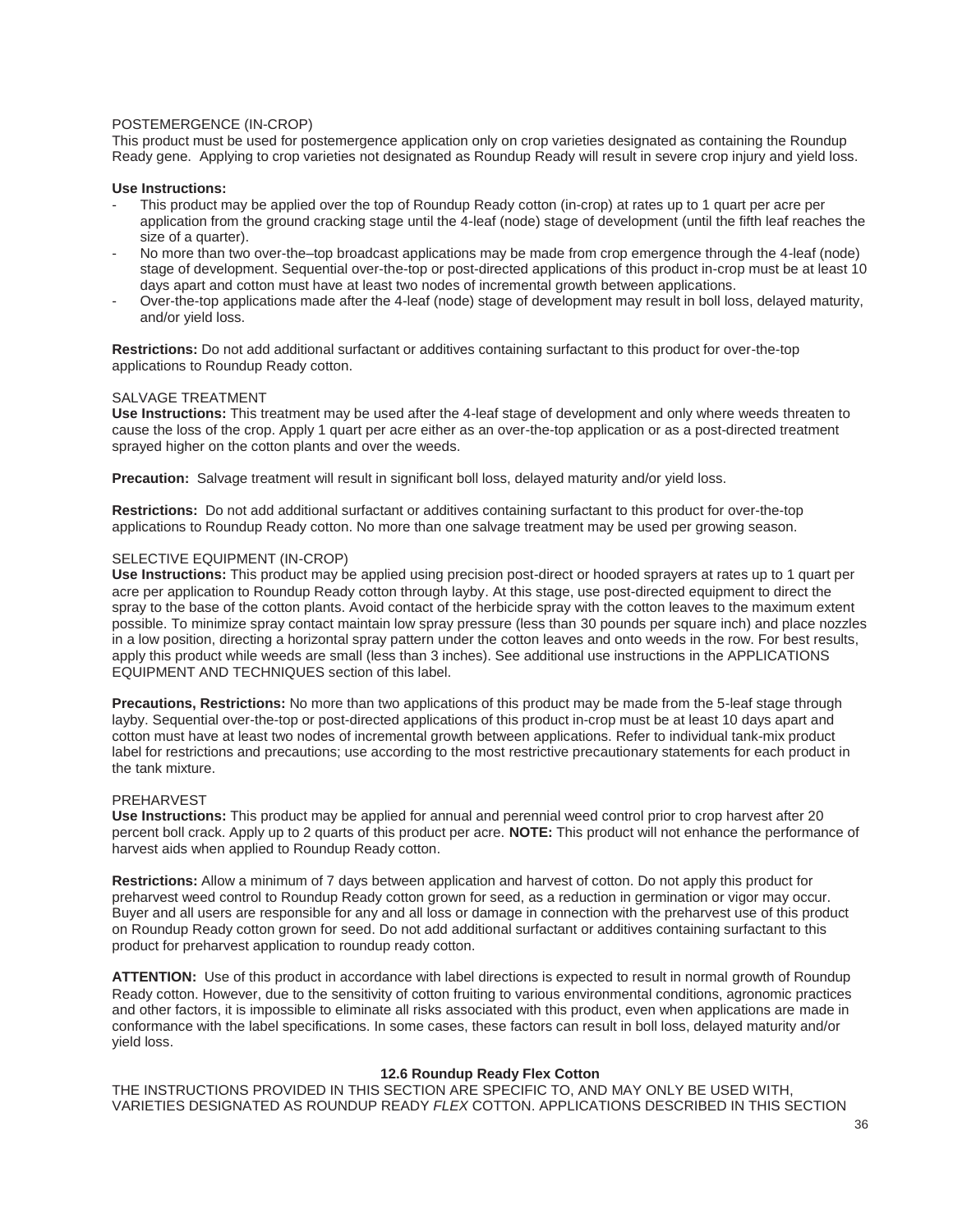ON OTHER THAN ROUNDUP READY FLEX COTTON WILL CAUSE CROP INJURY AND REDUCED YIELDS. DO NOT combine the instructions in this section, with those in the Roundup Ready Cotton sections of this label, or with any other Roundup Ready cotton or Roundup Ready Flex cotton instructions on labeling for this or any other glyphosate-containing products. Drift of this product from any application made to Roundup Ready Flex cotton onto adjacent fields of post 4-leaf (node) Roundup Ready cotton may cause extensive injury including boll loss, delayed maturity and/or yield loss.

TYPES OF APPLICATION: Preplant, At-Planting, Preemergence, Postemergence (In-Crop), Preharvest

**Use Instructions:** Refer to the following table for maximum application rates of this product with Roundup Ready Flex cotton.

| <b>Maximum Application Rates</b>                                         |                   |  |
|--------------------------------------------------------------------------|-------------------|--|
| Combined total per year for all applications                             | 8 quarts per acre |  |
| Total of all Preplant, At-Planting, Preemergence applications            | 5 quarts per acre |  |
| Total of all in-crop applications from cracking to 60 percent open bolls | 6 quarts per acre |  |
| Total of all in-crop applications between layby and 60 percent open      | 2 quarts per acre |  |
| bolls                                                                    |                   |  |
| Total of all in-crop applications from 60 percent bolls open to 7 days   | 2 quarts per acre |  |
| prior to harvest                                                         |                   |  |
| Total of all in-crop applications from emergence through harvest         | 6 quarts per acre |  |

**Precautions, Restrictions:** See the ROUNDUP READY CROPS section of this label for precautionary instructions regarding the use of this product in Roundup Ready crops. See the PRODUCT INFORMATION section of this label for more information on Maximum Application Rates.

## PREPLANT, AT-PLANTING, PREEMERGENCE

**Use Instructions:** This product may be applied before, during or after planting Roundup Ready Flex cotton.

**Precautions, Restrictions**: Maximum quantity of this product that may be applied for all preplant, at-planting and preemergence applications combined is 5 quarts per acre per season. Refer to individual tank-mix product label for restrictions and precautions; used according to the most restrictive precautionary statements for each product in the tank mixture.

## POSTEMERGENCE (IN –CROP)

**Use Instructions:** This product may be applied to control annual grasses and broadleaf weeds listed on this label in Roundup Ready Flex cotton. To maximize yield potential, eliminate competing weeds early. Many perennial weeds will be controlled or suppressed with one or more applications of this product. Use an initial application of 1 quart per acre to control or suppress 1 to 3 inch tall annual grasses and broadleaf weeds. This product may be applied postemergence to Roundup Ready Flex cotton using ground application equipment at rates up to 1.5 quarts per acre per application. In addition to broadcast application, post-directed spray equipment may be used to achieve more through weed coverage.

**Precautions, Restrictions:** The maximum single, in-crop application rate of this product to Round Up Ready Flex cotton using ground application equipment is 1.5 quarts per acre**.** In-crop application rates above 1 quart per acre made alone or with the addition of another crop chemical product containing surfactant may cause a crop response including leaf speckling or leaf necrosis. Do not exceed a maximum rate of 1 quart of this product per acre when making application by air. Between layby and 60 percent open bolls, the maximum combined total of all applications of this product made from crop emergence to 60 percent open bolls must not exceed 6 quarts per acre**.** DO NOT ADD ADDITIONAL SURFACTANT OR ADDITIVES CONTAINING SURFACTANT TO THIS PRODUCT FOR OVER-THE-TOP APPLICATION TO ROUNDUP READY FLEX COTTON. Refer to individual tank-mix product label for restrictions and precautions; use according to the most restrictive precautionary statements for each product in the tank mixture.

## PREHARVEST

**Use Instructions:** This product may be applied to Roundup Ready Flex cotton up to 2 quarts per acre for annual and perennial weed control prior to harvest after 60 percent boll crack. **NOTE:** This product will not enhance the performance of harvest aids when applied to Roundup Ready Flex cotton.

**Restrictions:** Allow a minimum of 7 days between application and harvest of Roundup Ready Flex cotton. Do not add

additional surfactant or additives containing surfactant to this product for preharvest application to roundup ready flex cotton.

**ATTENTION:** Use of this product in accordance with label directions is expected to result in normal growth of roundup ready flex cotton. However, due to the sensitivity of cotton fruiting to various environmental conditions, agronomic practices and other factors, it is impossible to eliminate all risks associated with this product, even when applications are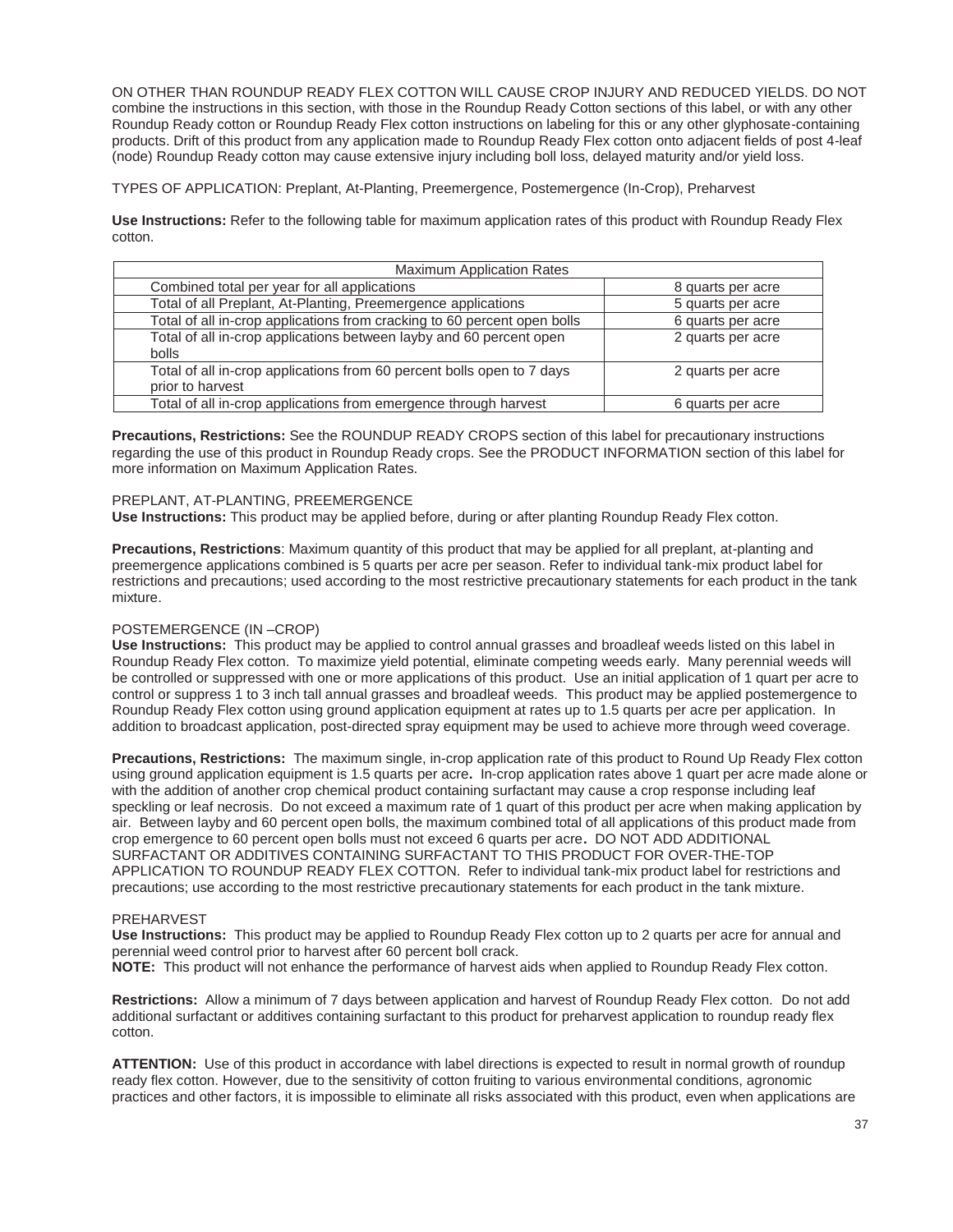made in conformance with the label specifications. In some cases, these factors can result in boll loss, delayed maturity and/or yield loss.

## **12.7 Roundup Ready Soybean**

TYPES OF APPLICATION: Preplant, Preemergence, At-Planting, Postemergence (In-crop), Preharvest, Post-Harvest

**Use Instructions:** Refer to the following table for maximum application rates of this product with Roundup Ready soybean.

| <b>Maximum Application Rates</b>                                      |                   |
|-----------------------------------------------------------------------|-------------------|
| Combined total per year for all applications                          | 8 quarts per acre |
| Total of all Preplant, At-Planting, Preemergence applications         | 5 quarts per acre |
| Total of all In-crop applications from cracking through flowering (R2 | 3 quarts per acre |
| stage soybean)                                                        |                   |
| Maximum preharvest application rate                                   | I quart per acre  |

**Precautions/Restrictions:** See the ROUNDUP READY CROPS section of this label for precautionary instructions regarding the use of this product in Roundup Ready crops. The maximum combined total quantity of this product for all applications in a season is 8 quarts per acre. See the PRODUCT INFORMATION section of this label for more information on Maximum Application Rates.

#### PREPLANT, AT-PLANTING, PREEMERGENCE

**Use Instructions:** This product may be applied before, during or after planting Roundup Ready soybean.

**Precautions, Restrictions:** Maximum quantity of this product that may be applied for all preplant, at-planting and preemergence applications combined in 5 quarts per acre per season.

## POSTEMERGENCE (IN-CROP)

**Use Instructions:** This product may be used to control annual grasses and broadleaf weeds in Roundup Ready soybean. This product can be applied from emergence (cracking) through flowering (R2 stage soybean). R2 soybean ends when a pod 5 millimeters (3/16 inch) long appears at one of the four uppermost nodes on the main stem with a fully developed leaf (R3 Stage). Refer to the ANNUAL WEEDS RATE SECTION in the label for application rates for specific annual weeds. An initial application rate of 1 quart per acre can be used to control or suppress most 2 to 8 inch tall weeds. Weeds will be 2 to 8 inches tall, approximately 2 to 5 weeks after planting. If the initial application is delayed and weeds are larger, apply a higher rate of this product. This product may be used up to 2 quarts per acre in any single incrop application for control of annual weeds and where dense weed populations exist.

A 1 to 2 quarts per acre rate (single or multiple applications) of this product will control or suppress perennial weeds such as bermudagrass, Canada thistle, common milkweed, field bindweed, hemp dogbane, horsenettle, marestail (horseweed), nutsedge, quackgrass, rhizome johnsongrass, redvine, trumpetcreeper, swamp smartweed and wirestem muhly. For best results, allow perennial weed species to achieve at least 6 inches of growth before spraying with this product.

Under adverse growing conditions such as drought, hail, wind damage, or a poor soybean stand that slows or delays canopy closure, a sequential application of this product may be necessary to control late flushes of weeds. IN THE SOUTHERN STATES, A SEQUENTIAL APPLICATION OF THIS PRODUCT WILL BE REQUIRED TO CONTROL NEW FLUSHES OF WEEDS IN THE ROUNDUP READY SOYBEAN CROP. To control giant ragweed, apply 1 quart of this product per acre when the weed is 8 to 12 inches tall to increase control and possibly avoid the need for sequential application.

**Precautions, Restrictions:** The combined total application of this product from crop emergence through harvest must not exceed 3 quarts per acre. The maximum rate for any single in-crop application is 2 quarts per acre. The maximum combined total of this product that can be applied during flowering (R2 stage soybean) is 2 quarts per acre. Refer to individual tank-mix product label for restrictions and precautions; use according to the most restrictive precautionary statements for each product in the tank mixture. In some cases, these tank-mix products will cause visual soybean injury.

#### PREHARVEST

**Use Instructions:** This product may be applied to Roundup Ready soybean for weed control prior to harvest. Apply up to 1 quart of this product per acre after pods have set and lost all green color.

**Precautions, Restrictions:** Take care to avoid excessive seed shatter loss due to ground application equipment. Allow a minimum of 14 days between final application and harvest of soybean grain or feeding of soybean grain, forage or hay.

POST-HARVEST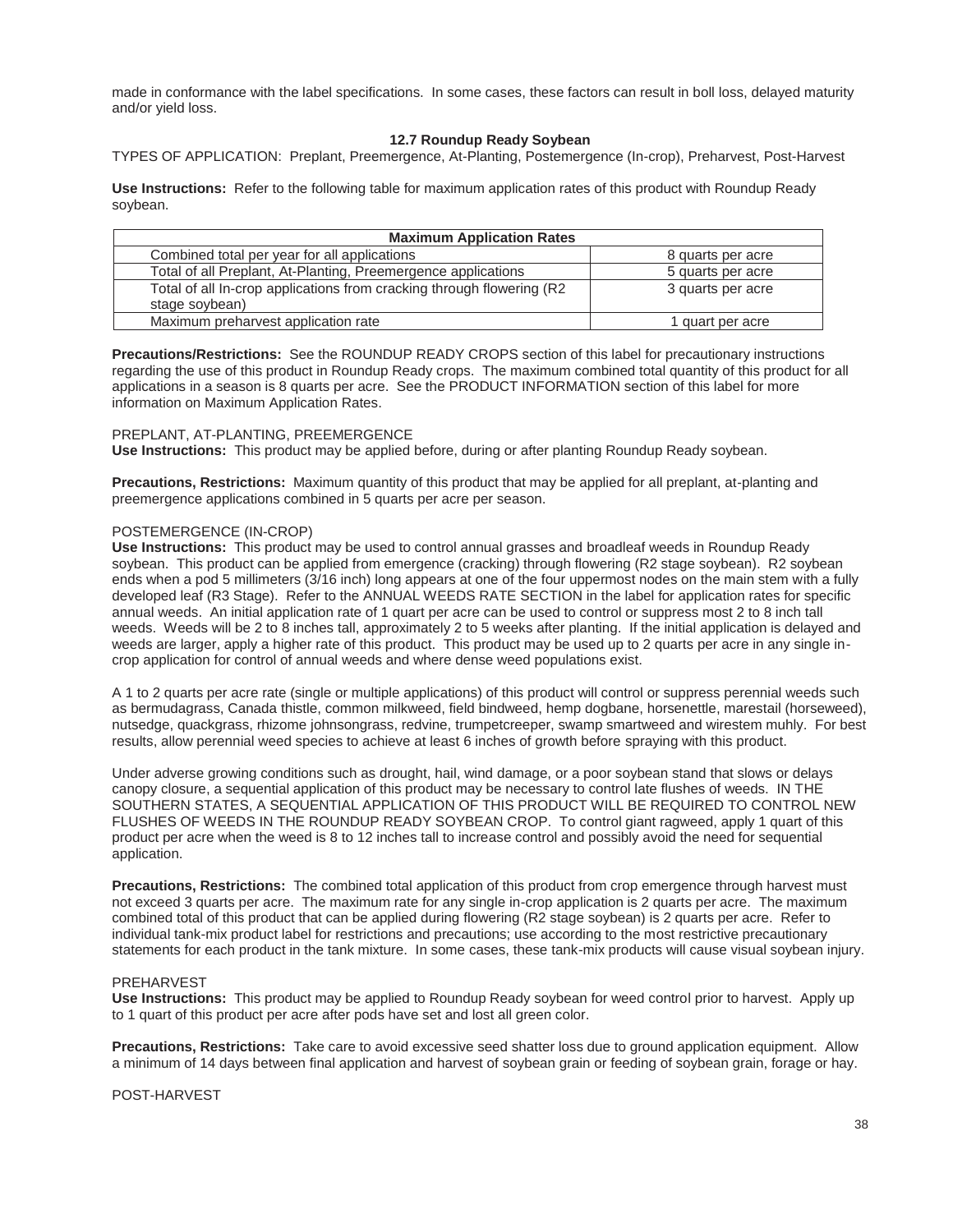**Use Instructions**: This product may be applied for weed control after harvest of Roundup Ready soybean. Higher rates may be required for control of large weeds that were growing in the crop at the time of harvest. Tank mixtures with 2,4-D or dicamba may be used.

**Precautions, Restrictions:** Ensure that the specific product being used is labeled for weed control application after harvest of soybean. Read and follow label directions of all products in the tank mixture.

## **12.8 Roundup Ready Sugar Beet**

TYPES OF APPLICATION: Preplant, At-Planting, Preemergence, Postemergence (In-crop)

**Use Instructions:** Refer to the following table for maximum application rates of this product with Roundup Ready sugar beet.

| <b>Maximum Application Rates</b>                                       |                     |  |
|------------------------------------------------------------------------|---------------------|--|
| Combined total per year for all applications                           | 8 quarts per acre   |  |
| Total of all Preplant, At-Planting, Preemergence applications          | 5 quarts per acre   |  |
| Total of all applications made from emergence through the 8-leaf stage | 2.5 quarts per acre |  |
| Between 8-leaf stage and canopy closure                                | 2 quarts per acre   |  |

**Precautions, Restrictions:** See the ROUNDUP READY CROPS section of this label for precautionary instructions regarding the use of this product in Roundup Ready crops. The maximum combined total quantity of product for all applications in a season is 8 quarts per acre. See the PRODUCT INFORMATION section of this label for more information of Maximum Application Rates.

#### PREPLANT, AT-PLANTING, PREEMERGENCE

**Use Instructions:** This product may be applied before, during or after planting Roundup Ready sugar beet.

## POSTEMERGENCE (IN-CROP)

**Use Instructions:** This product may be applied over the top of Roundup Ready sugar beet for control of annual grasses and broadleaf weeds from emergence to 30 days prior to harvest. To maximize yield potential eliminate competing weeds early. Up to 4 sequential applications of this product may be made with at least 10 days between applications. This product will control or suppress most perennial weeds. For some perennial weeds, repeat applications may be required to eliminate crop competition throughout the growing season. Refer to the ANNUAL WEEDS RATE SECTION and PERENNIAL WEEDS RATE SECTION of this label for application rates for specific weeds.

**Precautions, Restrictions:** The combined total application of this product from crop emergence through harvest must not exceed 4.5 quarts per acre. The maximum rate for any single application from crop emergence until the 8-leaf stage is 1.5 quarts per acre. The maximum rate for any single application between the 8-leaf stage and canopy closure is 1 quart per acre. Allow a minimum of 30 days between last application and sugar beet harvest. Tank mixtures of this product with herbicides, insecticides of fungicides may result in crop injury or reduced weed control. Refer to individual tank-mix product label for restrictions and precautions; use according to the most restrictive precautionary statements for each product in the tank mixture.

## **13.0 NON-AGRICULTURAL USES AROUND FARMSTEADS**

TYPES OF APPLICATIONS: Nonselective weed control, trim-and-edge, greenhouse/shadehouse, chemical mowing, cut stumps, habitat management.

**Use Instructions:** Make applications according to the rates listed in the ANNUAL WEEDS, PERENNIAL WEEDS, AND WOODY BRUSH & TREES rate tables.

#### **13.1 Nonselective Weed Control, Trim-And-Edge**

**Use Instructions:** This product may be used to control annual weeds, perennial weeds and woody brush which are found in any part of the farmstead, including building foundations, along and in fences, in dry ditches and canals, along ditch banks, farm roads, shelterbelts, prior to landscape plantings and equipment storage areas. This product may be tank mixed with the following products. Refer to these product labels for approved farmstead sites and application rates. For annual weeds, use 1 quart per acre of this product when weeds are less than 6 inches tall and 2 quarts per acre when weeds are greater than 6 inches tall. For perennial weeds, apply 2 to 5 quarts per acre in these tank mixes. For tank mixtures with these products through backpack sprayers, handguns or other high-volume spray-to-wet applications, see the HAND-HELD AND HIGH VOLUME EQUIPMENT section of this label for specified rates.

| ARSENAL        | <b>SURFLAN</b> | <b>RONSTAR</b> | KORVAR  |
|----------------|----------------|----------------|---------|
| <b>CLARITY</b> | BANVEL         | FI AR          | PLATEAU |
| <b>ESCORT</b>  | <b>DIURON</b>  | BARRICADE      | SAHARA  |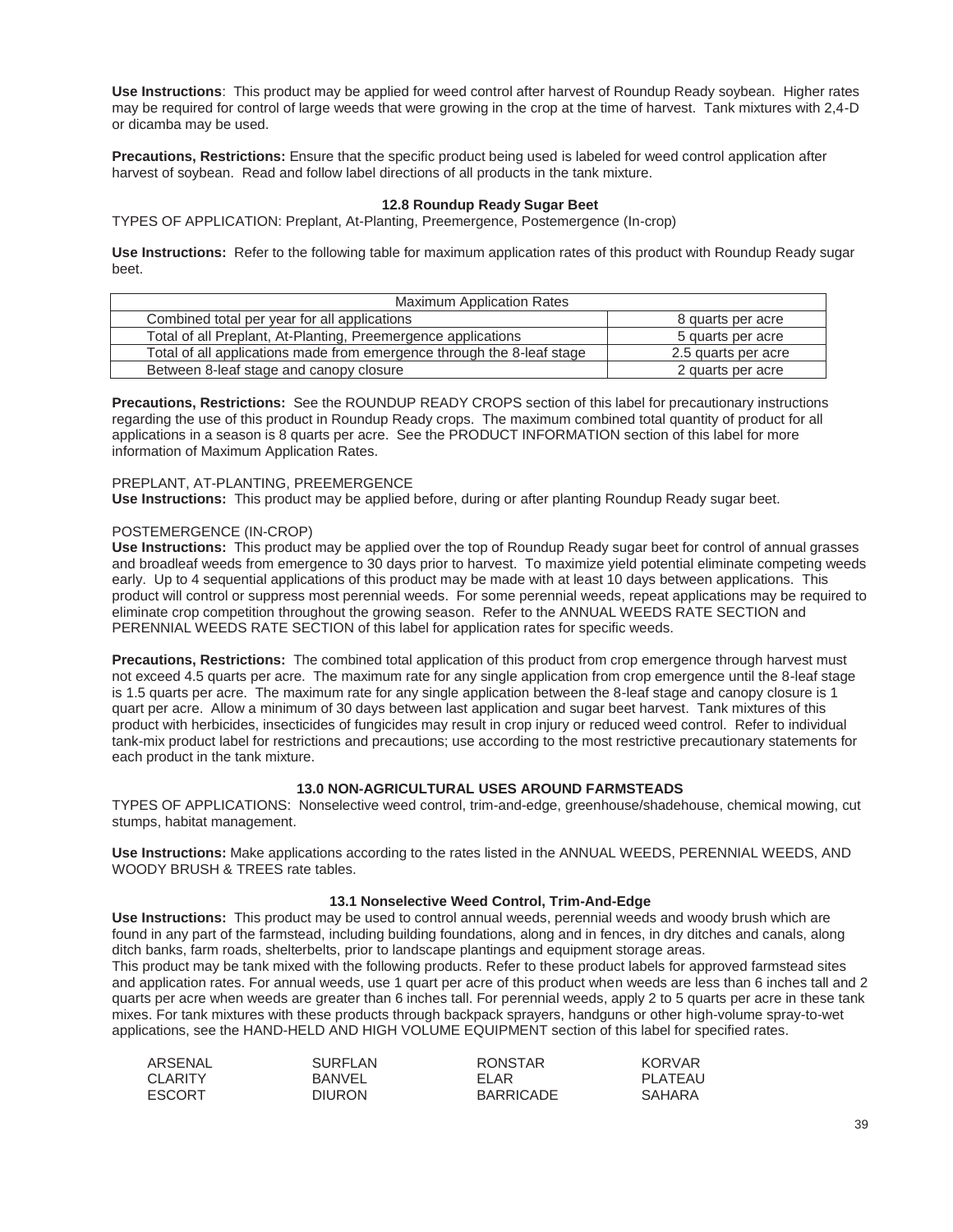| <b>OUST</b>    | <b>KARMEX</b>   | ENDURANCE | $2,4-D$ |
|----------------|-----------------|-----------|---------|
| <b>PRINCEP</b> | <b>PENDULUM</b> |           |         |

This product plus dicamba tank mixtures may not be applied by air in California.

For control or partial control of Bahiagrass, Bermudagrass, Broomsedge, Dallisgrass, Dock (curly), Dogfennel, Fescue (tall), Johnsongrass, Poorjoe, Quackgrass, Vaseygrass, Vervain (blue), apply 1 to 2 quarts of this product plus 2 to 4 ounces of Oust per acre.

#### **13.2 Greenhouse/Shadehouse**

**Use Instructions:** This product may be used to control weeds growing in and around greenhouses and shadehouses. Make applications according to the rates listed in the ANNUAL WEEDS, PERENNIAL WEEDS, AND WOODY BRUSH & TREES rate tables.

**Precautions, Restrictions:** Desirable vegetation must not be present during application and air circulation fans must be turned off.

#### **13.3 Chemical Mowing**

**Use Instructions:** This product will suppress perennial grasses listed in this section to serve as a substitute for mowing using equipment in APPLICATION EQUIPMENT AND TECHNIQUES. Use 8 fluid ounces of this product per acre when treating tall fescue, fine fescue, orchardgrass or quackgrass covers. Use 6 fluid ounces of this product per acre when treating Kentucky bluegrass. Use 16 fluid ounces of this product when treating bermudagrass. Use 64 fluid ounces of this product when treating torpedograss or paragrass. Apply treatments in 10 to 20 gallons of spray solution per acre. Chemical mowing applications may be made along farm ditches and other parts of farmsteads.

**Precautions, Restrictions:** Use only in areas where some temporary injury or discoloration of perennial grasses can be tolerated.

#### **13.4 Cut Stumps**

TYPES OF APPLICATIONS: Treating cut stumps on any non-agricultural site listed on this label.

**Use Instructions:** This product will control regrowth of cut stumps and resprouts of many types of woody brush and tree species, such as Alder, Eucalyptus, Madrone Oak, Reed (giant), Salt-cedar, Sweetgum, Tan oak, Willow. Apply this product using suitable hand-held equipment described on this label to ensure coverage of the entire cambium. Cut trees or resprouts close to the soil surface. Apply a 50 to 100 percent solution of this product to the freshly-cut surface immediately after cutting. Delays in application may result in reduced performance. For best results, applications must be made during periods of active growth and full leaf expansion.

**Precautions, Restrictions:** Do not make cut stump applications when the roots of desirable woody brush or trees may be grafted to the roots of the cut stump. Injury resulting from root grafting may occur in adjacent woody brush or trees.

## **13.5 Habitat Management**

TYPES OF USES: Habitat restoration and maintenance, wildlife food plots

**Use Instructions:** This product may be used to control exotic and other undesirable vegetation in habitat management areas. Applications can be made to allow recovery of native plant species, prior to planting desirable native species, and for similar broadspectrum vegetation control requirements in habitat management areas. Make applications according to the rates listed in the ANNUAL WEEDS, PERENNIAL WEEDS, AND WOODY BRUSH & TREES rate tables. Spot treatments can be made to selectively remove unwanted plants for habitat maintenance and enhancement. The tank mixtures listed in this section of the label may be used for habitat restoration and maintenance. This product may be used as a site preparation treatment to control annual and perennial weeds prior to planting wildlife food plots. Any wildlife food species may be planted after applying this product, or native species may be allowed to repopulate the area.

**Precautions, Restrictions:** If tillage is needed to prepare a seedbed, wait 7 days after application before tillage.

## **14.0 FORESTRY , INDUSTRIAL, TURF & ORNAMENTAL SITES**

TYPES OF APPLICATIONS: Boom Sprayer, Shielded Boom Sprayer, High-Volume Off-Center Nozzles, Hand-held equipment, and Similar Equipment.

**Use Instructions**: This product may be used in non-agricultural areas including airports, apartment complexes, commercial sites, ditch banks, driveways, dry ditches, dry canals, fencerows, golf courses, greenhouses, industrial sites, landscape areas, lumber yards, manufacturing sites, municipal sites, natural areas, office complexes, ornamentals, parks, parking areas, pastures, petroleum tank farms and pumping installations, public areas, railroads, rangeland, recreation areas, residential areas, rights-of-way, roadsides, schools, shade houses, sports complexes, storage areas, substations,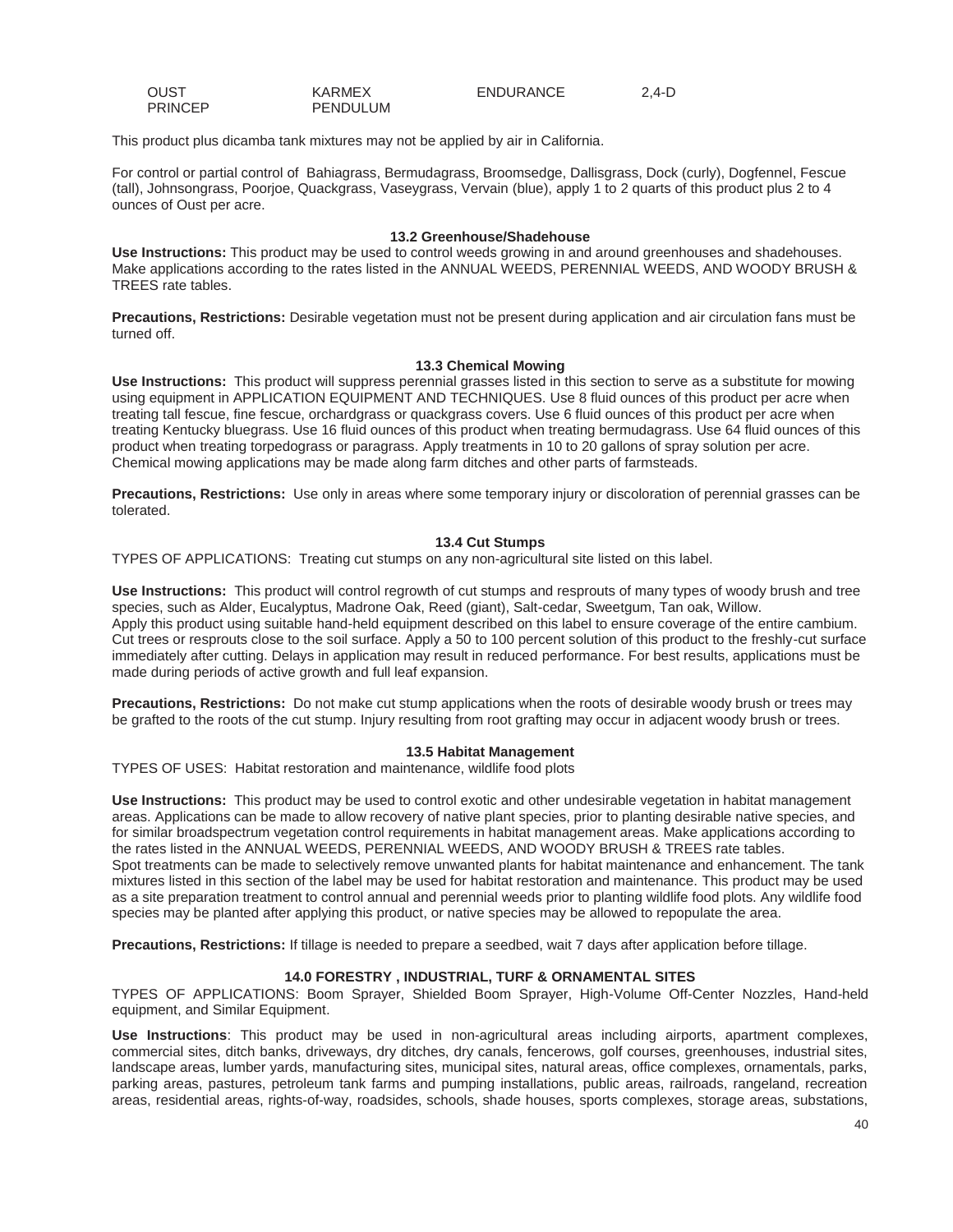turfgrass areas, utility sites, warehouse areas and wildlife management areas.

This product may also be used in non-food crop sites such as Christmas tree farms, plant nurseries, and sod or turf seed farms.

Unless otherwise specified, applications may be made to control any weeds listed in the ANNUAL WEEDS, PERENNIAL WEEDS, AND WOODY BRUSH & TREES rate tables section of this label.

#### **14.1 Forestry Site Preparation**

**Use Instructions:** This product may be used for the control or partial control of woody brush, trees and herbaceous weeds in forestry, in preparing or establishing wildlife openings within these sites, and maintaining logging roads.

This product may be used for site preparation prior to planting any tree species, including Christmas trees, eucalyptus, hybrid tree cultivars and silvicultural nursery sites.

Refer to the ANNUAL WEEDS, PERENNIAL WEEDS, AND WOODY BRUSH & TREES rate tables section of this label for specific application rates and instructions. Use the higher rates of this product within the specified range for control or partial control of woody brush, trees and hard-to-control perennial herbaceous weeds. For best results, apply to actively growing woody brush and trees after full leaf expansion and before fall color and leaf drop. Increase rates within the specified range for control of perennial herbaceous weeds any time after emergence and before seedheads, flowers or berries appear. Use the lower rates of this product within the specified range for control of annual herbaceous weeds and actively growing perennial herbaceous weeds after seed heads, flowers or berries appear. Apply to the foliage of actively growing annual herbaceous weeds any time after emergence. This product has no herbicidal or residual activity in the soil.

**Tank Mixtures:** Tank mixtures of this product may be used to increase the spectrum of vegetation controlled. When tankmixing, read and carefully observe the label claims, cautionary statements and all information on the labels of all products used. Use according to the most restrictive precautionary statements for each product in the mixture.

This product may be used in a tank-mix with the following products for forestry site preparation: Arsenal Applicators Concentrate, Chopper Escort or Escort XP, Garlon 3A, Garlon 4A, Landmark XP, Oust or Oust XP, Westar. For control of herbaceous weeds, use the lower specified tank mixture rates. For control of dense stands or tough-tocontrol woody brush and trees, use the higher application rates.

Precautions, Restrictions: Do not apply this product as an over-the-top broadcast spray for forestry conifer or hardwood release unless otherwise specified on this label.

#### **14.2 Non-Agricultural Areas And Industrial Sites**

TYPES OF APPLICATION: Weed Control, Trim-And-Edge, Bare Ground

LABELED USES: This product may be used in non-agricultural and non-food areas. It may be applied with any application equipment described in the APPLICATION EQUIPMENT AND TECHNIQUES section. This product may be used to trimand-edge around objects in these sites, for spot treatment of unwanted vegetation and to eliminate unwanted weeds growing in established shrub beds or ornamental plantings. This product may be used prior to planting an area to ornamentals, flowers, turfgrass (sod or seed), or prior to laying asphalt or beginning construction projects. Repeated applications of this product may be used, as weeds emerge, to maintain bare ground.

**Tank Mixtures:** This product may be tank mixed with the following products, provided that the specific product is labeled for application at the use site. Refer to the individual product labels for approved sites and application rates.

| Arsenal   | diuron    | Krovar        | Ronstar |
|-----------|-----------|---------------|---------|
| Atrazine  | Endurance | Landmark      | Surflan |
| Barricade | Escort    | Oust          | Telar   |
| Certainty | Gallery   | Outrider      | Velpar  |
| Crossbow  | Garlon    | Pendimethalin | Poast   |
| Dicamba   | Goal      | Plateau       | $2.4-D$ |

**Precautions, Restrictions:** User is responsible for ensuring that the mixture product's label allows the specific applications.

This product plus dicamba tank mixtures may not be applied by air in California.

When applied as a tank mixture for bare ground, this product provides control of the emerged annual weeds and control or partial control of emerged perennial weeds, woody brush and trees.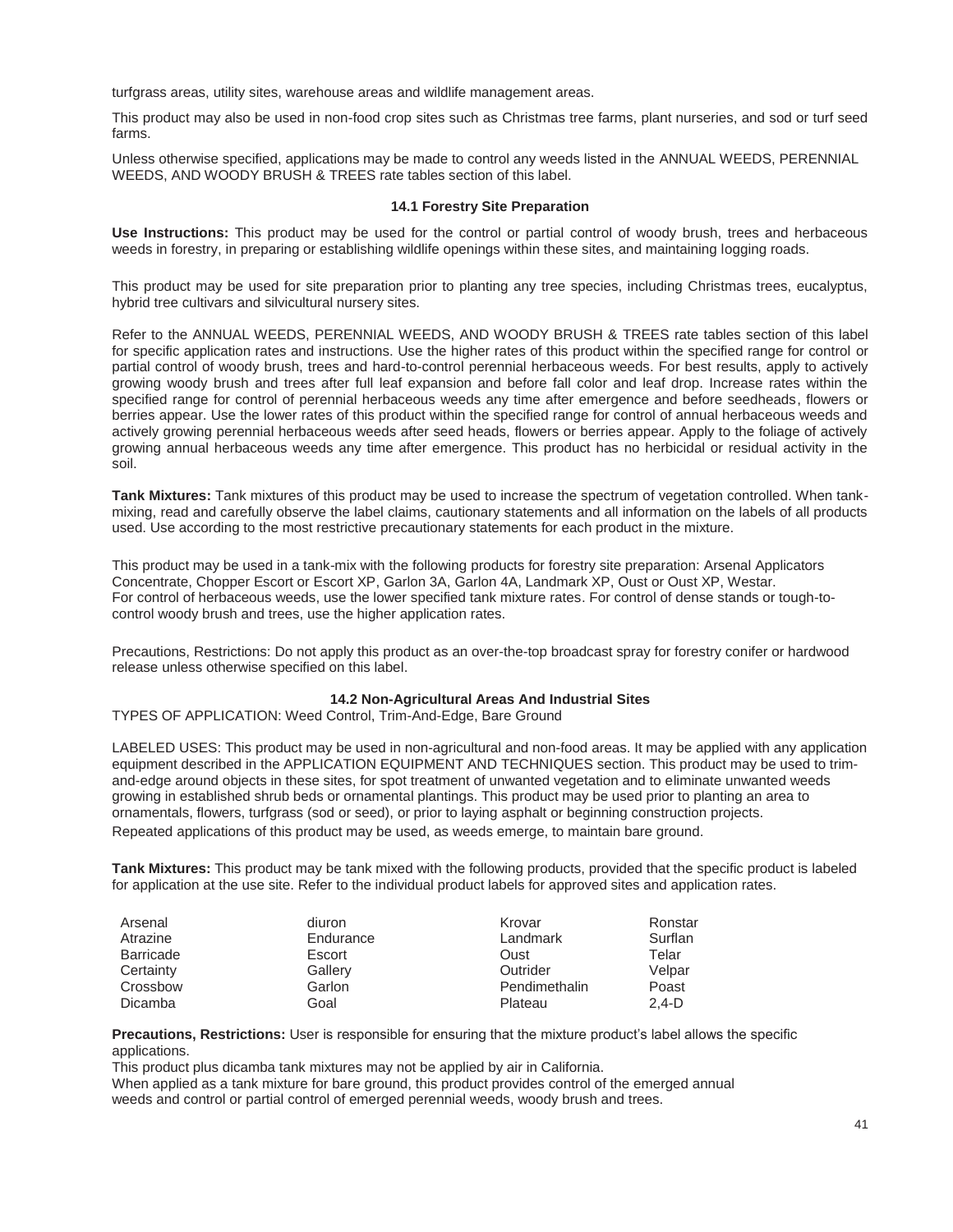For control or partial control of the following perennial weeds, apply 1 to 2 quarts of this product plus 2 to 4 ounces of Oust XP per acre: Bahiagrass, Johnsongrass, Bermudagrass, Poorjoe, Broomsedge, Quackgrass, Dallisgrass, Vaseygrass Dock, Curly Vervain, Blue Dogfennel, Tall Fescue.

## **14.3 Injection and Frill (Woody Brush And Trees)**

**Use Instructions:** This product may be used to control woody brush and trees by injection or frill applications. Apply this product using suitable equipment which must penetrate into the living tissue. Apply the equivalent of 1 mL of this product per each 2 to 3 inches of trunk diameter at breast height (DBH). This is best achieved by applying a 50 to 100 percent concentration of this product either to a continuous frill around the tree or as cuts evenly spaced around the tree below all branches. As tree diameter increases in size, better results are achieved by applying diluted material to a continuous frill or more closely spaced cuttings.

**Precautions, Restrictions:** Avoid application techniques that allow runoff to occur from frilled or cut areas in species that exude sap freely. In species such as this, make the frill or cuts at an oblique angle to produce a cupping effect and use a 100 percent concentration of this product. For best results, application must be made during periods of active growth and after full leaf expansion.

#### **14.4 Hollow Stem Injection**

**Use Instructions:** This product may be applied through hand-held injection devices that deliver the proper amount of this product into targeted hollow-stem plants growing in any non-agricultural site specified on this label.

For control of the following hollow-stem plants, follow the use instructions below:

Castorbean, *Ricinus communis* - Inject 4 milliliters of this product per plant into the lower portion of the main stem.

Hemlock, Poison, *Conium maculatum -* Inject one leaf cane per plant 10 to 12 inches above the root crown with 5 milliliters of a 5-percent (by volume) solution of this product.

Hogweed, Giant, *Hercleum mantegazzianum -* Inject one leaf cane per plant 12 inches above the root crown with 5 milliliters of a 5-percent (by volume) solution of this product.

Horsetail, Field, *Equisetum arvense -* Inject one segment above the root crown with 0.5 milliliter of this product per stem. Use a low-volume syringe capable of accurately delivering this amount of product.

Knotweed, Bohemian, *Polygonum bohemicum -* Inject 5 milliliters of this product per stem between the second and third internode.

Knotweed, Giant, *Polygonum, sachalinense -* Inject 5 milliliters of this product per stem between the second and third internode.

Knotweed, Japanese, *Polygonum cusp ida tum -* Inject 5 milliliters of this product per stem between the second and third internode.

Reed, Giant, A *run do donax -* Inject 6 milliliters of this product per stem between the second and third internode.

Thistle, the contract of the contract of the contract of the contract of the contract of the contract of the contract of the contract of the contract of the contract of the contract of the contract of the contract of the c Canada, *Circisum arvense -* Cut 8 to 9 of the tallest plants at bud stage in a clump with clippers. Use a cavity needle that is pushed into the stem center and then slowly removed as 0.5 milliliter of this product per stem is injected into the stem.

**Precautions, Restrictions:** The combined total for all treatments must not exceed 10.6 quarts of this product per acre. At 5 milliliters per stem, 7 quarts will treat approximately 1300 stems per acre.

#### **14.5 Ornamentals, Plant Nurseries & Christmas Trees**

LABELED SITES: This product may be used as a post-directed spray around established woody ornamental species such as arborvitae, azalea, boxwood, crabapple, euonymus, fir, douglas fir, jojoba, hollies, lilac, magnolia, maple, oak, privet, pine, spruce and yew, growing in plant nurseries, on Christmas tree farms, or on other non-food tree production sites.This product may also be used to trim and edge around trees, buildings, sidewalks and roads, potted plants and other objects in a nursery setting. Apply at rates in the ANNUAL WEEDS RATE TABLE and PERENNIAL WEEDS RATE TABLE.

**Precautions, Restrictions**: Desirable plants may be protected from the spray solution by using shields or covering made of cardboard or other impermeable material. THIS PRODUCT IS NOT TO BE USED AS AN OVER-THE-TOP BROADCAST SPRAY IN ORNAMENTALS AND CHRISTMAS TREES. Care must be exercised to avoid contact of spray, drift or mist with foliage or green bark of established ornamental species.

#### SITE PREPARATION

**Use Instructions:** This product may be used prior to planting any ornamental, nursery or Christmas tree species.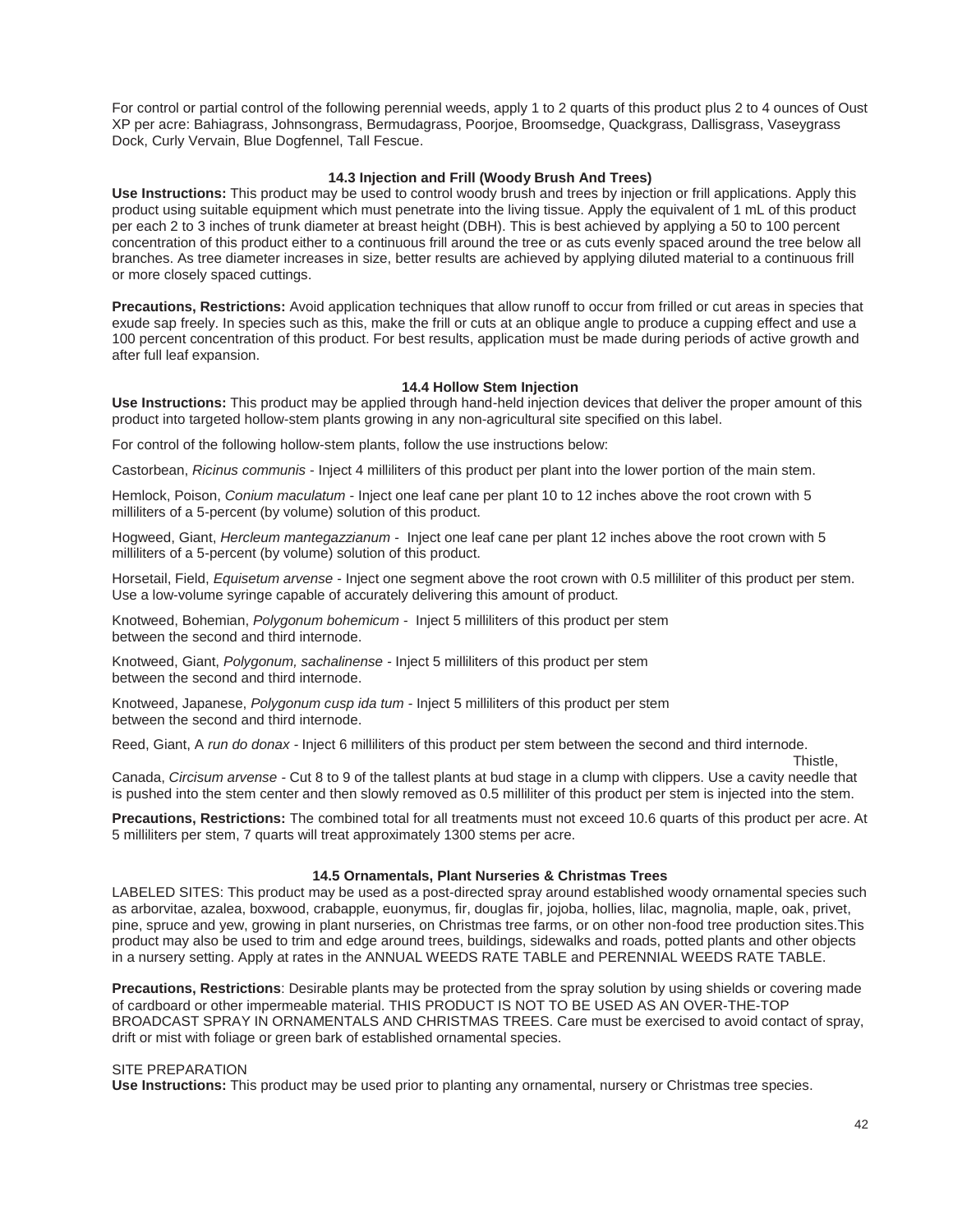#### POST-DIRECTED, TRIM-AND-EDGE

**Use Instructions:** This product may be used as a post-directed spray around established woody ornamental species, or to trim and edge around trees, buildings, sidewalks, roads, potted plants, and other objects in a production setting. Precautions, Restrictions: Desirable plants may be protected from the spray solution by using shields or covering made of cardboard or other impermeable material.

#### WIPER APPLICATION

**Use Instructions:** This product may be used through wick or other suitable wiper applicator to control or partially control undesirable vegetation around established trees, shrubs or vines. See SELECTIVE EQUIPMENT section of this label for further information about the proper use of wiper applicators.

#### **14.6 Parks, Recreational & Residential Areas**

This product may be used in parks, recreational and residential areas. It may be applied with any suitable hand-held application equipment described in this label. This product may be used to trim-and-edge around trees, fences, paths, around buildings, sidewalks, and other objects in these areas. This product may be used for spot treatment of unwanted vegetation. Make applications according to the rates listed in the ANNUAL WEEDS, PERENNIAL WEEDS, AND WOODY BRUSH & TREES rate tables. This product may be used to eliminate unwanted weeds growing in established shrub beds or ornamental plantings. This product may be used prior to planting an area to ornamentals, flowers, turfgrass (sod or seed), or prior to laying asphalt or beginning construction projects. Do not use for spot weed control in lawns since desirable lawn grass will also be killed. Spray only when air is calm to avoid drift to desirable plants. If necessary, shield desirable plants. Soil may be tilled, fertilized and seeded 7 days after application. All of the instructions in the NON-AGRICULTURAL AREAS AND INDUSTRIAL SITES section apply to park and recreational areas.

## **14.7 Railroads**

APPLICATION SITES: Railroad Rights-of-Way, Railroad Ballast areas

TYPES OF APPLICATIONS: All instructions in the NONCROP AREAS and INDUSTRIAL SITES section apply to railroads.

#### BARE GROUND, BALLAST AND MUSTERS, CROSSINGS, AND SPOT TREATMENT

**Use Instructions:** This product may be used to maintain bare ground on railroad ballast and musters. Repeat applications of this product may be used, as weeds emerge, to maintain bare ground. This product may be used to control tall-growing weeds to improve line-of-sight at railroad crossings and reduce the need for mowing along rights-of-way. For crossing applications, up to 80 gallons of spray solution per acre may be used. This product may be tank mixed with the following products for ballast, muster, spot, bare ground and crossing treatments:

| <b>ARSENAL<sup>®</sup></b> | GARLON <sup>®</sup> 3A   | <b>OUST<sup>®</sup></b>  | TFI AR <sup>®</sup> |
|----------------------------|--------------------------|--------------------------|---------------------|
| <b>BANVEL<sup>®</sup></b>  | GARLON <sup>®</sup> 4    | <b>SAHARA®</b>           | <b>VANQUISH®</b>    |
| <b>DIURON</b>              | $HYVAR^{\circledR}X$     | <b>SPIKE<sup>®</sup></b> | 2.4-D               |
| <b>ESCORT®</b>             | KROVAR <sup>®</sup> I DF |                          |                     |

## BRUSH CONTROL

This product may be used to control woody brush and trees on railroad rights-of-way. Apply 4 to 10 quarts of this product per acre as a broadcast spray, using boom-type or boomless nozzles. Up to 80 gallons of spray solution per acre may be used. Apply a ¾ to 2 percent solution of this product when using high-volume spray-to-wet applications. Apply a 5 to 10 percent solution of this product when using low volume directed sprays for spot treatment. This product may be mixed with the following products for enhanced control of woody brush and trees:

| ARSENAL®                  | GARLON <sup>®</sup> 3A | TORDON <sup>®</sup> K |
|---------------------------|------------------------|-----------------------|
| <b>ESCORT<sup>®</sup></b> | $GARLON^{\circledR}$ 4 |                       |

#### **14.8 Roadsides**

All the instructions in the NON-AGRICULTURAL AREAS AND INDUSTRIAL SITES section apply to roadsides.

#### MUSTER TREATMENTS

This product may be used on road musters. It may be applied with boom sprayers, shielded boom sprayers, high-volume off-center nozzles, hand-held equipment, and similar equipment.

**Guardrails and Other Obstacles to Mowing**: This product may be used to control weeds growing under guardrails and around signposts and other objects along the roadside.

**Spot Treatment:** This product may be used as a spot treatment to control unwanted vegetation growing along roadsides.

**Tank Mixtures:** This product may be tank-mixed with the following products for muster, guardrail, spot and bare ground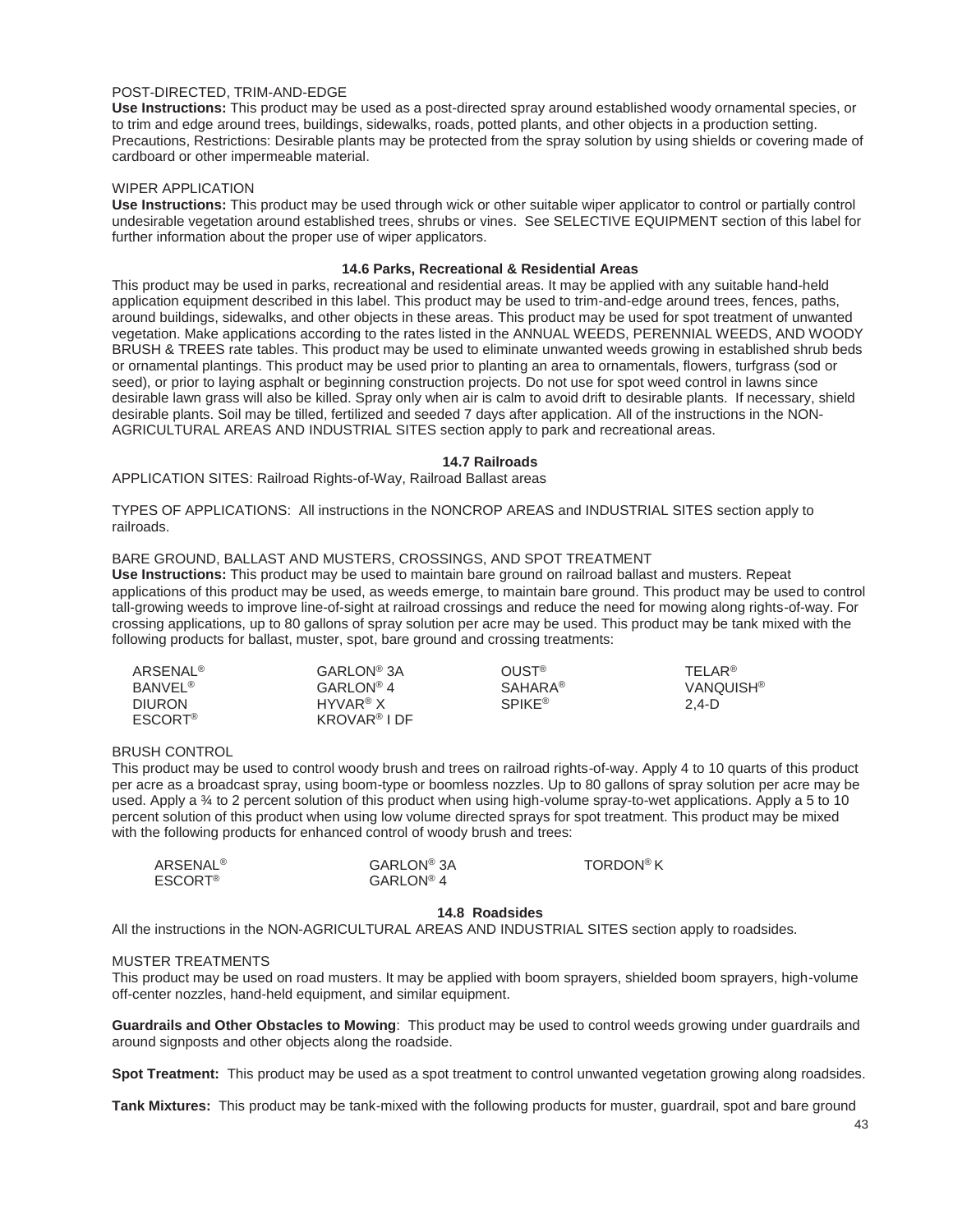treatments: BANVEL® DIURON ENDURANCE® ESCORT® KROVAR® I DF

OUST® PENDULUM® 3.3 EC PENDULUM® WDG PRINCEP® DF

PRINCEP® LIQUID RONSTAR® 50 WP SAHARA® SIMAZINE

SURFLAN® TELAR® **VANQUISH<sup>®</sup>** 2,4-D

See the NON-AGRICULTURAL AREAS AND INDUSTRIAL SITES section of this label for instructions for tank mixing.

#### **14.9 Utility Sites**

LABELED SITES: Electrical Power, Pipeline and Telephone Rights-of-Way, and in other sites associated with these Rights-of-Way, including Substations, Roadsides, Railroads or similar Rights-of-Way that run in conjunction with utilities.

TYPES OF APPLICATIONS: Boom Sprayers, Shielded Boom Sprayers, High-Volume Off-Center Nozzles, Hand-Held Equipment, and Similar Equipment.

**Use Directions:** This product may be used in utility sites and substations to control unwanted vegetation and to eliminate unwanted weeds growing in established shrub beds or ornamental plantings. This product may be used prior to planting a utility site to ornamentals, flowers, turfgrass (sod or seed), or beginning construction projects.

Make applications according to the rates listed in the ANNUAL WEEDS, PERENNIAL WEEDS, AND WOODY BRUSH & TREES rate tables.

Repeated applications of this product may be used, as weeds emerge, to maintain bare ground.

This product can also be used when preparing or establishing wildlife openings within these sites, maintaining access roads and for side trimming along utility rights-of-way.

For control of herbaceous weeds, use the lower directed tank mixture rates. For control of dense stands of tough-tocontrol woody brush and trees, use the higher directed rates.

**Precautions, Restrictions:** Observe application precautions in the APPLICATION EQUIPMENT AND TECHNIQUES section. Avoid application to non-target plants due to drift, overspray or runoff.

#### TANK MIXTURES

Tank mixtures of this product may be used to increase the spectrum of control for herbaceous weeds, woody brush and trees. This product may be tank mixed with the following products or generic equivalent. Refer to these products' labels for approved non-agricultural sites and application rates. Read and carefully observe the cautionary statements and all other information appearing on the labels of all herbicides used. Use according to the most restrictive precautionary statements for each product in the mixture.

User is responsible for ensuring that the mixture product's label allows the specific application when tank mixing with a single generic active ingredient listed below:

| Arsenal               | Garlon 3A <sup>2</sup> | pendimethalin <sup>1</sup> | Surflan WDG      |
|-----------------------|------------------------|----------------------------|------------------|
| atrazine <sup>1</sup> | Garlon $4^3$           | Plateau                    | <b>Telar DF</b>  |
| Barricade 65WG        | Krenite                | Princep                    | Transline        |
| dicamba <sup>1</sup>  | Krovar 1 DF            | Ronstar 50WP               | Vanguish         |
| diuron <sup>1</sup>   | Oust                   | Sahara                     | <b>Velpar DF</b> |
| Endurance             | Oust XP                | simazine <sup>1</sup>      | Velpar L         |
| Escort                | Outrider               | Surflan AS                 | $2.4-D^2$        |
| Escort XP             |                        |                            |                  |

1 Tank mixtures with product containing this generic active ingredient may be made provided the specific product is registered for the use.

 $2$  Ensure that Garlon 3A is thoroughly mixed with water according to label directions before adding this product. Have spray mixture agitating at the time this product is added to avoid spray incompatibility problems.

 $3$  For side trimming treatments, it is directed that this product be used alone or in a tank mixture with Garlon 4.

## **14.10 Poplar Production**

TYPES OF APPLICATIONS: Preplant, in-crop

#### PREPLANT

**Use Instructions:** This product is specified for use prior to planting *Populus spp.* This includes, but is not limited to, hybrid poplars and hybrid cottonwoods.

## IN-CROP

**Use Instructions:** 

Directed Sprays: Use a 2 percent spray solution as a spray-to-wet application for the control of undesirable woody brush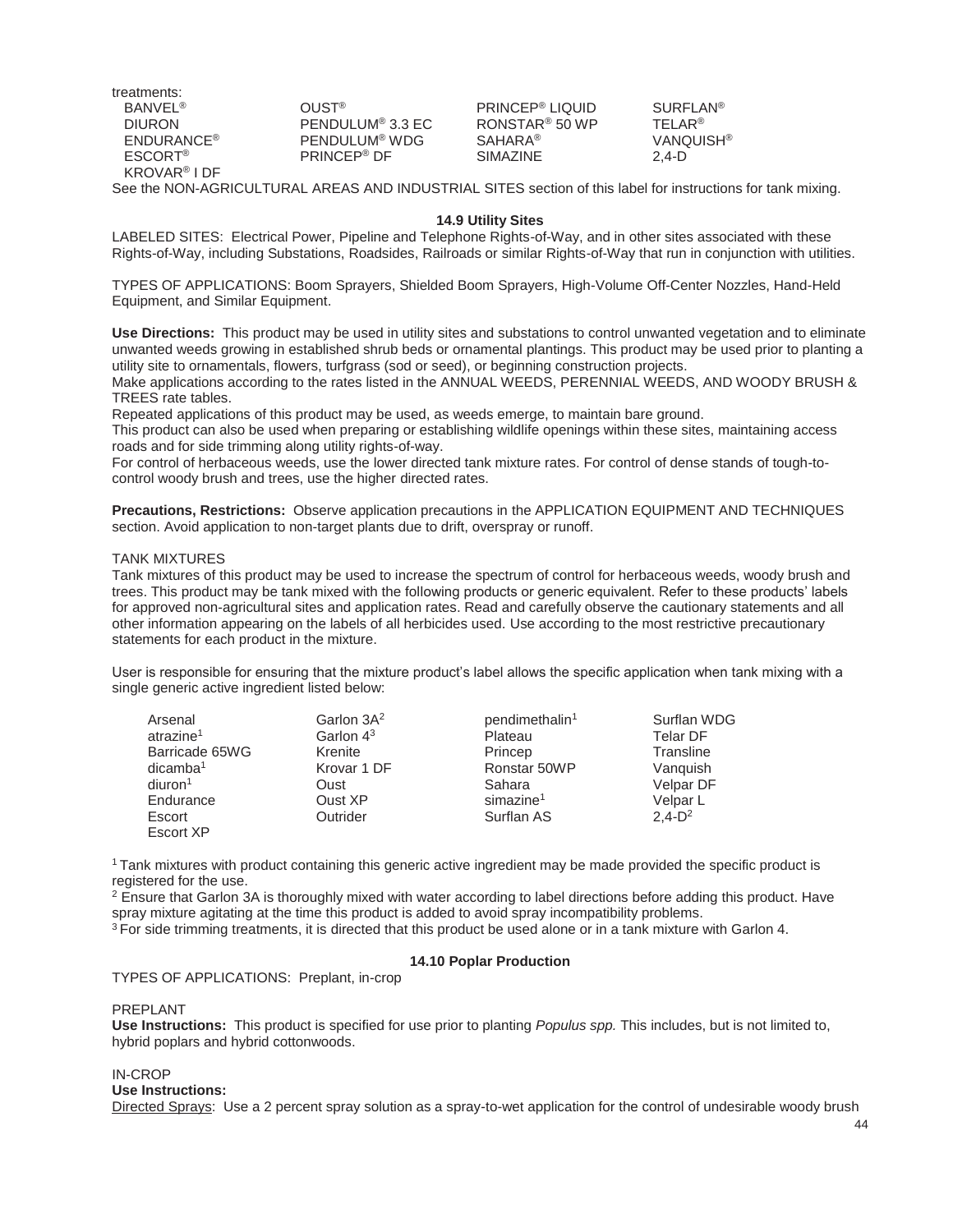and trees. To control herbaceous weeds, use a 1 to 2 percent solution. Avoid contact of spray, drift, or mist with foliage, green bark or non-woody surface roots of the *Populus spp.*

Wipers: This product may be used through wick or other suitable wiper applicators for control or partial control of grass and broadleaf weeds listed on this label. For wick applicators, mix 1 gallon of this product with 2 gallons water to make a 33% solution. For wiper systems that can handle thicker solutions, such as force-fed systems, a 33-100% solution may be used. For best results ensure that the herbicide solution is allowed to contact the maximum amount of leaf surface. As weed densities increase, decrease equipment speed to allow sufficient herbicide flow to wet all weed surfaces contacted. Weeds not contacted will be unaffected.

**Precautions, Restrictions:** AVOID HERBICIDE CONTACT WITH DESIRABLE VEGETATION. Desirable vegetation contacted by the herbicide solution may be injured or controlled. This includes foliage, fruit, or green stems.

#### **14.11 Eucalyptus Production**

TYPES OF APPLICATIONS: Preplant, directed spray (spray-to-wet), wiper

#### PREPLANT

This product is specified for use prior to planting eucalyptus species.

Ground Broadcast Spray: Use the specified rates of this product in 3 to 40 gallons of water per acre as a broadcast spray unless otherwise specified.

#### IN ESTABLISHED EUCALYPTUS

This product can be used around established eucalyptus trees to control undesirable vegetation.

Directed Sprays (Spray-to-wet applications): Use a 1 to 2 percent spray solution to control herbaceous weeds in eucalyptus farms. Use a 2 percent spray solution for control of undesirable woody brush and trees. For hard-to-control weeds, use a 5 to 10 percent spray solution. Avoid contact of spray, drift, or mist with foliage, green bark or non-woody surface roots of eucalyptus plants.

Wipers: This product may be used through wick or other suitable wiper applicators for control or partial control of grass and broadleaf weeds listed in the WEEDS CONTROLLED section of this label. For wick applicators, mix 1 gallon of this product with 2 gallons water to make a 33% solution. For wiper systems that can handle thicker solutions, such as forcefed systems, a 33 to 100% solution may be used. For best results, ensure that the herbicide solution is allowed to contact the maximum amount of leaf surface. As weed densities increase, decrease equipment speed to allow sufficient herbicide flow to wet all weed surfaces contacted. Weeds not contacted will be unaffected.

**Precautions, Restrictions:** AVOID HERBICIDE CONTACT WITH DESIRABLE VEGETATION. Desirable vegetation contacted by the herbicide solution may be injured or controlled. This includes foliage, fruit, or green stems.

|                             |               |                          |                          |                          | <b>RATE</b><br>(FLUID OUNCES PER ACRE) |                          |    |
|-----------------------------|---------------|--------------------------|--------------------------|--------------------------|----------------------------------------|--------------------------|----|
| <b>WEED SPECIES</b>         | <b>REGION</b> | 12                       | 16                       | 24                       | 32                                     | 40                       | 48 |
|                             |               |                          |                          |                          | MAXIMUM HEIGHT/LENGTH                  |                          |    |
| Annoda, spurred             |               | ٠                        | 1                        | 2                        | 3                                      | 5                        | 8  |
| <b>Barley</b>               |               | ٠                        | 18                       | $18 +$                   | $\blacksquare$                         | ä,                       | ٠  |
| Barnyardgrass*              | South         | ۰                        | 3                        | 5                        | 7                                      | 9                        | 12 |
|                             | <b>North</b>  | ۰                        | $\overline{\phantom{a}}$ | 6                        | 12                                     | ۰                        |    |
| Bassia, fivehook            |               |                          |                          |                          | 6                                      |                          |    |
| <b>Bittercress</b>          |               | $\overline{\phantom{a}}$ | 12                       | 20                       | $\blacksquare$                         | $\overline{\phantom{0}}$ | ٠  |
| Bluegrass, annual           |               | ٠                        | 10                       | ÷,                       | $\overline{\phantom{a}}$               | -                        | ۰  |
| Brome, downy <sup>1,2</sup> |               | 6                        | ٠                        | ٠                        | $\blacksquare$                         | -                        | ٠  |
| Brome, Japanese             |               | ٠                        | 6                        | ٠                        | 24                                     | -                        | ٠  |
| Browntop panicum            |               | ۰                        | 6                        | 8                        | 12                                     | -                        | 24 |
| Burcucumber                 |               | ٠                        | $\blacksquare$           | 6                        | 12                                     | -                        |    |
| <b>Buttercup</b>            |               | ٠                        | 12                       | 20                       | $\blacksquare$                         | -                        | ٠  |
| Carolina foxtail            |               | ۰                        | 20                       | $\overline{\phantom{a}}$ | ٠                                      | -                        | ٠  |
| Carolina geranium*          |               | ٠                        | ٠                        | ٠                        | 4                                      | -                        | 9  |
| Carpetweed                  |               | ٠                        | ٠                        | 6                        | 12                                     | -                        | ٠  |
| Cheat                       |               | ٠                        | 6                        | 20                       | $\overline{a}$                         | $\overline{a}$           | ٠  |
| Chervil                     |               | ۰                        | 20                       | ÷                        | $\overline{\phantom{a}}$               | $\overline{a}$           | ٠  |
| Chickweed                   |               |                          | 12                       | 18                       |                                        |                          |    |
| Cocklebur                   |               |                          | 12                       | 18                       | 24                                     | $\overline{a}$           |    |
| Copperleaf                  |               |                          | 1                        | $\overline{2}$           | 3                                      | 4                        | 6  |

## **15.0 ANNUAL WEEDS RATE TABLES (ALPHABETICALLY BY SPECIES)**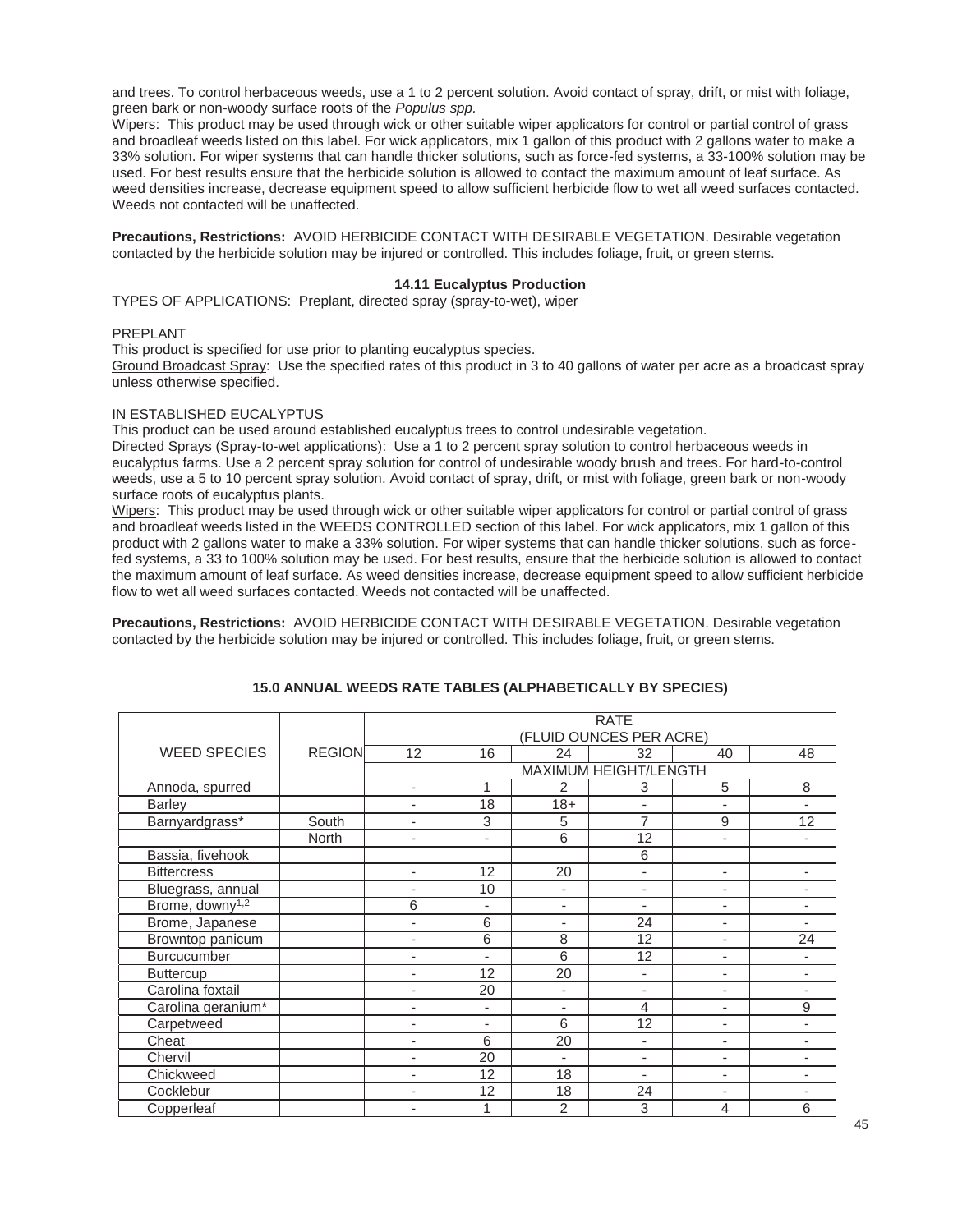|                        |               | <b>RATE</b>                    |                          |                          |                           |                          |                          |
|------------------------|---------------|--------------------------------|--------------------------|--------------------------|---------------------------|--------------------------|--------------------------|
|                        |               |                                |                          |                          | (FLUID OUNCES PER ACRE)   |                          |                          |
| <b>WEED SPECIES</b>    | <b>REGION</b> | 12                             | 16                       | 24                       | $\overline{32}$           | 40                       | 48                       |
|                        |               |                                |                          |                          | MAXIMUM HEIGHT/LENGTH     |                          |                          |
| hophornbeam*           |               |                                |                          |                          |                           |                          |                          |
| Copperleaf, Virginia*  |               | $\overline{\phantom{a}}$       | 1                        | 2                        | $\ensuremath{\mathsf{3}}$ | 4                        | 6                        |
| Corn                   |               | $\overline{\phantom{a}}$       | $\overline{12}$          | $\overline{20}$          | L,                        | $\overline{\phantom{a}}$ |                          |
| Corn speedwell         |               | $\overline{\phantom{a}}$       | 12                       | $\mathcal{L}$            | $\blacksquare$            | $\mathbf{r}$             | ÷.                       |
| Crabgrass*             |               | $\overline{\phantom{a}}$       | 12                       | 18                       | $\overline{\phantom{a}}$  | $\overline{\phantom{a}}$ | $\overline{\phantom{a}}$ |
| <b>Cutleaf evening</b> |               | $\overline{\phantom{a}}$       | $\overline{\phantom{a}}$ | $\overline{\phantom{a}}$ | 3                         | $\overline{\phantom{a}}$ | 6                        |
| primrose               |               |                                |                          |                          |                           |                          |                          |
| Dwarfdandelion*        |               | -                              | 20                       |                          | $\overline{\phantom{m}}$  | $\overline{\phantom{a}}$ |                          |
| Eastern mannagrass     |               | $\overline{\phantom{a}}$       | $\,8\,$                  | 12                       | $\blacksquare$            | $\blacksquare$           | $\blacksquare$           |
| Eclipta                |               | $\overline{\phantom{a}}$       | 4                        | 8                        | 12                        | $\overline{\phantom{a}}$ | $\overline{\phantom{a}}$ |
| Fall panicum*          | South         | $\overline{\phantom{a}}$       | 4                        | $\overline{6}$           | 8                         | 12                       | 24                       |
|                        | North         | $\overline{\phantom{a}}$       | $\overline{6}$           | 12                       | 18                        | $\overline{\phantom{a}}$ | $\overline{\phantom{a}}$ |
| Falsedandelion*        |               |                                | 20                       | $\overline{\phantom{a}}$ | $\overline{\phantom{0}}$  | $\overline{\phantom{a}}$ |                          |
|                        |               | $\overline{\phantom{m}}$<br>L, | 12                       | $\blacksquare$           | L.                        | $\blacksquare$           | $\omega$                 |
| Falseflax, smallseed   |               |                                |                          |                          |                           |                          |                          |
| Fiddleneck*            |               | $\overline{\phantom{a}}$       | $\overline{\phantom{a}}$ | $\overline{\phantom{a}}$ | 6                         | $\overline{\phantom{a}}$ | 12                       |
| Field pennycress       |               | ٠                              | 6                        | 12                       | ۰                         | ٠                        |                          |
| Filaree                |               | $\overline{\phantom{0}}$       | $\overline{\phantom{a}}$ | $\sim$                   | $\overline{\phantom{0}}$  | $\overline{\phantom{a}}$ | $\overline{12}$          |
| Fleabane, annual       |               | $\overline{\phantom{a}}$       | 6                        | 20                       | $\overline{\phantom{0}}$  | $\blacksquare$           | $\overline{\phantom{a}}$ |
| Fleabane, hairy*       |               | ٠                              | 6                        | ä,                       |                           | $\overline{\phantom{a}}$ |                          |
| (Conyza                |               |                                |                          |                          |                           |                          |                          |
| bonariensis)           |               |                                |                          |                          |                           |                          |                          |
| Fleabane, rough        |               | ٠                              | 3                        | 6                        | 12                        | $\blacksquare$           | $\overline{\phantom{a}}$ |
| Florida pusley*        |               | $\overline{\phantom{a}}$       |                          |                          | 12                        | $\overline{\phantom{a}}$ |                          |
| Foxtail*               | South         | $\blacksquare$                 | 8                        | 12                       | 20                        | $\blacksquare$           | $\overline{\phantom{a}}$ |
|                        | North         | 18                             | $18 +$                   | $\overline{\phantom{a}}$ | $\overline{\phantom{a}}$  | $\overline{\phantom{a}}$ | $\overline{\phantom{a}}$ |
| Goatgrass, jointed*    |               | $\overline{\phantom{a}}$       | 6                        | $\overline{\phantom{a}}$ | $\overline{\phantom{0}}$  | ٠                        |                          |
| Goosegrass*            |               | $\overline{\phantom{a}}$       | $\overline{3}$           | 5                        | $\,8\,$                   | $\blacksquare$           | 18                       |
| Grain sorghum (milo)   |               | -                              | 6                        | 12                       | 20                        | $\overline{\phantom{a}}$ |                          |
| Groundsel, common*     |               | $\overline{\phantom{a}}$       | 6                        | ä,                       | ÷.                        | $\blacksquare$           | $\blacksquare$           |
| Hemp sesbania*         |               | $\overline{\phantom{a}}$       | $\overline{\phantom{a}}$ | $\overline{c}$           | $\overline{4}$            | 6                        | 8                        |
| Henbit                 |               |                                |                          |                          | 6                         | $\blacksquare$           | 20                       |
|                        |               | $\overline{\phantom{a}}$       | $\overline{\phantom{a}}$ | $\overline{\phantom{a}}$ |                           |                          |                          |
| Horseweed/Marestail    | South         | -                              | ٠                        | 12                       | 30                        | $\overline{\phantom{a}}$ |                          |
| (Conyza                | <b>North</b>  | Ĭ.                             | 6                        | 12                       | 18                        | ٠                        |                          |
| Canadensis)            |               |                                |                          |                          |                           |                          |                          |
| Itchgrass*             |               | $\overline{\phantom{a}}$       | 6                        | 12                       | 18                        | $\overline{\phantom{a}}$ | $\overline{\phantom{a}}$ |
| Jimsonweed*            |               | ٠                              | $\overline{\phantom{a}}$ | $\,$ 6                   | $\overline{\phantom{0}}$  | 12                       |                          |
| Johnsongrass,          | South         |                                | $\overline{\phantom{m}}$ | 18                       |                           |                          |                          |
| seedling*              | North         |                                | 12                       | 18                       |                           |                          |                          |
| Junglerice*            |               | $\overline{\phantom{a}}$       | $\sqrt{3}$               | 5                        | $\overline{7}$            | 9                        | $\overline{12}$          |
| Knotweed*              |               | -                              | $\overline{3}$           | 8                        | 12                        | $\overline{\phantom{a}}$ | 20                       |
| Kochia <sup>3*</sup>   |               | $\overline{\phantom{a}}$       | $\overline{3}$ to 6      | 12                       |                           | $\overline{\phantom{a}}$ | $\sim$                   |
| Lambsquarters*         |               | $\overline{\phantom{a}}$       | $\overline{6}$           | $\overline{8}$           | $\overline{12}$           | $\overline{\phantom{a}}$ | $\overline{20}$          |
| Little barley*         |               | $\overline{\phantom{0}}$       | 20                       | $\blacksquare$           | ÷,                        | $\overline{\phantom{a}}$ | $\blacksquare$           |
| London rocket*         |               | $\overline{\phantom{a}}$       | 6                        | $\blacksquare$           | $\overline{\phantom{a}}$  | $\overline{\phantom{a}}$ | $\overline{\phantom{a}}$ |
| Mayweed*               |               | $\overline{\phantom{a}}$       | ۰                        | $\overline{c}$           | 6                         | 12                       | 18                       |
| Morningglory*          |               | $\overline{\phantom{a}}$       | $\overline{\phantom{a}}$ | $\overline{2}$           | $\overline{4}$            | $\overline{\phantom{a}}$ | $\overline{6}$           |
| (Lpomoea spp.)         |               |                                |                          |                          |                           |                          |                          |
| Mustard, blue*         |               | $\,$ 6                         | $\overline{\phantom{a}}$ | $\blacksquare$           | $\overline{\phantom{a}}$  | $\overline{\phantom{a}}$ | ÷.                       |
| Mustard, tansy*        |               | 6                              | 12                       | 20                       | $\blacksquare$            | $\overline{\phantom{a}}$ | $\overline{\phantom{a}}$ |
| Mustard, tumble*       |               | 6                              | $\overline{\phantom{a}}$ |                          | ۰                         | $\overline{\phantom{a}}$ | $\overline{\phantom{a}}$ |
|                        |               |                                |                          |                          |                           |                          |                          |
| Mustard, wild*         |               | 6<br>ä,                        | 12<br>$\overline{6}$     | 18<br>$\overline{12}$    | $\overline{\phantom{a}}$  | $\overline{\phantom{a}}$ | $\overline{\phantom{a}}$ |
| Nightshade, black*     |               |                                |                          |                          | $\overline{\phantom{a}}$  | $\overline{\phantom{a}}$ |                          |
| Nightshade, hairy*     |               | L.                             | $\,6\,$                  | 12                       | ÷,                        | ä,                       | $\overline{\phantom{a}}$ |
| Oats*                  |               | $\overline{\phantom{a}}$       | $\Box$                   | $\overline{6}$           | $\overline{20}$           | $\overline{\phantom{a}}$ | $\overline{\phantom{a}}$ |
| Pigweed*               |               | $\overline{\phantom{a}}$       | 12                       | 18                       | 24                        | $\overline{\phantom{a}}$ | $\overline{\phantom{a}}$ |
| Plains/Tickseed        |               | $\overline{\phantom{a}}$       | $\overline{5}$           | $\overline{12}$          | $\overline{18}$           | $\overline{\phantom{a}}$ | $\overline{\phantom{a}}$ |
| coreopsis*             |               |                                |                          |                          |                           |                          |                          |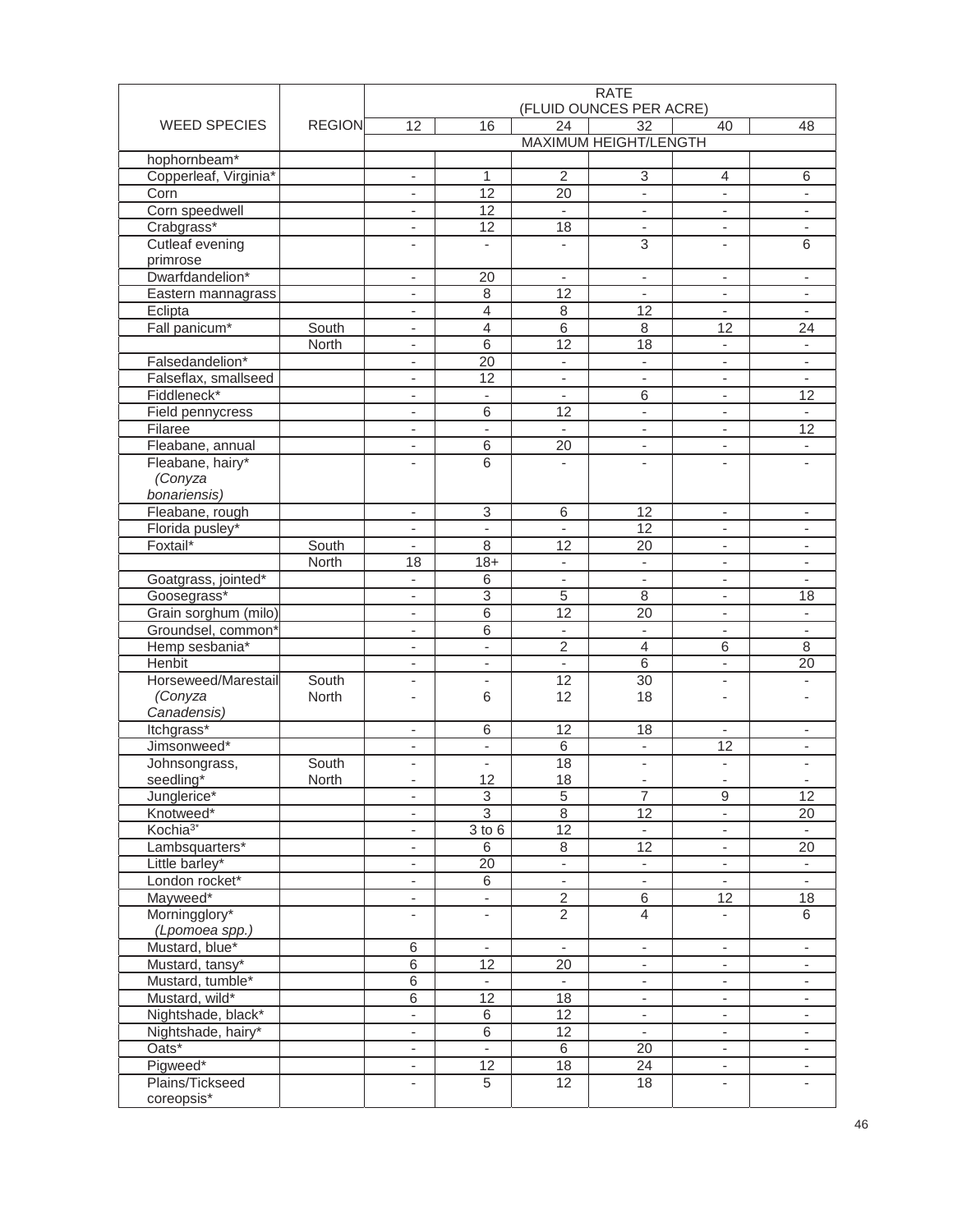|                            |               | <b>RATE</b><br>(FLUID OUNCES PER ACRE) |                           |                          |                                    |                          |                             |
|----------------------------|---------------|----------------------------------------|---------------------------|--------------------------|------------------------------------|--------------------------|-----------------------------|
|                            |               |                                        |                           |                          |                                    |                          |                             |
| <b>WEED SPECIES</b>        | <b>REGION</b> | 12                                     | 16                        | 24                       | 32<br><b>MAXIMUM HEIGHT/LENGTH</b> | 40                       | 48                          |
|                            |               |                                        |                           |                          |                                    |                          |                             |
| Prickly lettuce*           |               | $\overline{\phantom{0}}$               | 6                         | 12                       | 20                                 | $\overline{\phantom{a}}$ | $\overline{\phantom{a}}$    |
| Purslane*                  |               | $\qquad \qquad \blacksquare$           | $\overline{\phantom{a}}$  | $\blacksquare$           | 6                                  | $\overline{\phantom{a}}$ | $\overline{12}$             |
| Ragweed, common*           | South         | $\overline{\phantom{0}}$               | 4                         | 6                        | $\overline{8}$                     | ÷.                       | $\overline{11}$             |
|                            | North         | $\overline{\phantom{a}}$               | 6                         | 12                       | 18                                 | $\overline{\phantom{a}}$ | $\overline{\phantom{a}}$    |
| Ragweed, giant*            |               | $\overline{\phantom{m}}$               | $\overline{\phantom{a}}$  | 4                        | 6                                  | $\overline{\phantom{a}}$ | 11                          |
| Red rice*                  |               | $\overline{\phantom{a}}$               | $\overline{\phantom{a}}$  | $\overline{\phantom{a}}$ | $\overline{4}$                     | $\overline{\phantom{a}}$ | $\overline{\phantom{a}}$    |
| Russian thistle*           |               | $\qquad \qquad \blacksquare$           | $\overline{\phantom{a}}$  |                          | $\overline{6}$                     | $\overline{\phantom{a}}$ |                             |
| $Rye^{2*}$                 | South         | $\overline{\phantom{a}}$               | 6                         | 20                       | 60                                 | $\overline{a}$           | $\mathbf{r}$                |
|                            | North         | $\overline{\phantom{a}}$               | 18                        | $18 +$                   | $\overline{\phantom{a}}$           | $\overline{\phantom{a}}$ |                             |
| Ryegrass*                  |               | $\overline{\phantom{0}}$               | $\overline{\phantom{a}}$  | $\overline{\phantom{a}}$ | 6                                  | $\overline{\phantom{a}}$ | $7+$                        |
| Sandbur, field*            |               | 12                                     | $\overline{\phantom{a}}$  | $\overline{\phantom{a}}$ | $\overline{\phantom{a}}$           | $\overline{\phantom{a}}$ |                             |
| Shattercane*               |               | $\overline{\phantom{0}}$               | 12                        | 18                       | $\overline{\phantom{a}}$           | $\overline{\phantom{a}}$ |                             |
| Shepherdspurse*            |               | ÷.                                     | 6                         | 12                       | ÷.                                 | $\mathcal{L}$            | ÷.                          |
| Sicklepod*                 |               | $\overline{\phantom{a}}$               | $\overline{\phantom{a}}$  | $\overline{2}$           | 4                                  | $\overline{\phantom{a}}$ | 8                           |
| Signalgrass,<br>broadleaf* |               | $\overline{\phantom{0}}$               | 3                         | 5                        | $\overline{7}$                     | $9\,$                    | 12                          |
| Smartweed,                 |               | $\overline{\phantom{a}}$               | $\overline{4}$            | 6                        | 8                                  | $\overline{\phantom{a}}$ | $\overline{12}$             |
| ladysthumb*                |               |                                        |                           |                          |                                    |                          |                             |
| Smartweed,                 |               | $\overline{\phantom{0}}$               | $\overline{4}$            | 6                        | 8                                  | $\overline{\phantom{a}}$ | 12                          |
| Pennsylvania*              |               |                                        |                           |                          |                                    |                          |                             |
| Sowthistle, annual*        |               | $\overline{\phantom{a}}$               | $\overline{\phantom{a}}$  | $\overline{\phantom{a}}$ | 6                                  | $\overline{\phantom{a}}$ | 12                          |
| Spanishneedles*            |               | $\overline{\phantom{0}}$               | $\overline{\phantom{a}}$  | $\blacksquare$           | $\overline{8}$                     | $\blacksquare$           | $\overline{18}$             |
| Speedwell, purslane        |               | $\overline{\phantom{a}}$               | 12                        | $\overline{\phantom{a}}$ | $\overline{\phantom{a}}$           | $\overline{\phantom{a}}$ | $\mathcal{L}_{\mathcal{A}}$ |
| Sprangletop                |               | $\overline{\phantom{a}}$               | 6                         | 12                       | 20                                 | $\overline{\phantom{a}}$ | $\overline{\phantom{a}}$    |
| Spurge, prostrate          |               | $\overline{\phantom{0}}$               | $\overline{6}$            | 12                       | 20                                 | $\overline{\phantom{a}}$ | $\overline{\phantom{a}}$    |
| Spurge, spotted            |               | $\qquad \qquad \blacksquare$           | 6                         | $\overline{12}$          | $\overline{20}$                    | $\blacksquare$           | $\overline{\phantom{a}}$    |
| Spurry, umbrella           |               | 6                                      | $\overline{\phantom{a}}$  | $\overline{\phantom{a}}$ | ÷,                                 | ä,                       |                             |
| Stinkgrass*                |               | $\overline{12}$                        | $\overline{\phantom{a}}$  | $\overline{\phantom{a}}$ | $\overline{\phantom{a}}$           | $\overline{\phantom{a}}$ | $\overline{\phantom{a}}$    |
| Sunflower*                 |               | ۰                                      | 12                        | 18                       | $\overline{\phantom{a}}$           | $\overline{\phantom{a}}$ | $\overline{\phantom{a}}$    |
| Teaweed/Prickly<br>sida*   |               | $\overline{a}$                         | 1                         | $\overline{2}$           | 3                                  | 4                        | 6                           |
| Texas panicum*             |               | $\overline{\phantom{a}}$               | 6                         | 8                        | 12                                 | ÷.                       | 24                          |
| Velvetleaf*                | South         | $\overline{\phantom{0}}$               | $\overline{2}$            | $\overline{3}$           | $\overline{4}$                     | 5                        | 8                           |
|                            | North         | $\overline{\phantom{a}}$               | $\ensuremath{\mathsf{3}}$ | 6                        | 12                                 | ٠                        |                             |
| Virginia                   |               | $\overline{\phantom{a}}$               | 18                        | $\overline{\phantom{a}}$ |                                    | ٠                        |                             |
| pepperweed*                |               |                                        |                           |                          |                                    |                          |                             |
| Waterhemp*                 |               | $\overline{\phantom{a}}$               | $\overline{\phantom{a}}$  | 6                        | 12                                 | $\overline{\phantom{a}}$ | $\overline{\phantom{a}}$    |
| Wheat*                     | South         |                                        | 6                         | $\overline{30}$          | $\overline{\phantom{a}}$           |                          |                             |
|                            | North         |                                        | 18                        | $18 +$                   |                                    | $\overline{\phantom{a}}$ |                             |
| Wheat *                    |               |                                        | $\overline{6}$            | 18                       |                                    |                          |                             |
| (overwintered)             |               |                                        |                           |                          |                                    |                          |                             |
| Wild oats*                 |               | $\overline{\phantom{a}}$               | 12                        | $\overline{\phantom{a}}$ | $\overline{\phantom{a}}$           | $\overline{\phantom{a}}$ | $\overline{\phantom{a}}$    |
| Witchgrass                 |               | -                                      | 12                        | $\overline{\phantom{a}}$ | ۰                                  | $\overline{\phantom{a}}$ | $\overline{\phantom{a}}$    |
| Woolly cupgrass            |               | $\overline{\phantom{a}}$               | 6                         | 12                       | $\overline{\phantom{a}}$           | $\overline{\phantom{a}}$ | $\overline{\phantom{a}}$    |
| Yellow rocket              |               | $\frac{1}{2}$                          | $\Box$                    | 12                       | 20                                 | $\overline{\phantom{a}}$ | $\overline{\phantom{a}}$    |

<sup>1</sup>For control of Downy brome in no-till systems, use 24 fluid ounces per acre.

2Performance is better if application is made before this weed reaches the boot stage of growth.

3Do not treat kochia in the button stage.

\*Not registered for use in California.

## **15.1 Annual Weeds – Water Carrier Volumes Of 10 To 40 Gallons Per Acre**

Apply 1 to 1.5 quarts of this product per acre. Use 1 quart per acre if weeds are less than 6 inches tall and 1.5 quarts per acre if weeds are over 6 inches tall.

These rates will provide control of weeds listed in the annual weed control tables when water carrier volumes are 10 to 40 gallons per acre for ground applications.

## **15.2 Annual Weeds – Tank Mixtures With 2,4-D Or Banvel®**

12 to 16 fluid ounces of this product plus 0.25 pounds a.i. of Banvel**®** or 0.5 pounds a.i. of 2,4-D per acre will control the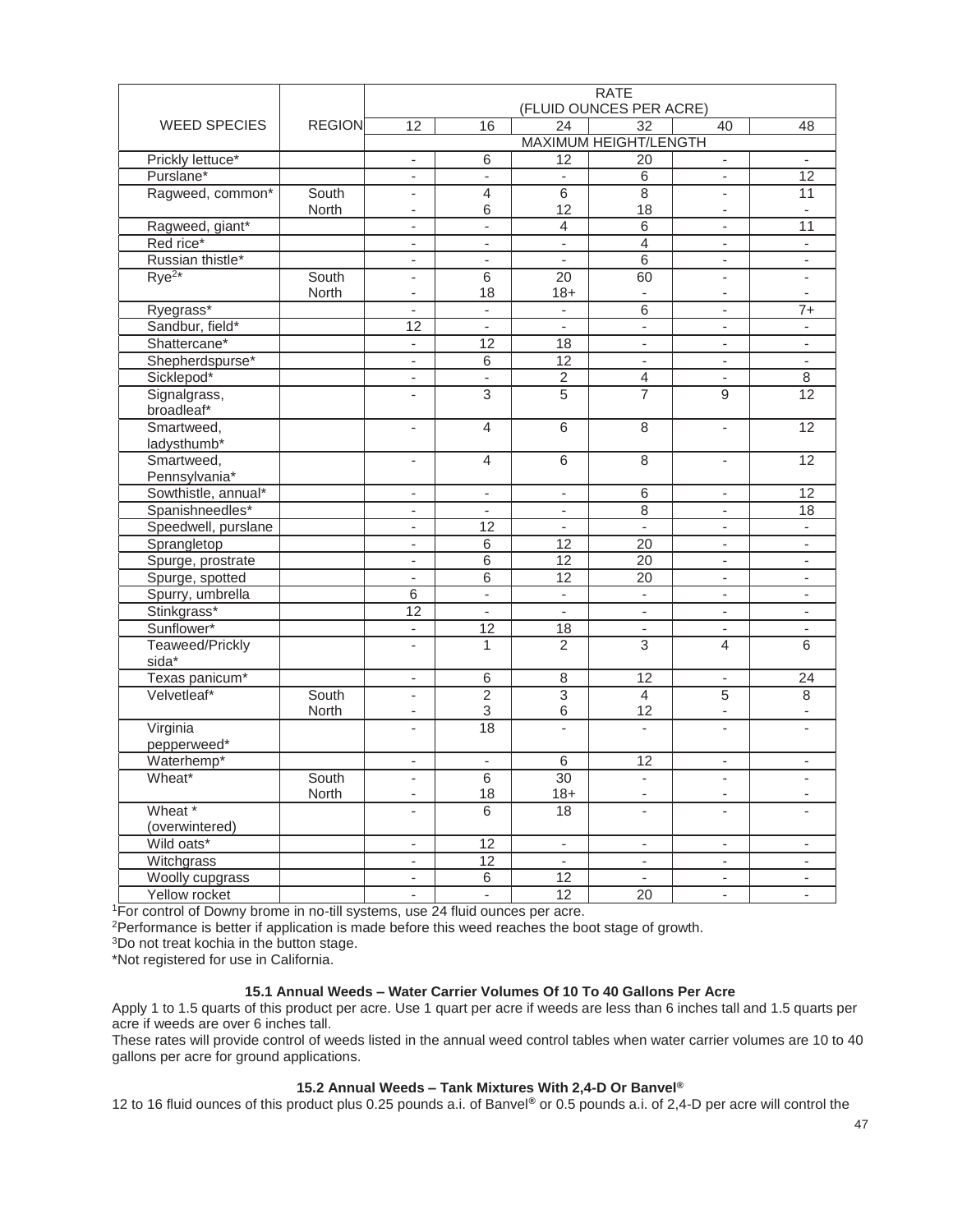following weeds with the maximum height or length indicated: 6 – prickly lettuce, marestail/horseweed *(Conyza Canadensis)*, morningglory *(lpomoea spp.),* kochia (Banvel**®** only). 12 – cocklebur, lambsquarters, pigweed, Russian thistle.

16 fluid ounces of this product plus 0.5 pounds a.i. of 2,4-D per acre will control the following weeds when they are a maximum height or length of 6 inches: common ragweed, giant ragweed, Pennsylvania smartweed, and velvetleaf. 12 fluid ounces of this product plus 0.25 pounds a.i. of Banvel**®** or 0.5 pounds a.i. of 2,4-D per acre will control foxtail up to 18.

Refer to the specific product labels for crop rotation restrictions and cautionary statements of all products used in tank mixtures. Some crop injury may occur if Banvel**®** is applied within 45 days of planting. DO NOT APPLY DICAMBA TANK MIXTURES BY AIR IN CALIFORNIA.

## 1**5.3 - Annual Weeds – Hand-Held or High-Volume Equipment**

For control of weeds listed in the ANNUAL WEEDS RATE TABLE, apply a 0.5 percent solution of this product to weeds less than 6 inches in height or runner length. Apply prior to seedhead formation in grass or bud formation in broadleaf weeds. For annual weeds over 6 inches tall, or unless otherwise specified, use a 1 percent solution.

For best results, use a 2 percent solution on harder-to-control perennials, such as bermudagrass, dock, field bindweed, hemp dogbane, milkweed and Canada thistle.

When using application methods that result in less than complete coverage, use a 5 percent solution for annual and perennial weeds and a 5 to 10 percent solution for woody brush and trees.

## **15.4 - Annual Weeds – Tank Mixtures with Atrazine for Fallow and Reduced Tillage Systems**

For use only in Colorado, Kansas, Nebraska, Oklahoma, Oregon, South Dakota, and Washington. In Oregon and Washington, do not exceed 1 pound of atrazine per acre.

24 to 28 fluid ounces of this product plus 1 to 2 pounds of atrazine per acre will control the following weeds: Barnyardgrass (requires 28 ounces for control), Downy brome, Green foxtail, Lambsquarters, Prickly lettuce, Tansy mustard, Pigweed, Field sandbur, Stinkgrass, Russian thistle, Volunteer wheat, Witchgrass and Kochia (add 1/8 pound of dicamba for control).

## **16.0 PERENNIAL WEEDS RATE TABLE ALPHABETICALLY BY SPECIES**

| <b>Weed Species</b> | Rate<br>(QT/A) | Water<br>Volume | Hand-<br>Held             | Instructions                                                                                                                                                                                                                                                                                                                                |
|---------------------|----------------|-----------------|---------------------------|---------------------------------------------------------------------------------------------------------------------------------------------------------------------------------------------------------------------------------------------------------------------------------------------------------------------------------------------|
|                     |                |                 | $\frac{0}{0}$<br>Solution |                                                                                                                                                                                                                                                                                                                                             |
| Alfalfa             |                | $3 - 10$        | 2%                        | Make applications after the last hay cutting in the<br>fall. Allow alfalfa to regrow to a height of 6 to 8<br>inches or more prior to treatment. Applications<br>must be followed with deep tillage at least 7 days<br>after treatment but before soil freeze-up                                                                            |
| Alligatorweed       | 4              | $3 - 20$        | 1.5%                      | Partial control. Apply when most of the plants<br>are in bloom. Repeat applications will be<br>required to maintain control.                                                                                                                                                                                                                |
| Anise (fennel)      |                |                 | $1 - 2%$                  | Apply as a spray-to-wet treatment. Optimum<br>results are obtained when plants are treated at<br>the bud to full-bloom stage of growth.                                                                                                                                                                                                     |
| <b>Bahiagrass</b>   | $3-5$          | $3 - 20$        | 2%                        | Apply when most plants have reached the early<br>head stage.                                                                                                                                                                                                                                                                                |
| <b>Bentgrass</b>    | 1.5            | $10 - 20$       | 2%                        | For suppression in grass seed production areas.<br>For ground applications only. Ensure entire<br>crown area has resumed growth prior to a fall<br>application. Bentgrass must have at least 3<br>inches of growth. Tillage prior to treatment must<br>be avoided. Tillage 7 to 10 days after application<br>is specified for best results. |
| Bermudagrass        | $3-5$          | $3 - 20$        | 2%                        | For control, apply 5 quarts of this product per<br>acre. For partial control, apply 3 quarts per acre.<br>Treat when bermudagrass is actively growing<br>and seedheads are present. Retreatment may<br>be necessary to maintain control.                                                                                                    |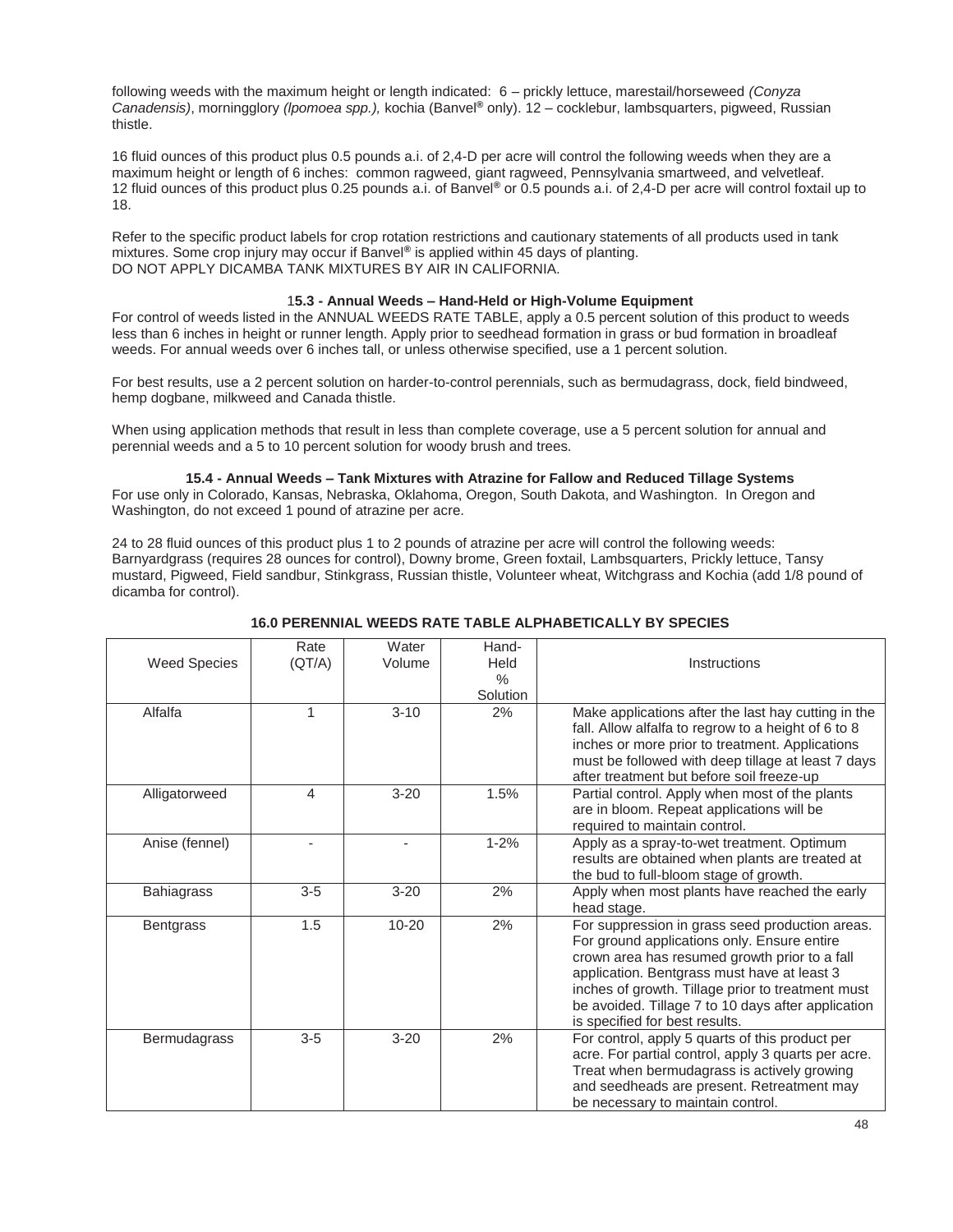| Bermudagrass<br>water<br>(knotgrass) | $1 - 1.5$ | $5 - 10$ | 2% | Apply 1.5 quarts of this product in 5 to 10 gallons<br>of water per acre. Apply when water<br>bermudagrass is 12 to 18 inches in length. Allow<br>7 or more days before tilling, flushing or flooding<br>the field.<br>Fall applications only. Apply 1 quart of this<br>product in 5 to 10 gallons of water per acre.<br>Fallow fields must be tilled prior to application.<br>Apply prior to frost on water bermudagrass that<br>is 12 to 18 inches in length. This product is not<br>registered in California for use on water<br>bermudagrass.                                                                                                                                                                                                                                                                                                                                                                                                                                                                                                                                                                                                                                                                                                                                                                                                                                                                                                                                                                                                                                                                                                                                                                                                                                                                                                                                                                                                                                                                        |
|--------------------------------------|-----------|----------|----|--------------------------------------------------------------------------------------------------------------------------------------------------------------------------------------------------------------------------------------------------------------------------------------------------------------------------------------------------------------------------------------------------------------------------------------------------------------------------------------------------------------------------------------------------------------------------------------------------------------------------------------------------------------------------------------------------------------------------------------------------------------------------------------------------------------------------------------------------------------------------------------------------------------------------------------------------------------------------------------------------------------------------------------------------------------------------------------------------------------------------------------------------------------------------------------------------------------------------------------------------------------------------------------------------------------------------------------------------------------------------------------------------------------------------------------------------------------------------------------------------------------------------------------------------------------------------------------------------------------------------------------------------------------------------------------------------------------------------------------------------------------------------------------------------------------------------------------------------------------------------------------------------------------------------------------------------------------------------------------------------------------------------|
| Bindweed, field                      | $0.5 - 5$ | $3 - 20$ | 2% | Do not treat when weeds are under drought<br>stress as good soil moisture is necessary for<br>active growth.<br>For control, apply 4 to 5 quarts of this product<br>per acre west of the Mississippi River and 3 to 4<br>quarts east of the Mississippi River. Apply when<br>the weeds are at or beyond full bloom. For best<br>results, apply in late summer or fall. Fall<br>treatments must be applied before a killing frost.<br>Also for control, apply 2 quarts of this product<br>plus the labeled rate of Banvel® in 10 to 20<br>gallons of water per acre. Do not apply by air.<br>For suppression on irrigated agricultural land,<br>apply 1 to 2 quarts of this product plus the<br>labeled rate of 2,4-D in 10 to 20 gallons of water<br>per acre with ground equipment only.<br>Applications must be made following harvest or<br>in fall fallow ground when the bindweed is<br>actively growing and the majority of runners are<br>12 inches or more in length. The use of at least<br>one irrigation will promote active bindweed<br>growth.<br>For suppression, apply 16 fluid ounces of this<br>product plus the labeled rate of 2,4-D in 3 to 10<br>gallons of water per acre for ground applications<br>and 3 to 5 gallons of water per acre for aerial<br>applications. Apply by air in fallow and reduced<br>tillage systems only. Applications must be<br>delayed until maximum emergence has occurred<br>and when vines are between 6 to 18 inches in<br>length.<br>In California only, apply 1 to 5 quarts of this<br>product per acre. Actual rate needed for<br>suppression or control will vary within this range<br>depending on local conditions. For suppression<br>on irrigated land where annual tillage is<br>performed, apply 1 quart of this product in 3 to<br>10 gallons of water per acre. Apply to bindweed<br>that has reached a length of 12 inches or<br>greater. Allow maximum weed emergence and<br>runner growth. Allow 3 or more days after<br>application before tillage. |
| Bluegrass,<br>Kentucky               | $1 - 2$   | $3 - 40$ | 2% | Apply 2 quarts of this product in 10 to 40 gallons<br>of water per acre when most plants have<br>reached boot-to-early seedhead stage of<br>development. For partial control in pasture or<br>hay crop renovation, apply 1 to 1.5 quarts of this<br>product in 3 to 10 gallons of water per acre.<br>Apply to actively growing plants when most have<br>reached 4 to 12 inches in height                                                                                                                                                                                                                                                                                                                                                                                                                                                                                                                                                                                                                                                                                                                                                                                                                                                                                                                                                                                                                                                                                                                                                                                                                                                                                                                                                                                                                                                                                                                                                                                                                                 |
| Blueweed,                            | $3-5$     | $3 - 40$ | 2% | Apply 4 to 5 quarts of this product per acre west                                                                                                                                                                                                                                                                                                                                                                                                                                                                                                                                                                                                                                                                                                                                                                                                                                                                                                                                                                                                                                                                                                                                                                                                                                                                                                                                                                                                                                                                                                                                                                                                                                                                                                                                                                                                                                                                                                                                                                        |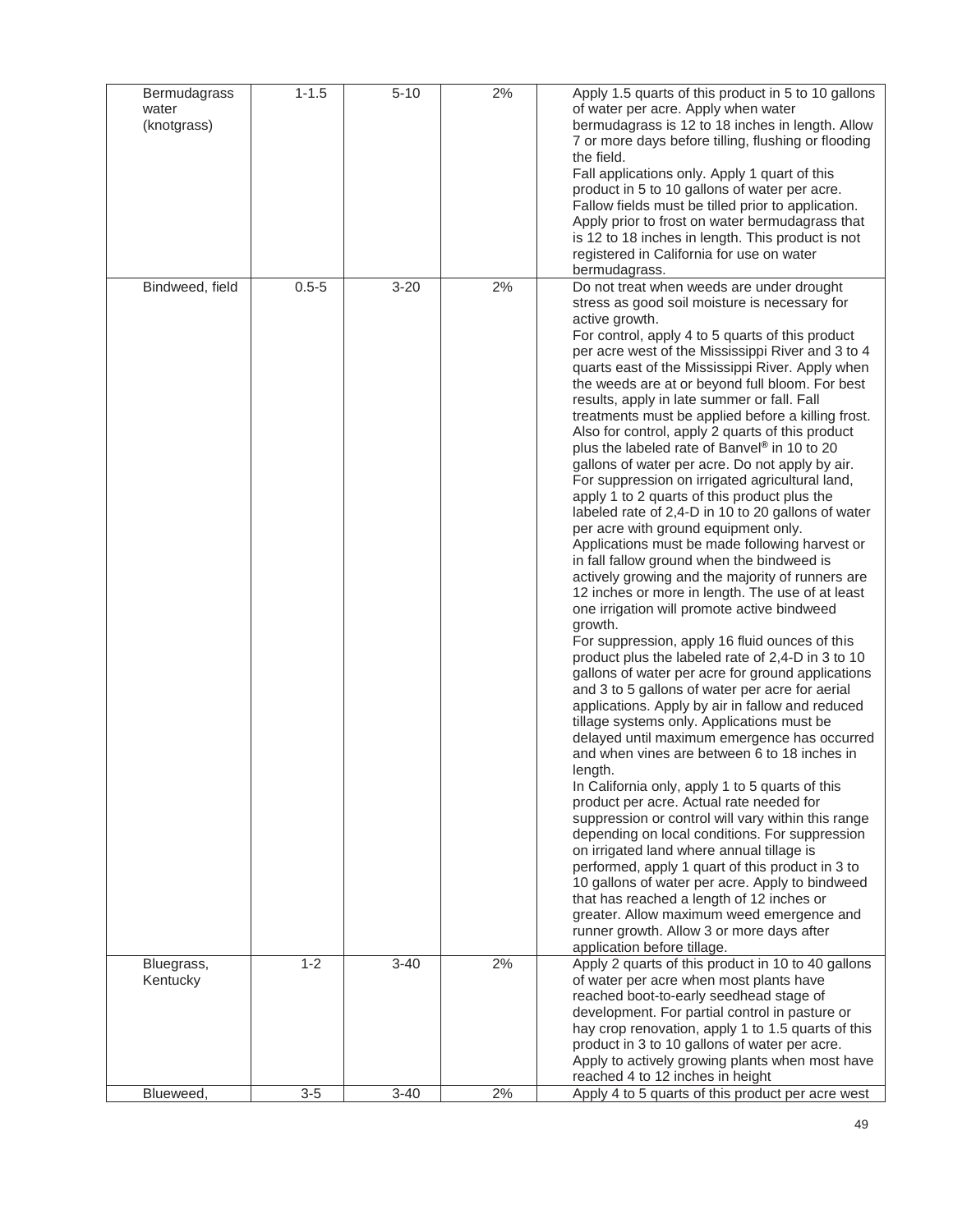| Texas                   |                   |                     |            | of the Mississippi River and 3 to 4 quarts per                                                  |
|-------------------------|-------------------|---------------------|------------|-------------------------------------------------------------------------------------------------|
|                         |                   |                     |            | acre east of the Mississippi River. Apply when                                                  |
|                         |                   |                     |            | plants are at or beyond full bloom. New leaf                                                    |
|                         |                   |                     |            | development indicates active growth. For best                                                   |
|                         |                   |                     |            | results, apply in late summer or fall. Fall                                                     |
|                         |                   |                     |            | treatments must be applied before a killing frost.                                              |
| <b>Brackenfern</b>      | $3 - 4$           | $3 - 40$            | $1 - 1.5%$ | Apply to fully expanded fronds which are at least<br>18 inches long.                            |
| Bromegrass,             | $1 - 2$           | $3 - 40$            | 2%         | Apply 2 quarts of this product in 10 to 40 gallons                                              |
| smooth                  |                   |                     |            | of water per acre when most plants have                                                         |
|                         |                   |                     |            | reached boot-to-early seedhead stage of                                                         |
|                         |                   |                     |            | development. For partial control in pasture or                                                  |
|                         |                   |                     |            | hay crop renovation, apply 1 to 1.5 quarts of this                                              |
|                         |                   |                     |            | product in 3 to 10 gallons of water per acre.                                                   |
|                         |                   |                     |            | Apply to actively growing plants when most have<br>reached 4 to 12 inches in height.            |
| Bursage,                |                   | $3 - 20$            | 2%         | For control, apply 2 quarts of this product plus                                                |
| woolly-leaf             |                   |                     |            | the labeled rate of Banvel® per acre. For partial                                               |
|                         |                   |                     |            | control, apply 1 quart of this product plus the<br>labeled rate of Banvel® per acre. Apply when |
|                         |                   |                     |            | plants are producing new active growth which                                                    |
|                         |                   |                     |            | has been initiated by moisture for at least 2                                                   |
|                         |                   |                     |            | weeks and when plants are at or beyond                                                          |
|                         |                   |                     |            | flowering.                                                                                      |
| Canarygrass,<br>reed    | $2 - 3$           | $3 - 40$            | 2%         | For best results, apply when most plants have<br>reached the boot-to-head stage of growth.      |
| Cattail                 | $3 - 5$           | $3 - 40$            | 2%         | Apply when most plants have reached the early                                                   |
|                         |                   |                     |            | head stage.                                                                                     |
| Clover, red,            | $\overline{3}$ -5 | $\overline{3} - 20$ | 2%         | Apply when most plants have reached the early                                                   |
| white                   |                   |                     |            | bud stage.                                                                                      |
| Cogongrass              | $3-5$             | $10 - 40$           | 2%         | Apply when cogongrass is at least 18 inches tall                                                |
|                         |                   |                     |            | in late summer or fall. Due to uneven stages of                                                 |
|                         |                   |                     |            | growth and the dense nature of vegetation                                                       |
|                         |                   |                     |            | preventing good spray coverage, repeat                                                          |
|                         |                   |                     |            | treatments may be necessary to maintain                                                         |
|                         |                   |                     |            | control.                                                                                        |
| Dallisgrass             | $3-5$             | $3 - 20$            | 2%         | Apply when most plants have reached the early                                                   |
|                         |                   |                     |            | head stage.                                                                                     |
| Dandelion               | $3-5$             | $3 - 40$            | 2%         | Apply when most plants have reached the early                                                   |
|                         |                   |                     |            | bud stage of growth.                                                                            |
|                         |                   |                     |            | Also for control, apply 16 fluid ounces of this                                                 |
|                         |                   |                     |            | product plus the labeled rate of 2,4-D in 3 to 10<br>gallons of water per acre.                 |
| Dock, curly             | $3-5$             | $3 - 40$            | 2%         | Apply when most plants have reached the early                                                   |
|                         |                   |                     |            | bud stage of growth.                                                                            |
|                         |                   |                     |            | Also for control, apply 16 fluid ounces of this                                                 |
|                         |                   |                     |            | product plus the labeled rate of 2,4-D in 3 to 10                                               |
|                         |                   |                     |            | gallons of water per acre.                                                                      |
| Dogbane, hemp           | $\overline{4}$    | $\overline{3} - 40$ | 2%         | Apply when most plants have reached the late                                                    |
|                         |                   |                     |            | bud to flower stage of growth. Following crop                                                   |
|                         |                   |                     |            | harvest or mowing, allow weeds to regrow to a                                                   |
|                         |                   |                     |            | mature stage prior to treatment. For best results,                                              |
|                         |                   |                     |            | apply in late summer or fall.                                                                   |
|                         |                   |                     |            | For suppression, apply 16 fluid ounces of this                                                  |
|                         |                   |                     |            | product plus the labeled rate of 2,4-D in 3 to 10                                               |
|                         |                   |                     |            | gallons of water per acre for ground applications                                               |
|                         |                   |                     |            | and 3 to 5 gallons of water per acre for aerial                                                 |
|                         |                   |                     |            | applications. Delay applications until maximum                                                  |
|                         |                   |                     |            | emergence of dogbane has occurred.                                                              |
| Fescue (except<br>tall) | $3-5$             | $3 - 20$            | 2%         | Apply when most plants have reached the early<br>head stage.                                    |
| Fescue, tall            | $1 - 3$           | $3 - 40$            | 2%         | Apply 3 quarts of ths product per acre when                                                     |
|                         |                   |                     |            | most plants have reached boot-to-early                                                          |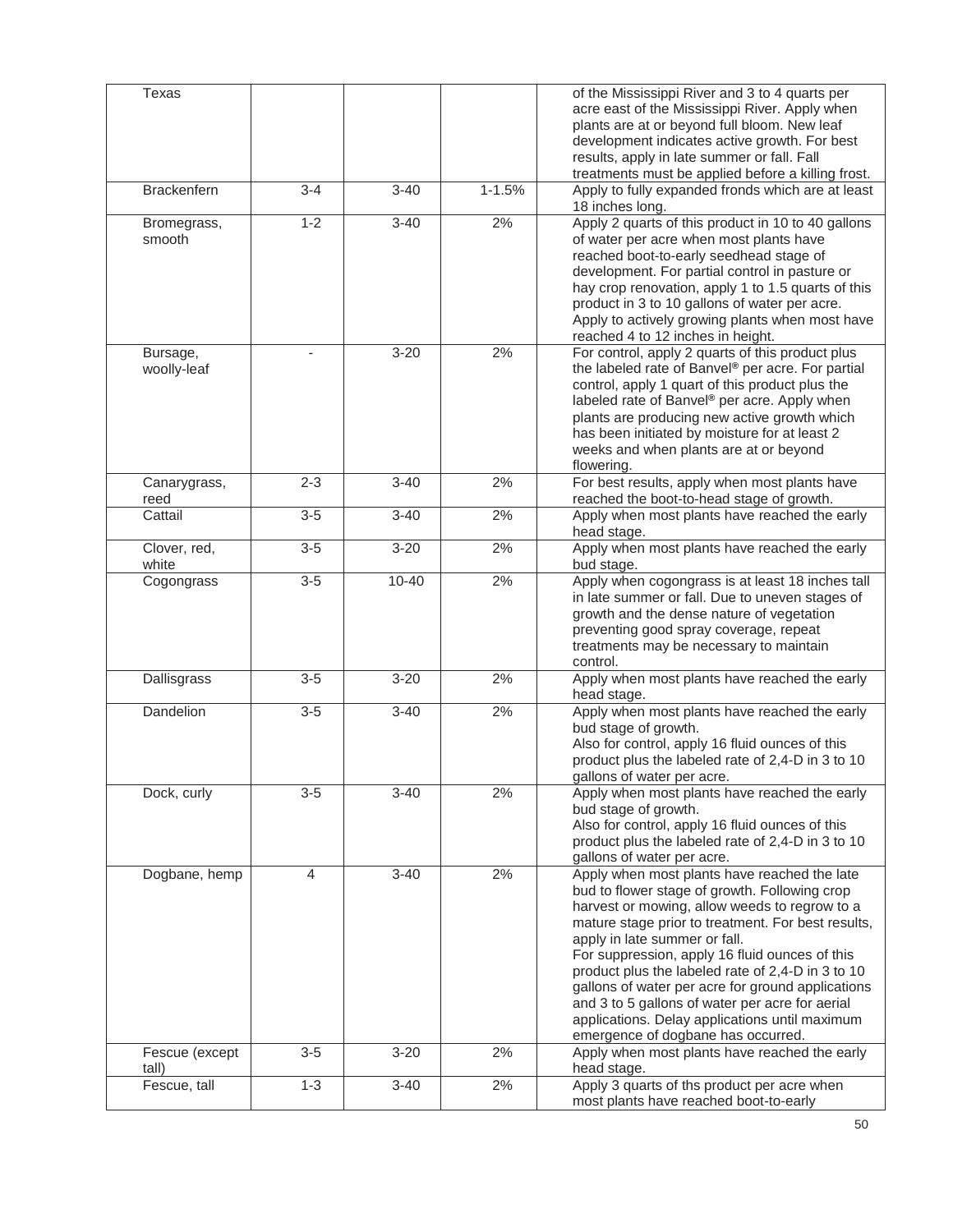|                        |                |          |                | seedhead stage of development.<br>Fall applications only: Apply 1 quart of this<br>product in 3 to 10 gallons of water per acre.<br>Apply to fescue in the fall when plants have 6 to<br>12 inches of new growth. A sequential<br>application of 1 pint per acre of this product will<br>improve long-term control and control seedlings<br>germinating after fall treatments or the following<br>spring.                                                                                                                                                                                                                                                                                                                                                                                                                                                                                                                                                                                                                                                                                                                |
|------------------------|----------------|----------|----------------|--------------------------------------------------------------------------------------------------------------------------------------------------------------------------------------------------------------------------------------------------------------------------------------------------------------------------------------------------------------------------------------------------------------------------------------------------------------------------------------------------------------------------------------------------------------------------------------------------------------------------------------------------------------------------------------------------------------------------------------------------------------------------------------------------------------------------------------------------------------------------------------------------------------------------------------------------------------------------------------------------------------------------------------------------------------------------------------------------------------------------|
| Guineagrass            | 3              | $3 - 40$ | $1\%$          | Apply when most plants have reached at least<br>the 7-leaf stage of growth. Ensure thorough<br>coverage when using hand-held equipment.                                                                                                                                                                                                                                                                                                                                                                                                                                                                                                                                                                                                                                                                                                                                                                                                                                                                                                                                                                                  |
| Horsenettle            | $3-5$          | $3 - 20$ | 2%             | Apply when most plants have reached the early<br>bud stage.                                                                                                                                                                                                                                                                                                                                                                                                                                                                                                                                                                                                                                                                                                                                                                                                                                                                                                                                                                                                                                                              |
| Horseradish            | $4-$           | $3 - 40$ | 2%             | Apply when most plants have reached the late<br>bud to flower stage of growth. For best results,<br>apply in late summer or fall.                                                                                                                                                                                                                                                                                                                                                                                                                                                                                                                                                                                                                                                                                                                                                                                                                                                                                                                                                                                        |
| Iceplant               |                |          | $1.5 - 2%$     | Iceplant must be at or beyond the early bud<br>stage of growth. Thorough coverage is<br>necessary for best control.                                                                                                                                                                                                                                                                                                                                                                                                                                                                                                                                                                                                                                                                                                                                                                                                                                                                                                                                                                                                      |
| Jerusalem<br>artichoke | $3-5$          | $3 - 20$ | 2%             | Apply when most plants are in the early bud<br>stage.                                                                                                                                                                                                                                                                                                                                                                                                                                                                                                                                                                                                                                                                                                                                                                                                                                                                                                                                                                                                                                                                    |
| Johnsongrass           | $0.5 - 3$      | $3 - 40$ | $1\%$          | In annual cropping systems apply 1 to 2 quarts<br>of this product per acre. Apply 1 quart of this<br>product in 3 to 10 gallons of water per acre. Use<br>2 quarts of this product when applying 10 to 40<br>gallons of water per acre. In non-agricultural or<br>areas where annual tillage (no-till) is not<br>practiced, apply 2 to 3 quarts of this product in<br>10 to 40 gallons of water per acre.<br>For best results, apply when most plants have<br>reached the boot-to-head stage of growth or in<br>the fall prior to frost. Allow 7 or more days after<br>application before tillage. Do not tank mix with<br>residual herbicides when using the 1 quart per<br>acre rate.<br>For burndown of Johnsongrass, apply 1 pint of<br>this product in3 to 10 gallons of water per acre<br>before the plants reach a height of 12 inches.<br>For this use, allow at least 3 days after treatment<br>before tillage.<br>Spot treatment (partial control or suppression) -<br>Apply a 1 percent solution of this product when<br>Johnsongrass is 12 to 18 inches in height.<br>Coverage must be uniform and complete. |
| Kikuyugrass            | $2 - 3$        | $3 - 40$ | 2%             | Spray when most kikuyugrass is at least 8<br>inches in height (3 or 4-leaf stage of growth).<br>Allow 3 or more days after application before<br>tillage.                                                                                                                                                                                                                                                                                                                                                                                                                                                                                                                                                                                                                                                                                                                                                                                                                                                                                                                                                                |
| Knapweed               | $\overline{4}$ | $3 - 40$ | 2%             | Apply when most plants have reached the late<br>bud to flower stage of growth. For best results,<br>apply in late summer or fall.                                                                                                                                                                                                                                                                                                                                                                                                                                                                                                                                                                                                                                                                                                                                                                                                                                                                                                                                                                                        |
| Lantana                |                |          | $1 -$<br>1.25% | Apply at or beyond the bloom stage of growth.<br>Use the higher application rate for plants that<br>have reached the woody stage of growth.                                                                                                                                                                                                                                                                                                                                                                                                                                                                                                                                                                                                                                                                                                                                                                                                                                                                                                                                                                              |
| Lespedeza              | $3-5$          | $3 - 20$ | 2%             | Apply when most plants have reached the early<br>bud stage.                                                                                                                                                                                                                                                                                                                                                                                                                                                                                                                                                                                                                                                                                                                                                                                                                                                                                                                                                                                                                                                              |
| Milkweed,<br>common    | 3              | $3 - 40$ | 2%             | Apply when most plants have reached the late<br>bud to flower stage of growth.                                                                                                                                                                                                                                                                                                                                                                                                                                                                                                                                                                                                                                                                                                                                                                                                                                                                                                                                                                                                                                           |
| Muhly,<br>wirestem     | $1 - 2$        | $3 - 40$ | 2%             | Use 1 quart of this product in 3 to 10 gallons of<br>water per acre. Use 2 quarts of this product<br>when applying 10 to 40 gallons of water per acre<br>or in pasture, sod, or non-agricultural areas.                                                                                                                                                                                                                                                                                                                                                                                                                                                                                                                                                                                                                                                                                                                                                                                                                                                                                                                  |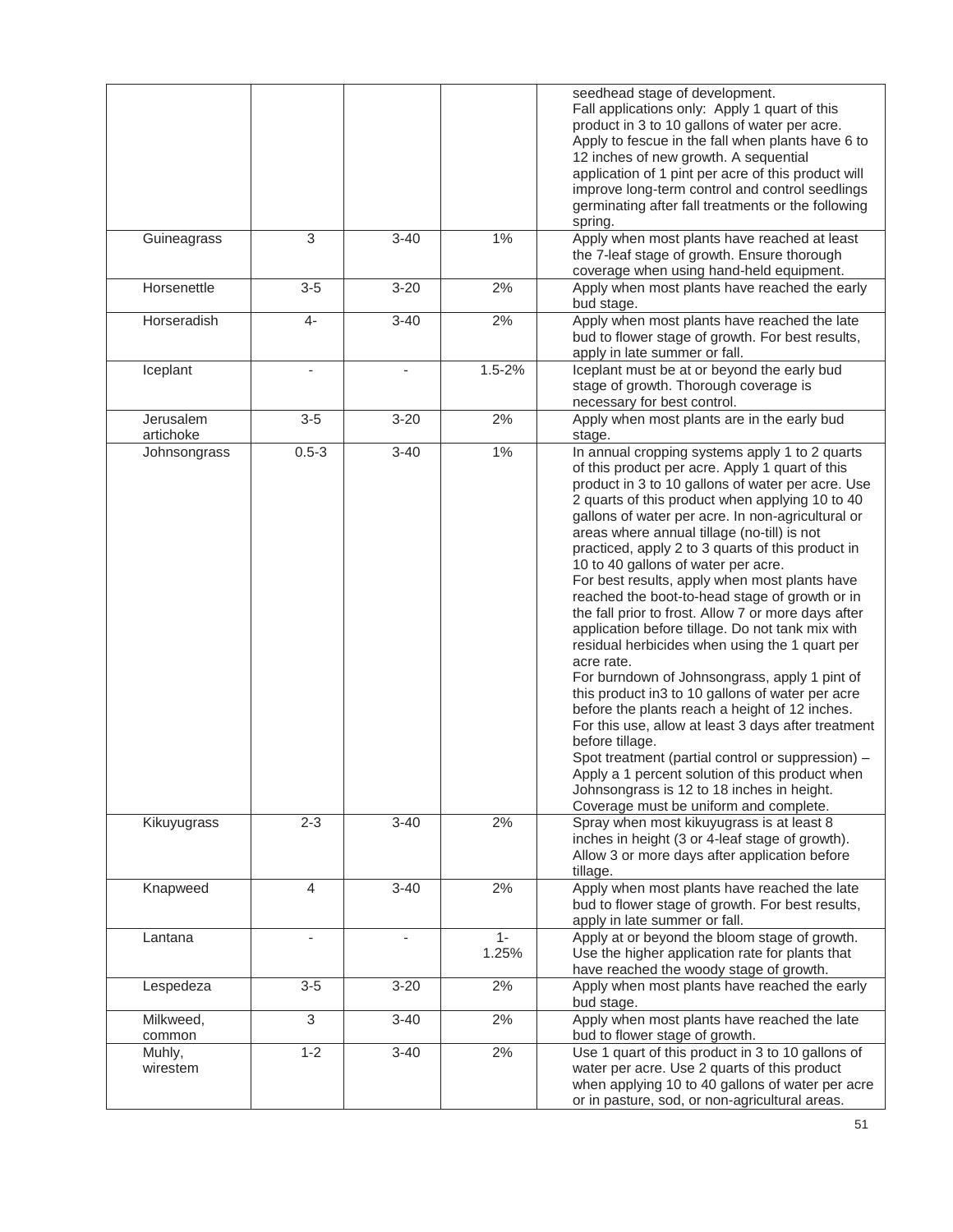|                             |                |           |            | Spray when the wirestem muhly is 8 inches or<br>more in height. Do not till between harvest and<br>fall applications or in the fall or spring prior to<br>spring applications. Allow 3 or more days after                                                                                                                                                                                                                                                                                                                                                                                                                                                                                                                                                                                                                                                                                                                              |
|-----------------------------|----------------|-----------|------------|----------------------------------------------------------------------------------------------------------------------------------------------------------------------------------------------------------------------------------------------------------------------------------------------------------------------------------------------------------------------------------------------------------------------------------------------------------------------------------------------------------------------------------------------------------------------------------------------------------------------------------------------------------------------------------------------------------------------------------------------------------------------------------------------------------------------------------------------------------------------------------------------------------------------------------------|
| Mullein,                    | $3-5$          | $3 - 20$  | 2%         | application before tillage.<br>Apply when most plants are in the early bud                                                                                                                                                                                                                                                                                                                                                                                                                                                                                                                                                                                                                                                                                                                                                                                                                                                             |
| common<br>Napiergrass       | $3-5$          | $3 - 20$  | 2%         | stage.<br>Apply when most plants are in the early head<br>stage.                                                                                                                                                                                                                                                                                                                                                                                                                                                                                                                                                                                                                                                                                                                                                                                                                                                                       |
| Nightshade,<br>silverleaf   | $\overline{2}$ | $3 - 10$  | 2%         | Applications must be made when at least 60<br>percent of the plants have berries. Fall<br>treatments must be applied before a killing frost.                                                                                                                                                                                                                                                                                                                                                                                                                                                                                                                                                                                                                                                                                                                                                                                           |
| Nutsedge,<br>purple, yellow | $0.5 - 3$      | $3 - 40$  | $1 - 2%$   | Apply 3 quarts of this product per acre or apply a<br>1 to 2 percent solution for control of nutsedge<br>plants and immature nutlets attached to treated<br>plants. Treat when plants are in flower or when<br>new nutlets can be found at rhizome tips. Nutlets<br>which have not germinated will not be controlled<br>and may germinate following treatment. Repeat<br>treatments will be required for long-term control<br>of ungerminated tubers.<br>Sequential applications: 1 to 2 quarts of this<br>product in 3 to 10 gallons of water per acre will<br>also provide control. Make applications when a<br>majority of the plants are in the 3 to 5-leaf stage<br>(less than 6 inches tall). Repeat this application,<br>as necessary, when newly emerging plants<br>reach the 3 to 5-leaf stage. Subsequent<br>applications will be necessary for long-term<br>control<br>For partial control of existing plants, apply 1 pint |
|                             |                |           |            | to 2 quarts of this product in 3 to 40 gallons of<br>water per acre. Treat when plants have 3 to 5<br>leaves and most are less than 6 inches tall.<br>Repeat treatments will be required to control<br>subsequent emerging plants or regrowth of<br>existing plants                                                                                                                                                                                                                                                                                                                                                                                                                                                                                                                                                                                                                                                                    |
| Orchardgrass                | $1 - 2$        | $3 - 40$  | 2%         | Apply 2 quarts of this product in 10 to 40 gallons<br>of water per acre when most plants have<br>reached boot-to-early seedhead stage of<br>development. For partial control in pasture or<br>hay crop renovation, apply 1 to 1.5 quarts of this<br>product in 3 to 10 gallons of water per acre.<br>Apply to actively growing plants when most have<br>reached 4 to 12 inches in height.                                                                                                                                                                                                                                                                                                                                                                                                                                                                                                                                              |
|                             |                |           |            | Orchardgrass sods going to no-till corn: Apply 1<br>to 1.5 quarts of this product in 3 to 10 gallons of<br>water per acre. Apply to orchardgrass that is a<br>minimum of 12 inches tall for spring applications<br>and 6 inches tall for fall applications. Allow at<br>least 3 days following application before<br>planting. A sequential application of atrazine will<br>be necessary for optimum results.                                                                                                                                                                                                                                                                                                                                                                                                                                                                                                                          |
| Pampasgrass                 |                |           | $1.5 - 2%$ | Pampasgrass must be at or beyond the boot<br>stage of growth. Thorough coverage is<br>necessary for best control.                                                                                                                                                                                                                                                                                                                                                                                                                                                                                                                                                                                                                                                                                                                                                                                                                      |
| Paragrass                   | $3-5$          | $3 - 20$  | 2%         | Apply when most plants are in the early head<br>stage.                                                                                                                                                                                                                                                                                                                                                                                                                                                                                                                                                                                                                                                                                                                                                                                                                                                                                 |
| Phragmites                  | $3-5$          | $10 - 40$ | $1 - 2%$   | For partial control. For best results, treat during<br>late summer or fall months or when plants are                                                                                                                                                                                                                                                                                                                                                                                                                                                                                                                                                                                                                                                                                                                                                                                                                                   |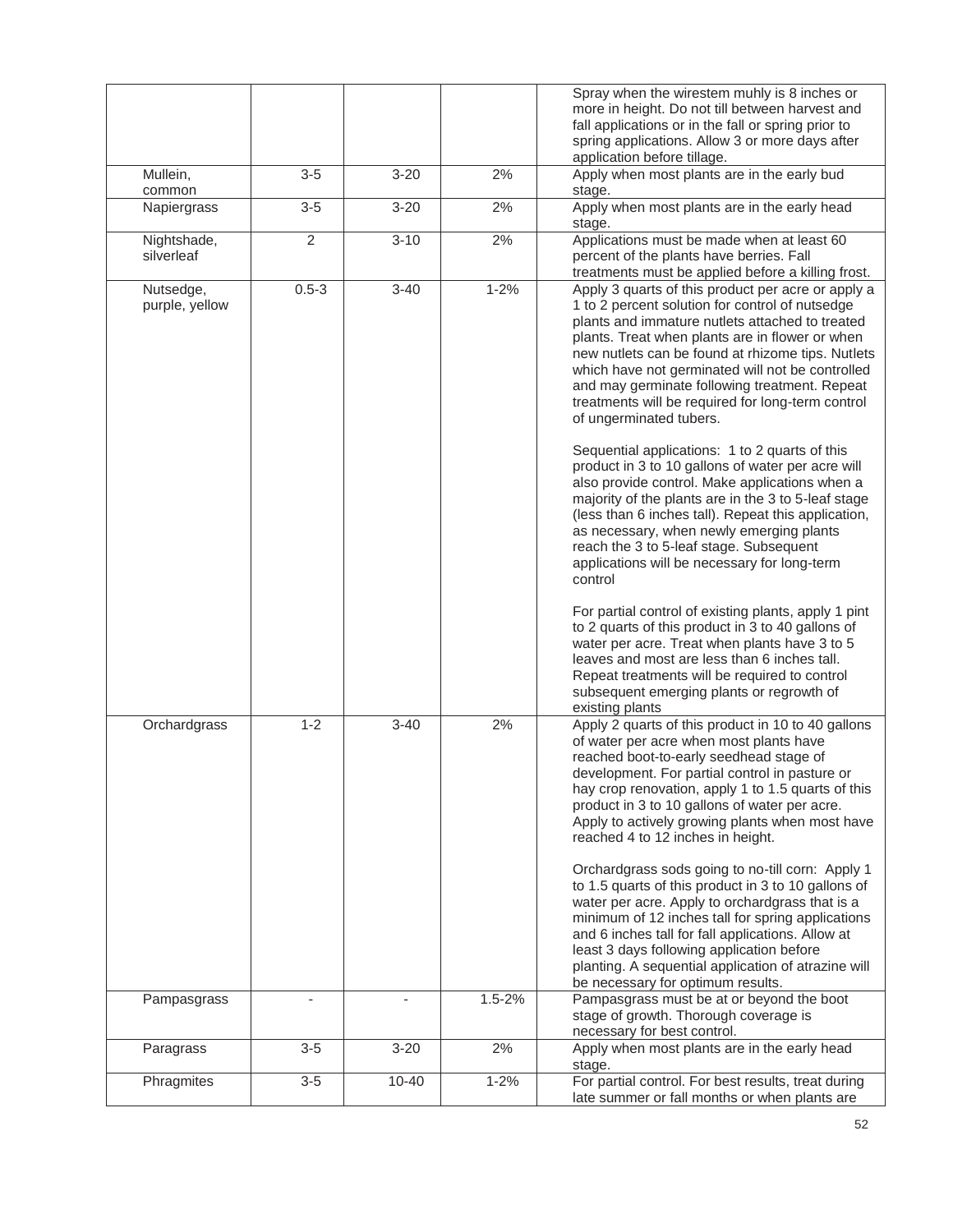|                        |            |          |          | actively growing and in full bloom. Treatment<br>before or after this stage may lead to reduced<br>control. Due to the dense nature of the<br>vegetation, which may prevent good spray<br>coverage or uneven stages of growth, repeat<br>treatments may be necessary to maintain<br>control. Visual control symptoms will be slow to<br>develop.                                                                                                                      |
|------------------------|------------|----------|----------|-----------------------------------------------------------------------------------------------------------------------------------------------------------------------------------------------------------------------------------------------------------------------------------------------------------------------------------------------------------------------------------------------------------------------------------------------------------------------|
| Poison hemlock         |            |          | $1 - 2%$ | Apply as a spray-to-wet treatment. Optimum<br>results are obtained when plants are treated at<br>the bud to full-bloom stage of growth.                                                                                                                                                                                                                                                                                                                               |
| Quackgrass             | $1 - 3$    | $3 - 40$ | 2%       | In annual cropping systems, or in pastures and<br>sods followed by deep tillage: Apply 1 quart of<br>this product in 3 to 10 gallons of water per acre.<br>For 10 to 40 gallons of water per acre, apply 2<br>quarts of this product.                                                                                                                                                                                                                                 |
|                        |            |          |          | <b>Restriction:</b> Do not tank mix with residual<br>herbicides when using the 1 quart rate. Spray<br>when quackgrass is 6 to 8 inches in height. Do<br>not till between harvest and fall applications or in<br>fall or spring prior to spring application. Allow 3<br>or more days after application before tillage. In<br>pastures or sods, use a moldboard plow for best<br>results.                                                                               |
|                        |            |          |          | In pastures, sods or non-agricultural areas<br>where deep tillage does not follow application:<br>Apply 2 to 3 quarts of this product in 10 to 40<br>gallons of water per acre when the quackgrass is<br>greater than 8 inches tall.                                                                                                                                                                                                                                  |
| Redvine                | $0.75 - 2$ | $5 - 10$ | 2%       | For suppression, apply 24 fluid ounces of this<br>product per acre at each of two applications 7 to<br>14 days apart or a single application of 2 quarts<br>per acre. Apply specified rates in 5 to 10 gallons<br>of water per acre. Apply in late September or<br>early October to plants which are at least 18<br>inches tall and have been growing 45 to 60 days<br>since the last tillage operation. Make<br>applications at least 1 week before a killing frost. |
| Reed, giant            |            |          | 2%       | Best results are obtained when applications are<br>made in late summer to fall.                                                                                                                                                                                                                                                                                                                                                                                       |
| Ryegrass,<br>perennial | $1 - 3$    | $3 - 40$ | $1\%$    | In annual cropping systems apply 1 to 2 quarts<br>of this product per acre. Apply 1 quart of this<br>product in 3 to 10 gallons of water per acre. Use<br>2 quarts of this product when applying 10 to 40<br>gallons of water per acre. In non-agricultural, or<br>areas where annual tillage (no-till) is not<br>practiced, apply 2 to 3 quarts of this product in<br>10 to 40 gallons water per acre.                                                               |
|                        |            |          |          | For best results, apply when most plants have<br>reached the boot-to-head stage of growth or in<br>the fall prior to frost. Do not tank-mix with<br>residual herbicides when using the 1 quart per<br>acre rate.                                                                                                                                                                                                                                                      |
| Smartweed,<br>swamp    | $3-5$      | $3 - 40$ | 2%       | Apply when most plants have reached the early<br>bud stage of growth.<br>Also for control, apply 16 fluid ounces of this<br>product plus the labeled rate of 2,4-D in 3 to 10<br>gallons of water per acre in the late summer or<br>fall.                                                                                                                                                                                                                             |
| Spurge, leafy          |            | $3 - 10$ | 2%       | For suppression, apply 16 fluid ounces of this                                                                                                                                                                                                                                                                                                                                                                                                                        |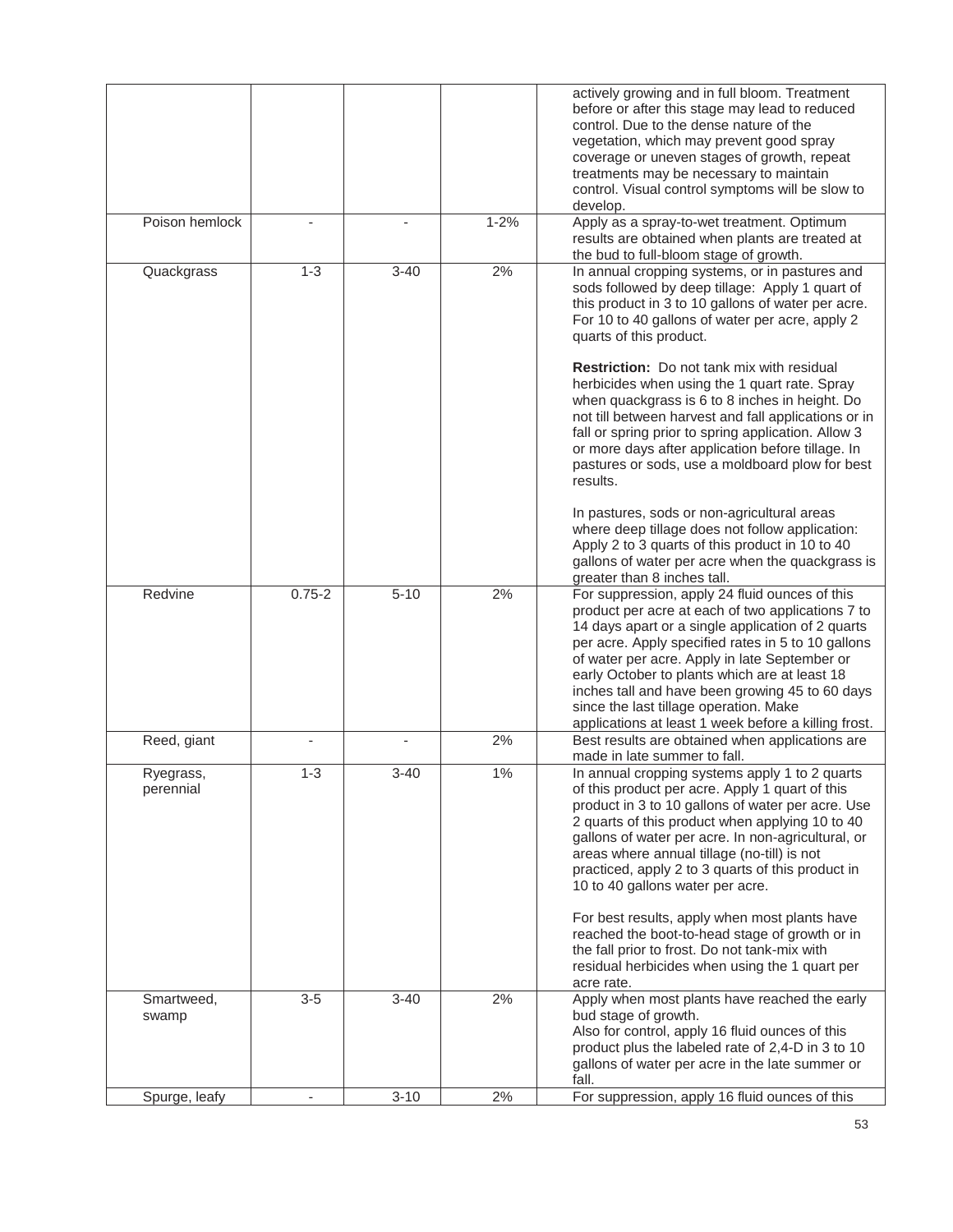|                 |                |                          |    | product plus the labeled rate of 2,4-D in 3 to 10<br>gallons of water per acre in the late summer or |
|-----------------|----------------|--------------------------|----|------------------------------------------------------------------------------------------------------|
|                 |                |                          |    | fall. If mowing has occurred prior to treatment,                                                     |
|                 |                |                          |    |                                                                                                      |
|                 |                |                          |    | apply when most of the plants are 12 inches tall.                                                    |
| Starthistle,    | $\overline{2}$ | $10 - 40$                | 2% | Best results are obtained when applications are                                                      |
| yellow          |                |                          |    | made during the rosette, bolting and early flower                                                    |
|                 |                |                          |    | stages.                                                                                              |
| Sweet potato,   |                | $\overline{\phantom{a}}$ | 2% | Partial control. Apply to plants that are at or                                                      |
| wild            |                |                          |    | beyond the bloom stage of growth. Repeat                                                             |
|                 |                |                          |    | applications may be required.                                                                        |
| Thistle,        |                |                          | 2% | Partial control. Apply to plants that are at or                                                      |
| artichoke       |                |                          |    | beyond the bloom stage of growth. Repeat                                                             |
|                 |                |                          |    | applications may be required.                                                                        |
| Thistle, Canada | $2 - 3$        | $3 - 40$                 | 2% | Apply when most plants are at or beyond the                                                          |
|                 |                |                          |    | bud stage of growth. After harvest, mowing or                                                        |
|                 |                |                          |    | tillage in the late summer or fall, allow at least 4                                                 |
|                 |                |                          |    | weeks for initiation of active growth and rosette                                                    |
|                 |                |                          |    | development prior to the application of this                                                         |
|                 |                |                          |    | product. Fall treatments must be applied before                                                      |
|                 |                |                          |    | a killing frost. Allow 3 or more days after                                                          |
|                 |                |                          |    | application before tillage.                                                                          |
|                 |                |                          |    |                                                                                                      |
|                 |                |                          |    | For suppression, apply 1 quart of this product, or                                                   |
|                 |                |                          |    | 1 pint of this product plus the labeled rate of 2,4-                                                 |
|                 |                |                          |    | D, in 3 to 10 gallons of water per acre in the late                                                  |
|                 |                |                          |    | summer or fall after harvest, mowing or tillage.                                                     |
|                 |                |                          |    | Allow rosette regrowth to a minimum of 6 inches                                                      |
|                 |                |                          |    | in diameter before treating. Applications can be                                                     |
|                 |                |                          |    |                                                                                                      |
|                 |                |                          |    | made as long as leaves are still green and plants                                                    |
|                 |                |                          |    | are actively growing at the time of application.                                                     |
|                 |                |                          |    | Allow 3 or more days after application before                                                        |
|                 |                |                          |    | tillage.                                                                                             |
| Timothy         | $2 - 3$        | $3 - 40$                 | 2% | For best results, apply when most plants have                                                        |
|                 |                |                          |    | reached the boot-to-head stage of growth.                                                            |
| Torpedograss    | $4 - 5$        | $\overline{3} - 40$      | 2% | For partial control. Apply when most plants are                                                      |
|                 |                |                          |    | at or beyond the seedhead stage of growth.                                                           |
|                 |                |                          |    | Repeat applications will be required to maintain                                                     |
|                 |                |                          |    | control. Fall treatments must be applied before                                                      |
|                 |                |                          |    | frost.                                                                                               |
| Trumpetcreeper  | $\overline{2}$ | $5 - 10$                 | 2% | Partial control. Apply in late September or                                                          |
|                 |                |                          |    | October, to plants which are at least 18 inches                                                      |
|                 |                |                          |    | tall and have been growing 45-60 days since the                                                      |
|                 |                |                          |    | last tillage operation. Make applications at least                                                   |
|                 |                |                          |    | 1 week before a killing frost.                                                                       |
| Vaseygrass      | $3-5$          | $3 - 20$                 | 2% | Apply when most plants are in the early head                                                         |
|                 |                |                          |    | stage.                                                                                               |
| Velvetgrass     | $3-5$          | $3 - 20$                 | 2% | Apply when most plants are in the early head                                                         |
|                 |                |                          |    | stage.                                                                                               |
| Wheatgrass,     | $2 - 3$        | $\overline{3} - 40$      | 2% | For best results, apply when most plants have                                                        |
| western         |                |                          |    | reached the boot-to-head stage of growth.                                                            |

Apply to actively growing perennial weeds.

**Restriction:**

- If weeds have been mowed or tilled, do not treat until plants have resumed active growth and have reached the specified stages.
- Repeat treatments may be necessary to control weeds regenerating from underground parts or seed. Repeat treatments must be made prior to crop emergence.
- Unless otherwise stated, allow 7 or more days after application before tillage.
- Do not treat when weeds are under drought stress as good soil moisture is necessary for active growth.

For hand-held sprayers, prepare the desired volume of spray solution by mixing the amount of this product in water as shown in the following table: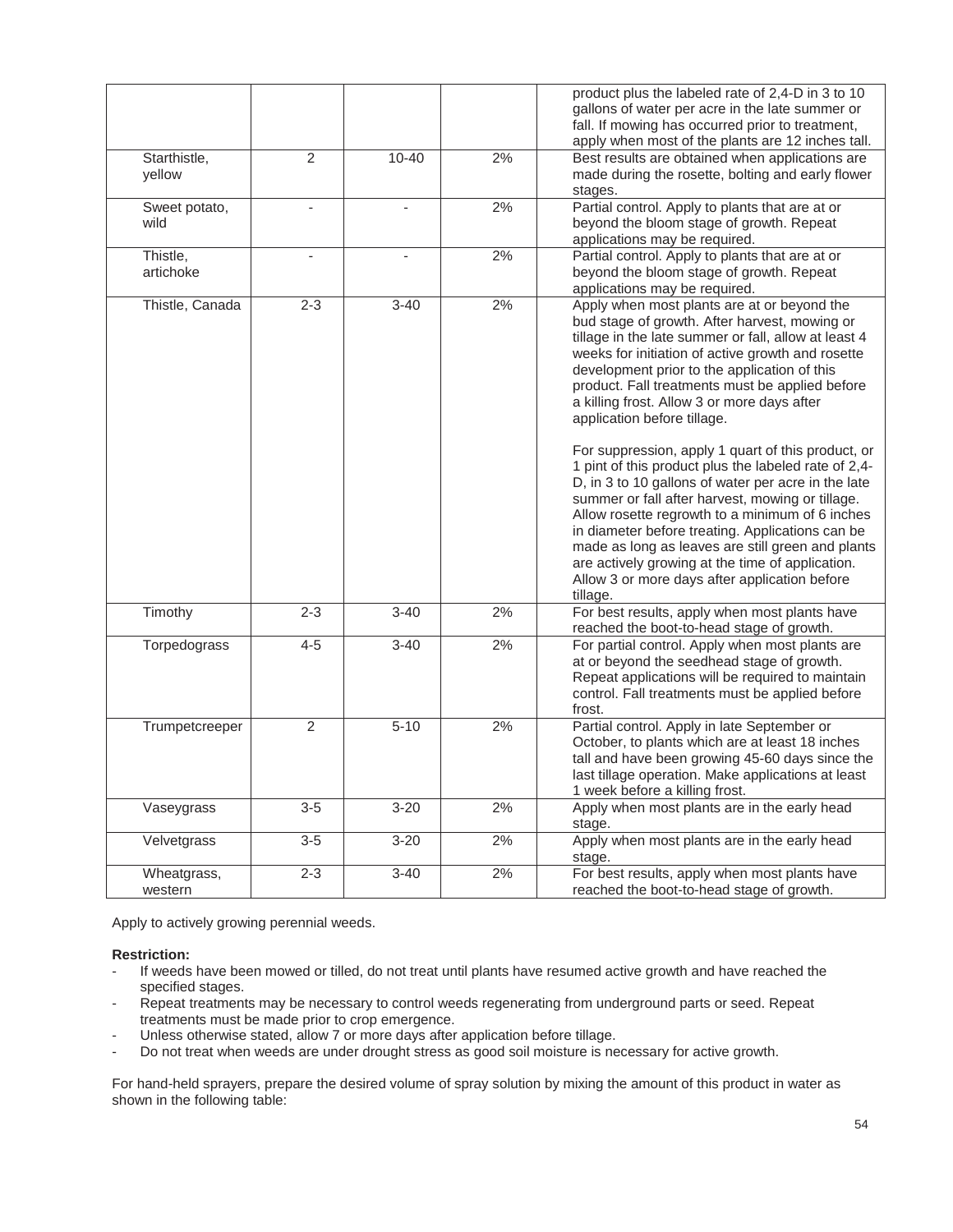| Desired | Amount of Plus   |                   |                    |                   |                   |                  |
|---------|------------------|-------------------|--------------------|-------------------|-------------------|------------------|
| Volume  | $\frac{1}{2}\%$  | 1%                | $1\frac{1}{2}\%$   | 2%                | 5%                | 10%              |
| Gal     | $\frac{2}{3}$ OZ | $1\frac{1}{3}$ oz | 2 oz               | $2\frac{2}{3}$ oz | $6\frac{1}{2}$ oz | 13 oz            |
| 25 Gal  | pt               | qt                | $1\frac{1}{2}$ qt  | 2 gt              | 5 gt              | 10 <sub>gt</sub> |
| 100 Gal | 2 at             | gal               | $1\frac{1}{2}$ gal | 2 gal             | 5 gal             | 10 gal           |

2 tablespoons = 1 fluid ounce

## **17.0 WOODY BRUSH AND TREES RATE TABLE (ALPHABETICALLY BY SPECIES)**

Apply this product after full leaf expansion, unless otherwise directed. Use the higher rate for larger plants and/or dense areas of growth. On vines, use the higher rate for plants that have reached the woody stage of growth. Best results are obtained when application is made in late summer or fall after fruit formation.

In arid areas, best results are obtained when applications are made in the spring to early summer when brush species are at high moisture content and are flowering.

Ensure thorough coverage when using hand-held equipment. Symptoms may not appear prior to frost or senescence with fall treatments.

Allow 7 or more days after application before tillage, mowing or removal. Repeat treatments may be necessary to control plants regenerating from underground parts or seed. Some autumn colors on undesirable deciduous species are acceptable provided no major leaf drop has occurred. Reduced performance may result if fall treatments are made following a frost.

| <b>Weed Species</b>            | Rate<br>(QT/A)           | Water<br>Volume     | Hand-<br>Held | Instructions                                                                                                                                                                                                                                                                                                                                                                                                                                                                                                                                                                                                       |
|--------------------------------|--------------------------|---------------------|---------------|--------------------------------------------------------------------------------------------------------------------------------------------------------------------------------------------------------------------------------------------------------------------------------------------------------------------------------------------------------------------------------------------------------------------------------------------------------------------------------------------------------------------------------------------------------------------------------------------------------------------|
|                                |                          |                     | $\%$          |                                                                                                                                                                                                                                                                                                                                                                                                                                                                                                                                                                                                                    |
|                                |                          |                     | Solution      |                                                                                                                                                                                                                                                                                                                                                                                                                                                                                                                                                                                                                    |
| Alder                          | $3 - 4$                  | $3 - 40$            | $1 - 1.5%$    | For control                                                                                                                                                                                                                                                                                                                                                                                                                                                                                                                                                                                                        |
| Ash                            | $2 - 5$                  | $3 - 40$            | $1 - 2%$      | Partial control                                                                                                                                                                                                                                                                                                                                                                                                                                                                                                                                                                                                    |
| Aspen, quaking                 | $2 - 3$                  | $3 - 40$            | $1 - 1.5%$    | For control                                                                                                                                                                                                                                                                                                                                                                                                                                                                                                                                                                                                        |
| <b>Bearmat</b><br>(Bearclover) | $2 - 5$                  | $3 - 40$            | $1 - 2%$      | Partial control                                                                                                                                                                                                                                                                                                                                                                                                                                                                                                                                                                                                    |
| Beech                          | $2 - 5$                  | $3 - 40$            | $1 - 2%$      | Partial control                                                                                                                                                                                                                                                                                                                                                                                                                                                                                                                                                                                                    |
| <b>Birch</b>                   | $\overline{c}$           | $3 - 40$            | $1\%$         | For control                                                                                                                                                                                                                                                                                                                                                                                                                                                                                                                                                                                                        |
| Blackberry                     | $3 - 4$                  | $10 - 40$           | $1 - 1.5%$    | For control. Make applications after plants<br>have reached full leaf maturity. Best results<br>are obtained when applications are made in<br>late summer or fall. Applications may also be<br>made after leaf drop and until a killing frost or<br>as long as stems are green. After berries have<br>set or dropped in late fall, blackberry can be<br>controlled by applying a 3⁄4 percent solution of<br>this product. For control of blackberries after<br>leaf drop and until a killing frost or as long as<br>stems are green, apply 3 to 4 quarts of this<br>product in 10 to 40 gallons of water per acre. |
| Blackgum                       | $2 - 5$                  | $3 - 40$            | $1 - 2%$      | For control                                                                                                                                                                                                                                                                                                                                                                                                                                                                                                                                                                                                        |
| <b>Bracken</b>                 | $2 - 5$                  | $3 - 40$            | $1 - 2%$      | For control                                                                                                                                                                                                                                                                                                                                                                                                                                                                                                                                                                                                        |
| Broom, French,<br>Scotch       |                          |                     | $1.5 - 2%$    | For control                                                                                                                                                                                                                                                                                                                                                                                                                                                                                                                                                                                                        |
| Buckwheat,<br>California       | $\overline{\phantom{a}}$ | ÷,                  | $1 - 2%$      | For partial control. Thorough coverage of<br>foliage is necessary for best results.                                                                                                                                                                                                                                                                                                                                                                                                                                                                                                                                |
| Cascara                        | $2 - 5$                  | $3 - 40$            | $1 - 2%$      | Partial control                                                                                                                                                                                                                                                                                                                                                                                                                                                                                                                                                                                                    |
| Catsclaw                       | $\overline{\phantom{a}}$ |                     | $1 - 1.5%$    | Partial control                                                                                                                                                                                                                                                                                                                                                                                                                                                                                                                                                                                                    |
| Ceanothus                      | $2 - 5$                  | $3 - 40$            | $1 - 2%$      | Partial control                                                                                                                                                                                                                                                                                                                                                                                                                                                                                                                                                                                                    |
| Chamise                        | $\overline{\phantom{a}}$ | ÷,                  | 1%            | For control. Thorough coverage of foliage is<br>necessary for best results.                                                                                                                                                                                                                                                                                                                                                                                                                                                                                                                                        |
| Cherry; bitter,<br>black, pin  | $2 - 3$                  | $\overline{3} - 40$ | $1 - 1.5%$    | For control                                                                                                                                                                                                                                                                                                                                                                                                                                                                                                                                                                                                        |
| Coyote brush                   | $\blacksquare$           | $\bar{a}$           | $1.5 - 2%$    | For control. Apply when at least 50 percent of<br>the new leaves are fully developed.                                                                                                                                                                                                                                                                                                                                                                                                                                                                                                                              |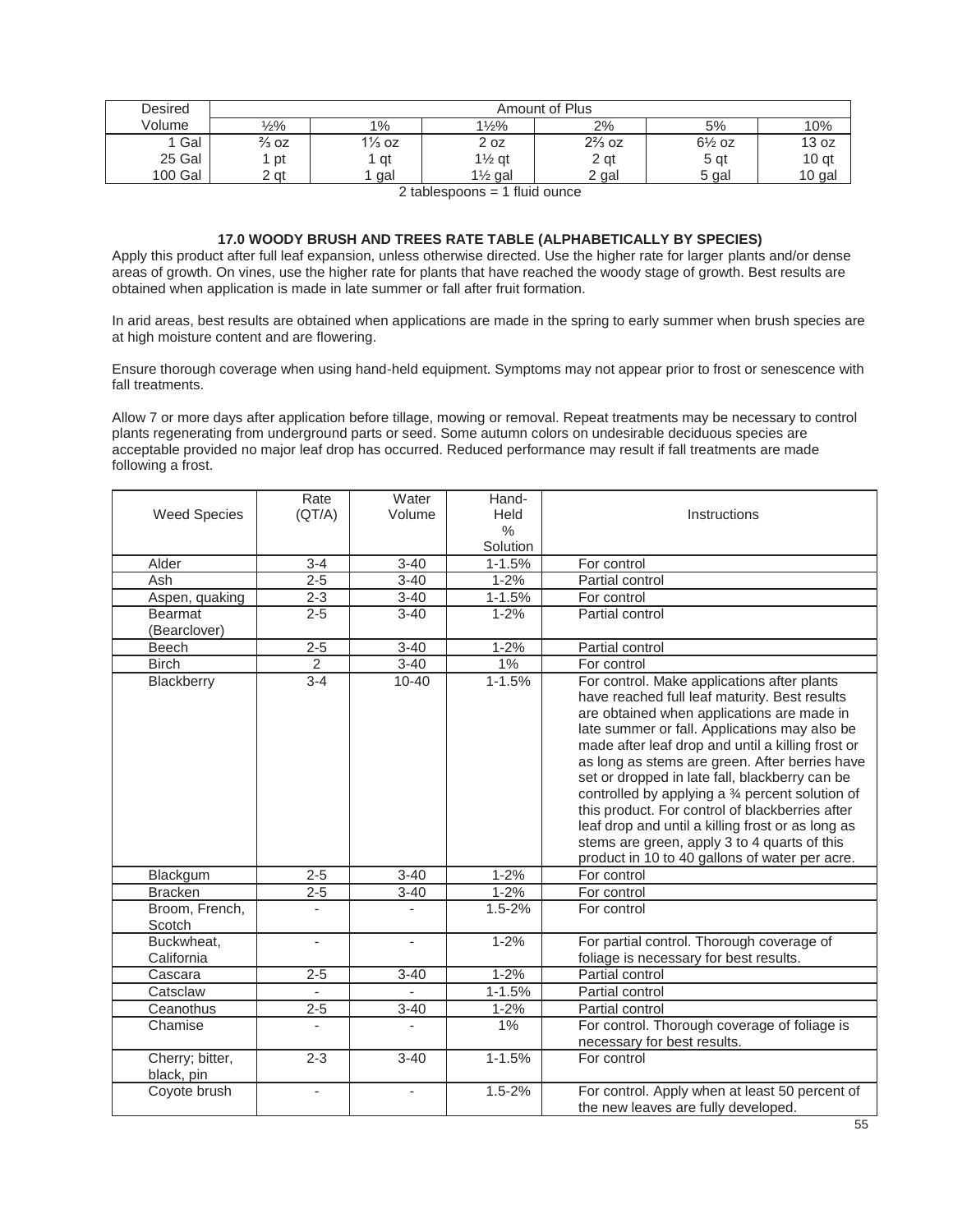|                              | Rate                     | Water                    | Hand-                  |                                                                   |
|------------------------------|--------------------------|--------------------------|------------------------|-------------------------------------------------------------------|
| <b>Weed Species</b>          | (QT/A)                   | Volume                   | Held<br>$\%$           | Instructions                                                      |
|                              |                          |                          | Solution               |                                                                   |
| Dogwood                      | $2 - 5$                  | $3 - 40$                 | $1 - 2%$               | Partial control                                                   |
| Elderberry                   | $\overline{2}$           | $3 - 40$                 | $1\%$                  | For control                                                       |
| <b>Elm</b>                   | $2 - 5$                  | $3 - 40$                 | $1 - 2%$               | Partial control                                                   |
| Eucalyptus                   | $\overline{\phantom{a}}$ |                          | 2%                     | For control of eucalyptus resprouts, apply                        |
|                              |                          |                          |                        | when resprouts are 6 to 12 feet tall. Ensure                      |
|                              |                          |                          |                        | complete coverage. Avoid application to                           |
| Florida holly                | $2 - 5$                  | $3 - 40$                 | $1 - 2%$               | drought-stressed plants.<br>Partial control                       |
| (Brazilian                   |                          |                          |                        |                                                                   |
| Peppertree)                  |                          |                          |                        |                                                                   |
| Gorse                        | $2 - 5$                  | $3 - 40$                 | $1 - 2%$               | Partial control                                                   |
| Hasardia                     | $\overline{a}$           |                          | $1 - 2%$               | Partial control. Thorough coverage of foliage is                  |
|                              |                          |                          |                        | necessary for best results.                                       |
| Hawthorn                     | $2 - 3$                  | $3 - 40$                 | $1 - 1.5%$             | For control                                                       |
| Hazel                        | 2                        | $3 - 40$                 | 1%                     | For control                                                       |
| Hickory                      | $2 - 5$                  | $3 - 40$                 | $1 - 2%$               | Partial control                                                   |
| Honeysuckle                  | $3 - 4$                  | $3 - 40$                 | $1 - 1.5%$             | For control                                                       |
| Hornbeam,<br>American        | $2 - 5$                  | $3 - 40$                 | $1 - 2%$               | Partial control                                                   |
| Kudzu                        | $\overline{4}$           | $3 - 40$                 | 2%                     | For control. Repeat applications may be                           |
|                              |                          |                          |                        | required to maintain control.                                     |
| Locust, black                | $2 - 4$                  | $3 - 40$                 | $1 - 2%$               | Partial control                                                   |
| Madrone                      |                          |                          | 2%                     | Partial control. Apply to resprouts that are 3 to                 |
| resprouts                    |                          |                          |                        | 6 feet tall. Best results are obtained with                       |
|                              |                          |                          |                        | spring/early summer treatments.                                   |
| Manzanita<br>Maple, red      | $2 - 4$<br>$2 - 4$       | $3 - 40$<br>$3 - 40$     | $1 - 2%$<br>$1 - 2.5%$ | Partial control<br>For control, apply a 1 to 1.5 percent solution |
|                              |                          |                          |                        | when at least 50 percent of the new leaves are                    |
|                              |                          |                          |                        | fully developed. For partial control, apply 2 to                  |
|                              |                          |                          |                        | 4 quarts of this product per acre.                                |
| Maple, sugar                 | ÷,                       | $\overline{\phantom{a}}$ | $1 - 1.5%$             | For control. Apply when at least 50 percent of                    |
|                              |                          |                          |                        | the new leaves are fully developed.                               |
| Monkey flower                |                          |                          | $1 - 2%$               | Partial control. Thorough coverage of foliage is                  |
| Oak; black,                  | $2 - 4$                  | $3 - 40$                 | $1 - 2%$               | necessary for best results.<br>Partial control                    |
| white                        |                          |                          |                        |                                                                   |
| Oak, post                    | $3 - 4$                  | $3 - 40$                 | $1 - 1.5%$             | For control                                                       |
| Oak; northern,               |                          |                          | $1 - 1.5%$             | For control. Apply when at least 50 percent of                    |
| pin                          |                          |                          |                        | the new leaves are fully developed.                               |
| Oak, southern,               | $2 - 3$                  | $3 - 40$                 | $1 - 1.5%$             | For control                                                       |
| red                          |                          |                          |                        |                                                                   |
| Persimmon                    | $2 - 5$<br>$2 - 5$       | $3 - 40$                 | $1 - 2%$               | Partial control                                                   |
| Pine<br>Poison               | $4 - 5$                  | $3 - 40$<br>$3 - 40$     | $1 - 2%$<br>2%         | For control<br>For control. Repeat applications may be            |
| ivy/Poison oak               |                          |                          |                        | required to maintain control. Fall treatments                     |
|                              |                          |                          |                        | must be applied before leaves lose green                          |
|                              |                          |                          |                        | color.                                                            |
| Poplar, yellow               | $2 - 5$                  | $3 - 40$                 | $1 - 2%$               | Partial control                                                   |
| Redbud,                      | $2 - 5$                  | $3 - 40$                 | $1 - 2%$               | For control                                                       |
| eastern                      |                          |                          |                        |                                                                   |
| Rose, multiflora             | $\overline{2}$           | $3 - 40$                 | $1\%$                  | For control. Treatments must be made prior to                     |
|                              |                          |                          |                        | leaf deterioration by leaf-eating insects.                        |
| Russian olive<br>Sage, black | $2 - 5$                  | $3 - 40$                 | $1 - 2%$<br>$1\%$      | Partial control<br>For control. Thorough coverage of foliage is   |
|                              |                          |                          |                        | necessary for best results.                                       |
| Sage, white                  | $2 - 5$                  | $3 - 40$                 | $1 - 2%$               | Partial control                                                   |
| Sage brush,                  |                          |                          | 1%                     | For control. Thorough coverage of foliage is                      |
| California                   |                          |                          |                        | necessary for best results.                                       |
|                              |                          |                          |                        |                                                                   |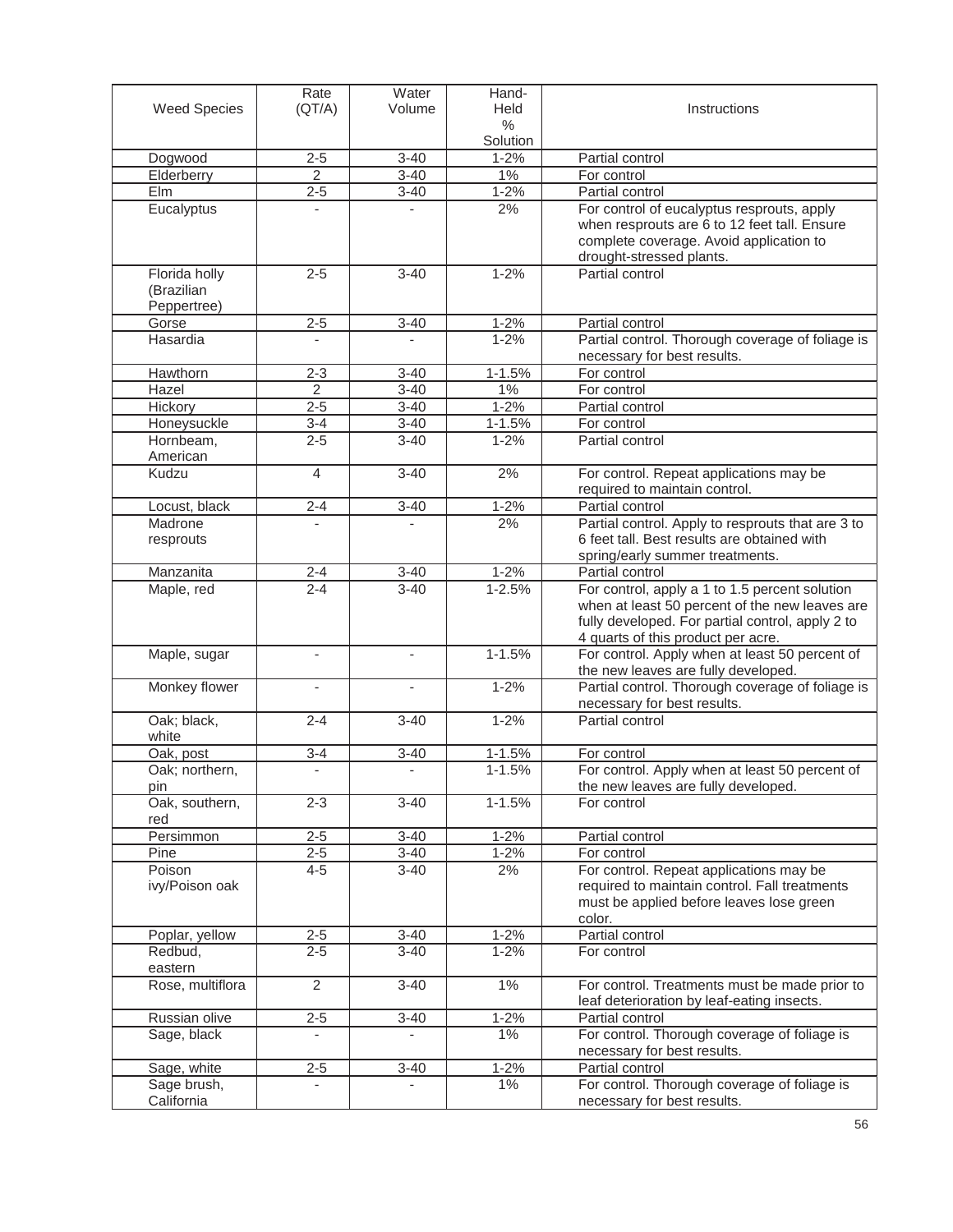|                     | Rate           | Water<br>Volume | Hand-<br>Held | Instructions                                     |
|---------------------|----------------|-----------------|---------------|--------------------------------------------------|
| <b>Weed Species</b> | (QT/A)         |                 | $\%$          |                                                  |
|                     |                |                 | Solution      |                                                  |
| Salmonberry         | $\overline{2}$ | $3 - 40$        | $1\%$         | For control                                      |
|                     |                |                 |               |                                                  |
| Salt-cedar          | $2 - 5$        | $3 - 40$        | $1 - 2%$      | For control                                      |
| Sassafras           | $2 - 5$        | $3 - 40$        | $1 - 2%$      | Partial control                                  |
| Sourwood            | $2 - 5$        | $3 - 40$        | $1 - 2%$      | Partial control                                  |
| Sumac; poison,      | $2 - 4$        | $3 - 40$        | $1 - 2%$      | Partial control                                  |
| smooth, winged      |                |                 |               |                                                  |
| Sweetgum            | $2 - 3$        | $3 - 40$        | $1 - 1.5%$    | For control                                      |
| Swordfern           | $2 - 5$        | $3 - 40$        | $1 - 2%$      | Partial control                                  |
| Tallowtree,         |                |                 | 1%            | For control. Thorough coverage of foliage is     |
| Chinese             |                |                 |               | necessary for best results.                      |
| Tan oak             |                | ٠               | 2%            | For partial control. Apply to resprouts that are |
| resprouts           |                |                 |               | less than 3 to 6 feet tall. Best results are     |
|                     |                |                 |               | obtained with fall applications.                 |
| Thimbleberry        | $\overline{2}$ | $3 - 40$        | 1%            | For control                                      |
| Tobacco, tree       |                |                 | $1 - 2%$      | Partial control                                  |
| Trumpetcreeper      | $2 - 3$        | $3 - 40$        | $1 - 1.5%$    | For control                                      |
| Vine maple          | $2 - 5$        | $3 - 40$        | $1 - 2%$      | Partial control                                  |
| Virginia creeper    | $2 - 5$        | $3 - 40$        | $1 - 2%$      | For control                                      |
| Waxmyrtle,          | $2 - 5$        | $3 - 40$        | $1 - 2%$      | Partial control                                  |
| southern            |                |                 |               |                                                  |
| Willow              | 3              | $3 - 40$        | 1%            | For control                                      |

## **18.0 WARRANTY DISCLAIMER**

**The directions for use of this product must be followed carefully. TO THE EXTENT CONSISTENT WITH APPLICABLE LAW, (1) THE GOODS DELIVERED TO YOU ARE FURNISHED AS IS BY MANUFACTURER OR SELLER, AND (2) MANUFACTURER AND SELLER MAKE NO WARRANTIES, GUARANTEES, OR REPRESENTATIONS OF ANY KIND TO BUYER OR USER, EITHER EXPRESS OR IMPLIED, OR BY USAGE OF TRADE, STATUTORY OR OTHERWISE, WITH REGARD TO THE PRODUCT SOLD, INCLUDING, BUT NOT LIMITED TO MERCHANTABILITY, FITNESS FOR A PARTICULAR PURPOSE, USE, OR ELIGIBILITY OF THE PRODUCT FOR ANY PARTICULAR TRADE USAGE.** UNINTENDED CONSEQUENCES, INCLUDING BUT NOT LIMITED TO INEFFECTIVENESS, CROP OR PLANT DAMAGE, OR LOSS OF YIELD, MAY RESULT BECAUSE OF SUCH FACTORS AS THE PRESENCE OR ABSENCE OF OTHER MATERIALS USED IN COMBINATION WITH THE GOODS, OR THE WEATHER, WIND, AND TEMPERATURE, OR THE MANNER OF USE OR APPLICATION, ALL OF WHICH ARE BEYOND THE CONTROL OF MANUFACTURER OR SELLER, AND ASSUMED BY BUYER OR USER. THIS WRITING CONTAINS ALL OF THE REPRESENTATIONS AND AGREEMENTS BETWEEN BUYER OR MANUFACTURER, AND SELLER, AND NO PERSON OR AGENT OF MANUFACTURER OR SELLER HAS ANY AUTHORITY TO MAKE ANY OTHER REPRESENTATION OR WARRANTY OR AGREEMENT RELATING IN ANY WAY TO THESE GOODS. NO WARRANTIES SHALL BE CREATED BY COURSE OF DEALING, USAGE OF TRADE, OR COURSE OF PERFORMANCE. THERE ARE NO WARRANTIES THAT EXTEND BEYOND THE FACE HEREOF. THE SELLER AND MANUFACTURER ASSUME NO RESPONSIBILITY THAT THE GOODS WILL BE FIT FOR ANY PARTICULAR PURPOSE FOR WHICH YOU MAY BE BUYING OR USING THE GOODS.

#### **LIMITATION OF LIABILITY WARNING**

TO THE EXTENT CONSISTENT WITH APPLICABLE LAW, IN NO EVENT SHALL MANUFACTURER OR SELLER BE LIABLE FOR SPECIAL, INCIDENTAL, OR CONSEQUENTIAL DAMAGES, OR FOR DAMAGES IN THEIR NATURE OF PENALTIES RELATING TO THE GOODS SOLD, INCLUDING USE, APPLICATION, HANDLING, AND DISPOSAL. TO THE EXTENT CONSISTENT WITH APPLICABLE LAW, NEITHER MANUFACTURER NOR SELLER SHALL BE LIABLE TO BUYER OR USER OR TO CUSTOMERS OF BUYER, IF ANY, FOR INDEMNIFICATION OR ANY DAMAGES OR SUMS OF MONEY, CLAIMS OR DEMANDS WHATSOEVER, RESULTING FROM OR BY REASON OF, OR RISING OUT OF THE USE, MISUSE, OR FAILURE TO FOLLOW LABEL WARNINGS OR INSTRUCTIONS FOR USE, OF THE GOODS SOLD. ALL SUCH RISKS SHALL BE ASSUMED BY THE BUYER, USER, OR CUSTOMERS. TO THE EXTENT CONSISTENT WITH APPLICABLE LAW, BUYER'S OR USER'S EXCLUSIVE REMEDY, AND MANUFACTURER'S OR SELLER'S TOTAL LIABILITY, SHALL BE FOR DAMAGES NOT EXCEEDING THE PURCHASE PRICE OF THE GOODS AND, IF BUYER OR USER WISHES, THE RETURN OF THE GOODS BY BUYER TO SELLER.

If you do not agree with or do not accept any of directions for use, the warranty disclaimers, or limitations on liability, do not use the goods, and return it unopened to the Seller, and the purchase price will be refunded. By